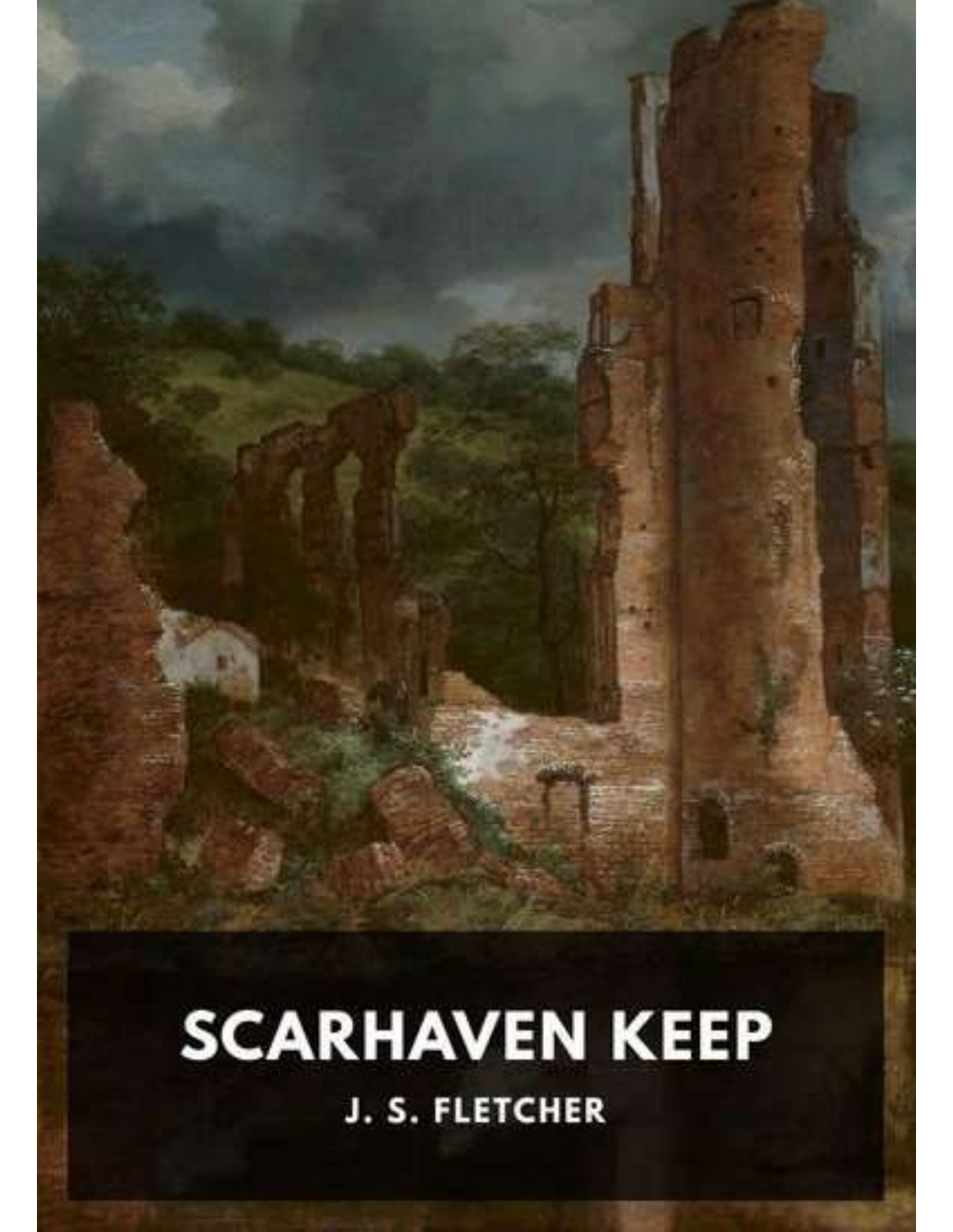#### I Wanted at Rehersal

Jerramy, thirty years' stage door keeper at the Theatre Royal, Norcaster, had come to regard each successive Monday morning as a time for the renewal of old acquaintance. For at any rate forty-six weeks of the fifty-two, theatrical companies came and went at Norcaster with unfailing regularity. The company which presented itself for patronage in the first week of April in one year was almost certain to present itself again in the corresponding week of the next year. Sometimes new faces came with it, but as a rule the same old favourites showed themselves for a good many years in succession. And every actor and actress who came to Norcaster knew Jerramy. He was the first official person encountered on entering upon the business of the week. He it was who handed out the little bundles of letters and papers, who exchanged the first greetings, of whom one could make useful inquiries, who always knew exactly what advice to give about lodgings and landladies. From noon onwards of Mondays, when the newcomers began to arrive at the theatre for the customary one o'clock call for rehearsal, Jerramy was invariably employed in hearing that he didn't look a day older, and was as blooming as ever, and sure to last another thirty years, and his reception always culminated in a hearty handshake and genial greeting from the great man of the company, who, of course, after the fashion of magnates, always turned up at the end of the irregular procession, and was not seldom late for the fixture which he himself had made.

At a quarter past one of a certain Monday afternoon in the course of a sunny October, Jerramy leaned over the half door of his sanctum in conversation with an anxious-eyed man who for the past ten minutes had hung about in the restless fashion peculiar to those who are waiting for somebody. He had looked up the street and down the street a dozen times; he had pulled out his watch and compared it with the clock of a neighbouring church almost as often; he had several times gone up the dark passage which led to the dressing rooms, and had come back again looking more perplexed than ever. The fact was that he was the business manager of the great Mr. Bassett Oliver, who was opening for the week at Norcaster in his latest success, and who, not quite satisfied with the way in which a particular bit of it was being played called a special rehearsal for a quarter to one. Everything and everybody was ready for that rehearsal, but the great man himself had not arrived. Now Mr. Bassett Oliver, as every man well knew who ever had dealings with him, was not one of the irregular and unpunctual order; on the contrary, he was a very martinet as regarded rule, precision and system; moreover, he always did what he expected each member of his company to do. Therefore his non-arrival, his half hour of irregularity, seemed all the more extraordinary.

"Never knew him to be late before—never!" exclaimed the business manager, impatiently pulling out his watch for the twentieth time. "Not in all my ten years' experience of him—not once."

"I suppose you've seen him this morning, Mr. Stafford?" inquired Jerramy. "He's in the town, of course?"

"I suppose he's in the town," answered Mr. Stafford. "I suppose he's at his old quarters—the Angel. But I haven't seen him; neither had Rothwell—we've both been too busy to call there. I expect he came on to the Angel from Northborough yesterday."

Jerramy opened the half door, and going out to the end of the passage, looked up and down the street.

"There's a taxicab coming round the corner now," he announced presently. "Coming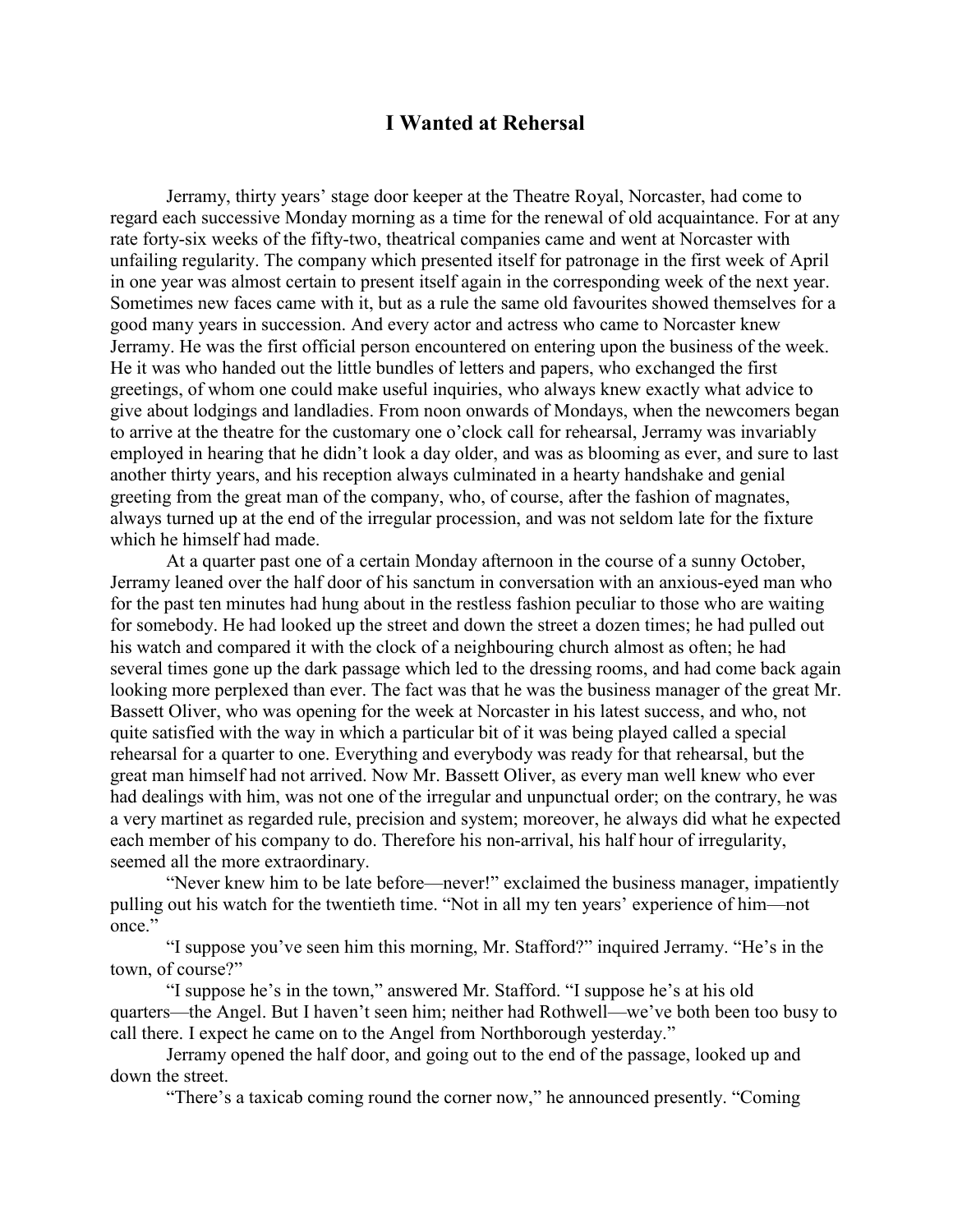quick, too—I should think he's in it."

The business manager bustled out to the pavement as the cab came to a halt. But instead of the fine face and distinguished presence of Mr. Bassett Oliver, he found himself confronting a young man who looked like a well-set-up subaltern, or a cricket-and-football-loving undergraduate—a somewhat shy, rather nervous young man, scrupulously groomed, and neatly attired in tweeds, who, at sight of the two men on the pavement, immediately produced a card case.

"Mr. Bassett Oliver?" he said inquiringly. "Is he here? I—I've got an appointment with him for one o'clock, and I'm sorry I'm late—my train—"

"Mr. Oliver is not here yet," broke in Stafford. "He's late, too—unaccountably late, for him. An appointment, you say?"

He was looking the stranger over as he spoke, taking him for some stage-struck youth who had probably persuaded the good-natured actor to give him an interview. His expression changed, however, as he glanced at the card which the young man handed over; and he started a little and held out his hand with a smile.

"Oh!—Mr. Copplestone?" he exclaimed. "How do you do? My name's Stafford—I'm Mr. Oliver's business manager. So he made an appointment with you, did he—here, today? Wants to see you about your play, of course."

Again he looked at the newcomer with a smiling interest, thinking secretly that he was a very youthful and ingenuous being to have written a play which Bassett Oliver, a shrewd critic, and by no means easy to please, had been eager to accept, and was about to produce. Mr. Richard Copplestone, seen in the flesh, looked very young indeed, and very unlike anything in the shape of a professional author. In fact he very much reminded Stafford of the fine and healthy young man whom one sees on the playing fields, and certainly does not associate with pen and ink. That he was not much used to the world on whose edge he just then stood Stafford gathered from a boyish trick of blushing through the tan of his cheeks.

"I got a wire from Mr. Oliver yesterday—Sunday," replied Mr. Copplestone. "I ought to have had it in the morning, I suppose, but I'd gone out for the day, you know—gone out early. So I didn't find it until I got back to my rooms late at night. I got the next train I could from King's Cross, and it was late getting in here."

"Then you've practically been travelling all night?" remarked Stafford. "Well, Mr. Oliver hasn't turned up—most unusual for him. I don't know where—" Just then another man came hurrying down the passage from the dressing rooms, calling the business manager by name.

"I say, Stafford!" he exclaimed, as he emerged on the street. "This is a queer thing!—I'm sure there's something wrong. I've just rung up the Angel hotel. Oliver hasn't turned up there! His rooms were all ready for him as usual yesterday, but he never came. They've neither seen nor heard of him. Did you see him yesterday?"

"No!" replied Stafford. "I didn't. Never seen him since last thing Saturday night at Northborough. He ordered this rehearsal for one—no, a quarter to one, here, today. But somebody must have seen him yesterday. Where's his dresser—where's Hackett?"

"Hackett's inside," said the other man. "He hasn't seen him either, since Saturday night. Hackett has friends living in these parts—he went off to see them early yesterday morning, from Northborough, and he's only just come. So he hasn't seen Oliver, and doesn't know anything about him; he expected, of course, to find him here."

Stafford turned with a wave of the hand towards Copplestone.

"So did this gentleman," he said. "Mr. Copplestone, this is our stage-manager, Mr. Rothwell. Rothwell, this is Mr. Richard Copplestone, author of the new play that Mr. Oliver's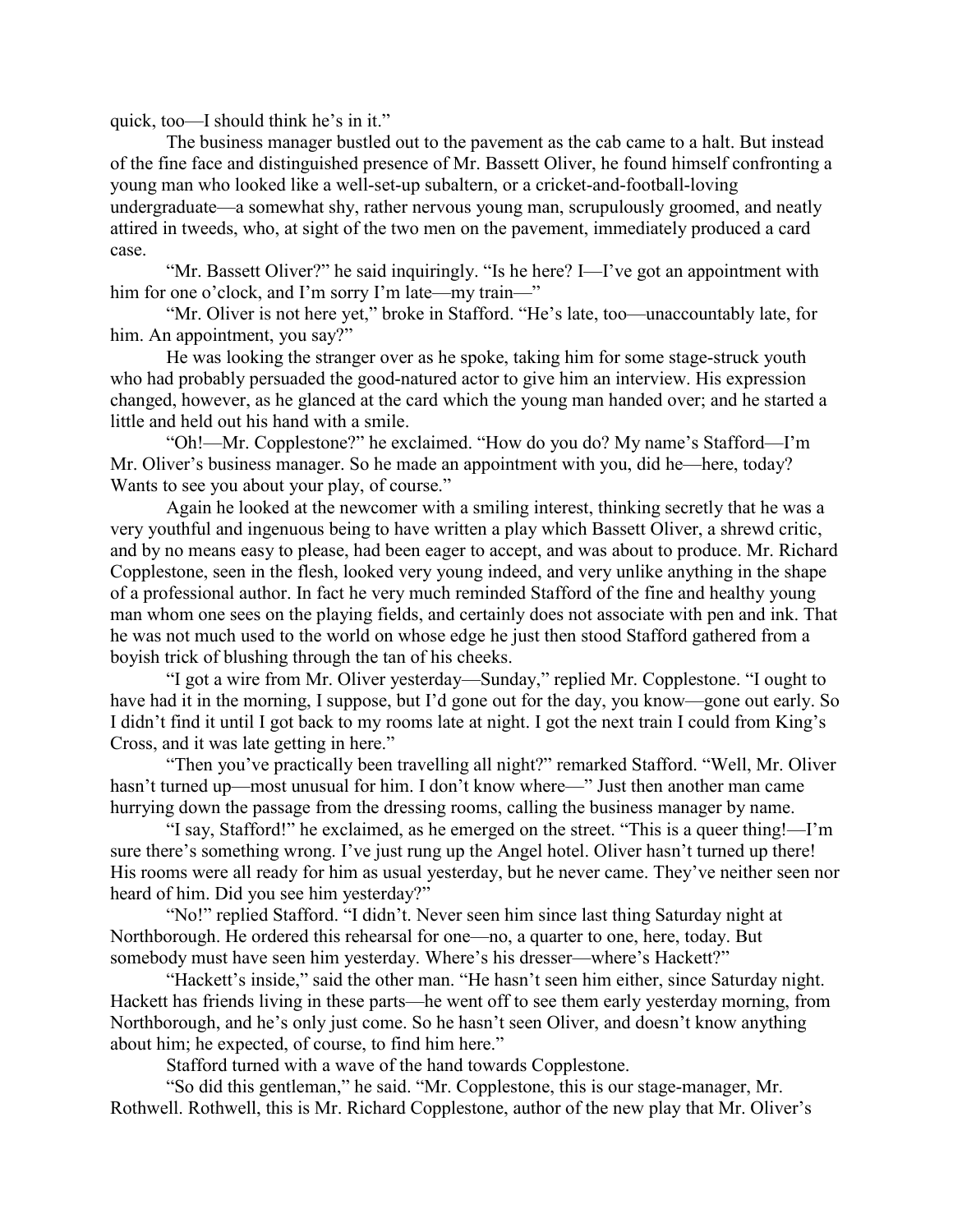going to produce next month. Mr. Copplestone got a wire from him yesterday, asking him to come here today at one o'clock, He's travelled all night to get here."

"Where was the wire sent from?" asked Rothwell, a sharp-eyed, keen-looking man, who, like Stafford, was obviously interested in the new author's boyish appearance. "And when?"

Copplestone drew some letters and papers from his pocket and selected one. "That's it," he said. "There you are—sent off from Northborough at nine thirty, yesterday morning—Sunday."

"Well, then he was at Northborough at that time," remarked Rothwell. "Look here, Stafford, we'd better telephone to Northborough, to his hotel. The Golden Apple, wasn't it?"

"No good," replied Stafford, shaking his head. "The Golden Apple isn't on the phone—old-fashioned place. We'd better wire."

"Too slow," said Rothwell. "We'll telephone to the theatre there, and ask them to step across and make inquiries. Come on!—let's do it at once."

He hurried inside again, and Stafford turned to Copplestone.

"Better send your cab away and come inside until we get some news," he said. "Let Jerramy take your things into his sanctum—he'll keep an eye on them till you want them—I suppose you'll stop at the Angel with Oliver. Look here!" he went on, turning to the cab driver, "just you wait a bit—I might want you; wait ten minutes, anyway. Come in, Mr. Copplestone."

Copplestone followed the business manager up the passage to a dressing room, in which a little elderly man was engaged in unpacking trunks and dress-baskets. He looked up expectantly at the sound of footsteps; then looked down again at the work in hand and went silently on with it.

"This is Hackett, Mr. Oliver's dresser," said Stafford. "Been with him—how long, Hackett?"

"Twenty years next January, Mr. Stafford," answered the dresser quietly.

"Ever known Mr. Oliver late like this?" inquired Stafford.

"Never, sir! There's something wrong," replied Hackett. "I'm sure of it. I feel it! You ought to go and look for him, some of you gentlemen."

"Where?" asked Stafford. "We don't know anything about him. He's not come to the Angel, as he ought to have done, yesterday. I believe you're the last person who saw him, Hackett. Aren't you, now?"

"I saw him at the Golden Apple at Northborough at twelve o'clock Saturday night, sir," answered Hackett. "I took a bag of his to his rooms there. He was all right then. He knew I was going off first thing next morning to see an uncle of mine who's a farmer on the coast between here and Northborough, and he told me he shouldn't want me until one o'clock today. So of course, I came straight here to the theatre—I didn't call in at the Angel at all this morning."

"Did he say anything about his own movements yesterday?" asked Stafford. "Did he tell you that he was going anywhere?"

"Not a word, Mr. Stafford," replied Hackett. "But you know his habits as well as I do."

"Just so," agreed Stafford. "Mr. Oliver," he continued, turning to Copplestone, "is a great lover of outdoor life. On Sundays, when we're travelling from one town to another, he likes to do the journey by motor—alone. In a case like this, where the two towns are not very far apart, it's his practice to find out if there's any particular beauty spot or place of interest between them, and to spend his Sunday there. I daresay that's what he did yesterday. You see, all last week we were at Northborough. That, like Norcaster, is a coast town—there's fifty miles between them. If he followed out his usual plan he'd probably hire a motorcar and follow the coast road, and if he came to any place that was of special interest, he'd stop there. But—in the usual way of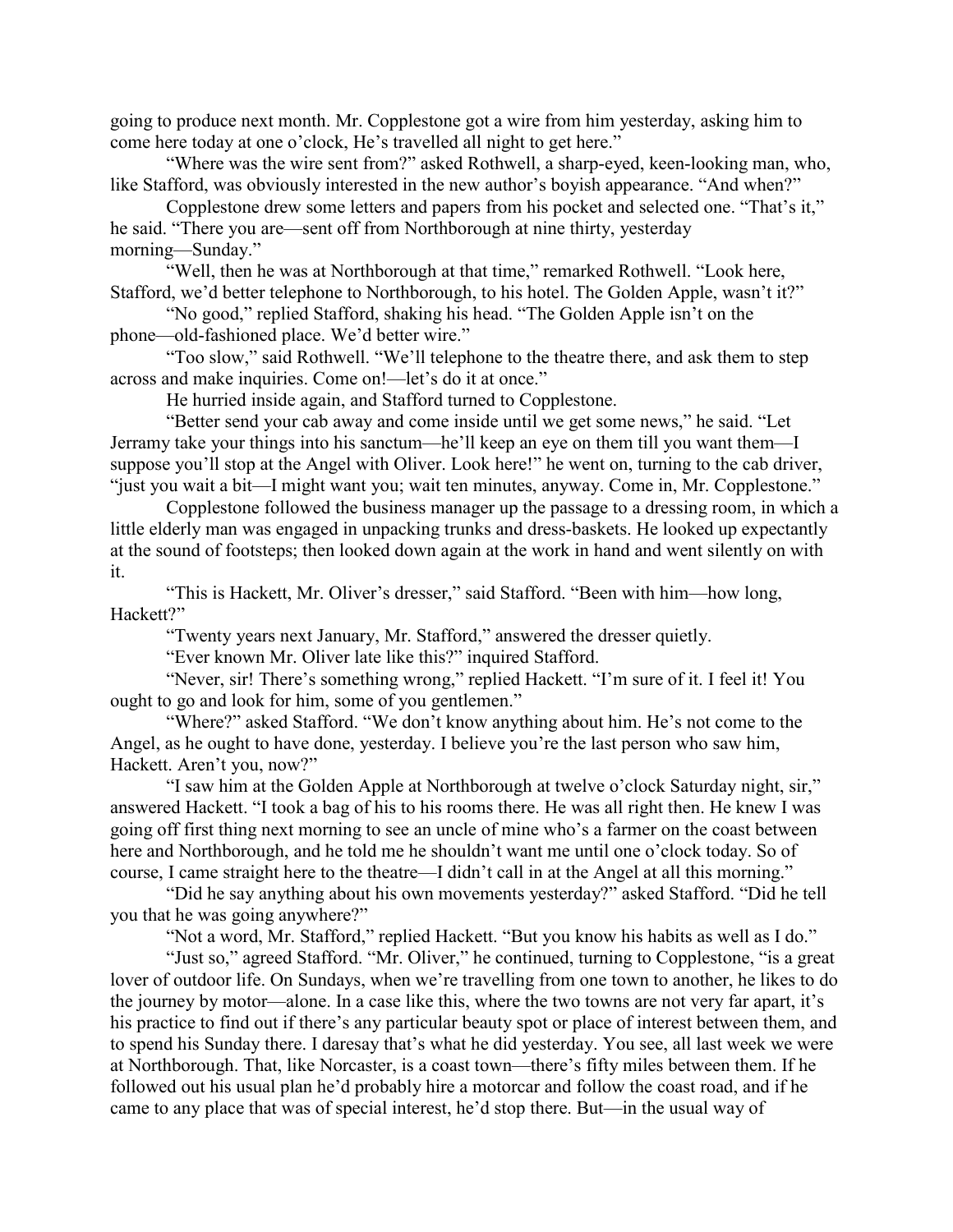things—he'd have turned up at his rooms at the Angel hotel here last night. He didn't—and he hasn't turned up here, either. So where is he?"

"Have you made inquiries of the company, Mr. Stafford?" asked Hackett. "Most of 'em wander about a bit of a Sunday—they might have seen him."

"Good idea!" agreed Stafford. He beckoned Copplestone to follow him on to the stage, where the members of the company sat or stood about in groups, each conscious that something unusual had occurred. "It's really a queer, and perhaps a serious thing," he whispered as he steered his companion through a maze of scenery. "And if Oliver doesn't turn up, we shall be in a fine mess. Of course, there's an understudy for his part, but—I say!" he went on, as they stepped upon the stage, "Have any of you seen Mr. Oliver, anywhere, since Saturday night? Can anybody tell anything about him—anything at all? Because—it's useless to deny the fact—he's not come here, and he's not come to town at all, so far as we know. So-"

Rothwell came hurrying on to the stage from the opposite wings. He hastened across to Stafford and drew him and Copplestone a little aside.

"I've heard from Northborough," he said. "I phoned Waters, the manager there, to run across to the Golden Apple and make inquiries. The Golden Apple people say that Oliver left there at eleven o'clock yesterday morning. He was alone. He simply walked out of the hotel. And they know nothing more."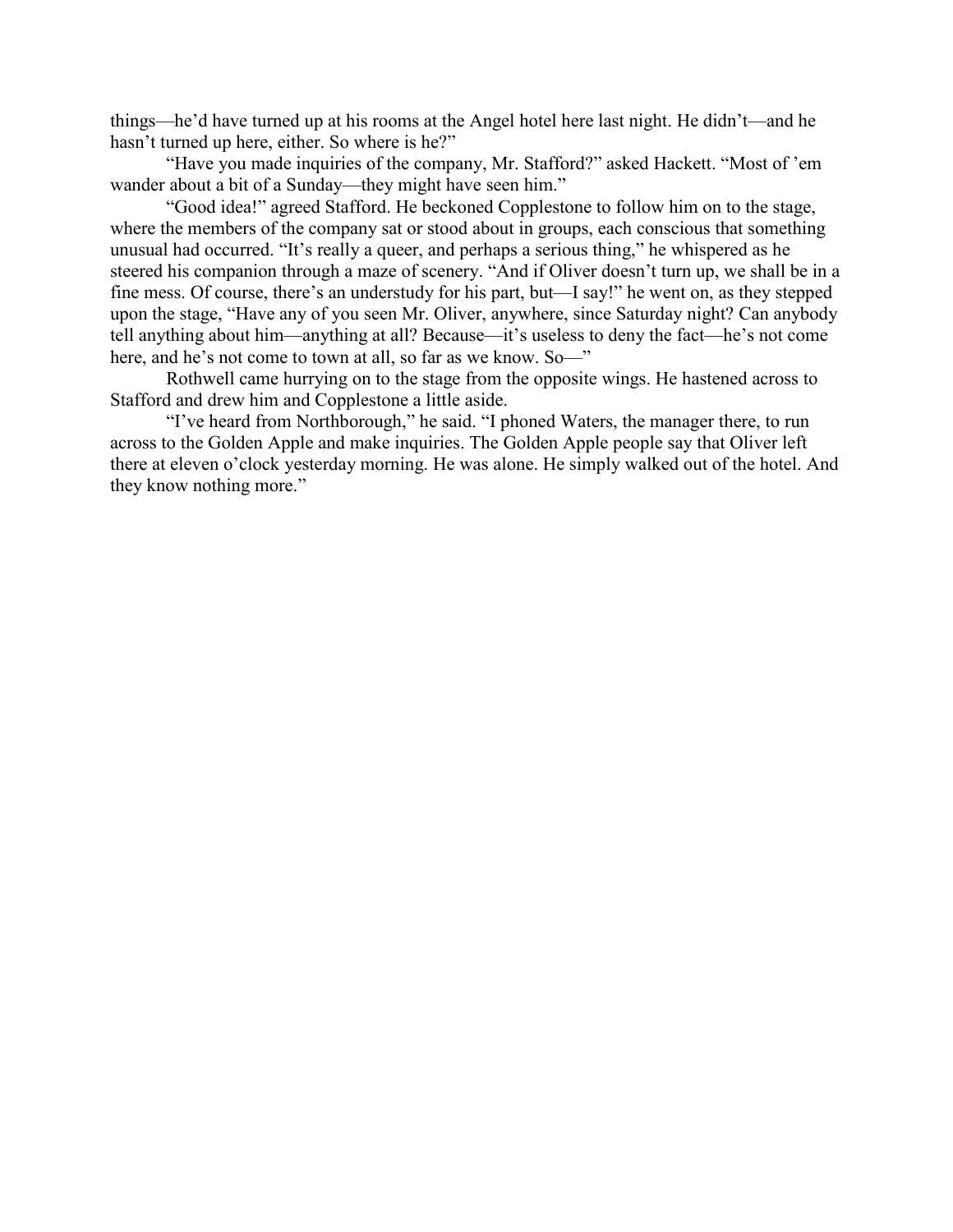## II Grey Rock and Grey Sea

The three men stood for a while silently looking at each other. Copplestone, as a stranger, secretly wondered why the two managers seemed so concerned; to him a delay of half an hour in keeping an appointment did not appear to be quite as serious as they evidently considered it. But he had never met Bassett Oliver, and knew nothing of his ways; he only began to comprehend matters when Rothwell turned to Stafford with an air of decision.

"Look here!" he said. "You'd better go and make inquiry at Northborough. See if you can track him. Something must be wrong—perhaps seriously wrong. You don't quite understand, do you, Mr. Copplestone?" he went on, giving the younger man a sharp glance. "You see, we know Mr. Oliver so well—we've both been with him a good many years. He's a model of system, regularity, punctuality, and all the rest of it. In the ordinary course of events, wherever he spent yesterday, he'd have been sure to turn up at his rooms at the Angel hotel last night, and he'd have walked in here this morning at half past twelve. As he hasn't done either, why, then, something unusual has happened. Stafford, you'd better get a move on."

"Wait a minute," said Stafford. He turned again to the groups behind him, repeating his question.

"Has anybody anything to tell?" he asked anxiously. "We've just heard that Mr. Oliver left his hotel at Northborough yesterday morning at eleven o'clock, alone, walking. Has anybody any idea of any project, any excursion, that he had in mind?"

An elderly man who had been in conversation with the leading lady stepped forward.

"I was talking to Oliver about the coast scenery between here and Northborough the other day—Friday," he remarked. "He'd never seen it—I told him I used to know it pretty well once. He said he'd try and see something of it on Sunday—yesterday, you know. And, I say—" here he came closer to the two managers and lowered his voice—"that coast is very wild, lonely, and a good bit dangerous—sharp and precipitous cliffs. Eh?"

Rothwell clapped a hand on Stafford's arm.

"You'd really better be off to Northborough," he said with decision. "You're sure to come across traces of him. Go to the Golden Apple—then the station. Wire or telephone me—here. Of course, this rehearsal's off. About this evening—oh, well, a lot may happen before then. But go at once—I believe you can get expresses from here to Northborough pretty often."

"I'll go with you—if I may," said Copplestone suddenly. "I might be of use. There's that cab still at the door, you know—shall we run up to the station?"

"Good!" assented Stafford. "Yes, come by all means." He turned to Rothwell for a moment. "If he should turn up here, phone to Waters at the Northborough theatre, won't you?" he said. "We'll look in there as soon as we arrive."

He hurried out with Copplestone and together they drove up to the station, where an express was just leaving for the south. Once on their way to Northborough, Stafford turned to his companion with a grave shake of the head.

"I daresay you don't quite see the reason of our anxiety," he observed. "You see, we know Oliver. He's a trick of wandering about by himself on Sundays—when he gets the chance. Of course when there's a long journey between two towns, he doesn't get the chance, and then he's all right. But when, as in this case, the town of one week is fairly close to the town of the next, he invariably spots some place of interest, an old castle, or a ruined abbey, or some famous house, and goes looking round it. And if he's been exploring some spot on this coast yesterday,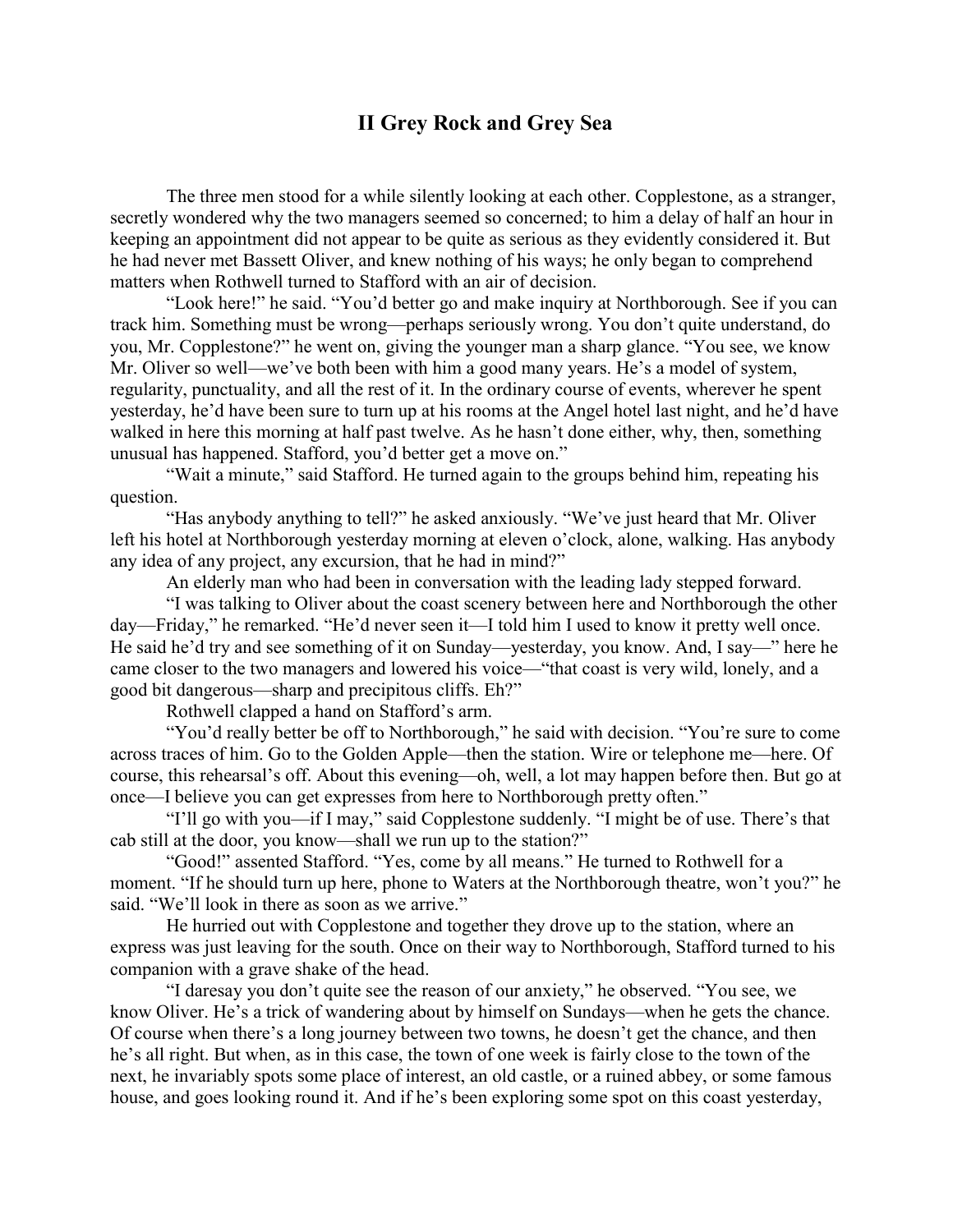and it's as that chap Rutherford said, wild and dangerous, why, then—"

"You think he may have had an accident—fallen over the cliffs or something?" suggested Copplestone.

"I don't like to think anything," replied Stafford. "But I shall be a good deal relieved if we can get some definite news about him."

The first half hour at Northborough yielded nothing definite. A telephone message from Rothwell had just come to the theatre when they drove up to it—nothing had so far been heard of the missing man at Norcaster—either at theatre or hotel. Stafford and Copplestone hurried across to the Golden Apple and interviewed its proprietor; he, keenly interested in the affair, could tell no more than that Mr. Bassett Oliver, having sent his luggage forward to Norcaster, had left the house on foot at eleven o'clock the previous morning, and had been seen to walk across the marketplace in the direction of the railway station. But an old headwaiter, who had served the famous actor's breakfast, was able to give some information; Mr. Oliver, he said, had talked a little to him about the coast scenery between Northborough and Norcaster, and had asked him which stretch of it was worth seeing. It was his impression that Mr. Oliver meant to break his journey somewhere along the coast.

"Of course, that's it," said Stafford, as he and Copplestone drove off again. "He's gone to some place between the two towns. But where? Anyhow, nobody's likely to forget Oliver if they've once seen him, and wherever he went, he'd have to take a ticket. Therefore—the booking office."

Here at last, was light. One of the clerks in the booking office came forward at once with news. Mr. Bassett Oliver, whom he knew well enough, having seen him on and off the stage regularly for the past five years, had come there the previous morning, and had taken a first-class single ticket for Scarhaven. He would travel to Scarhaven by the 11:35 train, which arrived at Scarhaven at 12:10. Where was Scarhaven? On the coast, twenty miles off, on the way to Norcaster; you changed for it at Tilmouth Junction. Was there a train leaving soon for Scarhaven? There was—in five minutes.

Stafford and Copplestone presently found themselves travelling back along the main line. A run of twenty minutes brought them to the junction, where, at an adjacent siding they found a sort of train in miniature which ran over a narrow-gauge railway towards the sea. Its course lay through a romantic valley hidden between high heather-clad moorland; they saw nothing of their destination nor of the coast until, coming to a stop in a little station perched high on the side of a hill they emerged to see shore and sea lying far beneath them. With a mutual consent they passed outside the grey walls of the station yard to take a comprehensive view of the scene.

"Just the place to attract Oliver!" muttered Stafford, as he gazed around him. "He'd revel in it—fairly revel!"

Copplestone gazed at the scene in silence. That was the first time he had ever seen the Northern coast, and the strange glamour and romance of this stretch of it appealed strongly to his artistic senses. He found himself standing high above the landward extremity of a narrow bay or creek, much resembling a Norwegian fjord in its general outlines; it ran in from the sea between high shelving cliffs, the slopes of which were thickly wooded with the hardier varieties of tree and shrub, through which at intervals great, gaunt masses of grey rock cropped out. On the edge of the water at either side of the bay were lines of ancient houses and cottages of grey walls and red roofs, built and grouped with the irregularity of individual liking; on the north side rose the square tower and low nave of a venerable church; amidst a mass of wood on the opposite side stood a great Norman keep, half ruinous, which looked down on a picturesque house at its foot. Quays, primitive and quaint, ran along between the old cottages and the water's edge; in the bay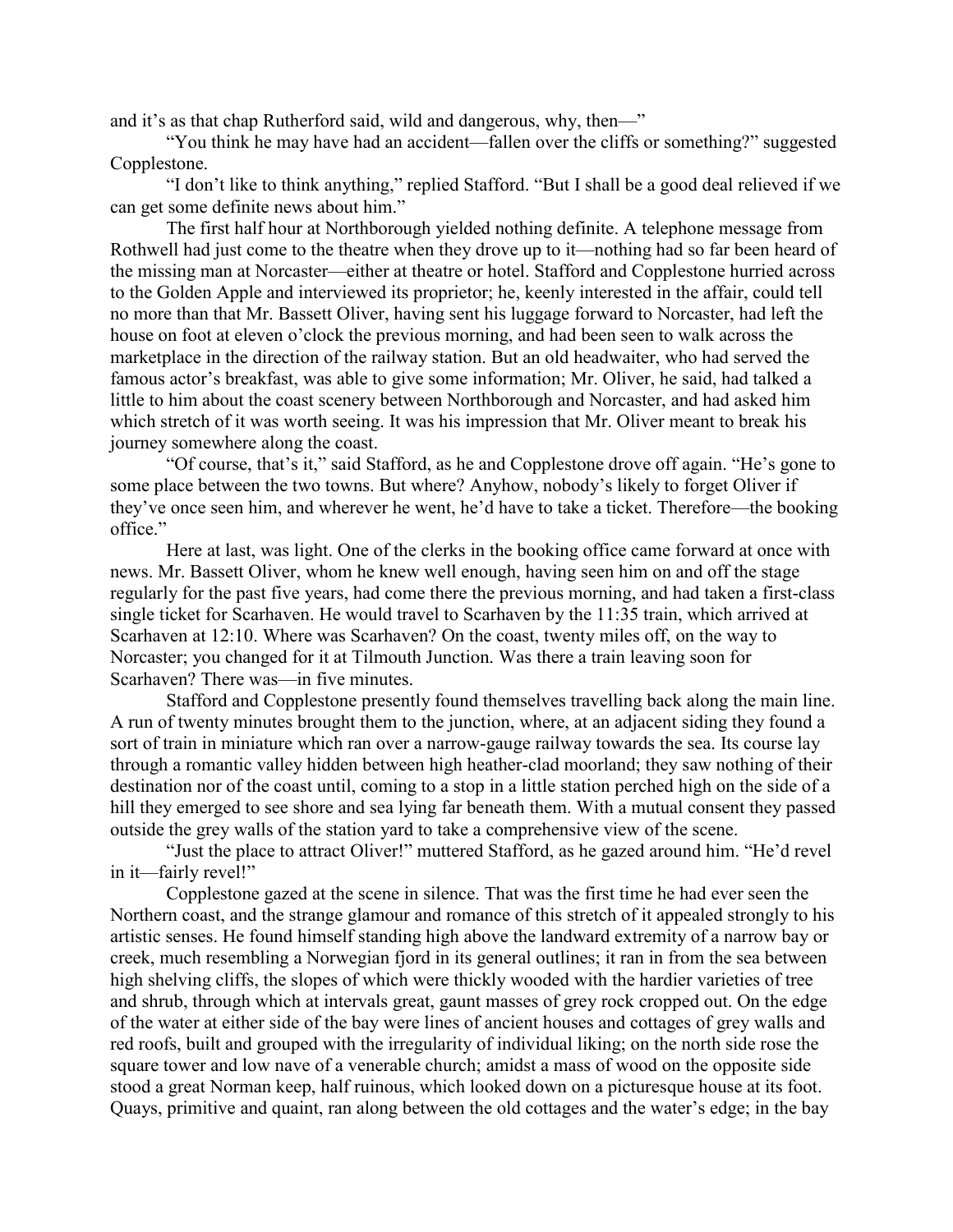itself or nestling against the worn timbers of the quays, were small craft whose red sails hung idly against their tall masts and spars. And at the end of the quays and the wooded promontories which terminated the land view, lay the North Sea, cold, grey, and mysterious in the waning October light, and out of its bosom rose, close to the shore, great masses of high grey rocks, strong and fantastic of shape, and further away, almost indistinct in the distance, an island, on the highest point of which the ruins of some old religious house were silhouetted against the horizon.

"Just the place!" repeated Stafford. "He'd have cheerfully travelled a thousand miles to see this. And now—we know he came here—what we next want to know is, what he did when he got here?"

Copplestone, who had been taking in every detail of the scene before him, pointed to a house of many gables and queer chimneys which stood a little way beneath them at the point where the waters of a narrow stream ran into the bay.

"That looks like an inn," he said. "I think I can make out a sign on the gable end. Let's go down there and inquire. He would get here just about time for lunch, wouldn't he, and he'd probably turn in there. Also—they may have a telephone there, and you can call up the theatre at Norcaster and find out if anything's been heard yet."

Stafford smiled approvingly and started out in the direction of the buildings towards which Copplestone had pointed.

"Excellent notion!" he said. "You're quite a business man—an unusual thing in authors, isn't it? Come on, then—and that is an inn, too—I can make out the sign now—The Admiral's Arms—Mary Wooler. Let's hope Mary Wooler, who's presumably the landlady, can give us some useful news!"

The Admiral's Arms proved to be an old-fashioned, capacious hostelry, eminently promising and comfortable in appearance, which stood on the edge of a broad shelf of headland, and commanded a fine view of the little village and the bay. Stafford and Copplestone, turning in at the front door, found themselves in a deep, stone-paved hall, on one side of which, behind a bar window, a pleasant-faced, buxom woman, silk-aproned and smartly-capped, was busily engaged in adding up columns of figures in a big account book. At sight of strangers she threw open a door and smilingly invited them to walk into a snugly furnished bar-parlour where a bright fire burned in an open hearth. Stafford gave his companion a look—this again was just the sort of old-world place which would appeal to Basset Oliver, supposing he had come across it.

"I wonder if you can give me some information?" he asked presently, when the good-looking landlady had attended to their requests for refreshment. "I suppose you are the landlady—Mrs. Wooler? Well, now, Mrs. Wooler, did you have a tall, handsome, slightly grey-haired gentleman in here to lunch yesterday—say about one o'clock?"

The landlady turned on her questioner with an intelligent smile.

"You mean Mr. Oliver, the actor?" she said.

"Good!" exclaimed Stafford, with a hearty sigh of relief. "I do! You know him, then?"

"I've often seen him, both at Northborough and at Norcaster," replied Mrs. Wooler. "But I never saw him here before yesterday. Oh, yes! Of course I knew him as soon as he walked in, and I had a bit of chat with him before he went out, and he remarked that though he'd been coming into these parts for some years, he'd never been to Scarhaven before—usually, he said, he'd gone inland of a Sunday, amongst the hills. Oh, yes, he was here—he had lunch here."

"We're seeking him," said Stafford, going directly to the question. "He ought to have turned up at the Angel hotel at Norcaster last night, and at the theatre today at noon—he did neither. I'm his business manager, Mrs. Wooler. Now can you tell us anything—more than you've already told, I mean?"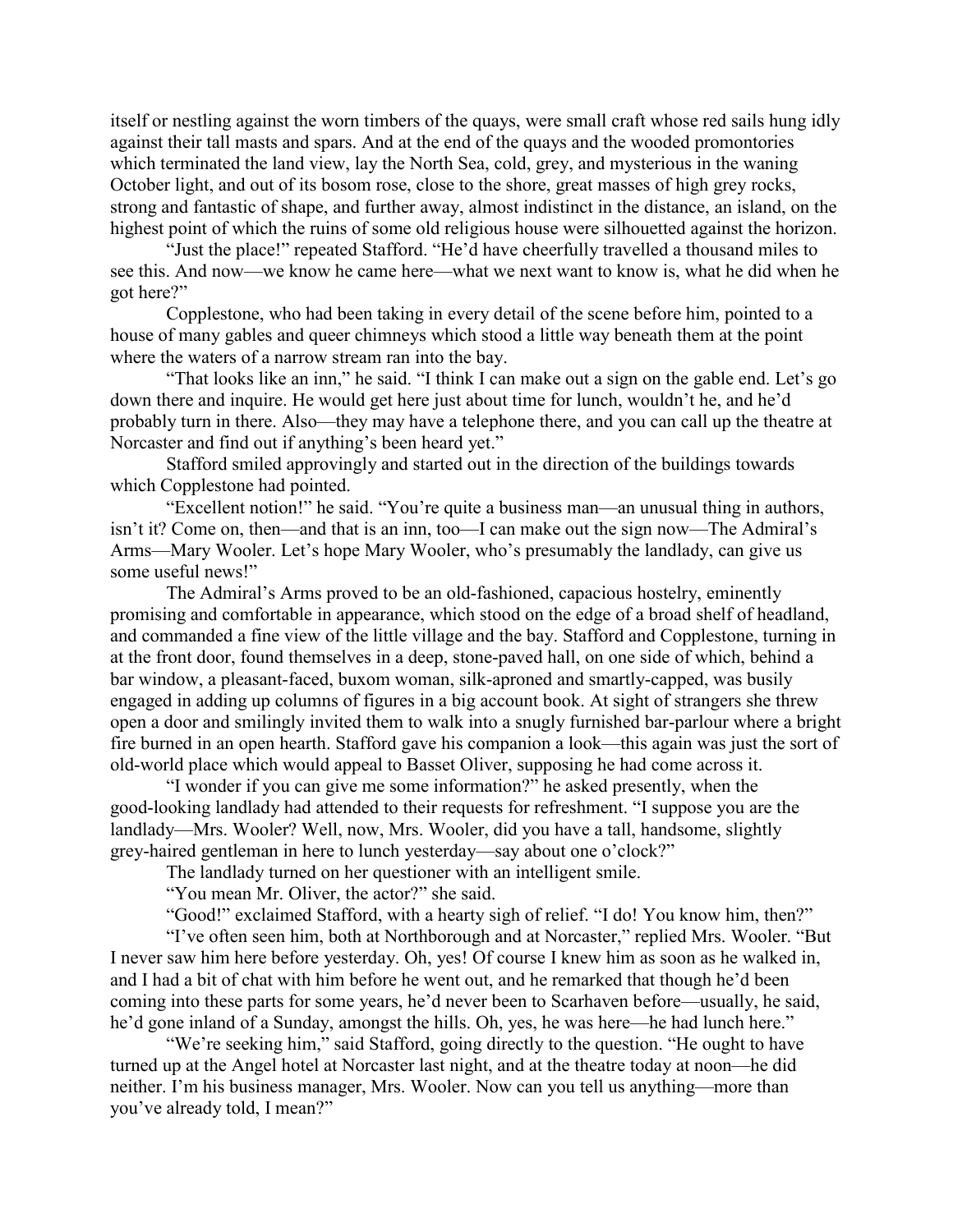The landlady, whose face expressed more and more concern as Stafford spoke, shook her head.

"I can't!" she answered. "I don't know any more. He was here perhaps an hour or so. Then he went away, saying he was going to have a look round the place. I expected he'd come in again on his way to the station, but he never did. Dear, dear! I hope nothing's happened to him—such a fine, pleasant man. And—"

"And—what?" asked Stafford.

"These cliffs and rocks are so dangerous," murmured Mrs. Wooler. "I often say that no stranger ought to go alone here. They aren't safe, these cliffs."

Stafford set down his glass and rose.

"I think you've got a telephone in your hall," he said. "I'll just call up Norcaster and find out if they've heard anything. If they haven't—"

He shook his head and went out, and Copplestone glanced at the landlady.

"You say the cliffs are dangerous," he said. "Are they particularly so?"

"To people who don't know them, yes," she replied. "They ought to be protected, but then, of course, we don't get many tourists here, and the Scarhaven people know the danger spots well enough. Then again at the end of the south promontory there, beyond the Keep—"

"Is the Keep that high square tower amongst the woods?" asked Copplestone.

"That's it—it's all that's left of the old castle," answered Mrs. Wooler. "Well, off the point beneath that, there's a group of rocks—you'd perhaps noticed them as you came down from the station? They've various names—there's the King, the Queen, the Sugar Loaf, and so on. At low tide you can walk across to them. And of course, some people like to climb them. Now, they're particularly dangerous! On the Queen rock there's a great hole called the Devil's Spout, up which the sea rushes. Everybody wants to look over it, you know, and if a man was there alone, and his foot slipped, and he fell, why—"

Stafford came back, looking more cast down than ever.

"They've heard nothing there," he announced. "Come on—we'll go down and see if we can hear anything from any of the people. We'll call in and see you later, Mrs. Wooler, and if you can make any inquiries in the meantime, do. Look here," he went on, when he and Copplestone had got outside, "you take this south side of the bay, and I'll take the north. Ask anybody you see—any likely person—fishermen and so on. Then come back here. And if we've heard nothing—"

He shook his head significantly, as he turned away, and Copplestone, taking the other direction, felt that the manager's despondency was influencing himself. A sudden disappearance of this sort was surely not to be explained easily—nothing but exceptional happenings could have kept Bassett Oliver from the scene of his week's labours. There must have been an accident—it needed little imagination to conjure up its easy occurrence. A too careless step, a too near approach, a loose stone, a sudden giving way of crumbling soil, the shifting of an already detached rock—any of these things might happen, and then—but the thought of what might follow cast a greyer tint over the already cold and grey sea.

He went on amongst the old cottages and fishing huts which lay at the foot of the wooded heights on the tops of whose pines and firs the gaunt ruins of the old Keep seemed to stand sentinel. He made inquiry at open doors and of little groups of men gathered on the quay and by the drawn-up boats—nobody knew anything. According to what they told him, most of these people had been out and about all the previous afternoon; it had been a particularly fine day, that Sunday, and they had all been out of doors, on the quay and the shore, in the sunshine. But nobody had any recollection of the man described, and Copplestone came to the conclusion that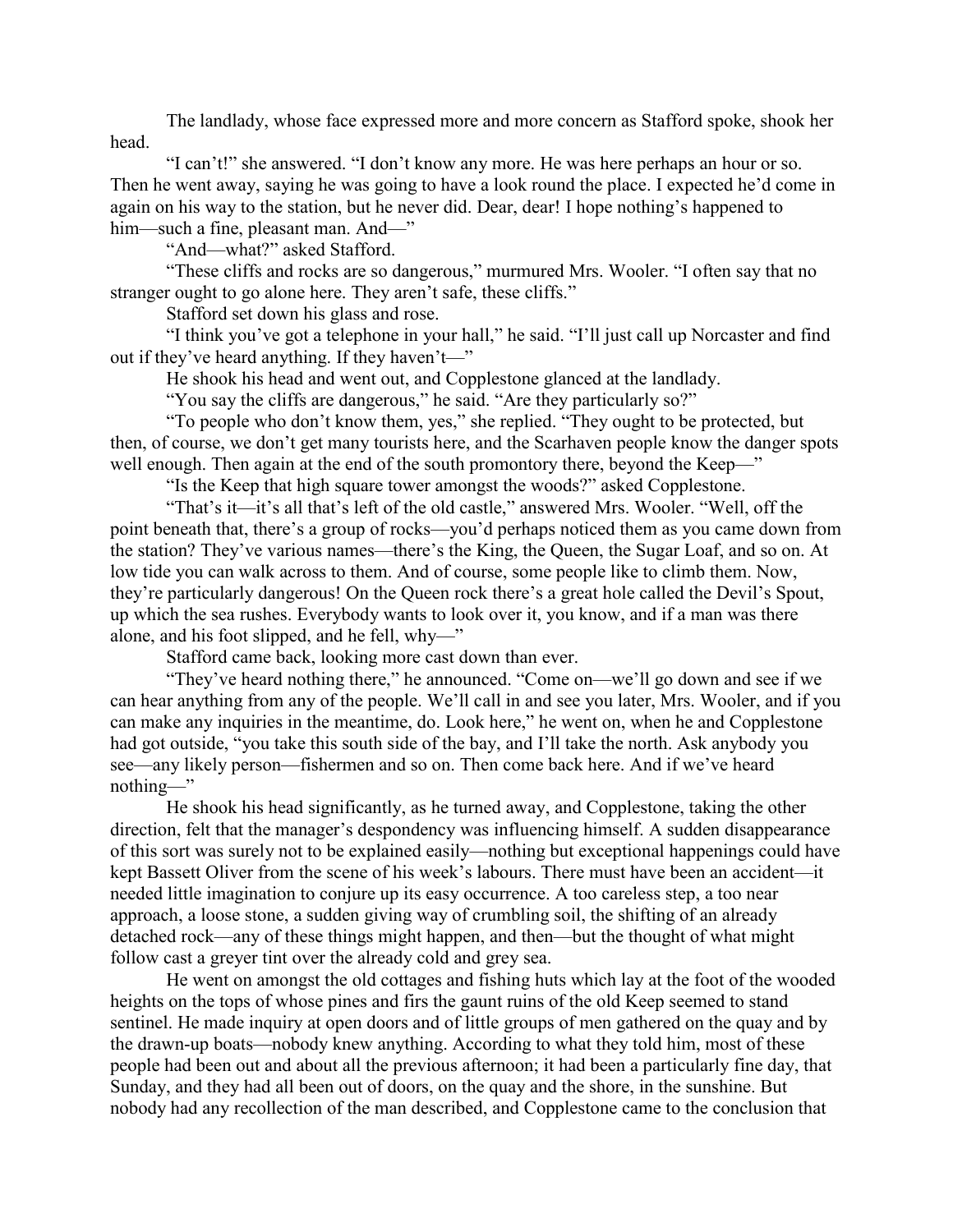Oliver had not chosen that side of the bay. There was, however, one objection to that theory—so far as he could judge, that side was certainly the more attractive. And he himself went on to the end of it—on until he had left quay and village far behind, and had come to a spit of sand which ran out into the sea exactly opposite the group of rocks of which Mrs. Wooler had spoken. There they lay, rising out of the surf like great monsters, a half mile from where he stood. The tide was out at that time, and between him and them stretched a shining expanse of glittering wet sand. And, coming straight towards him across it, Copplestone saw the slim and graceful figure of a girl.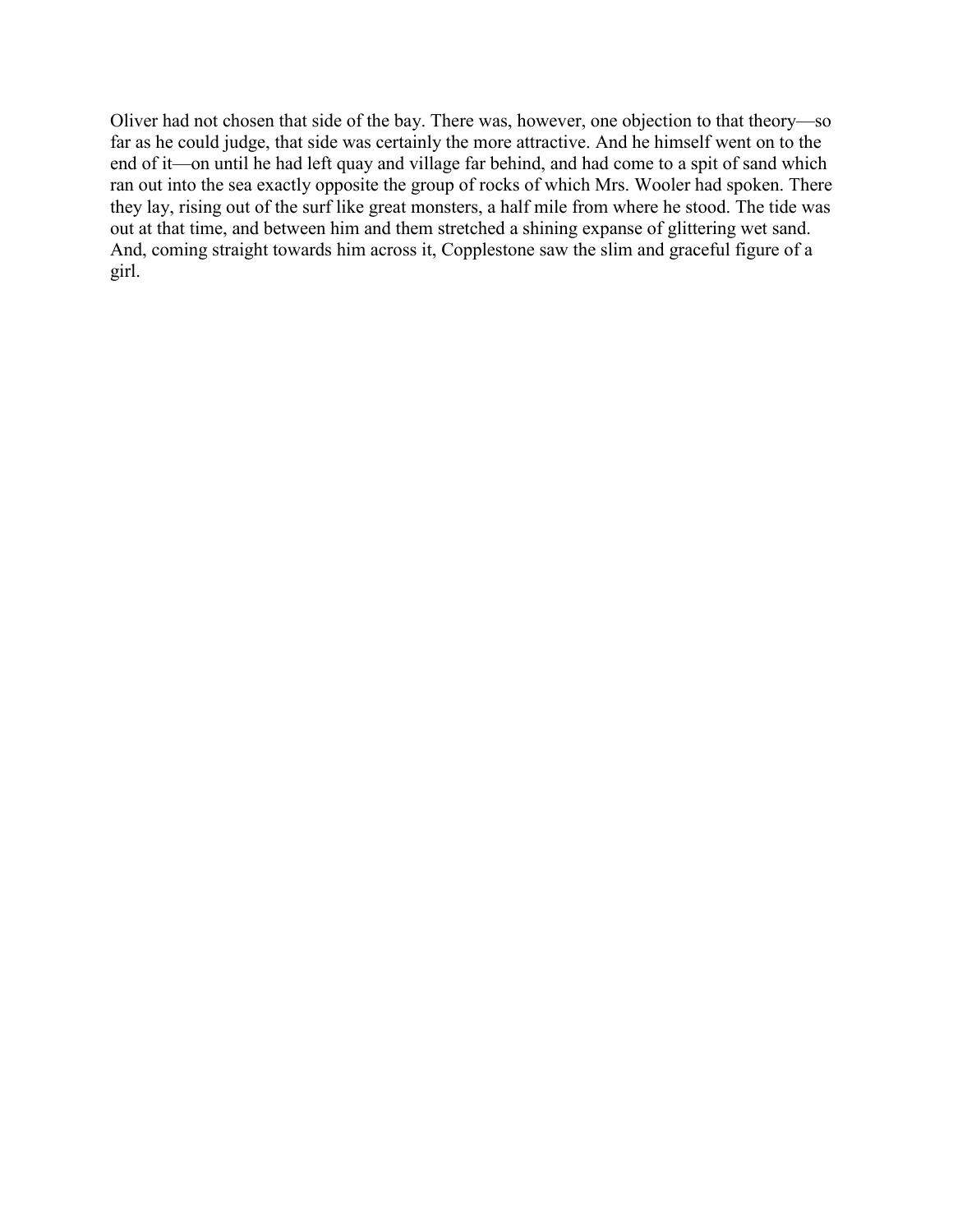#### III The Man Who Knew Something

It was not from any idle curiosity that Copplestone made up his mind to await the girl's nearer approach. There was no other human being in view, and he was anxious to get some information about the rocks whose grim outlines were rapidly becoming faint and indistinct in the gathering darkness. And so as the girl came towards him, picking her way across the pools which lay amidst the brown ribs of sand, he went forward, throwing away all formality and reserve in his eagerness.

"Forgive me for speaking so unceremoniously," he said as they met. "I'm looking for a friend who has disappeared—mysteriously. Can you tell me if, any time yesterday, afternoon or evening, you saw anywhere about here a tall, distinguished-looking man—the actor type. In fact, he is an actor—perhaps you've heard of him? Mr. Bassett Oliver."

He was looking narrowly at the girl as he spoke, and she, too, looked narrowly at him out of a pair of grey eyes of more than ordinary intelligence and perception. And at the famous actor's name she started a little and a faint colour stole over her cheeks.

"Mr. Bassett Oliver!" she exclaimed in a clear, cultured voice. "My mother and I saw Mr. Oliver at the Northborough Theatre on Friday evening. Do you mean that he—"

"I mean—to put it bluntly—that Bassett Oliver is lost," answered Copplestone. "He came to this place yesterday, Sunday, morning, to look round; he lunched at the Admiral's Arms, he went out, after a chat with the landlady, and he's never been seen since. He should have turned up at the Angel at Norcaster last night, and at a rehearsal at the Theatre Royal there today at noon—but he didn't. His manager and I have tracked him here—and so far I can't hear of him. I've asked people all through the village—this side, anyway—nobody knows anything."

He and the girl still looked attentively at each other; Copplestone, indeed, was quietly inspecting her while he talked. He judged her to be twenty-one or two; she was a little above medium height, slim, graceful, pretty, and he was quick to notice that her entire air and appearance suggested their present surroundings. Her fair hair escaped from a knitted cap such as fisherfolk wear; her slender figure was shown to advantage by a rough blue jersey; her skirt of blue serge was short and practical; she was shod in brogues which showed more acquaintance with sand and salt water than with polish. And her face was tanned with the strong northern winds, and the ungloved hands, small and shapely as they were, were brown as the beach across which she had come.

"I have not seen—nor heard—of Mr. Bassett Oliver—here," she answered. "I was out and about all yesterday afternoon and evening, too—not on this side of the bay, though. Have you been to the police station?"

"The manager may have been there," replied Copplestone. "He's gone along the other shore. But—I don't think he'll get any help there. I'm afraid Mr. Oliver must have met with an accident. I wanted to ask you a question—I saw you coming from the direction of those rocks just now. Could he have got out there across those sands, yesterday afternoon?"

"Between three o'clock and evening—yes," said the girl.

"And—is it dangerous out there?"

"Very dangerous indeed—to anyone who doesn't know them."

"There's something there called the Devil's Spout?"

"Yes—a deep fissure up which the sea boils. Oh! It seems dreadful to think of—I hope he didn't fall in there. If he did—"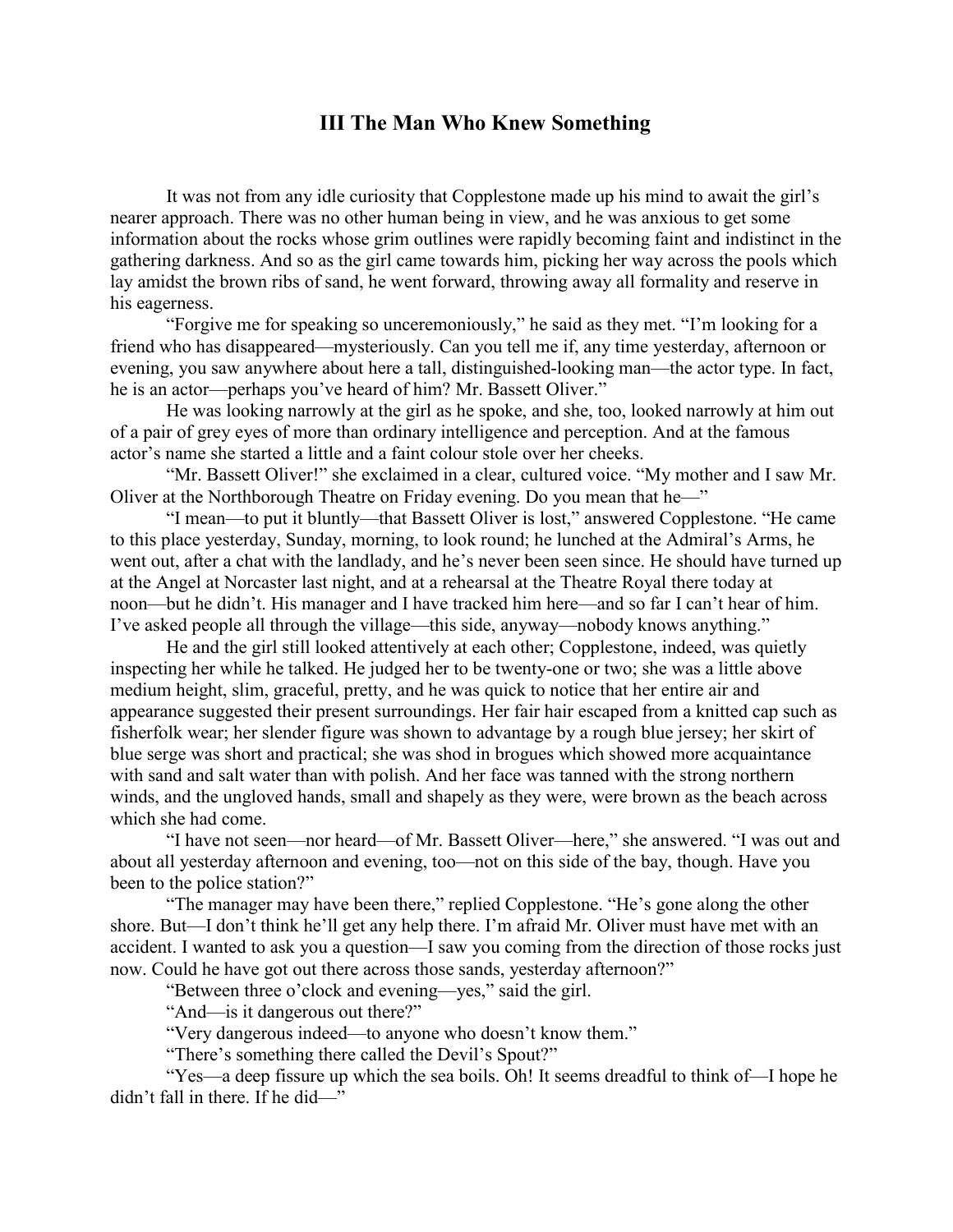"Well?" asked Copplestone bluntly, "what if he did?"

"Nothing ever came out that once went in," she answered. "It's a sort of whirlpool that's sucked right away into the sea. The people hereabouts say it's bottomless."

Copplestone turned his face towards the village.

"Oh, well," he said, with an accent of hopelessness. "I can't do any more down here, it's growing dusk. I must go back and meet the manager."

The girl walked along at his side as he turned towards the village.

"I suppose you are one of Mr. Oliver's company?" she observed presently. "You must all be much concerned."

"They're all greatly concerned," answered Copplestone. "But I don't belong to the company. No—I came to Norcaster this morning to meet Mr. Oliver—he's going—I hope I oughtn't to say was going!—to produce a play of mine next month, and he wanted to talk about the rehearsals. Everything, of course, was at a standstill when I reached Norcaster at one o'clock, so I came with Stafford, the business manager, to see what we could do about tracking Mr. Oliver. And I'm afraid, I'm very much afraid—"

He paused, as a gate, set in the thick hedge of a garden at this point of the village, suddenly opened to let out a man, who at sight of the girl stopped, hesitated, and then waited for her approach. He was a tall, well-built man of apparently thirty years, dressed in a rough tweed knickerbocker suit, but the dusk had now so much increased that Copplestone could only gather an impression of ordinary good-lookingness from the face that was turned inquiringly on his companion. The girl turned to him and spoke hurriedly.

"This is my cousin, Mr. Greyle, of Scarhaven Keep," she murmured. "He may be able to help. Marston!" she went on, raising her voice, "Can you give any help here? This gentleman—" she paused, looking at Copplestone.

"My name is Richard Copplestone," he said.

"Mr. Copplestone is looking for Mr. Bassett Oliver, the famous actor," she continued, as the three met. "Mr. Oliver has mysteriously disappeared. Mr. Copplestone has traced him here, to Scarhaven—he was here yesterday, lunching at the inn—but he can't get any further news. Did you see anything, or hear anything of him?"

Marston Greyle, who had been inspecting the stranger narrowly in the fading light, shook his head.

"Bassett Oliver, the actor," he said. "Oh, yes, I saw his name on the bills in Norcaster the other day. Came here, and has disappeared, you say? Under what circumstances?"

Copplestone had listened carefully to the newcomer's voice; more particularly to his accent. He had already gathered sufficient knowledge of Scarhaven to know that this man was the Squire, the master of the old house and grey ruin in the wood above the cliff; he also happened to know, being something of an archaeologist and well acquainted with family histories, that there had been Greyles of Scarhaven for many hundred years. And he wondered how it was that though this Greyle's voice was pleasant and cultured enough, its accent was decidedly American.

"Perhaps I'd better explain," said Copplestone. "I've already told most of it to this lady, but you will both understand more fully if I tell you more. It's this way—" and he went on to tell everything that had happened and come to light since one o'clock that day. "So you see, it's here," he concluded; "we're absolutely certain that Oliver went out of the Admiral's Arms up there about half past two yesterday, but—where? From that moment, no one seems to have seen him. Yet how he could come along this village street, this quay, without being seen—"

"He need not have come along the quayside," interrupted the girl. "There is a cliff path just below the inn which leads up to the Keep."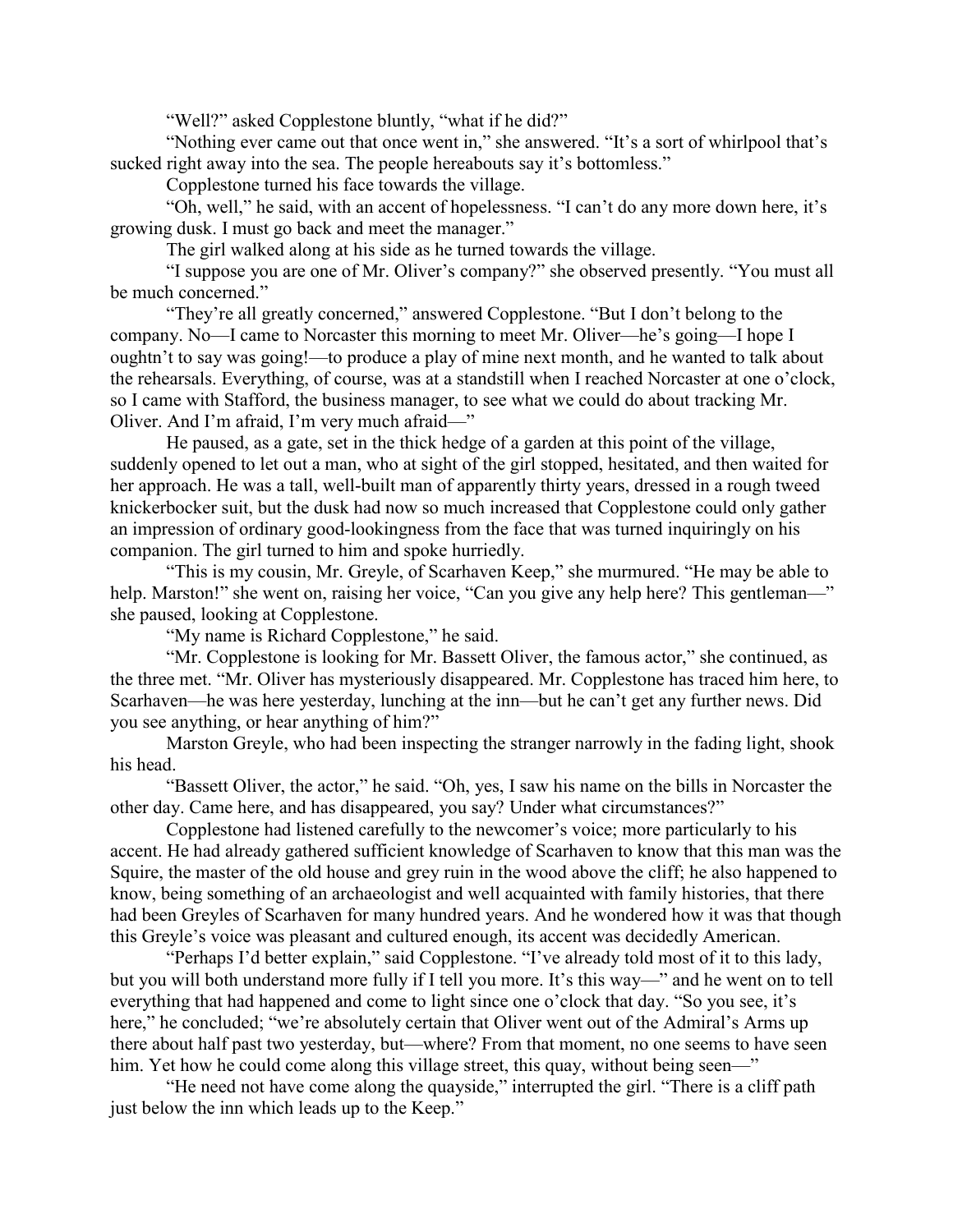"Also, he mayn't have taken this side of the bay, either." remarked Greyle. "He may have chosen the other. You didn't see or hear of him on your side, Audrey?"

"Nothing!" replied the girl. "Nothing!"

Marston Greyle had fallen into line with the other two, and they were now walking along the quay in the direction of the Admiral's Arms. And presently Stafford, accompanied by a policeman, came hurriedly round a corner and quickened his steps at sight of Copplestone. The policeman, evidently much puzzled and interested, saluted the Squire obsequiously as the two groups met.

"No news at all!" exclaimed Stafford, glancing at Copplestone's companions. "You got any?"

"None," replied Copplestone. "Not a word. This is Mr. Greyle, of the Keep—he has heard nothing. This lady—Miss Greyle?—was out a good deal yesterday afternoon; she knows Oliver quite well by sight, but she did not see him. So if you've no news—"

Marston Greyle interrupted, turning to the policeman.

"What ought to be done, Haskett?" he asked. "You've had cases of disappearance to deal with before, eh?"

"Can't say as I have, sir, in my time," answered the policeman. "Leastways, not of this sort. Of course, we can get search parties together, and one of 'em can go along the coast north'ards, and the other can go south'ards, and we might have a look round the rocks out yonder, tomorrow, as soon as it's light. But if the gentleman went out there, and had the bad luck to fall into that Devil's Spout, why, then, sir, I'm afraid all the searching in the world'll do no good. And the queer thing is, gentlemen, if I may express an opinion, that nobody ever saw the gentleman after he had left Mrs. Wooler's! That seems—"

A fisherman came lounging across the quay from the shadow of one of the neighbouring cottages. He touched his cap to Marston Greyle, and looked inquiringly at the two strangers.

"Are you the gentlemen as is asking after another gentleman?" he said. "'Cause if so, I make no doubt as how I had a word or two with him yesterday afternoon."

Stafford and Copplestone turned sharply on the newcomer—an elderly man of plain and homely aspect who responded frankly to their questioning glances. He went on at once, before they could put their questions into words.

"It 'ud be about half past two, or maybe a bit nearer three o'clock," he said. "Up yonder it was, about a hundred yards this side of the Admiral's Arms. I was sitting on a baulk o' timber there, doing nothing, when he comes along—a tall, fine-looking man. He gives me a pleasant sort o' nod, and said it was a grand day, and we got talking a bit, about the scenery and suchlike, and he said he'd never been here before. Then he pointed up to the big house and the old Keep yonder, and asked whose place that might be, and I said that was the Squire's. 'And who may the Squire be?' says he. 'Mr. Marston Greyle,' says I, 'Recent come into the property.' 'Marston Greyle!' he says, sharp-like. 'Why, I used to know a young man of that very name in America!' he says. 'Very like,' says I, 'I have heard as how the Squire had been in them parts before he came here.' 'Bless me!' he says, 'I've a good mind to call on him. How do you get up there?' he says. So I showed him that side path that runs up through the plantation to near the top, and I told him that if he followed that till he came to the Keep, he'd find another path there as would take him to the door of the house. And he gave me a shilling to drink his health, and off he went, the way as I'd pointed out. D'ye think that'll be the same gentleman, now?"

Nobody answered this question. Everybody there was looking at Marston Greyle. The little group had drawn near to the light of one of the three gas lamps which feebly illuminated the quay; it seemed to Copplestone that the Squire's face had paled when the fisherman arrived at the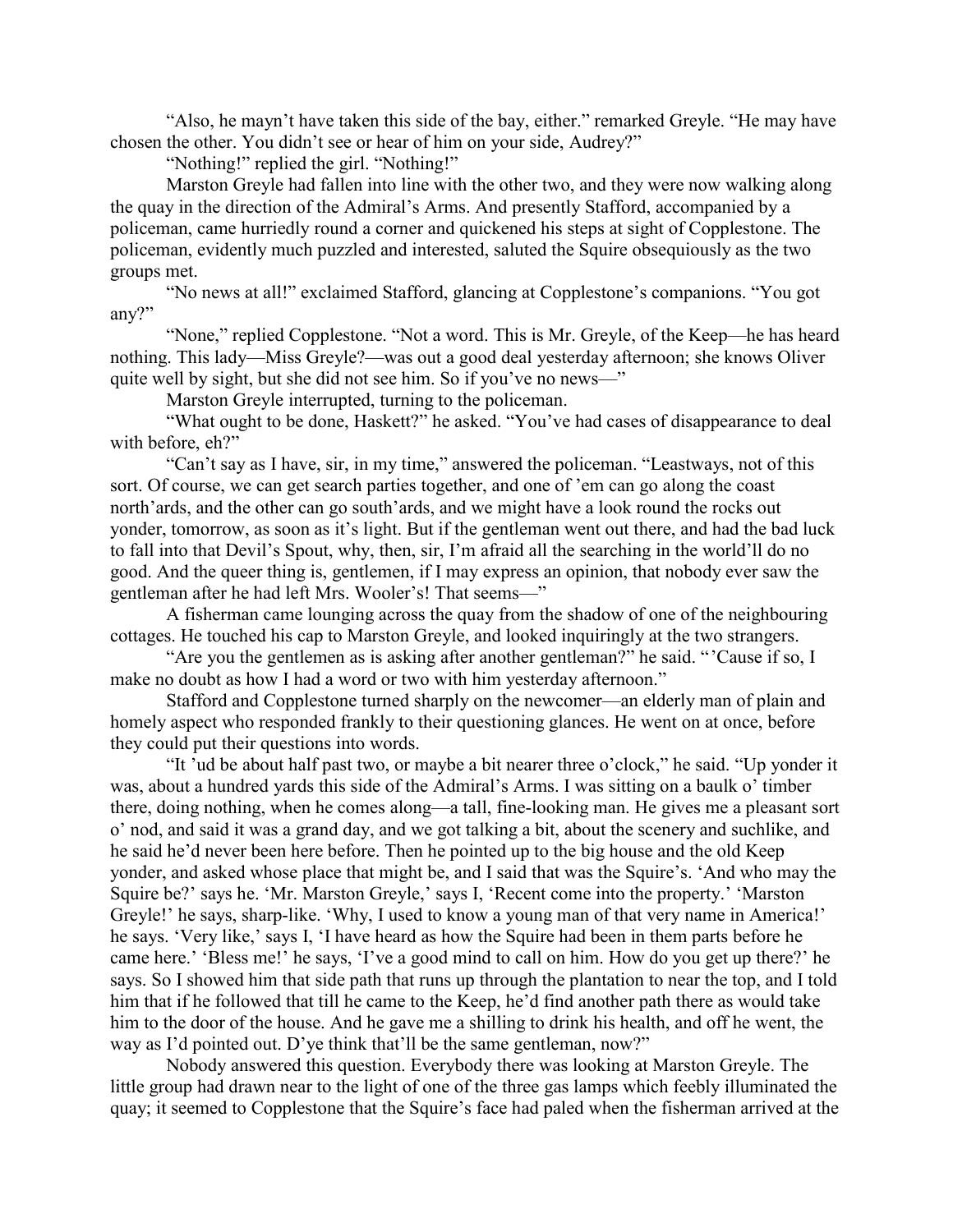middle of his story. But it flushed as his companion turned to him, and he laughed, a little uneasily.

"Said he knew me—in America?" he exclaimed. "I don't remember meeting Mr. Bassett Oliver out there. But then I met so many Englishmen in one place or another that I may have been introduced to him somewhere, at some time, and—forgotten all about it."

Stafford spoke—with unnecessary abruptness, in Copplestone's opinion.

"I don't think it very likely that anyone would forget Bassett Oliver," he said. "He isn't—or wasn't—the sort of man anybody could forget, once they'd met him. Anyhow—did he come to your house yesterday afternoon as this man suggests?"

Marston Greyle drew himself up. He looked Stafford up and down. Then he made a slight gesture to the girl, whose face had already assumed a troubled expression.

"If I had seen Mr. Bassett Oliver yesterday, sir, we should not be discussing his possible whereabouts now," said Greyle, icily. "Are you coming, Audrey?"

The girl hesitated, glanced at Copplestone, and then walked away with her cousin. Stafford sniffed contemptuously.

"Ass!" he muttered. "Couldn't he see that what I meant was that Oliver must either have been mistaken, or have referred to some other Greyle whom he met? Hang his pride! Well, now," he went on, turning to the fisherman, "you're dead certain about what you've told us?"

"As certain as mortal man can be of aught there is!" answered the informant. "Sure certain, mister."

"Make a note of it, constable," said Stafford. "Mr. Oliver was last seen going up the path to the Keep, having said he meant to call on Mr. Marston Greyle. I'll call on you again tomorrow morning. Copplestone!" he went on, drawing his companion away, "I'm off to Norcaster—I shall see the police there and get detectives. There's something seriously wrong here—and by heaven, we've got to get to the bottom of it! Now, look here—will you stay here for the night, so as to be on the spot? I'll come back first thing in the morning and bring your luggage—I can't come sooner, for there are heaps of business matters to deal with. You will—good! Now I can just catch a train. Copplestone!—keep your eyes and ears open. It's my firm belief—I don't know why—that there's been foul play. Foul play!"

Stafford hurried away up hill to the station, and Copplestone, after waiting a minute or two, turned along the quay on the north of the bay—following Audrey Greyle, who was in front, alone.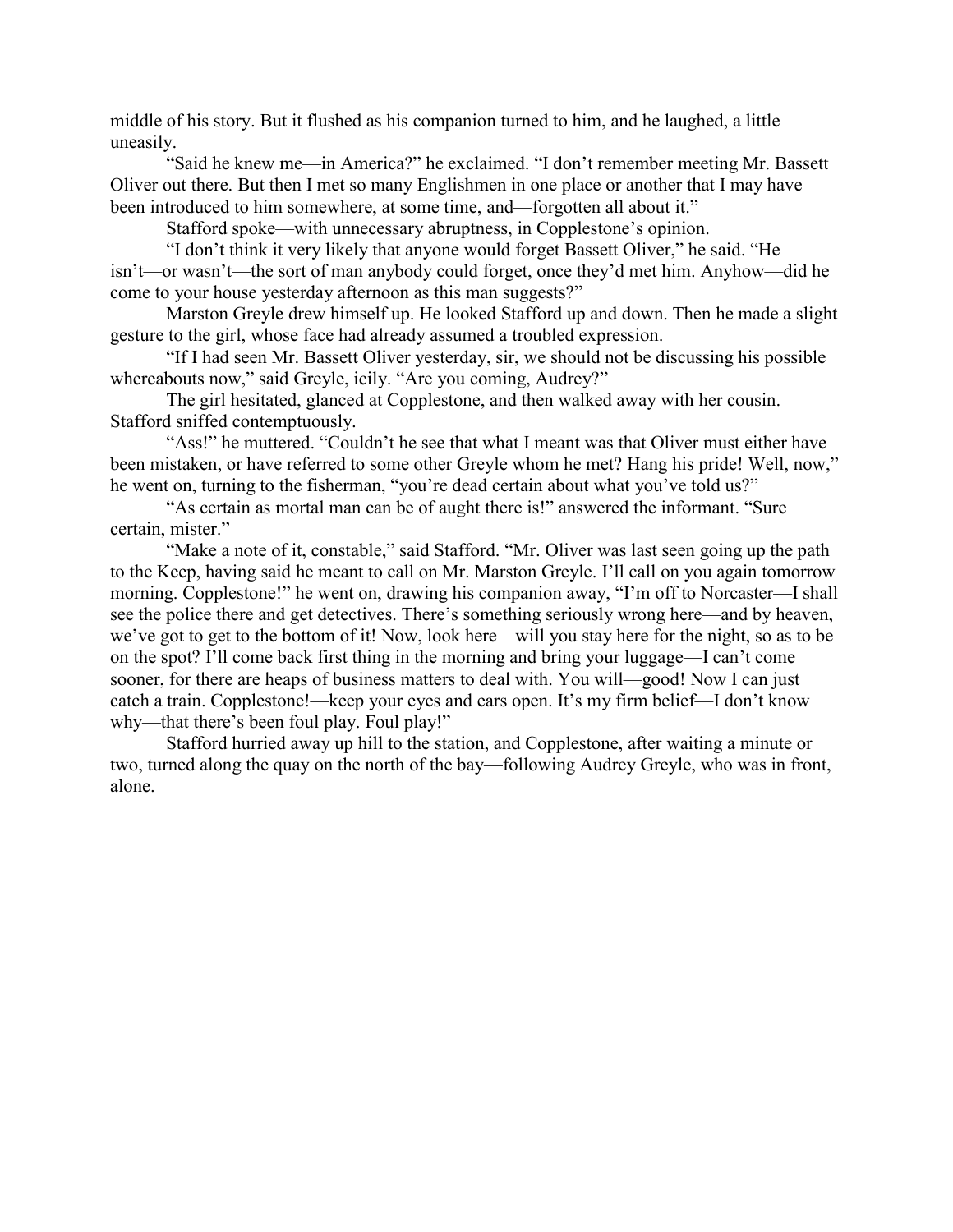#### IV The Estate Agent

Copplestone had kept a sharp watch on Marston Greyle and his cousin when they walked off, and he had seen that they had parted at a point a little farther along the shore road—the man turning up into the wood, the girl going forward along the quay which led to the other half of the village. He quickened his pace and followed her, catching her up as she came to a path which led towards the old church. At the sound of his hurrying steps she turned and faced him, and he saw in the light of a cottage lamp that she still looked troubled and perplexed.

"Forgive me for running after you," said Copplestone as he went up to her. "I just wanted to say that I'm sorry about—about that little scene down there, you know. Your cousin misunderstood Mr. Stafford—what Stafford meant was that—"

"I saw what Mr. Stafford meant," she broke in quickly. "I'm sorry my cousin didn't see it. It was—obvious."

"All the same, Stafford put it rather—shall we say, brusquely," remarked Copplestone. "Of course, he's terribly upset about Oliver's disappearance, and he didn't consider the effect of his words. And it was rather a surprise to hear that Oliver had known some man of your cousin's name over there in America, wasn't it?"

"And that Mr. Oliver should mysteriously disappear just after making such an announcement," said Audrey. "That certainly seems very surprising."

The two looked at each other, a question in the eyes of each, and Copplestone knew that the trouble in the girl's eyes arose from inability to understand what was already a suspicious circumstance.

"But after all, that may have been a mere coincidence," he hastened to say. "Let's hope things may be cleared. I only hope that Oliver hasn't met with an accident and is lying somewhere without help. I'm going to remain here for the night, however, and Stafford will come back early in the morning and go more thoroughly into things—I suppose there'll have to be a search of the neighbourhood."

They had walked slowly up a path on the side of the cliff as they talked, and now the girl stopped before a small cottage which stood at the end of the churchyard, set in a tree-shaded garden, and looking out on the bay. She laid her hand on the gate, glancing at Copplestone, and suddenly she spoke, a little impulsively.

"Will you come in and speak to my mother?" she said. "She was a great admirer of Mr. Oliver's acting—and she knew him at one time. She will be interested—and grieved."

Copplestone followed her up the garden and into the house, where she led the way into a small old-fashioned parlour in which a grey-haired woman, who had once been strikingly handsome, and whose face seemed to the visitor to bear traces of great trouble, sat writing at a bureau. She turned in surprise as her daughter led Copplestone in, but her manner became remarkably calm and collected as Audrey explained who he was and why he was there. And Copplestone, watching her narrowly, fancied that he saw interest flash into her eyes when she heard of Bassett Oliver's remark to the fisherman. But she made no comment, and when Audrey had finished the story, she turned to Copplestone as if she had already summed up the situation.

"We know this place so well—having lived here so long, you know," she said, "that we can make a fairly accurate guess at what Mr. Oliver might do. There seems no doubt that he went up the path to the Keep. According to Mr. Marston Greyle's statement, he certainly did not go to the house. Well, he might have done one of two other things. There is a path which leads from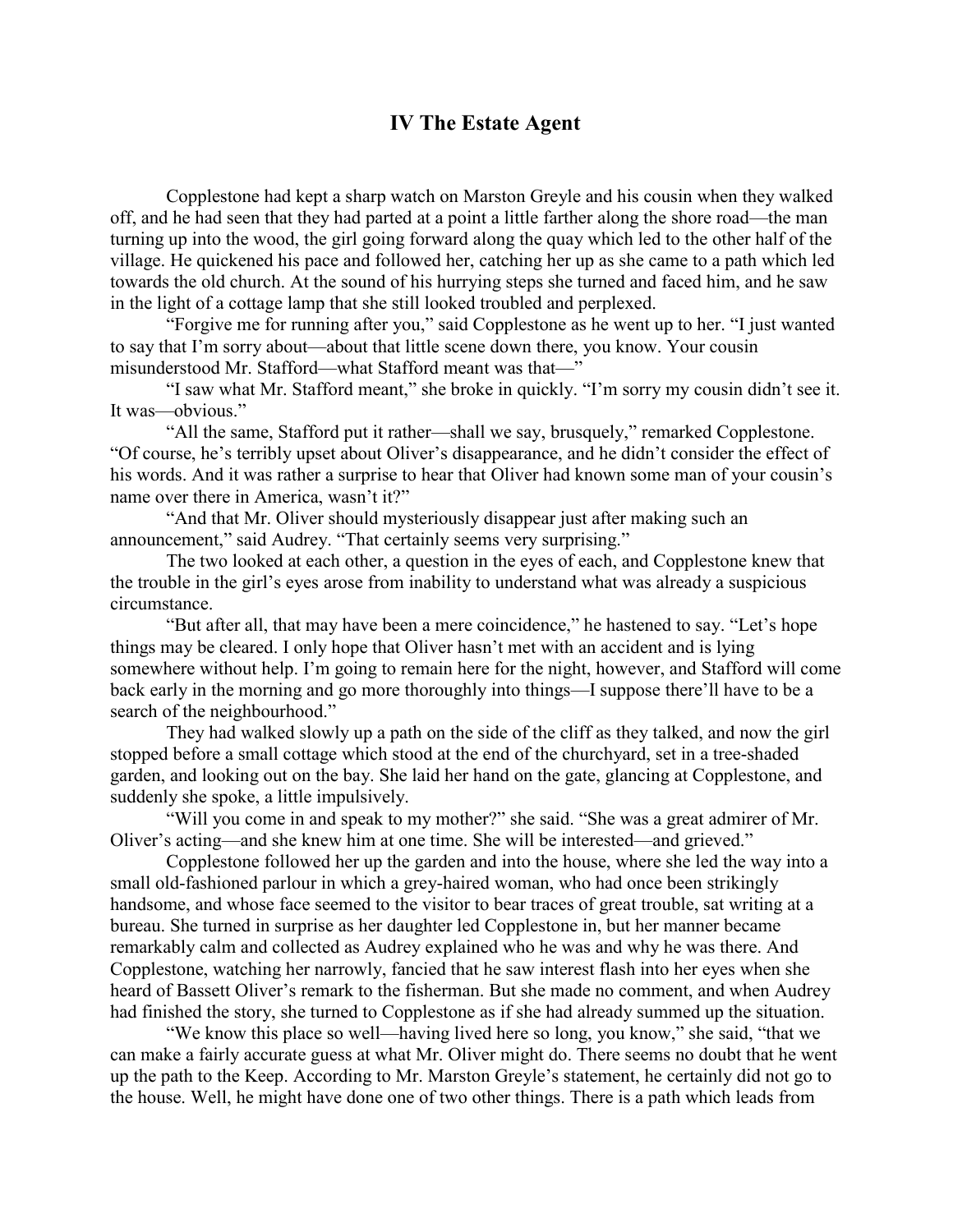the Keep down to the beach, immediately opposite the big rocks which you have no doubt seen. There is another path which turns out of the woods and follows the cliffs towards Lenwick, a village along the coast, a mile away. But—at that time, on a Sunday afternoon, both paths would be frequented. Speaking from knowledge, I should say that Mr. Oliver cannot have left the woods—he must have been seen had he done so. It's impossible that he could have gone down to the shore or along the cliffs without being seen, too—impossible!"

There was a certain amount of insistence in the last few words which puzzled Copplestone—also they conveyed to him a queer suggestion which repulsed him; it was almost as if the speaker was appealing to him to use his own common sense about a difficult question. And before he could make any reply Mrs. Greyle put a direct inquiry to him.

"What is going to be done?"

"I don't know, exactly," answered Copplestone. "I'm going to stay here for the night, anyway, on the chance of hearing something. Stafford is coming back in the morning—he spoke of detectives."

He looked a little doubtfully at his questioner as he uttered the last word, and again he saw the sudden strange flash of unusual interest in her eyes, and she nodded her head emphatically.

"Precisely!—the proper thing to do," she said. "There must have been foul play—must!" "Mother!" exclaimed Audrey, half doubtfully. "Do you really think—that?"

"I don't think anything else," replied Mrs. Greyle. "I certainly don't believe that Bassett Oliver would put himself into any position of danger which would result in his breaking his neck. Bassett Oliver never left Scarhaven Wood!"

Copplestone made no comment on this direct assertion.

Instead, after a brief silence, he asked Mrs. Greyle a question.

"You knew Mr. Oliver—personally?"

"Five and twenty years ago—yes," she answered. "I was on the stage myself before my marriage. But I have never met him since then. I have seen him, of course, at the local theatres."

"He—you won't mind my asking?" said Copplestone, diffidently, "he didn't know that you lived here?"

Mrs. Greyle smiled, somewhat mysteriously.

"Not at all—my name wouldn't have conveyed anything to him," she answered. "He never knew whom I married. Otherwise, if he met someone named Marston Greyle in America he would have connected him with me, and have made inquiry about me, and had he known I lived here, he would have called. It is odd, Audrey, that if your cousin met Mr. Oliver over there he should have forgotten him. For one doesn't easily forget a man of reputation—and Mr. Oliver was that of course!—and on the other hand, Marston Greyle is not a common name. Did you ever hear the name before, Mr. Copplestone?"

"Only in connection with your own family—I have read of the Greyles of Scarhaven," replied Copplestone. "But, after all, I suppose it is not confined to your family. There may be Greyles in America. Well—it's all very queer," he went on, as he rose to leave. "May I come in tomorrow and tell you what's being done?—I'm sure Stafford means to leave no stone unturned—he's tremendously keen about it."

"Do!" said Mrs. Greyle, heartily. "But the probability is that you'll see us out and about in the morning—we spend most of our time out of doors, having little else to do."

Copplestone went away feeling more puzzled than ever.

Now that he was alone, for the first time since meeting Audrey Greyle on the beach, he was able to reflect on certain events of the afternoon in uninterrupted fashion. He thought over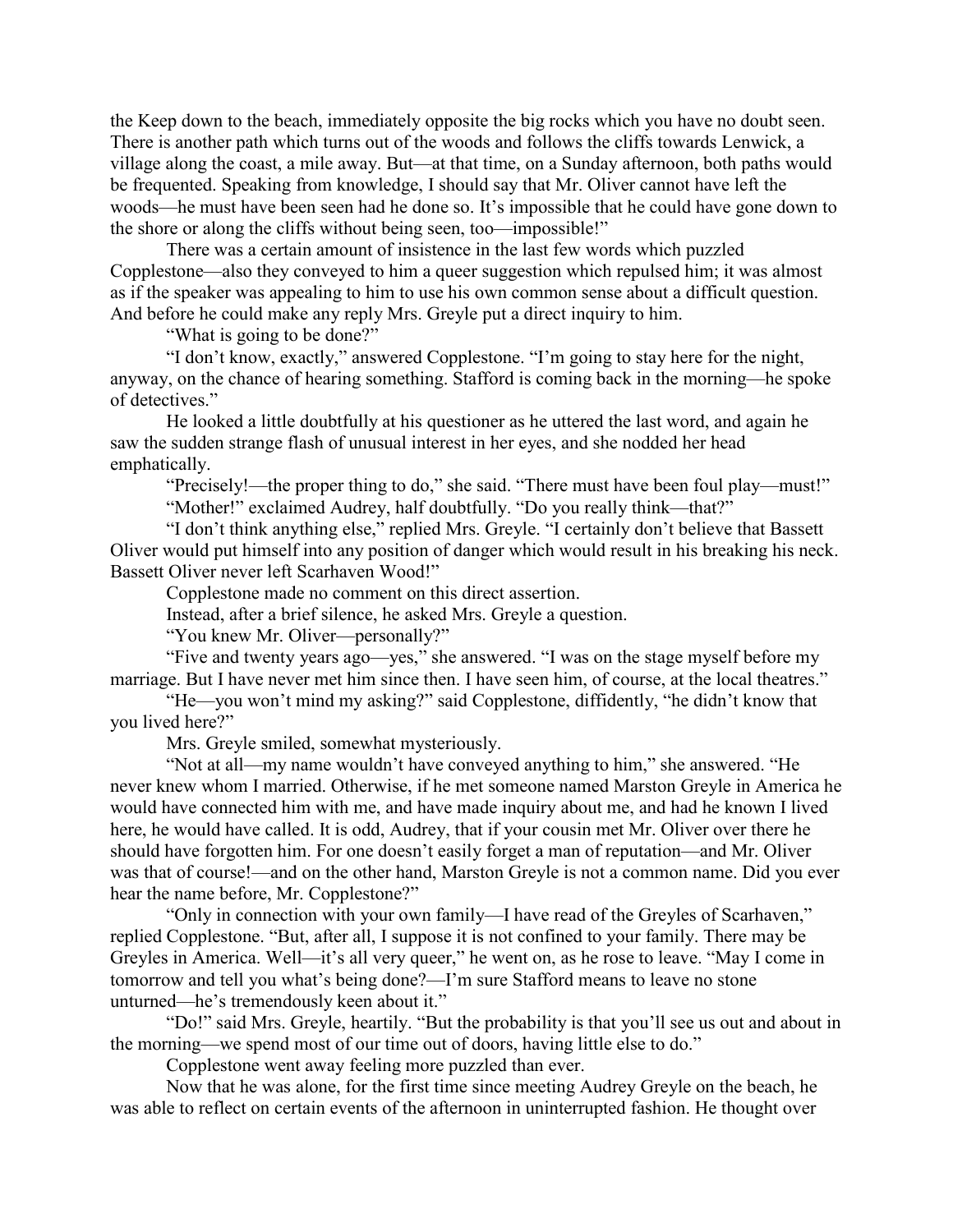them as he walked back towards the Admiral's Arms. It was certainly a strange thing that Bassett Oliver, after remarking to the fisherman that he had known a Mr. Marston Greyle in America, and hearing that the Squire of Scarhaven had been in that country, should have gone up to the house saying that he would call on the Squire and should never have been seen again. It was certainly strange that if this Marston Greyle, of Scarhaven, had met Bassett Oliver in America he should have completely forgotten the fact. Bassett Oliver had a considerable reputation in the United States—he was, in fact, more popular in that country than in his own, and he had toured in the principal towns and cities across there regularly for several years. To meet him there was to meet a most popular celebrity—could any man forget it? Therefore, were there two men of the name of Marston Greyle?

That was one problem—closely affecting Oliver's disappearance. The other had nothing to do with Oliver's disappearance—nevertheless, it interested Richard Copplestone. He was a young man of quick perception and accurate observation, and his alert eyes had seen that the Squire of Scarhaven occupied a position suggestive of power and wealth. The house which stood beneath the old Keep was one of size and importance, the sort of place which could only be kept up by a rich man—Copplestone's glances at its grounds, its gardens, its entrance lodge, its entire surroundings had shown him that only a well-to-do man could live there. How came it, then, that the Squire's relations—his cousin and her mother—lived in a small and unpretentious cottage, and were obviously not well off as regards material goods? Copplestone had the faculty of seeing things at a glance, and refined and cultivated as the atmosphere of Mrs. Greyle's parlour was, it had taken no more than a glance from his perceptive eyes to see that he was there confronted with what folk call genteel poverty. Mrs. Greyle's almost nun-like attire of black had done duty for a long time; the carpet was threadbare; there was an absence of those little touches of comfort with which refined women of even modest means love to surround themselves; a sure instinct told him that here were two women who had to carefully count their pence, and lay out their shillings with caution. Genteel, quiet poverty, without doubt—and yet, on the other side of the little bay, a near kinsman whose rent-roll must run to a few thousands a year!

And yet one more curious occasion of perplexity—to add to the other two. Copplestone had felt instinctively attracted to Audrey Greyle when he met her on the sands, and the attraction increased as he walked at her side towards the village. In his quiet unobtrusive fashion he had watched her closely when they encountered the man whom she introduced as her cousin; and he had fancied that her manner underwent a curious change when Marston Greyle came on the scene—she had seemed to become constrained, chilled, distant, aloof—not with the stranger, himself, but with her kinsman. This fancy had become assurance during the conversation which had abruptly ended when Greyle took offence at Stafford's brusque remark. Copplestone had seen a sudden look in the girl's eyes when the fisherman repeated what Oliver had said about meeting a Mr. Marston Greyle in America; it was a look of sharply awakened—what? Suspicion? apprehension?—he could not decide. But it was the same look which had come into her mother's eyes later on. Moreover, when the Squire turned huffily away, taking his cousin with him, Copplestone had noticed that there was evidently a smart passage of words between them after leaving the little group on the quay, and they had parted unceremoniously, the man turning on his heel up a side path into his own grounds and the girl going forward with a sudden acceleration of pace. All this made Copplestone draw a conclusion.

"There's no great love lost between the gentleman at the big house and his lady relatives in the little cottage," he mused. "Also, around the gentleman there appears to be some cloud of mystery. What?—and has it anything to do with the Oliver mystery?"

He went back to the inn and made his arrangements with its landlady, who by that time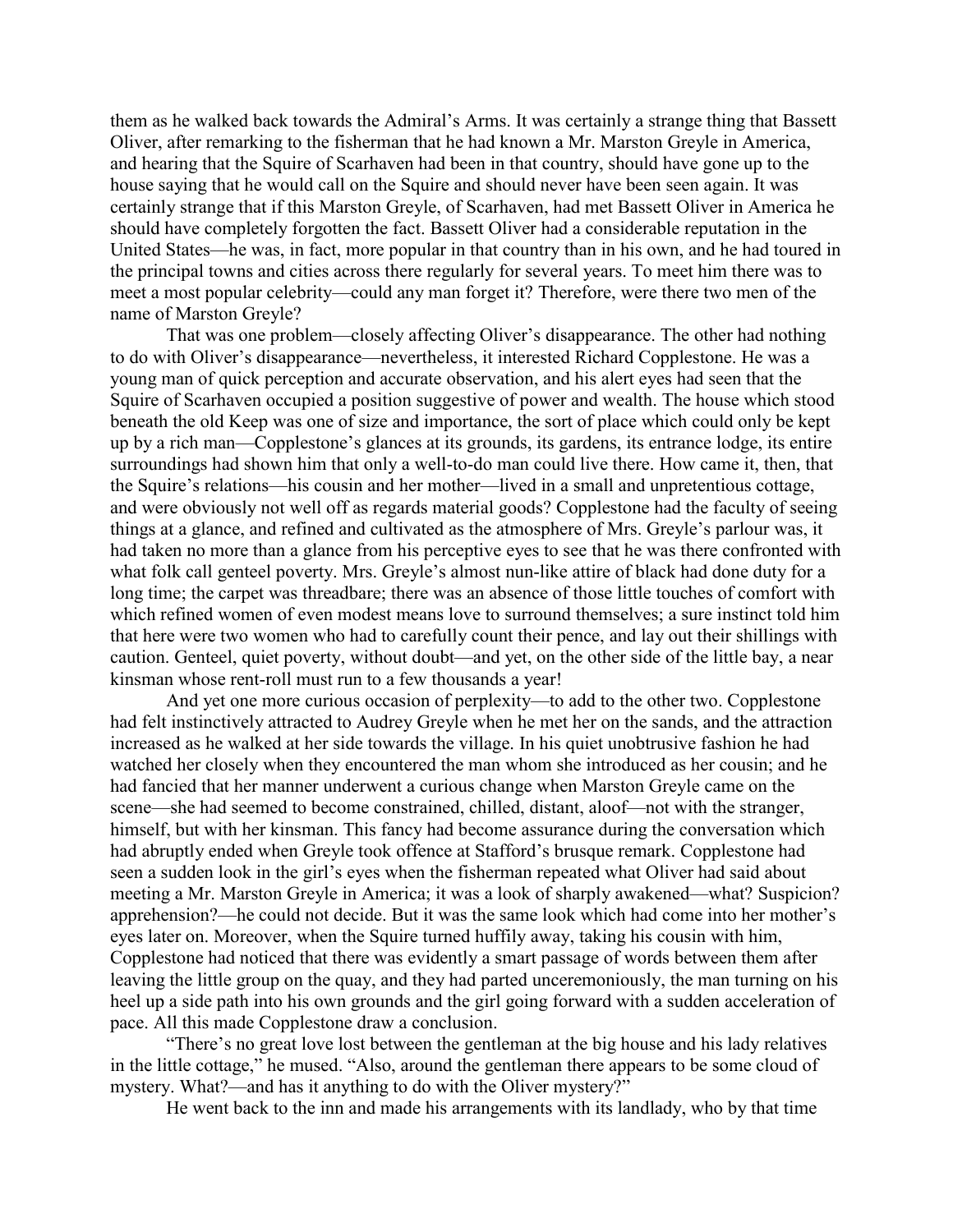was full to overflowing with interest and amazement at the strange affair which had brought her this guest. But Mrs. Wooler had eyes as well as ears, and noticing that Copplestone was already looking weary and harassed, she hastened to provide a hot dinner for him, and to recommend a certain claret which in her opinion possessed remarkable revivifying qualities. Copplestone, who had eaten nothing for several hours, accepted her hospitable attentions with gratitude, and he was enjoying himself greatly in a quaint old-world parlour, in close proximity to a bright fire, when Mrs. Wooler entered with a countenance which betokened mystery in every feature.

"There's the estate agent, Mr. Chatfield, outside, very anxious to have a word with you about this affair," she said. "Would you be for having him in? He's the sort of man," she went on, sinking her tones to a whisper, "who must know everything that's going on, and, of course, having the position he has, he might be useful. Mr. Peter Chatfield, Mr. Greyle's agent, and his uncle's before him—that's who he is—Peeping Peter, they call him hereabouts, because he's fond of knowing everybody's business."

"Bring him in," said Copplestone. He was by no means averse to having a companion, and Mrs. Wooler's graphic characterization had awakened his curiosity. "Tell him I shall be glad to see him."

Mrs. Wooler presently ushered in a figure which Copplestone's dramatic sense immediately seized on. He saw before him a tall, heavily-built man, with a large, solemn, deeply-lined face, out of which looked a pair of the smallest and slyest eyes ever seen in a human being—queer, almost hidden eyes, set beneath thick bushy eyebrows above which rose the dome of an unusually high forehead and a bald head. As for the rest of him, Mr. Peter Chatfield had a snub nose, a wide slit of a mouth, and a flabby hand; his garments were of a Quaker kind in cut and hue; he wore old-fashioned stand-up collars and a voluminous black stock; in one hand he carried a stout oaken staff, in the other a square-crowned beaver hat; altogether, his mere outward appearance would have gained notice for him anywhere, and Copplestone rejoiced in him as a character. He rose, greeted his visitor cordially, and invited him to a seat by the fire. The estate agent settled his heavy figure comfortably, and made a careful inspection of the young stranger before he spoke. At last he leaned forward.

"Sir!" he whispered in a confidential tone. "Do you consider this here a matter of murder?"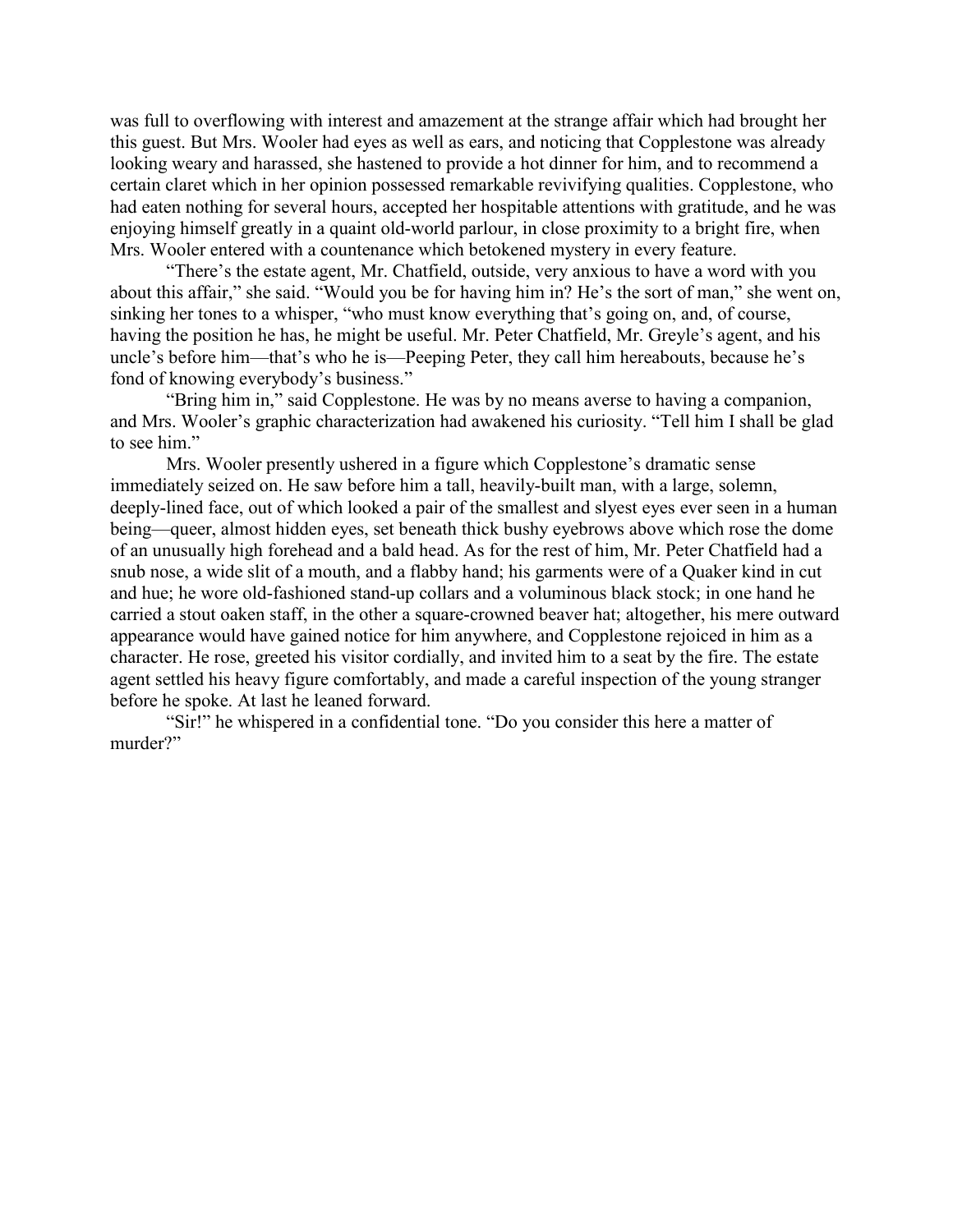## V The Greyle History

If Copplestone had followed his first natural impulse, he would have laughed aloud at this solemnly propounded question: as it was, he found it difficult to content himself with a smile.

"Isn't it a little early to arrive at any conclusion, of any sort, Mr. Chatfield?" he asked. "You haven't made up your own mind, surely?" Chatfield pursed up his long thin lips and shook his head, continuing to stare fixedly at Copplestone.

"Now I may have, and I may not have, mister," he said at last, suddenly relaxing. "What I was asking of was—what might you consider?"

"I don't consider at all—yet," answered Copplestone. "It's too soon. Let me offer you a glass of claret."

"Many thanks to you, sir, but it's too cold for my stomach," responded the visitor. "A drop of gin, now, is more in my line, since you're so kind. Ah, well, in any case, sir, this here is a very unfortunate affair. I'm a deal upset by it—I am indeed!"

Copplestone rang the bell, gave orders for Mr. Chatfield's suitable entertainment with gin and cigars, and making an end of his dinner, drew up a chair to the fire opposite his visitor.

"You are upset, Mr. Chatfield?" he remarked. "Now, why?"

Chatfield sipped his gin and water, and flourished a cigar with a comprehensive wave of his big fat hand.

"Oh, in general, sir!" he said. "Things like this here are not pleasant to have in a quiet, respectable community like ours. There's very wicked people in this world, mister, and they will not control what's termed the unruly member. They will talk. You'll excuse me, but I doubt not that I'm a good deal more than twice your age, and I've learnt experience. My experience, sir, is that a wise man holds his tongue until he's called upon to use it. Now, in my opinion, it was a very unwise thing of yon there seagoing man, Ewbank, to say that this unfortunate playactor told him that he'd met our Squire in America—very unfortunate!"

Copplestone pricked his ears. Had the estate agent come there to tell him that? And if so, why?

"Oh!" he said. "You've heard that, have you? Now who told you that, Mr. Chatfield? For I don't think that's generally known."

"If you knew this here village, mister, as well as what I do," replied Chatfield coolly, "you'd know that there is known all over the place by this time. The constable told me, and of course yon there man, Ewbank, he'll have told it all round since he had that bit of talk with you and your friend. He'll have been in to every public there is in Scarhaven, repeating of it. And a very, very serious complexion, of course, could be put on them words, sir."

"How?" asked Copplestone.

"Put it to yourself, sir," replied Chatfield. "The unfortunate man comes here, tells Ewbank he knew Mr. Greyle in that faraway land, says he'll call on him, is seen going towards the big house—and is never seen no more! Why, sir, what does human nature—which is wicked—say?"

"What does your human nature—which I'm sure is not wicked, say?" suggested Copplestone. "Come, now!"

"What I say, sir, is neither here nor there," answered the agent. "It's what evil-disposed tongues says."

"But they haven't said anything yet," said Copplestone.

"I should say they've said a deal, sir," responded Chatfield, lugubriously. "I know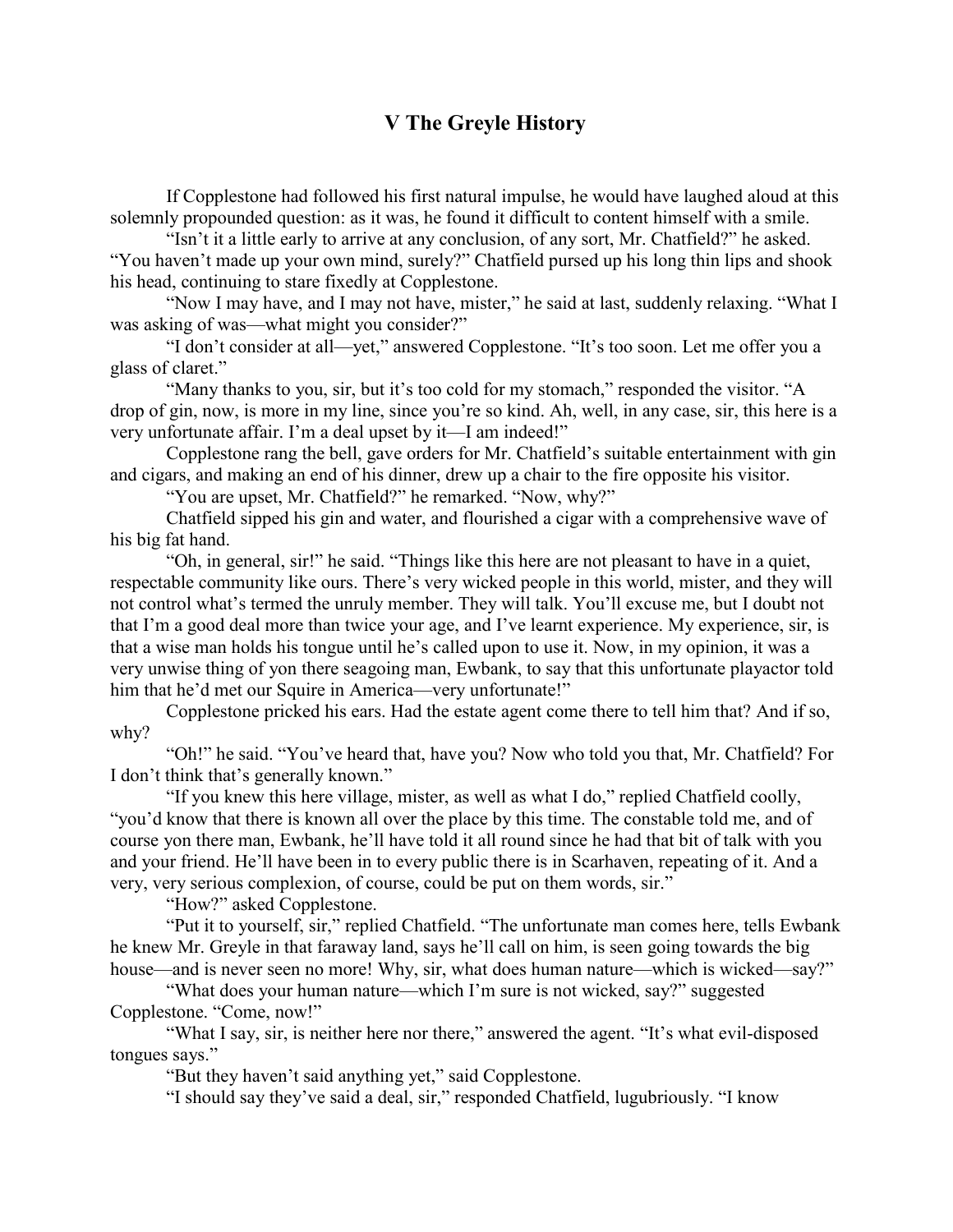Scarhaven tongues. They'll have thrown out a deal of suspicious talk about the Squire."

"Have you seen Mr. Greyle?" asked Copplestone. He was already sure that the agent was there with a purpose, and he wanted to know its precise nature. "Is he concerned about this?"

"I have seen Mr. Greyle, mister, and he is concerned about what yon man, Ewbank, related," replied Chatfield. "Mr. Greyle, sir, came straight to me—I reside in a residence within the park. Mr. Greyle, mister, says that he has no recollection whatever of meeting this playactor person in America—he may have done and he mayn't. But he doesn't remember him, and it isn't likely he should—him, an English landlord and a gentleman wouldn't be very like to remember a playactor person that's here today and gone tomorrow! I hope I give no offence, sir—maybe you're a playactor yourself."

"I am not," answered Copplestone. He sat staring at his visitor for awhile, and when he spoke again his voice had lost its cordial tone. "Well," he said, "and what have you called on me about?"

Chatfield looked up sharply, noticing the altered tone.

"To tell you—and them as you no doubt represent—that Mr. Greyle will be glad to help in any possible way towards finding out something in this here affair," he answered. "He'll welcome any inquiry that's opened."

"Oh!" said Copplestone. "I see! But you're making a mistake, Mr. Chatfield. I don't represent anybody. I'm not even a relation of Mr. Bassett Oliver. In fact, I never met Mr. Oliver in my life: never spoke to him. So—I'm not here in any representative or official sense."

Chatfield's small eyes grew smaller with suspicious curiosity.

"Oh?" he said questioningly. "Then—what might you be here for, mister?"

Copplestone stood up and rang the bell.

"That's my business." he answered. "Sorry I can't give you any more time," he went on as Mrs. Wooler opened the door. "I'm engaged now. If you or Mr. Greyle want to see Mr. Oliver's friends I believe his brother, Sir Cresswell Oliver, will be here tomorrow—he's been wired for anyhow."

Chatfield's mouth opened as he picked up his hat. He stared at this self-assured young man as if he were something quite new to him.

"Sir Cresswell Oliver!" he exclaimed. "Did you say, sir?"

"I said Sir Cresswell Oliver—quite plainly," answered Copplestone.

Chatfield's mouth grew wider.

"You don't mean to tell me that a playactor's own brother to a titled gentleman!" he said.

"Good night!" replied Copplestone, motioning his visitor towards the door. "I can't give you any more time, really. However, as you seem anxious, Mr. Bassett Oliver is the younger brother of Rear Admiral Sir Cresswell Oliver, Baronet, and I should imagine that Sir Cresswell will want to know a lot about what's become of him. So you'd better—or Mr. Greyle had better—speak to him. Now once more—good night."

When Chatfield had gone, Copplestone laughed and flung himself into an easy chair before the fire. Of course, the stupid, ignorant, self-sufficient old fool had come fishing for news—he and his master wanted to know what was going to be done in the way of making inquiry. But why?—why so much anxiety if they knew nothing whatever about Bassett Oliver's strange disappearance? Why this profession of eager willingness to welcome any inquiry that might be made? Nobody had accused Marston Greyle of having anything to do with Bassett Oliver's strange exit—if it was an exit—why, then—

"But it's useless speculating," he mused. "I can't do anything—and here I am, with nothing to do!"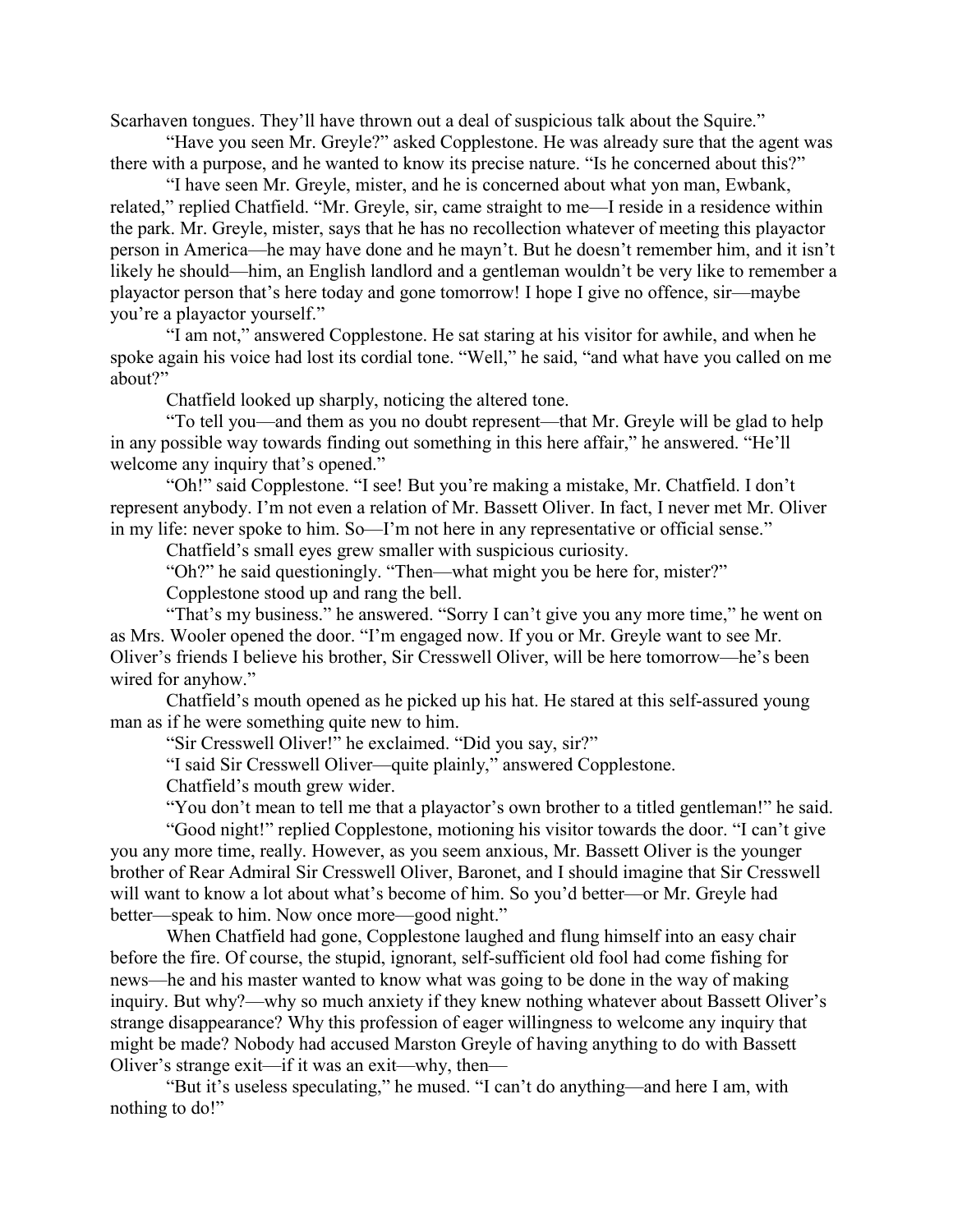He had pleaded an engagement, but he had none, of course. There was a shelf of old books in the room, but he did not care to read. And presently, hands in pockets, he lounged out into the hall and saw Mrs. Wooler standing at the door of the little parlour into which she had shown him and Stafford earlier in the day.

"There's nobody in here, sir," she said, invitingly; "if you'd like to smoke your pipe here—"

"Thank you—I will," answered Copplestone. "I got rid of that old fellow," he observed confidentially when he had followed the landlady within, and had dropped into a chair near her own. "I think he had come—fishing."

"That's his usual occupation," said Mrs. Wooler, with a meaning smile. "I told you he was called Peeping Peter. He's the sort of man who will have his nose in everybody's affairs. But," she added, with a shake of the head which seemed to mean a good deal more than the smile, "he doesn't often come here. This is almost the only house in Scarhaven that doesn't belong to the Greyle estate. This house, and the land round it, have belonged to the Wooler family as long as the rest of the place has belonged to the Greyles. And many a Greyle has wanted to buy it, and every Wooler has refused to sell it—and always will!"

"That's very interesting," said Copplestone. "Does the present Greyle want to buy?"

The landlady picked up a piece of sewing and sat down in a chair which seemed to be purposely placed so that she could keep an eye on the adjacent bar-parlour on one side and the hall on the other.

"I don't know much about what the present Squire would like," she said. "Nobody does. He's a newcomer, and nobody knows anything about him. You saw him this afternoon?"

"I met a young lady on the sands who turned out to be his cousin, and he came up while I was talking to her," replied Copplestone. "Yes, I saw him. I'm afraid Mr. Stafford, who came in here with me, you know, offended him," he continued, and gave Mrs. Wooler an account of what had happened. "Is he rather—touchy?" he concluded.

"I don't know that he is," she said. "No one sees much of him. You see he's a stranger: although he's a Greyle, he's not a Scarhaven man. Of course, I know all his family history—I'm Scarhaven born and bred. In my time there have been three generations of Greyles. The first one I knew was this Squire's grandfather, old Mr. Stephen Greyle: he died when I was a girl in my teens. He had three sons and no daughters. The three sons were all different in their tastes and ideas; the eldest, Stephen John, who came into the estates on his father's death, was a real home bird—he never left Scarhaven for more than a day or two at a time all his life. And he never married—he was a real old bachelor, almost a woman-hater. The next one, Marcus, went out to America and settled there—he was the father of this present Squire, Mr. Marston Greyle. Then there was the third son, Valentine—he went to live in London. And years after he came back here, very poor, and settled down in a little house near Scarhaven Church with his wife and daughter—that was the daughter you met this afternoon, Miss Audrey. I don't know why, and nobody else knows, either, but the last Squire, Stephen John, never had anything to do with Valentine and his family; what's more, when Valentine died and left the widow and daughter very poorly off, Stephen John did nothing for them. But he himself died very soon after Valentine, and then of course, as Marcus had already died in America, everything came to this Mr. Marston. And, as I said, he's a stranger to Scarhaven folk and Scarhaven ways. Indeed, you might say to England and English ways, for I understand he'd never been in England until he came to take up the family property."

"Is he more friendly with the mother and daughter than the last Squire was?" asked Copplestone, who had been much interested in this chapter of family history.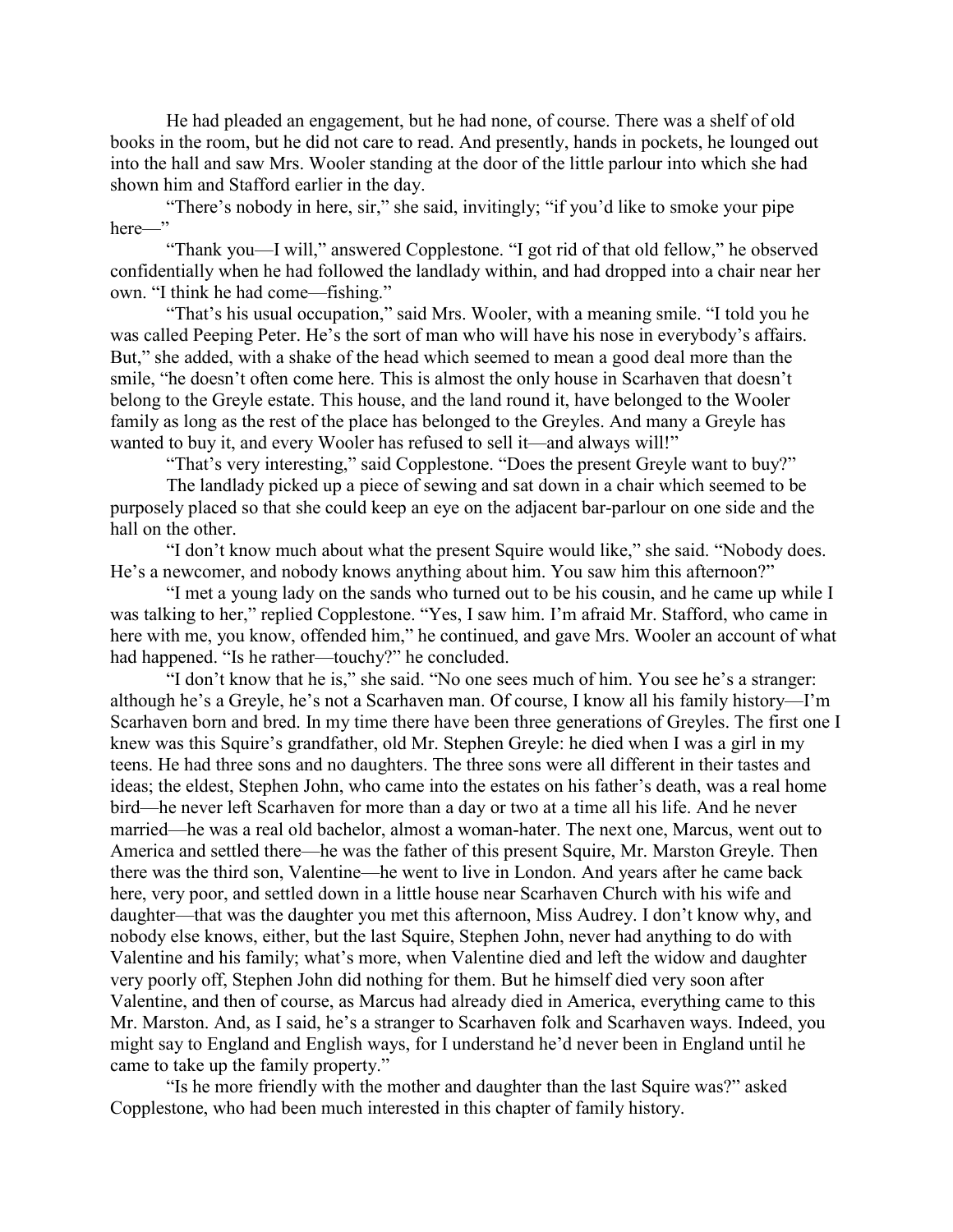Mrs. Wooler made several stitches in her sewing before she answered this direct question, and when, she spoke it was in lower tones and with a glance of caution.

"He would be, if he could!" she said. "There are those in the village who say that he wants to marry his cousin. But the truth is—so far as one can see or learn it—that for some reason or other, neither Mrs. Valentine Greyle nor Miss Audrey can bear him! They took some queer dislike to the young man when he first came, and they've kept it up. Of course, they're outwardly friendly, and he occasionally, I believe, goes to the cottage, but they rarely go to the big house, and it's very seldom they're ever seen together. I have heard—one does hear things in villages—that he'd be very glad to do something handsome for them, but they're both as proud as they're poor, and not the sort to accept aught from anybody. I believe they've just enough to live on, but it can't be a great deal, for everybody knows that Valentine Greyle made ducks and drakes of his fortune long before he came back to Scarhaven, and old Stephen John only left them a few hundreds of pounds. However—there it is. However much the new Squire wants to marry his cousin, it's very flat she'll not have anything to say to him. I've once or twice had an opportunity of seeing those two together, and it's my private opinion that Miss Audrey dislikes that young man just about as heartily as she possibly could!"

"What does Mr. Marston Greyle find to do with himself in this place?" asked Copplestone, turning the conversation. "Can't be very lively for him if he's a man of any activity."

"Oh, I don't know," replied Mrs. Wooler. "I think he's a good deal like his uncle, the last squire—he certainly never goes anywhere, except out to sea in his yacht. He shoots a bit, and fishes a bit, and so on, and spends a lot of time with Peeping Peter—he's a widower, is Chatfield, and lives alone, except when his daughter runs down to see him. And that daughter, by the bye, Mr. Copplestone, is on the stage."

"Dear me!" said Copplestone. "That is surprising! Her father made several contemptuous references to playactors when he was talking to me."

"Oh, he hates them, and all connected with them!" replied Mrs. Wooler, laughing. "All the same, his own daughter has been on the stage for a good five years, and I fancy she's doing well. A fine, handsome girl she is, too—she's been down here a good deal lately, and—"

The landlady suddenly paused, hearing a light step in the hall. She glanced through the window and then turned to Copplestone with an arch smile.

"Talk of the—you know," she exclaimed. "Here's Addie Chatfield herself!"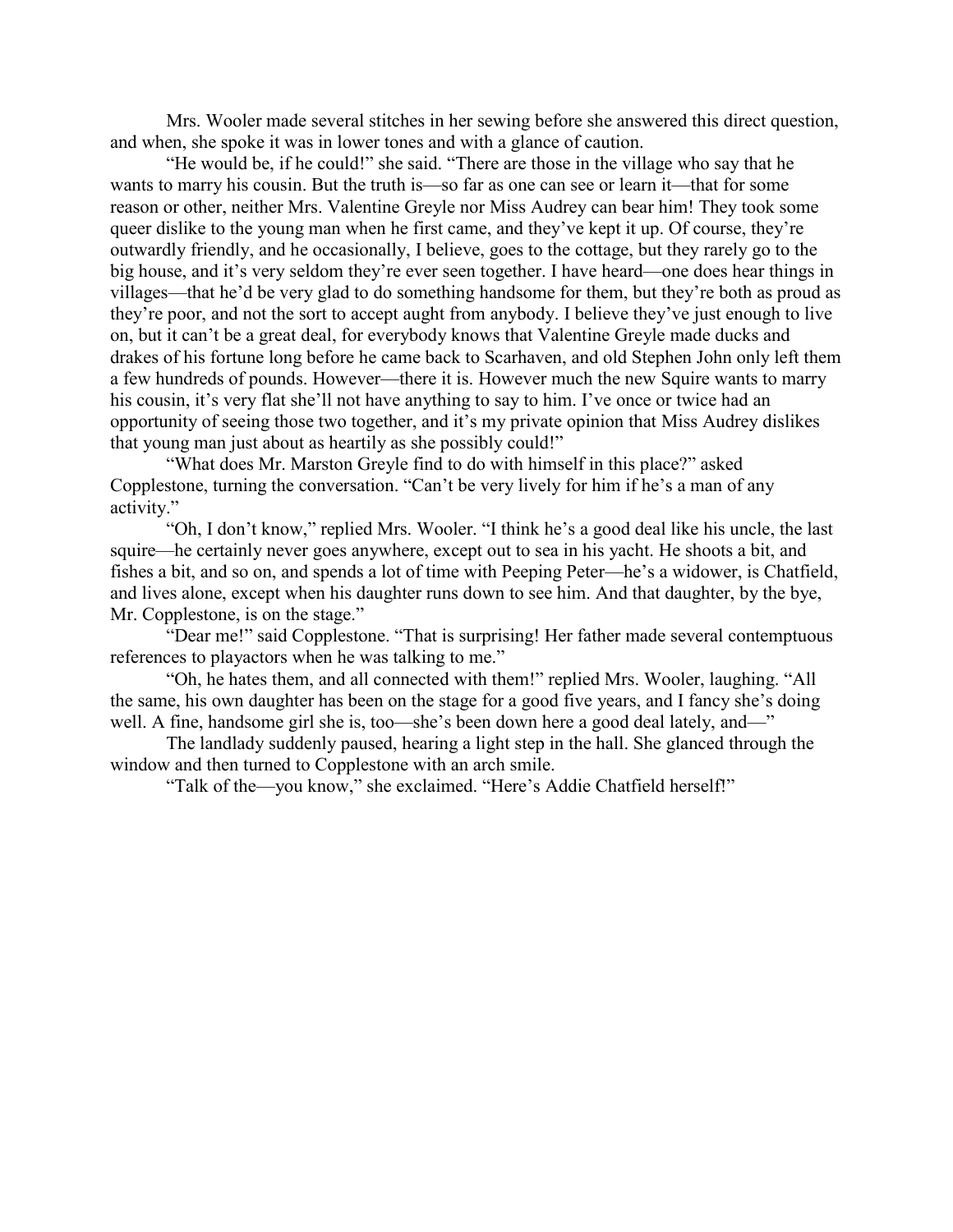## VI The Leading Lady

Copplestone looked up with interest as the door of the private parlour was thrown open, and a tall, handsome young woman burst in with a briskness of movement which betokened unusual energy and vivacity. He got an impression of the old estate agent's daughter in one glance, and wondered how Chatfield came to have such a good-looking girl as his progeny. The impression was of dark, sparkling eyes, a mass of darker, highly-burnished hair, bright colour, a flashing vivacious smile, a fine figure, a general air of sprightliness and glowing health—this was certainly the sort of personality that would recommend itself to a considerable mass of theatregoers, and Copplestone, as a budding dramatist, immediately began to cast Addie Chatfield for an appropriate part.

The newcomer stopped short on the threshold as she caught sight of a stranger, and she glanced with sharp inquisitiveness at Copplestone as he rose from his chair.

"Oh!—I supposed you were alone, Mrs. Wooler," she exclaimed. "You usually are, you know, so I came in anyhow—sorry!"

"Come in," said the landlady. "Don't go, Mr. Copplestone. This is Miss Adela Chatfield. Your father has just been to see this gentleman, Addie—perhaps he told you?"

Addie Chatfield dropped into a chair at Mrs. Wooler's side, and looked the stranger over slowly and carefully.

"No," she answered. "My father didn't tell me—he doesn't tell me anything about his own affairs. All his talk is about mine—the iniquity of them, and so on."

She showed a fine set of even white teeth as she made this remark, and her eyes sought Copplestone's again with a direct challenge. Copplestone looked calmly at her, half-smiling; he was beginning, in his youthful innocence, to think that he already understood this type of young woman. And seeing him smile, Addie also smiled.

"Now I wonder whatever my father wanted to see you about?" she said, with a strong accent on the personal pronoun. "For you don't look his sort, and he certainly isn't yours—unless you're deceptive."

"Perhaps I am," responded Copplestone, still keeping his eyes on her. "Your father wanted to see me about the strange disappearance of Mr. Bassett Oliver. That was all."

The girl's glance, bold and challenging, suddenly shifted before Copplestone's steady look. She half turned to Mrs. Wooler, and her colour rose a little.

"I've heard of that," she said, with an affectation of indifference. "And as I happen to know a bit of Bassett Oliver, I don't see what all this fuss is about. I should say Bassett Oliver took it into his head to go off somewhere yesterday on a little game of his own, and that he's turned up at Norcaster by this time, and is safe in his dressing room, or on the stage. That's my notion."

"I wish I could think it the correct one," replied Copplestone. "But we can soon find out if it is—there's a telephone in the hall. Yet—I'm so sure that you're wrong, that I'm not even going to ring Norcaster up. Mr. Bassett Oliver has—disappeared here!"

"Are you a member of his company?" asked Addie, again looking Copplestone over with speculative glances.

"Not at all! I'm a humble person whose play Mr. Oliver was about to produce next month, in consequence of which I came down to see him, and to find this state of affairs. And—having nothing else to do—I'm now here to help to find him—alive or dead."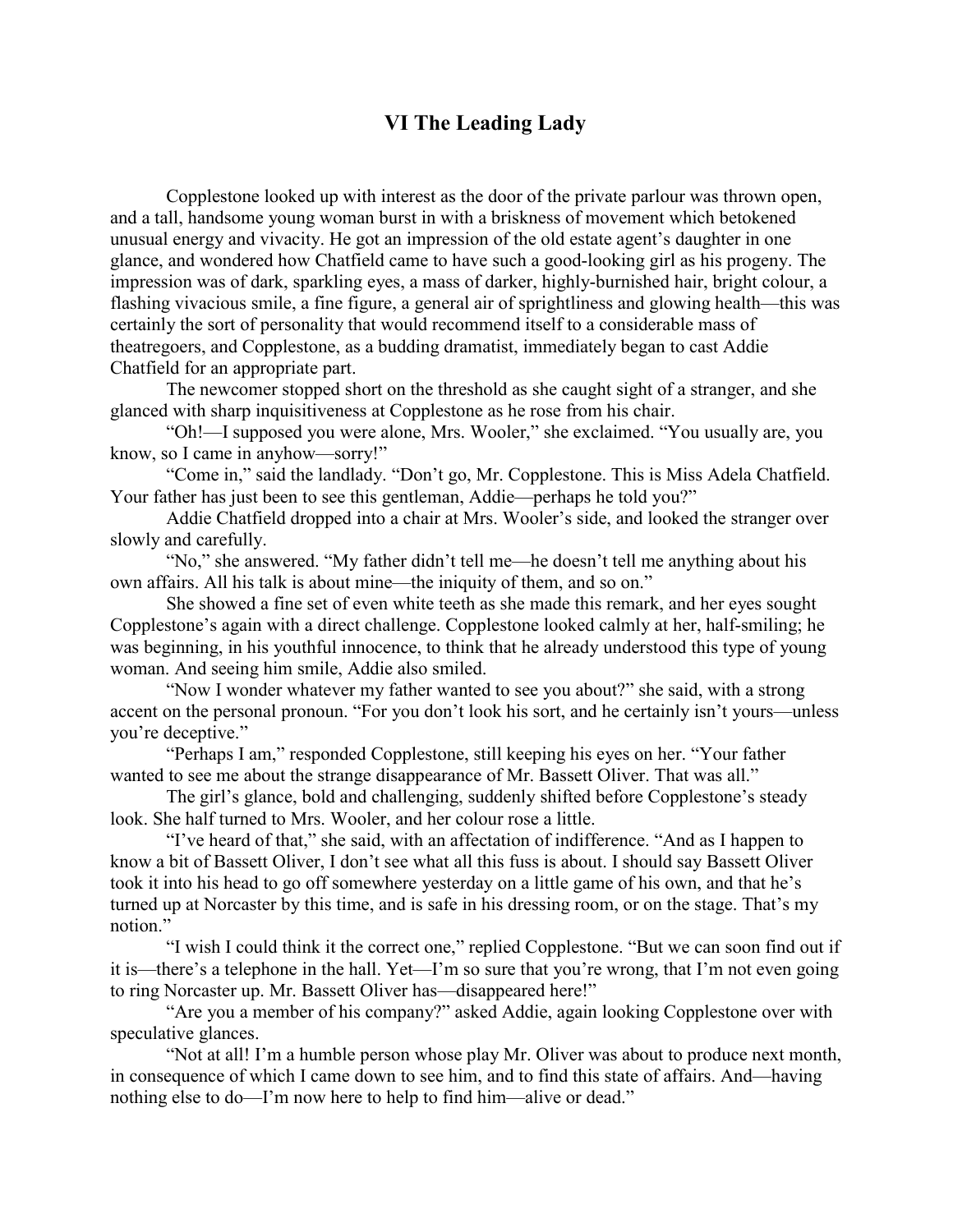"Oh!" said Addie. "So—you're a writer?"

"I understand that you are an actress?" responded Copplestone. "I wonder if I've ever seen you anywhere?"

Addie bowed her head and gave him a sharp glance.

"Evidently not!" she retorted. "Or you wouldn't wonder! As if anybody could forget me, once they'd seen me! I believe you're pulling my leg, though. Do you live in town?"

"I live," replied Copplestone slowly and with affected solemnity, "in chambers in Jermyn Street."

"And do you mean to tell me that you didn't see me last year in *The Clever Lady Hartletop*?" she exclaimed.

Copplestone put the tips of his fingers together and his head on one side and regarded her critically.

"What part did you play?" he asked innocently.

"Part? Why, *the* part, of course!" she retorted. "Goodness! Why, I created it! And played it to crowded houses for nearly two hundred nights, too!"

"Ah!" said Copplestone. "But I'll make a confession to you. I rarely visit the theatre. I never saw *Lady Hartletop*. I haven't been in a theatre of any sort for two years. So you must forgive me. I congratulate you on your success."

Addie received this tribute with a mollified smile, which changed to a glance of surprised curiosity.

"You never go to the theatre?—and yet you write plays!" she exclaimed. "That's queer, isn't it? But I believe writing people are queer—they look it, anyhow. All the same, you don't look like a writer—what does he look like, Mrs. Wooler? Oh, I know—a sort of nice little officer boy, just washed and tidied up!"

The landlady, who had evidently enjoyed this passage at arms, laughed as she gave Copplestone a significant glance.

"And when did you come down home, Addie?" she asked quietly. "I didn't know you were here again."

"Came down Saturday night," said Addie. "I'm on my way to Edinburgh—business there on Wednesday. So I broke the journey here—just to pay my respects to my worshipful parent."

"I think I heard you say that you knew Mr. Bassett Oliver?" asked Copplestone. "You've met him?"

"Met him in this country and in America," replied Addie, calmly. "He was on tour over there when I was—three years ago. We were in two or three towns together at the same time—different houses, of course. I never saw much of him in London, though."

"You didn't see anything of him yesterday, here?" suggested Copplestone.

Addie stared and glanced at the landlady.

"Here?" she exclaimed. "Goodness, no! When I'm here of a Sunday, I lie in bed all day, or most of it. Otherwise, I'd have to walk with my parent to the family pew. No—my Sundays are days of rest! You really think this disappearance is serious?"

"Oliver's managers—who know him best, of course—think it most serious," replied Copplestone. "They say that nothing but an accident of a really serious nature would have kept him from his engagements."

"Then that settles it!" said Addie. "He's fallen down the Devil's Spout. Plain as plain can be, that! He's made his way there, been a bit too daring, and slipped over the edge. And whoever falls in there never comes out again!—isn't that it, Mrs. Wooler?"

"That's what they say," answered the landlady.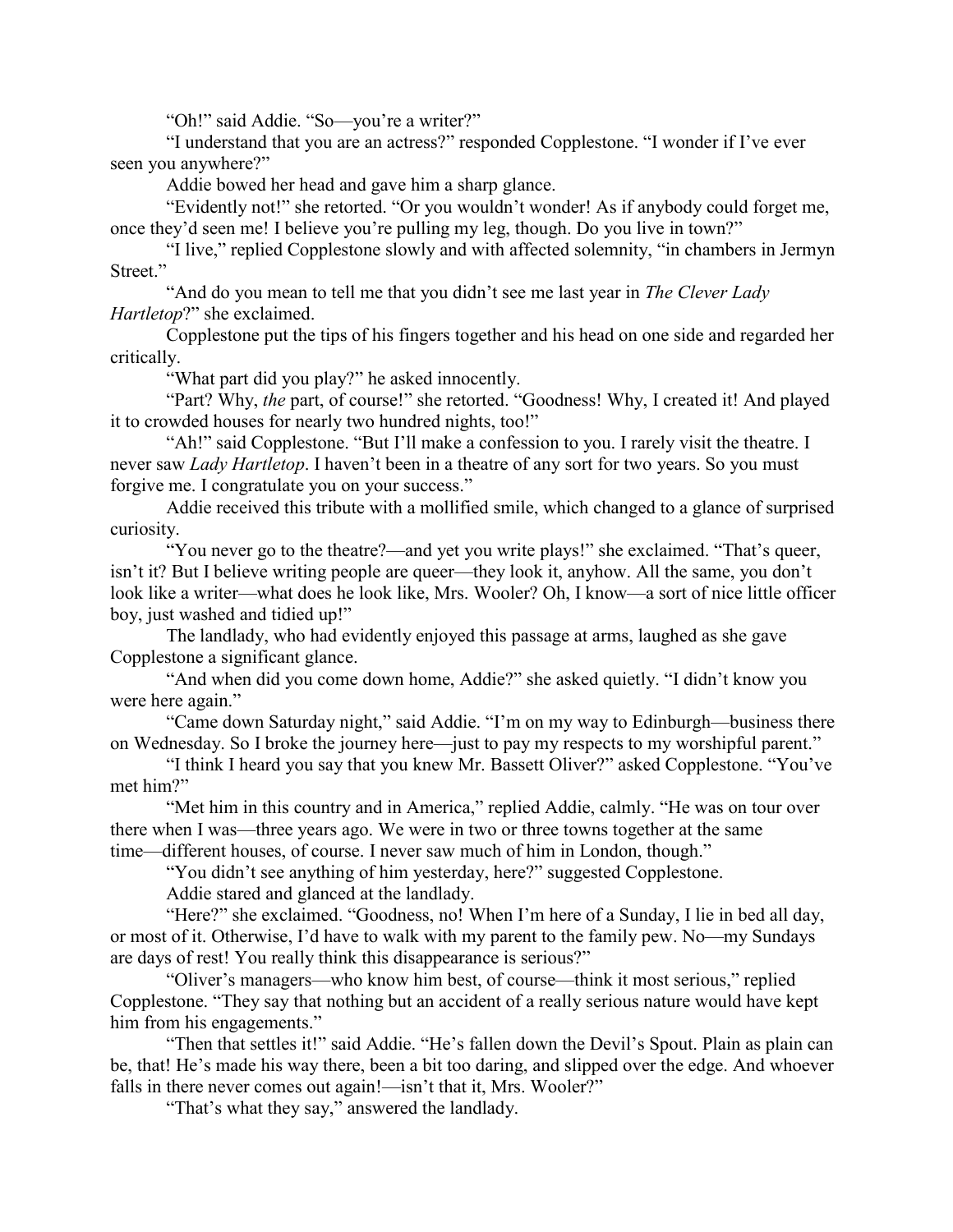"But I don't remember any accident at the Devil's Spout in my time."

"Well, there's been one now, anyway—that's flat," remarked Addie. "Poor old

Bassett—I'm sorry for him! Well, I'm off. Good night, Mr. Copplestone—and perhaps you'll so far overcome your repugnance to the theatre as to come and see me in one some day?"

"Supposing I escort you homeward instead—now?" suggested Copplestone. "That will at least show that I am ready to become your devoted—"

"Admirer, I suppose," said Addie. "I'm afraid he's not quite as innocent as he looks, Mrs. Wooler. Well—you can escort me as far as the gates of the park, then—I daren't take you further, because it's so dark in there that you'd surely lose your way, and then there'd be a second disappearance and all sorts of complications."

She went out of the inn, laughing and chattering, but once outside she suddenly became serious, and she involuntarily laid her hand on Copplestone's arm as they turned down the hillside towards the quay.

"I say!" she said in a low voice. "I wasn't going to ask questions in there, but—what's going to be done about this Oliver affair? Of course you're stopping here to do something. What?"

Copplestone hesitated before answering this direct question. He had not seen anything which would lead him to suppose that Miss Adela Chatfield was a disingenuous and designing young woman, but she was certainly Peeping Peter's daughter, and the old man, having failed to get anything out of Copplestone himself, might possibly have sent her to see what she could accomplish. He replied noncommittally.

"I'm not in a position to do anything," he said. "I'm not a relative—not even a personal friend. I daresay you know that Bassett Oliver was—one's already talking of him in the past tense!—the brother of Rear Admiral Sir Cresswell Oliver, the famous seaman?"

"I knew he was a man of what they call family, but I didn't know that," she answered. "What of it?"

"Stafford's wired to Sir Cresswell," replied Copplestone. "He'll be down here some time tomorrow, no doubt. And of course he'll take everything into his own hands."

"And he'll do—what?" she asked.

"Oh, I don't know," replied Copplestone. "Set the police to work, I should think. They'll want to find out where Bassett Oliver went, where he got to, when he turned up to the Keep, saying he'd go and call on the Squire, as he'd met some man of that name in America. By the bye, you said you'd been in America. Did you meet anybody of the Squire's name there?"

They were passing along the quay by that time, and in the light of one of its feeble gas lamps he turned and looked narrowly at his companion. He fancied that he saw her face change in expression at his question; if there was any change, however, it was so quick that it was gone in a second. She shook her head with emphatic decision.

"I?" she exclaimed. "Never! It's a most uncommon name, that. I never heard of anybody called Greyle except at Scarhaven."

"The present Mr. Greyle came from America," said Copplestone.

"I know, of course," she answered. "But I never met any Greyles out there. Bassett Oliver may have done, though. I know he toured in a lot of American towns—I only went to three—New York, Chicago, St. Louis. I suppose," she continued, turning to Copplestone with a suggestion of confidence in her manner, "I suppose you consider it a very damning thing that Bassett Oliver should disappear, after saying what he did to Ewbank."

It was very evident to Copplestone that whether Miss Chatfield had spoken the truth or not when she said that her father had not told her of his visit to the Admiral's Arms, she was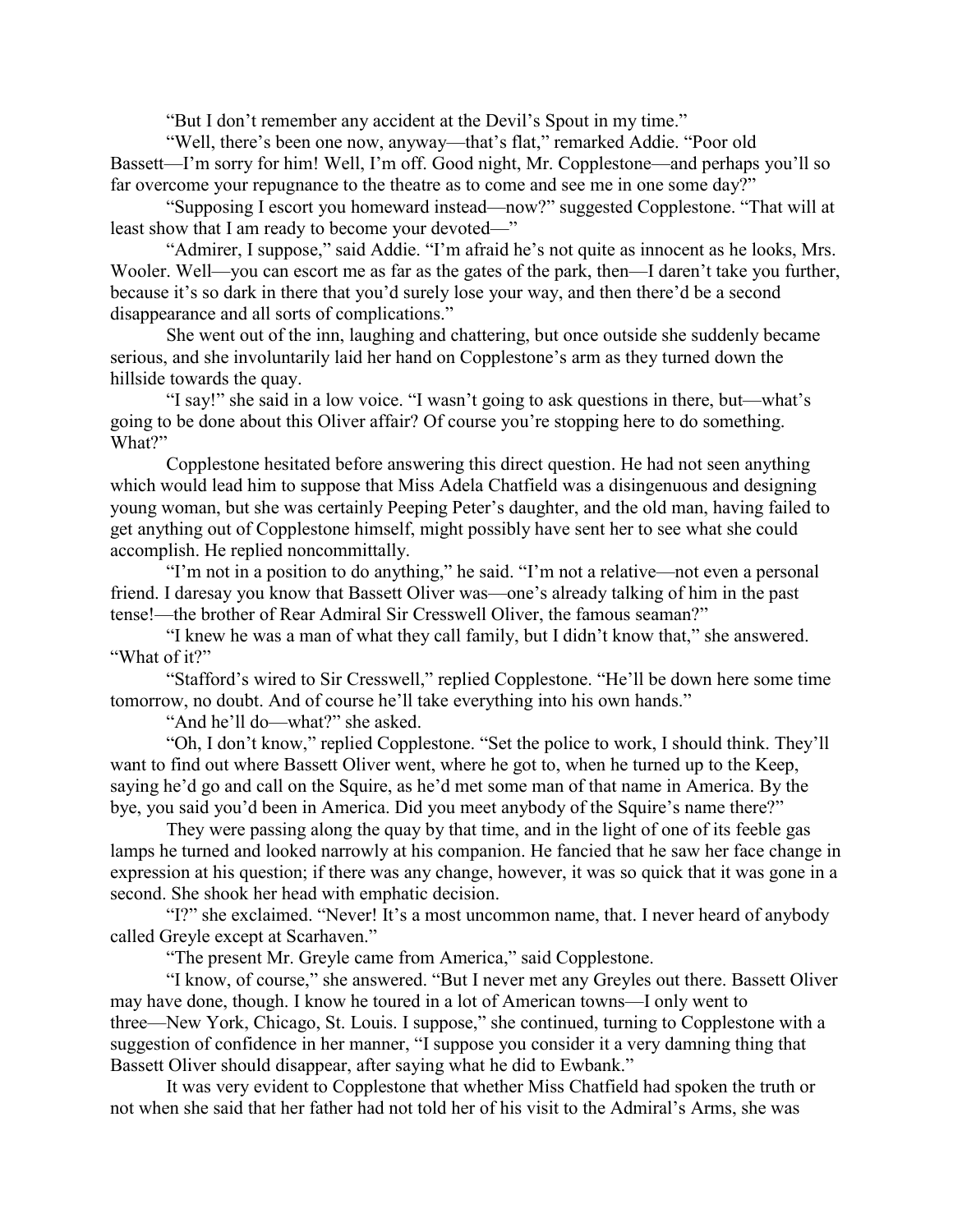thoroughly conversant with all the facts relating to the Oliver mystery, and he was still doubtful as to whether she was not seeking information.

"Does it matter at all what I think," he answered evasively. "I've no part in this affair—I'm a mere spectator. I don't know how what you refer to might be considered by people who are accustomed to size things up. They might say all that was a mere coincidence."

"But what do you think?" she said with feminine persistence. "Come, now, between ourselves?"

Copplestone laughed. They had come to the edge of the wooded park in which the estate agent's house stood, and at a gate which led into it, he paused.

"Between ourselves, then, I don't think at all—yet," he answered. "I haven't sized anything up. All I should say at present is that if—or as, for I'm sure the fisherman repeated accurately what he heard—as Oliver said he met somebody called Marston Greyle in America, why—I conclude he did. That's all. Now, won't you please let me see you through these dark woods?"

But Addie said her farewell, and left him somewhat abruptly, and he watched her until she had passed out of the circle of light from the lamp which swung over the gate. She passed on into the shadows—and Copplestone, who had already memorized the chief geographical points of his new surroundings, noticed what she probably thought no stranger would notice—that instead of going towards her father's house, she turned up the drive to the Squire's.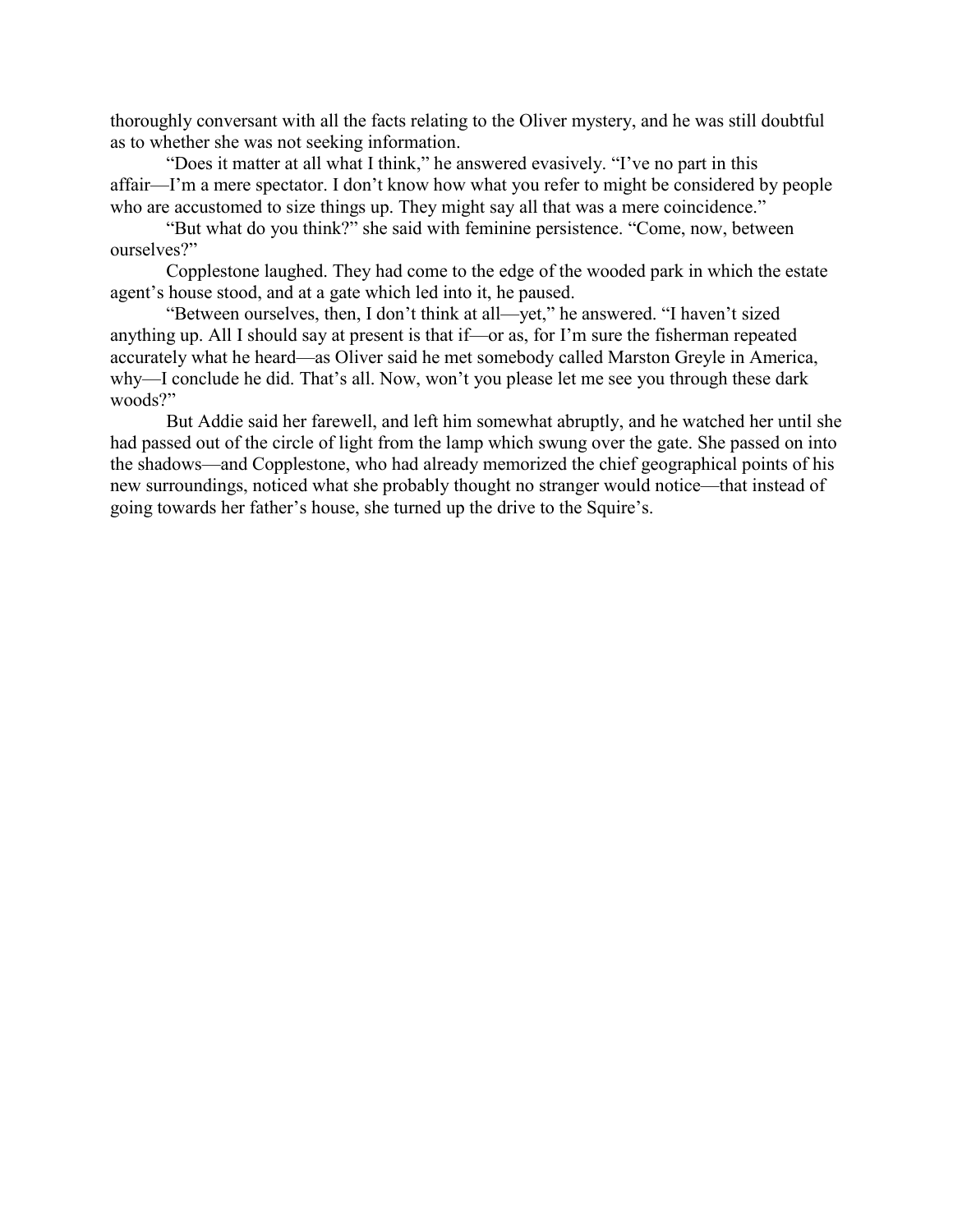### VII Left on Guard

Stafford was back at Scarhaven before breakfast time next morning, bringing with him a roll of copies of the *Norcaster Daily Chronicle*, one of which he immediately displayed to Copplestone and Mrs. Wooler, who met him at the inn door. He pointed with great pride to certain staring headlines.

"I engineered that!" he exclaimed. "Went round to the newspaper office last night and put them up to everything. Nothing like publicity in these cases. There you are!

Mysterious Disappearance of Famous Actor! Bassett Oliver Missing! Interview with Man Who Saw Him Last!

That's the style, Copplestone!—every human being along this coast'll be reading that by now!"

"So there was no news of him last night?" asked Copplestone.

"Neither last night nor this morning, my boy," replied Stafford. "Of course not! No—he never left here, not he! Now then, let Mrs. Wooler serve us that nice breakfast which I'm sure she has in readiness, and then we're going to plunge into business, hot and strong. There's a couple of detectives coming on by the nine o'clock train, and we're going to do the whole thing thoroughly."

"What about his brother?" inquired Copplestone.

"I wired him last night to his London address, and got a reply first thing this morning," said Stafford. "He's coming along by the 5:15 a.m. from King's Cross—he'll be here before noon. I want to get things to work before he arrives, though. And the first thing to do, of course, is to make sympathetic inquiry, and to search the shore, and the cliffs, and these woods—and that Keep. All that we'll attend to at once."

But on going round to the village police station they found that Stafford's ideas had already been largely anticipated. The news of the strange gentleman's mysterious disappearance had spread like wildfire through Scarhaven and the immediate district during the previous evening, and at daybreak parties of fisherfolk had begun a systematic search. These parties kept coming in to report progress all the morning: by noon they had all returned. They had searched the famous rocks, the woods, the park, the Keep, and its adjacent ruins, and the cliffs and shore for some considerable distance north and south of the bay, and there was no result. Not a trace, not a sign of the missing man was to be found anywhere. And when, at one o'clock, Stafford and Copplestone walked up to the little station to meet Sir Cresswell Oliver, it was with the disappointing consciousness that they had no news to give him.

Copplestone, who nourished a natural taste for celebrities of any sort, born of his artistic leanings and tendencies, had looked forward with interest to meeting Sir Cresswell Oliver, who, only a few months previously, had made himself famous by a remarkable feat of seamanship in which great personal bravery and courage had been displayed. He had a vague expectation of seeing a bluff, stalwart, sea dog type of man; instead, he presently found himself shaking hands with a very quiet-looking, elderly gentleman, who might have been a barrister or a doctor, of pleasant and kindly manners. With him was another gentleman of a similar type, and of about the same age, whom he introduced as the family solicitor, Mr. Petherton. And to these two, in a private sitting room at the Admiral's Arms, Stafford, as Bassett Oliver's business representative, and Copplestone, as having remained on the spot since the day before, told all and every detail of what had transpired since it was definitely established that the famous actor was missing. Both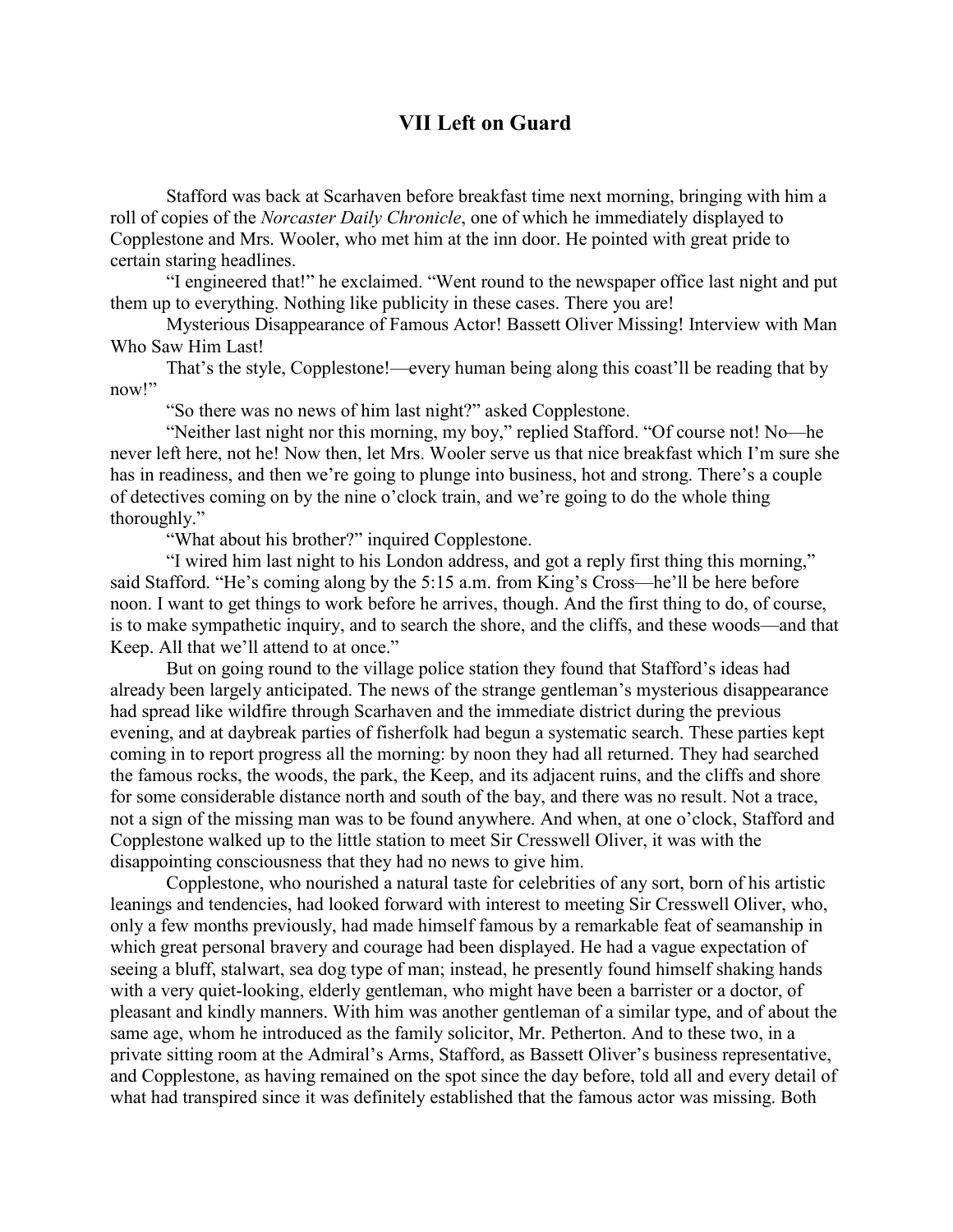listened in silence and with deep attention; when all the facts had been put before them, they went aside and talked together; then they returned and Sir Cresswell besought Stafford and Copplestone's attention.

"I want to tell you young gentlemen precisely what Mr. Petherton and I think it best to do," he said in the mild and bland accents which had so much astonished Copplestone. "We have listened, as you will admit, with our best attention. Mr. Petherton, as you know, is a man of law; I myself, when I have the good luck to be ashore, am a Chairman of Quarter Sessions, so I'm accustomed to hearing and weighing evidence. We don't think there's any doubt that my poor brother has met with some curious mishap which has resulted in his death. It seems impossible, going on what you tell us from the evidence you've collected, that he could ever have approached that Devil's Spout place unseen; it also seems impossible that he could have had a fatal fall over the cliffs, since his body has not been found. No—we think something befell him in the neighbourhood of Scarhaven Keep. But what? Foul play? Possibly! If it was—why? And there are three people Mr. Petherton and I would like to speak to, privately—the fisherman, Ewbank, Mr. Marston Greyle, and Mrs. Valentine Greyle. We should like to hear Ewbank's story for ourselves; we certainly want to see the Squire; and I, personally, wish to see Mrs. Greyle because, from what Mr. Copplestone there has told us, I am quite sure that I, too, knew her a good many years ago, when she was acquainted with my brother Bassett. So we propose, Mr. Stafford, to go and see these three people—and when we have seen them, I will tell you and Mr. Copplestone exactly what I, as my brother's representative, wish to be done."

The two younger men waited impatiently in and about the hotel while their elders went on their self-appointed mission. Stafford, essentially a man of activity, speculated on their reasons for seeing the three people whom Sir Cresswell Oliver had specifically mentioned: Copplestone was meanwhile wondering if he could with propriety pay another visit to Mrs. Greyle's cottage that night. It was drawing near to dusk when the two quiet-looking, elderly gentlemen returned and summoned the younger ones to another conference. Both looked as reserved and bland as when they had set out, and the old seaman's voice was just as suave as ever when he addressed them.

"Well, gentlemen," he said, "we have paid our visits, and I suppose I had better tell you at once that we are no wiser as to actual facts than we were when we left you earlier in the afternoon. The man Ewbank stands emphatically by his story; Mr. Marston Greyle says that he cannot remember any meeting with my brother in America, and that he certainly did not call on him here on Sunday; Mrs. Valentine Greyle has not met Bassett for a great many years. Now—there the matter stands. Of course, it cannot rest there. Further inquiries will have to be made. Mr. Petherton and I are going on to Norcaster this evening, and we shall have a very substantial reward offered to any person who can give any information about my brother. That may result in something—or in nothing. As to my brother's business arrangements, I will go fully into that matter with you, Mr. Stafford, at Norcaster, tomorrow. Now, Mr. Copplestone, will you have a word or two with me in private?"

Copplestone followed the old seaman into a quiet corner of the room, where Sir Cresswell turned on him with a smile.

"I take it," he said, "that you are a young gentleman of leisure, and that you can abide wherever you like, eh?"

"Yes, you may take that as granted," answered Copplestone, wondering what was coming.

"Doesn't much matter if you write your plays in Jermyn Street or—anywhere else, eh?" questioned Sir Cresswell with a humorous smile.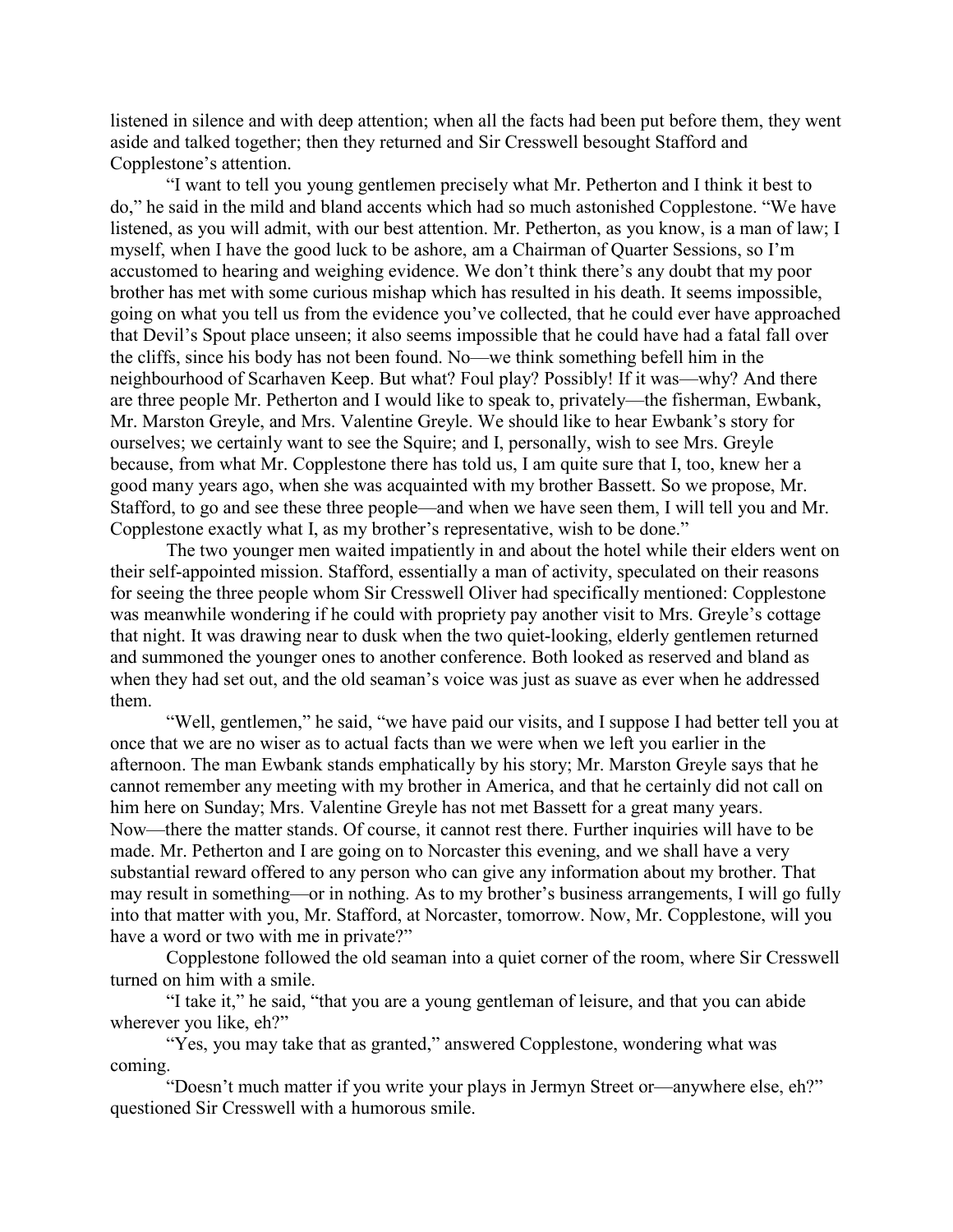"Practically, no," replied Copplestone.

Sir Cresswell tapped him on the shoulder.

"I want you to do me a favour," he said. "I shall take it as a kindness if you will. I don't want to talk about certain ideas which Petherton and I have about this affair, yet, anyway—not even to you—but we *have* formed some ideas this afternoon. Now, do you think you could manage to stay where you are for a week or two?"

"Here?" exclaimed Copplestone.

"This seems very comfortable," said Sir Cresswell, looking round. "The landlady is a nice, motherly person; she gave me a very well-cooked lunch; this is a quiet room in which to do your writing, eh?"

"Of course I can stay here," answered Copplestone, who was a good deal bewildered. "But—mayn't I know why—and in what capacity?"

"Just to keep your eyes and your ears open," said Sir Cresswell. "Don't seem to make inquiries—in fact, don't make any inquiry—do nothing. I don't want you to do any private detective work—not I! Just stop here a bit—amuse yourself—write—read—and watch things quietly. And—don't be cross—I've an elderly man's privilege, you know—you'll send your bills to me."

"Oh, that's all right, thanks!" said Copplestone, hurriedly. "I'm pretty well off as regards this world's goods."

"So I guessed when I found that you lived in the expensive atmosphere of Jermyn Street," said Sir Cresswell, with a sly laugh. "But all the same, you'll let me be paymaster here, you know—that's only fair."

"All right—certainly, if you wish it," agreed Copplestone. "But look here—won't you trust me? I assure you I'm to be trusted. You suspect somebody! Hadn't you better give me your confidence? I won't tell a soul—and when I say that, I mean it literally. I won't tell one single soul!"

Sir Cresswell waited a moment or two, looking quietly at Copplestone. Then he clapped a hand on the young man's shoulder.

"All right, my lad," he said. "Yes!—we do suspect somebody. Marston Greyle! Now you know it."

"I expected that," answered Copplestone. "All right, sir. And my orders are—just what you said."

"Just what I said," agreed Sir Cresswell. "Carry on at that—eyes and ears open; no fuss; everything quiet, unobtrusive, silent. Meanwhile—Petherton will be at work. And I say—if you want company, you know—I think you'll find it across the bay there at Mrs. Greyle's—eh?"

"I was there last night," said Copplestone. "I liked both of them very much. You knew Mrs. Greyle once upon a time, I think; you and your brother?"

"We did!" replied Sir Cresswell, with a sigh. "Um!—the fact is, both Bassett and I were in love with her at that time. She married another man instead. That's all!"

He gave Copplestone a squeeze of the elbow, laughed, and went across to the solicitor, who was chatting to Stafford in one of the bow windows. Ten minutes later all three were off to Norcaster, and Copplestone was alone, ruminating over this sudden and extraordinary change in the hitherto even tenor of his life. Little more than twenty-four hours previously, all he had been concerned about was the production of his play by Bassett Oliver—here he was now, mixed up in a drama of real life, with Bassett Oliver as its main figure, and the plot as yet unrevealed. And he himself was already committed to play in it—but what part?

Now that the others had gone, Copplestone began to feel strangely alone. He had accepted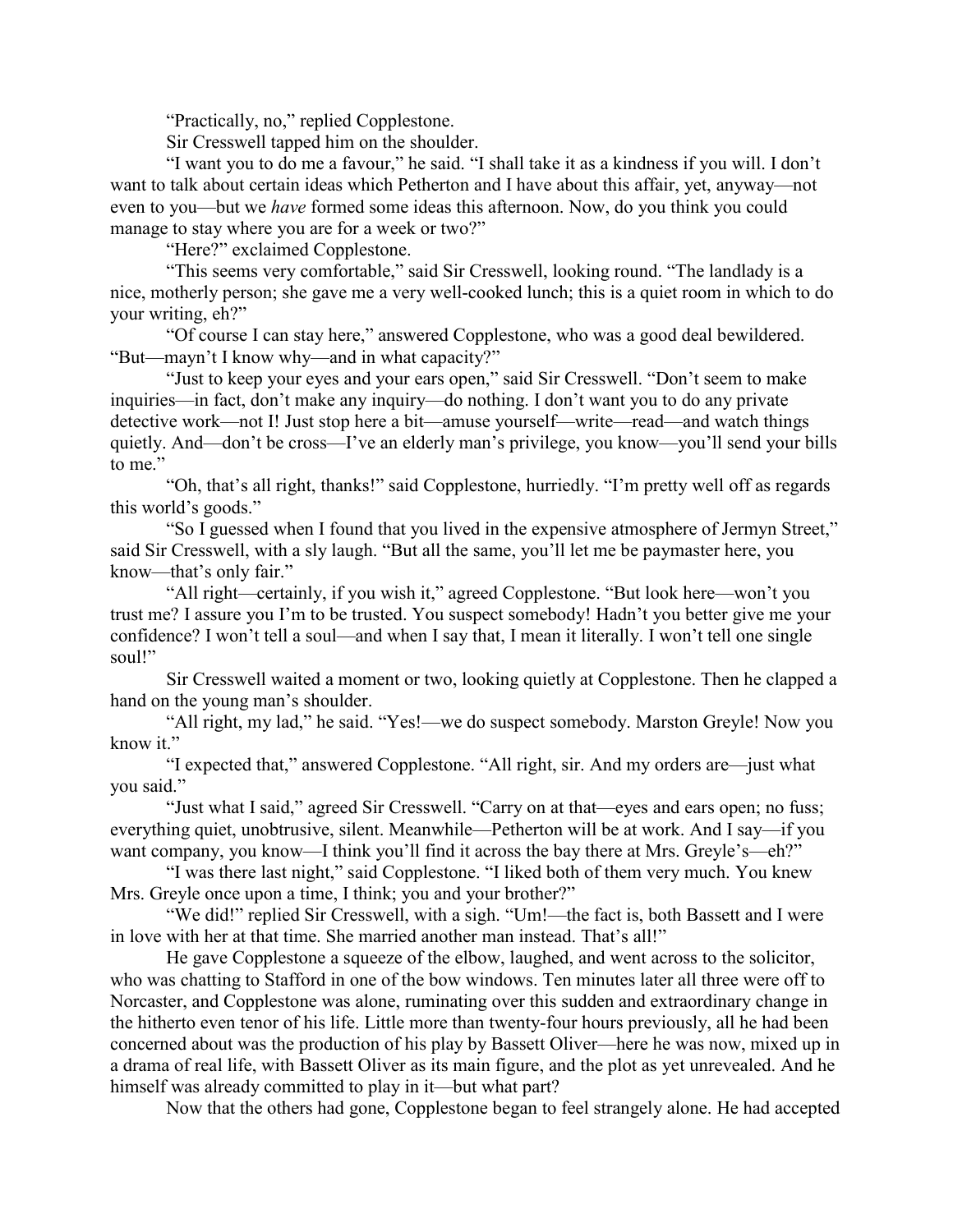Sir Cresswell Oliver's commission readily, feeling genuinely interested in the affair, and being secretly conscious that he would be glad of the opportunity of further improving his acquaintance with Audrey Greyle. But now that he considered things quietly, he began to see that his position was a somewhat curious and possibly invidious one. He was to watch—and to seem not to watch. He was to listen—and appear not to listen. The task would be difficult—and perhaps unpleasant. For he was very certain that Marston Greyle would resent his presence in the village, and that Chatfield would be suspicious of it. What reason could he, an utter stranger, have for taking up his quarters at the Admiral's Arms? The tourist season was over: autumn was well set in; with autumn, on that coast, came weather which would send most southerners flying homewards. Of course, these people would say that he was left there to peep and pry—and they would all know that the Squire was the object of suspicion. It was all very well, his telling Mrs. Wooler that being an idle man he had taken a fancy to Scarhaven, and would stay in her inn for a few weeks, but Mrs. Wooler, like everybody else, would see through that. However, the promise had been given, and he would keep it—literally. He would do nothing in the way of active detective work—he would just wait and see what, if anything, turned up.

But upon one thing Copplestone had made up his mind determinedly before that second evening came—he would make no pretence to Audrey Greyle and her mother. And availing himself of their permission to call again, he went round to the cottage, and before he had been in it five minutes told them bluntly that he was going to stay at Scarhaven awhile, on the chance of learning any further news of Bassett Oliver.

"Which," he added, with a grim smile, "seems about as likely as that I should hear that I am to be Lord Chancellor when the Woolsack is next vacant!"

"You don't know," remarked Mrs. Greyle. "A reward for information is to be offered, isn't it?"

"Do you think that will do much good?" asked Copplestone.

"It depends upon the amount," replied Mrs. Greyle. "We know these people. They are close and reserved—no people could keep secrets better. For all one knows, somebody in this village may know something, and may at present feel it wisest to keep the knowledge to himself. But if money—what would seem a lot of money—comes into question—ah!"

"Especially if the information could be given in secret," said Audrey. "Scarhaven folk love secrecy—it's the salt of life to them: it's in their very blood. Chatfield is an excellent specimen. He'll watch you as a cat watches a mouse when he finds you're going to stay here."

"I shall be quite open," said Copplestone. "I'm not going to indulge in any secret investigations. But I mean to have a thorough look round the place. That Keep, now?—may one look round that?"

"There's a path which leads close by the Keep, from which you can get a good outside view of it," replied Audrey. "But the Keep itself, and the rest of the ruins round about it are in private ground."

"But you have a key, Audrey, and you can take Mr. Copplestone in there," said Mrs. Greyle. "And you would show him more than he would find out for himself—Audrey," she continued, turning to Copplestone, "knows every inch of the place and every stone of the walls."

Copplestone made no attempt to conceal his delight at this suggestion. He turned to the girl with almost boyish eagerness.

"Will you?" he exclaimed. "Do! When?"

"Tomorrow morning, if you like," replied Audrey. "Meet me on the south quay, soon after ten."

Copplestone was down on the quay by ten o'clock. He became aware as he descended the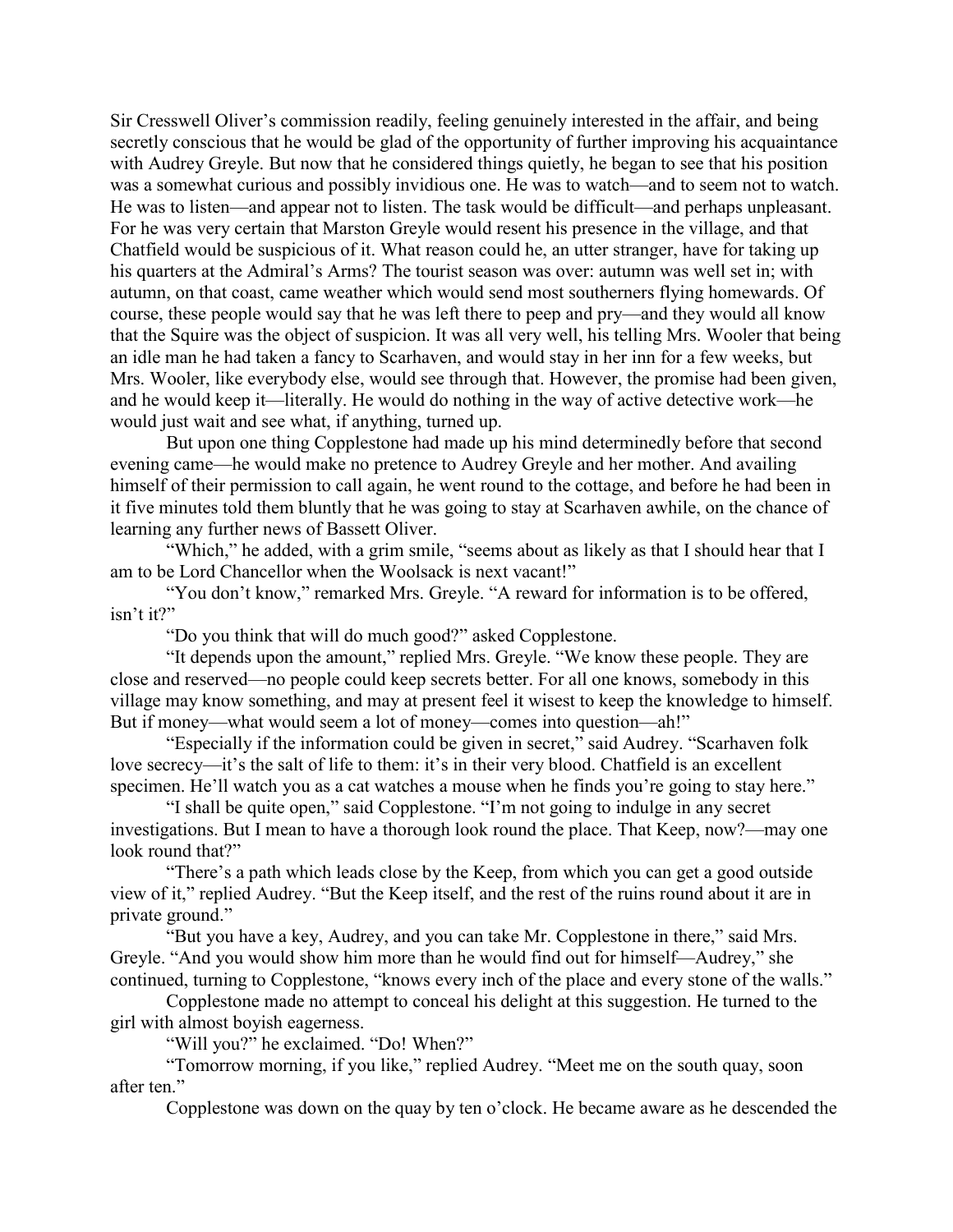road from the inn that the fisherfolk, who were always lounging about the seafront, were being keenly interested in something that was going on there. Drawing nearer he found that an energetic billposter was attaching his bills to various walls and doors. Sir Cresswell and his solicitor had evidently lost no time, and had set a Norcaster printer to work immediately on their arrival the previous evening. And there the bill was, and it offered a thousand pounds reward to any person who should give information which would lead to the finding of Bassett Oliver, alive or dead.

Copplestone purposely refrained from mingling with the groups of men and lads who thronged about the bills, eagerly discussing the great affair of the moment. He sauntered along the quay, waiting for Audrey. She came at last with an enigmatic smile on her lips.

"Our particular excursion is off, Mr. Copplestone," she said. "Extraordinary events seem to be happening. Mr. Chatfield called on us an hour ago, took my key away from me, and solemnly informed us that Scarhaven Keep is strictly closed until further notice!"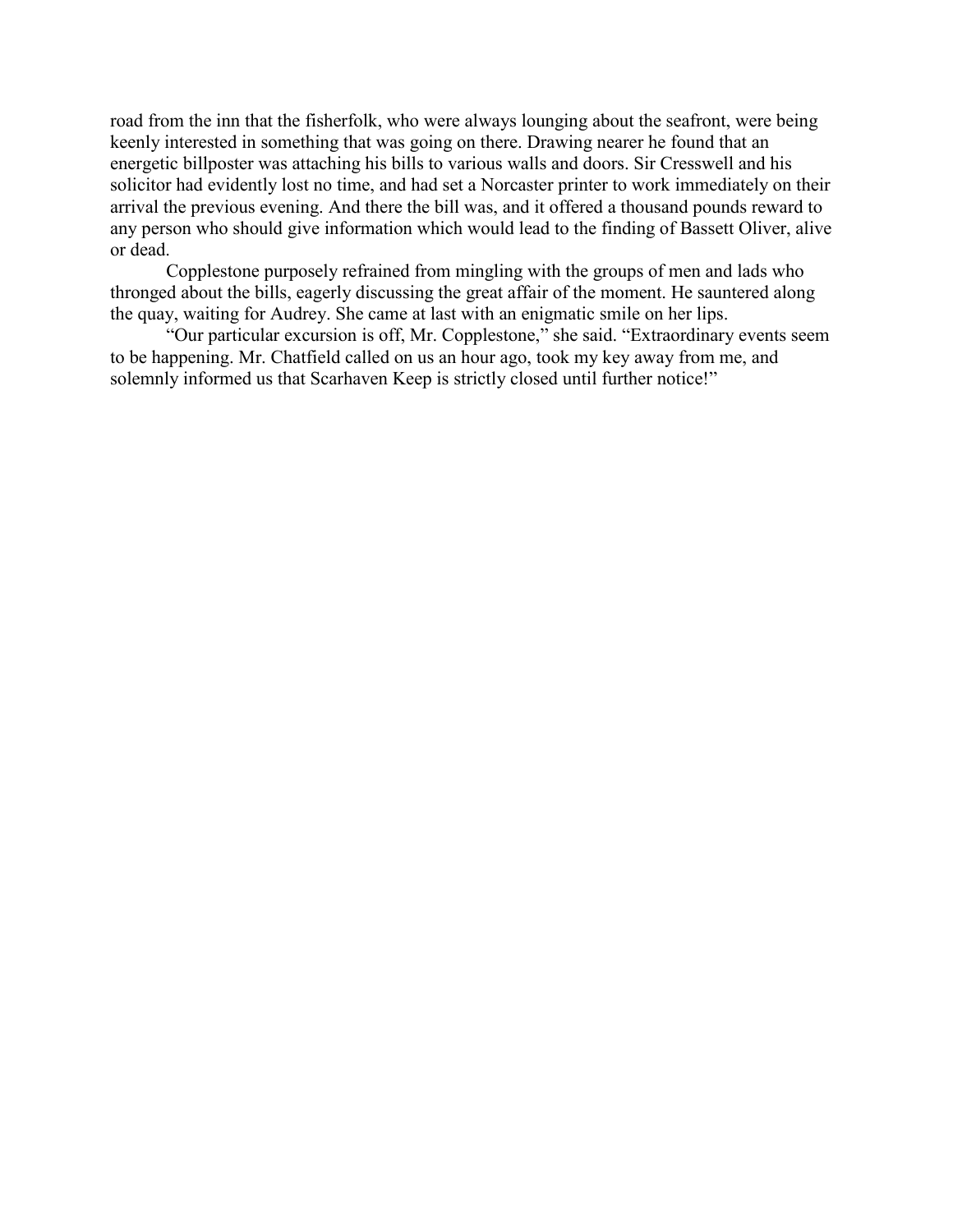## VIII Right of Way

The look of blank astonishment which spread over Copplestone's face on hearing this announcement seemed to afford his companion great amusement, and she laughed merrily as she signed to him to turn back towards the woods.

"All the same," she observed, "I know how to steal a countermarch on Master Chatfield. Come along!—you shan't be disappointed."

"Does your cousin know of that?" asked Copplestone. "Are those his orders?"

Audrey's lips curled a little, and she laughed again—but this time the laughter was cynical.

"I don't think it much matters whether my cousin knows or not," she said. "He's the nominal Squire of Scarhaven, but everybody knows that the real overlord is Peter Chatfield. Peter Chatfield does—everything. And—he hates me! He won't have had such a pleasant moment for a long time as he had this morning when he took my key away from me and warned me off."

"But why you?" asked Copplestone.

"Oh—Peter is deep!" she said. "Peter, no doubt, knew that you came to see us last night—Peter knows all that goes on in Scarhaven. And he put things together, and decided that I might act as your cicerone over the Keep and the ruins, and so—there you are!"

"Why should he object to my visiting the Keep?" demanded Copplestone.

"That's obvious! He considers you a spy," replied Audrey. "And—there may be reasons why he doesn't desire your presence in those ancient regions. But—we'll go there, all the same, if you don't mind breaking rules and defying Peter."

"Not I!" said Copplestone. "Hang Peter!"

"There are people who firmly believe that Peter Chatfield should have been hanged long since," she remarked quietly. "I'm one of them. Chatfield is a bad old man—thoroughly bad! But I'll circumvent him in this, anyhow. I know how to get into the Keep in spite of him and of his locks and bolts. There's a big curtain wall, twenty feet high, all round the Keep, but I know where there's a hole in it, behind some bushes, and we'll get in there. Come along!"

She led him up the same path through the woods along which Bassett Oliver had gone, according to Ewbank's account. It wound through groves of fir and pine until it came out on a plateau, in the midst of which, surrounded by a high irregular wall, towered at the angles and buttressed all along its length, stood Scarhaven Keep. And there, at the head of a path which evidently led up from the big house, stood Chatfield, angry and threatening. Beyond him, distributed at intervals about the other paths which converged on the plateau were other men, obviously estate labourers, who appeared to be mounting guard over the forbidden spot.

"Now there's going to be a row!—between me and Chatfield," murmured Audrey. "You play spectator—don't say a word. Leave it to me. We are on our rights along this path—take no notice of Peter."

But Chatfield was already bearing down on them, his solemn-featured face dark with displeasure. He raised his voice while he was yet a dozen yards away.

"I thought I'd told you as you wasn't to come near these here ruins!" he said, addressing Audrey in a fashion which made Copplestone's fingers itch to snatch the oak staff from the agent and lay it freely about his person. "My orders was to that there effect! And when I give orders I mean 'em to be obeyed. You'll turn straight back where you came from, miss, and in future do as I instruct—d'ye hear that, now?"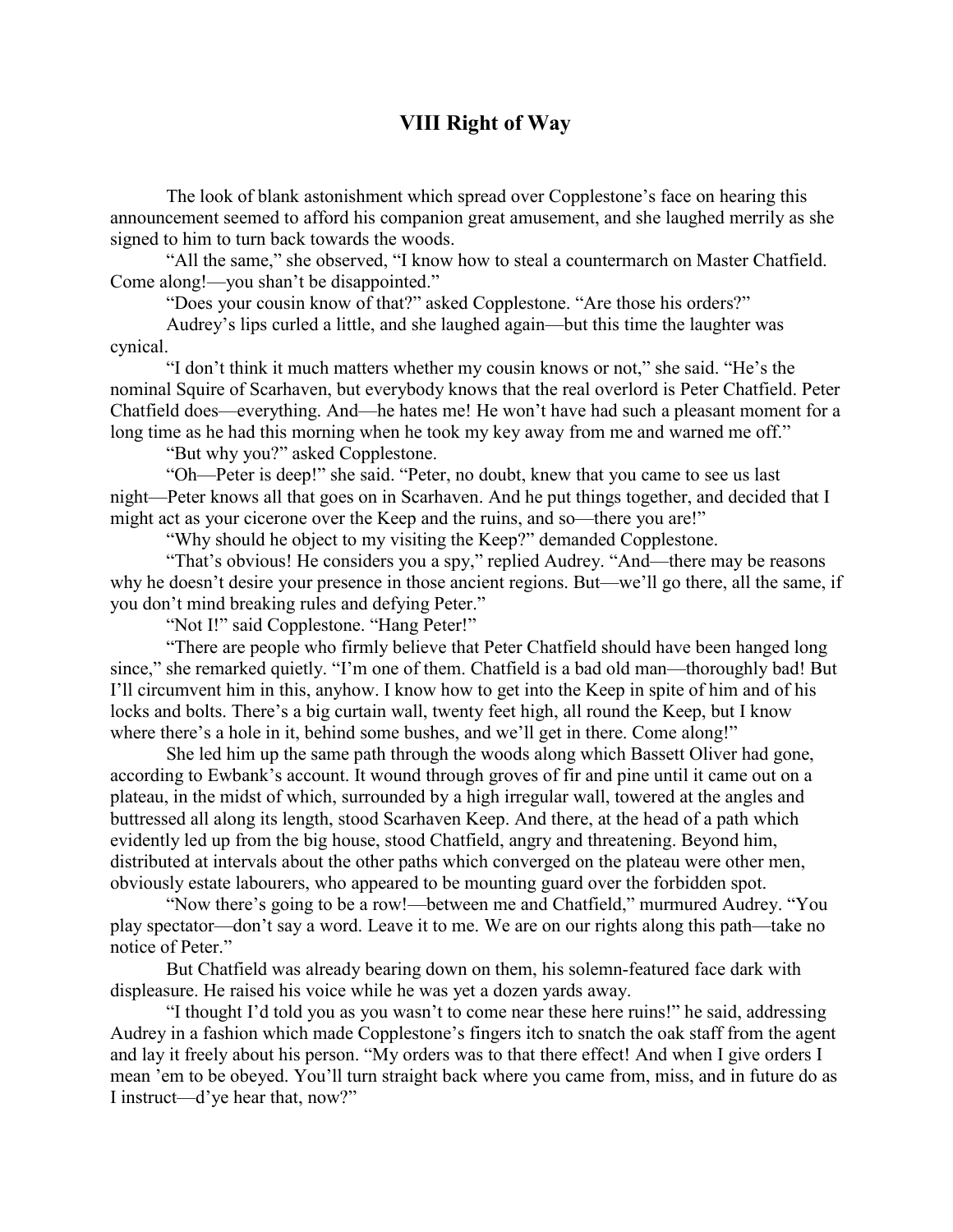"If you expect me to keep quiet or dumb under that sort of thing," whispered Copplestone, bending towards Audrey, "you're very much mistaken in me! I shall give this fellow a lesson in another minute if—"

"Well, wait another minute, then," said Audrey, who had continued to walk forward, steadily regarding the agent's threatening figure. "Let me talk a little, first—I'm enjoying it. Are you addressing me, Mr. Chatfield?" she went on in her sweetest accents. "I hear you speaking, but I don't know if you are speaking to me. If so, you needn't shout."

"You know very well who I'm a-speaking to," growled Chatfield. "I told you you wasn't to come near these ruins—it's forbidden, by order. You'll take yourself off, and that there young man with you—we want no paid spies hereabouts!"

"If you speak to me like that again I'll knock you down!" exclaimed Copplestone, stepping forward before Audrey could stop him. "Or to this lady, either. Stand aside, will you?"

Chatfield twisted on his heel with a surprising agility—not to stand aside, but to wave his arm to the men who stood here and there, behind him.

"Here, you!" he shouted. "Here, this way, all of you! This here fellow's threatening me with assault. You lay a finger on me, you young snapper, and I'll have you in the lockup in ten minutes. Stand between us, you men!—he's for knocking me down. Now then!" he went on, as the bodyguard got between him and Copplestone, "off you go, out o' these grounds, both of you—quick! I'll have no defiance of my orders from neither gel nor boy, man nor woman. Out you go, now—or you'll be put out."

But Audrey continued to advance, still watching the agent. "You're under a mistake, Mr. Chatfield," she said calmly. "You will observe that Mr. Copplestone and I are on this path. You know very well that this is a public footpath, with a proper and legal right-of-way from time immemorial. You can't turn us off it, you know—without exposing yourself to all sorts of pains and penalties. You men know that, too," she continued, turning to the labourers and dropping her bantering tone. "You all know this is a public footpath. So stand out of our way, or I'll summon every one of you!"

The last words were spoken with so much force and decision that the three labourers involuntarily moved aside. But Chatfield hastened to oppose Audrey's progress, planting himself in front of a wicket gate which there stood across the path, and he laughed sneeringly.

"And where would you find money to take summonses out?" he said, with a look of contempt, "I should think you and your mother's something better to do with your bit o' money than that. Now then, no more words!—back you turn!"

Copplestone's temper had been gradually rising during the last few minutes. Now, at the man's carefully measured taunts, he let it go. Before Chatfield or the labourers saw what he was at, he sprang on the agent's big form, grasped him by the neck with one hand, twisted his oak staff away from him with the other, flung him headlong on the turf, and raised the staff threateningly.

"Now!" he said, "beg Miss Greyle's pardon, instantly, or I'll split your wicked old head for you. Quick, man—I mean it!"

Before Chatfield, moaning and groaning, could find his voice capable of words, Marston Greyle, pale and excited, came round a corner of the ruins.

"What's this, what's all this?" he demanded. "Here, yon sir, what are you doing with that stick! What—"

"I'm about to chastise your agent for his scoundrelly insolence to your cousin," retorted Copplestone with cheerful determination. "Now then, my man, quick—I always keep my word!"

"Hand the stick to Mr. Marston Greyle, Mr. Copplestone," said Audrey in her demurest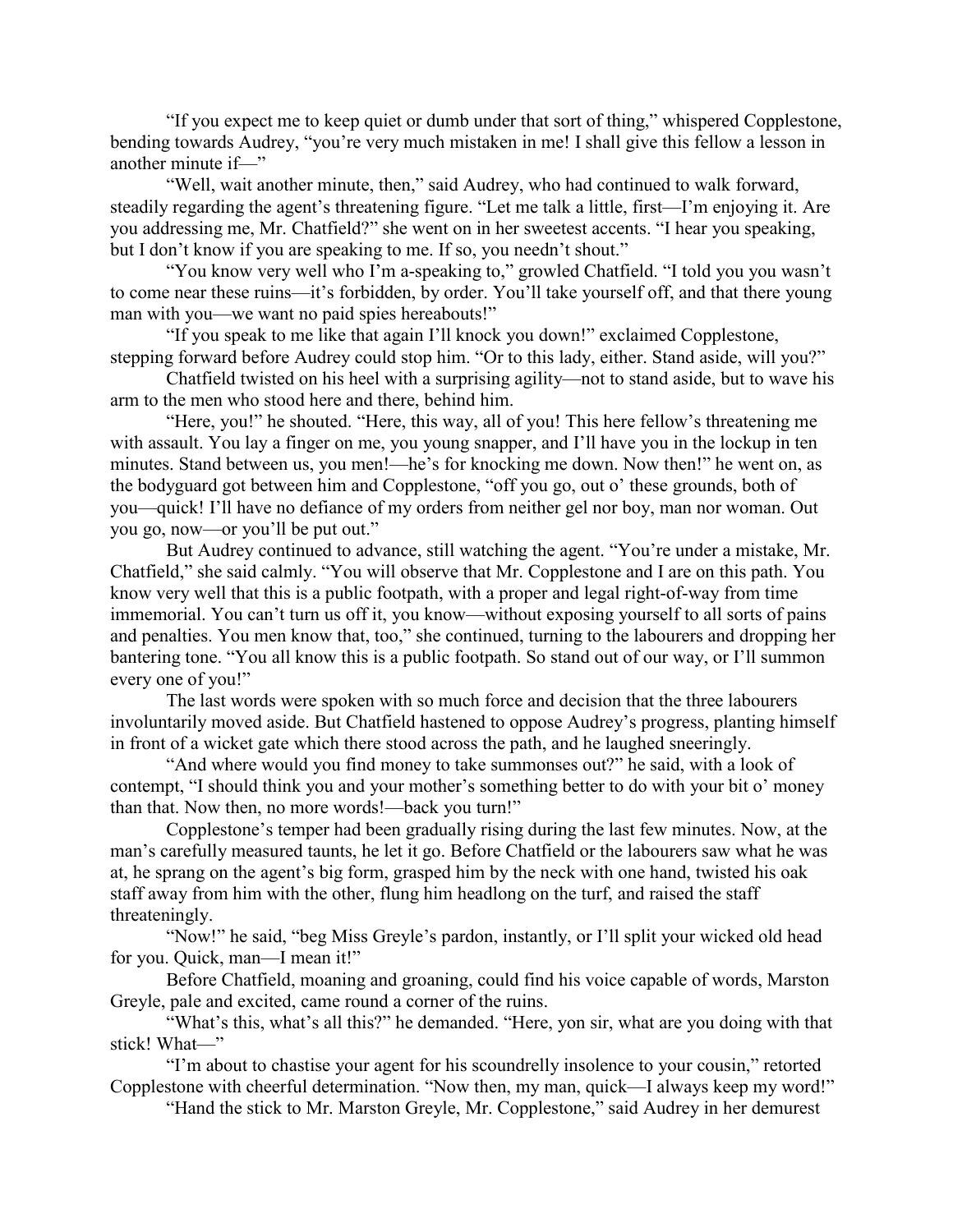manner. "I'm sure he would beat Chatfield soundly if he had heard what he said to me—his cousin."

"Thank you, but I'm in possession," said Copplestone, grimly. "Mr. Marston Greyle can kick him when I've thrashed him. Now, then—are you going to beg Miss Greyle's pardon, you hoary sinner?"

"What on earth is it all about?" exclaimed Greyle, obviously upset and afraid. "Chatfield, what have you been saying? Go away, you men—go away, all of you, at once. Mr. Copplestone, don't hit him. Audrey, what is it? Hang it all!—I seem to have nothing but bother—it's most annoying. What is it, I say?"

"It is merely, Marston, that your agent there, after trying to turn Mr. Copplestone and myself off this public footpath, insulted me with shameful taunts about my mother's poverty," replied Audrey. "That's all! Whereupon—as you were not here to do it—Mr. Copplestone promptly and very properly knocked him down. And now—is Mr. Copplestone to punish him or—will you?"

Copplestone, keeping a sharp eye on the groaning and sputtering agent, contrived at the same time to turn a corner of it on Marston Greyle. That momentary glance showed him much. The Squire was mortally afraid of his man. That was certain—as certain as that they were there. He stood, a picture of vexation and indecision, glancing furtively at Chatfield, then at Audrey, and evidently hating to be asked to take a side.

"Confound it all, Chatfield!" he suddenly burst out. "Why don't you mind what you're saying? It's all very well, Audrey, but you shouldn't have come along here—especially with strangers. The fact is, I'm so upset about this Oliver affair that I'm going to have a thorough search and examination of the Keep and the ruins, and, of course, we can't allow anyone inside the grounds while it's going on. You should have kept to Chatfield's orders—"

"And since when has a Greyle of Scarhaven kept to a servant's orders?" interrupted Audrey, with a sneer that sent the blood rushing to the Squire's face. "Never!—until this present regime, I should think. Orders, indeed!—from an agent! I wonder what the last Squire of Scarhaven would have said to a proposition like that? Mr. Copplestone—you've punished that bad old man quite sufficiently. Will you open the gate for me—and we'll go on our way."

The girl spoke with so much decision that Copplestone moved away from Chatfield, who struggled to his feet, muttering words that sounded very much like smothered curses.

"I'll have the law on you!" he growled, shaking his fist at Copplestone. "Before this day's out, I'll have the law!"

"Sooner the better," retorted Copplestone. "Nothing will please me so much as to tell the local magistrates precisely what you said to your master's kinswoman. You know where I'm to be found—and there," he added, throwing a card at the agent's feet, "there you'll find my permanent address."

"Give me my walking stick!" demanded Chatfield.

"Not I!" exclaimed Copplestone. "That's mine, my good man, by right of conquest. You can summon me, or arrest me, if you like, for stealing it."

He opened the wicket gate for Audrey, and together they passed through, skirted the walls of the ruins, and went away into the higher portion of the woods. Once there the girl laughed.

"Now there'll be another row!" she said. "Between master and man this time."

"I think not!" observed Copplestone, with unusual emphasis. "For the master is afraid of the man."

"Ah!—but which is master and which is man?" asked Audrey in a low voice. Copplestone stopped and looked narrowly at her.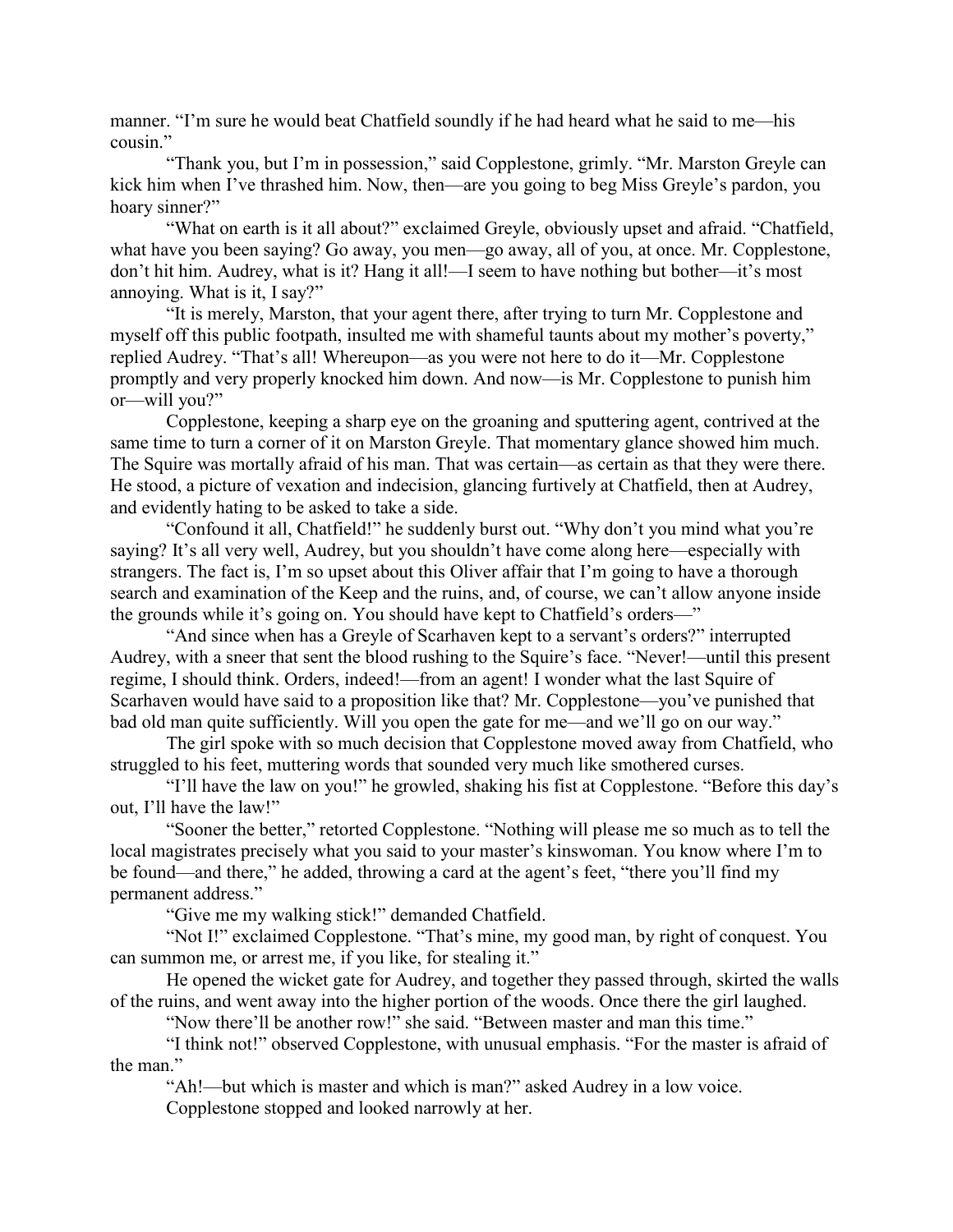"Oh?" he said quietly, "so you've seen that?"

"Does it need much observation?" she replied. "My mother and I have known for some time that Marston Greyle is entirely under Peter Chatfield's thumb. He daren't do anything—save by Chatfield's permission."

Copplestone walked on a few yards, ruminating.

"Why!" he asked suddenly.

"How do we know?" retorted Audrey.

"Well, in cases like that," said Copplestone, "it generally means that one man has a hold on the other. What hold can Chatfield have on your cousin? I understand Mr. Marston Greyle came straight to his inheritance from America. So what could Chatfield know of him—to have any hold?"

"Oh, I don't know—and I don't care—much," replied Audrey, as they passed out of the woods on to the headlands beyond. "Never mind all that—here's the sea and the open sky—hang Chatfield, and Marston, too! As we can't see the Keep, let's enjoy ourselves some other way. What shall we do?"

"You're the guide, conductress, general boss!" answered Copplestone. "Shall I suggest something that sounds very material, though? Well, then, can't we go along these cliffs to some village where we can find a nice old fishing inn and get a simple lunch of some sort?"

"That's certainly material and eminently practical," laughed Audrey. "We can—that place, along there to the south—Lenwick. And so, come on—and no more talk of Squire and agent. I've a remarkable facility in throwing away unpleasant things."

"It's a grand faculty—and I'll try to imitate you," said Copplestone. "So—today's our own, eh? Is that it?"

"Say until the middle of this afternoon," responded Audrey. "Don't forget that I have a mother at home."

It was, however, well past the middle of the afternoon when these two returned to Scarhaven, very well satisfied with themselves. They had found plenty to talk about without falling back on Marston Greyle, or Peter Chatfield, or the event of the morning, and Copplestone suddenly remembered, almost with compunction, that he had been so engrossed in his companion that he had almost forgotten the Oliver mystery. But that was sharply recalled to him as he entered the Admiral's Arms. Mrs. Wooler came forward from her parlour with a mysterious smile on her good-looking face.

"Here's a billet-doux for you, Mr. Copplestone," she said. "And I can't tell you who left it. One of the girls found it lying on the hall table an hour ago." With that she handed Copplestone a much thumbed, very grimy, heavily-sealed envelope.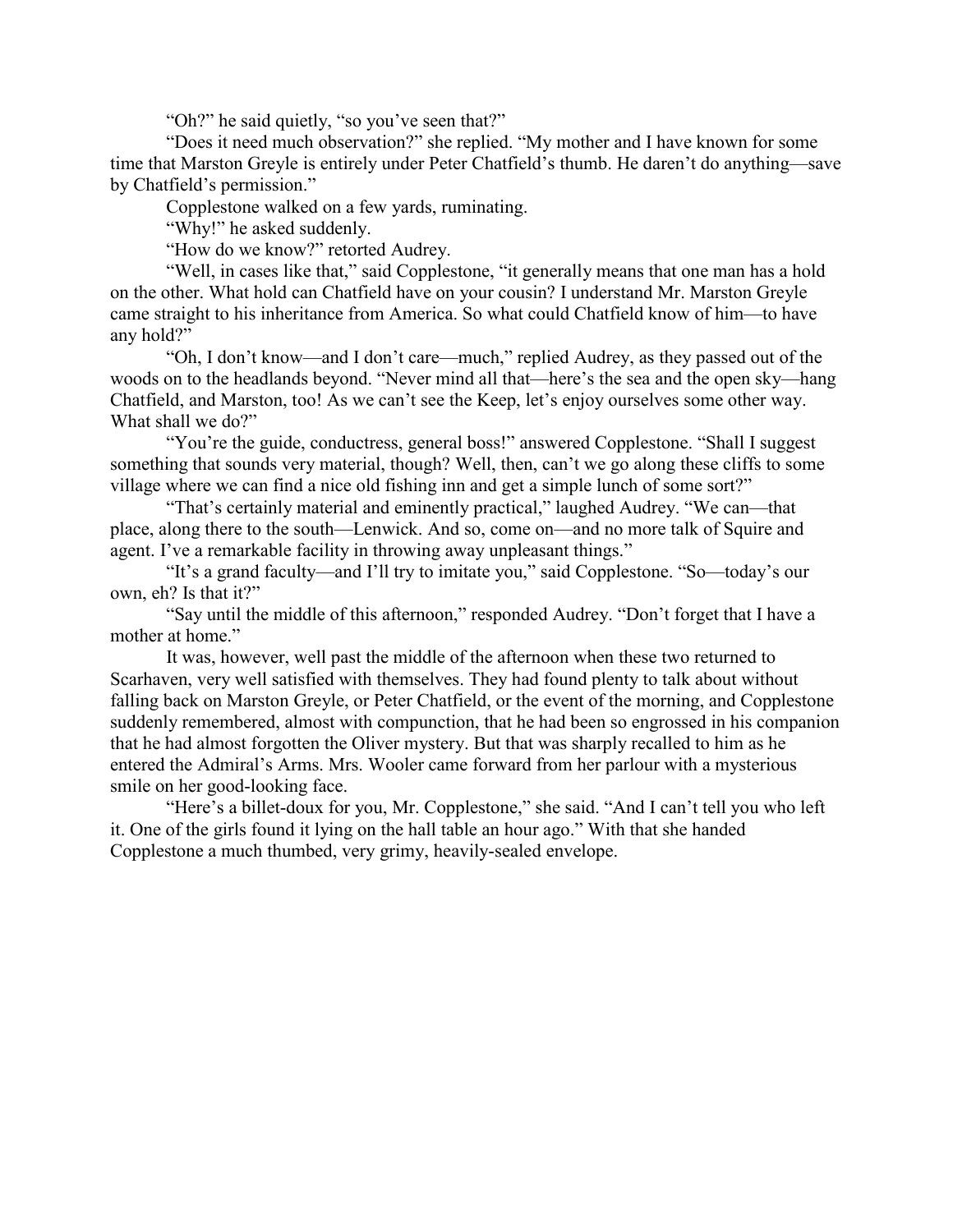#### IX Hobkin's Hole

Copplestone carried the queer-looking missive into his private sitting room and carefully examined it, back and front, before slitting it open. The envelope was of the cheapest kind, the big splotch of red wax at the flap had been pressed into flatness by the summary method of forcing a coarse-grained thumb upon it; the address was inscribed in ill-formed characters only too evidently made with difficulty by a bad pen, which seemed to have been dipped into watery ink at every third or fourth letter. And it read thus:

"The young gentleman staying at The Admiral—Private"

The envelope contained nothing but a scrap of paper obviously torn from a penny cash book. No ink had been used in transcribing the two or three lines which were scrawled across this scrap—the vehicle this time was an indelible pencil, which the writer appeared to have moistened with his tongue every now and then, some letters being thicker and darker than others. The message, if mysterious, was straightforward enough. "Sir," it ran, "if so be as you'd like to have a bit of news from one as has it, take a walk through Hobkin's Hole tomorrow morning and look out for Yours truly—Him as writes this."

Like most very young men Copplestone on arriving at what he called manhood (by which he meant the age of twenty-one years), had drawn up for himself a code of ethics, wherein he had mentally scheduled certain things to be done and certain things not to be done. One of the things which he had firmly resolved never to do was to take any notice of an anonymous letter. Here was an anonymous letter, and with it a conflict between his principles and his inclinations. In five minutes he learnt that cut-and-dried codes are no good when the hard facts of everyday life have to be faced and that expediency is a factor in human existence which has its moral values. In plain English, he made up his mind to visit Hobkin's Hole next morning and find out who the unknown correspondent was.

He was half tempted to go round to the cottage and show the queer scrawl to Audrey Greyle, of whom, having passed six delightful hours in her company—he was beginning to think much more than was good for him, unless he intended to begin thinking of her always. But he was still young enough to have a spice of bashfulness about him, and he did not want to seem too pushing or forward. Again, it seemed to him that the anonymous letter conveyed, in some subtle fashion, a hint that it was to be regarded as sacred and secret, and Copplestone had a strong sense of honour. He knew that Mrs. Wooler was femininely curious to hear all about that letter, but he took care not to mention it to her. Instead he quietly consulted an ordnance map of the district which hung framed and glazed in the hall of the inn, and discovering that Hobkin's Hole was marked on it as being something or other a mile or two out of Scarhaven on the inland side, he set out in its direction next morning after breakfast, without a word to anyone as to where he was going. And that he might not be entirely defenceless he carried Peter Chatfield's oaken staff with him—that would certainly serve to crack any ordinary skull, if need arose for measure of defence.

The road which Copplestone followed out of the village soon turned off into the heart of the moorlands that lay, rising and falling in irregular undulations, between the sea and the hills. He was quickly out of sight of Scarhaven, and in the midst of a solitude. All round him stretched wide expanses of heather and gorse, broken up by great masses of rock: from a rise in the road he looked about him and saw no sign of a human habitation and heard nothing but the rush of the wind across the moors and the plaintive cry of the seabirds flapping their way to the cultivated land beyond the barrier of hills. And from that point he saw no sign of any fall or depression in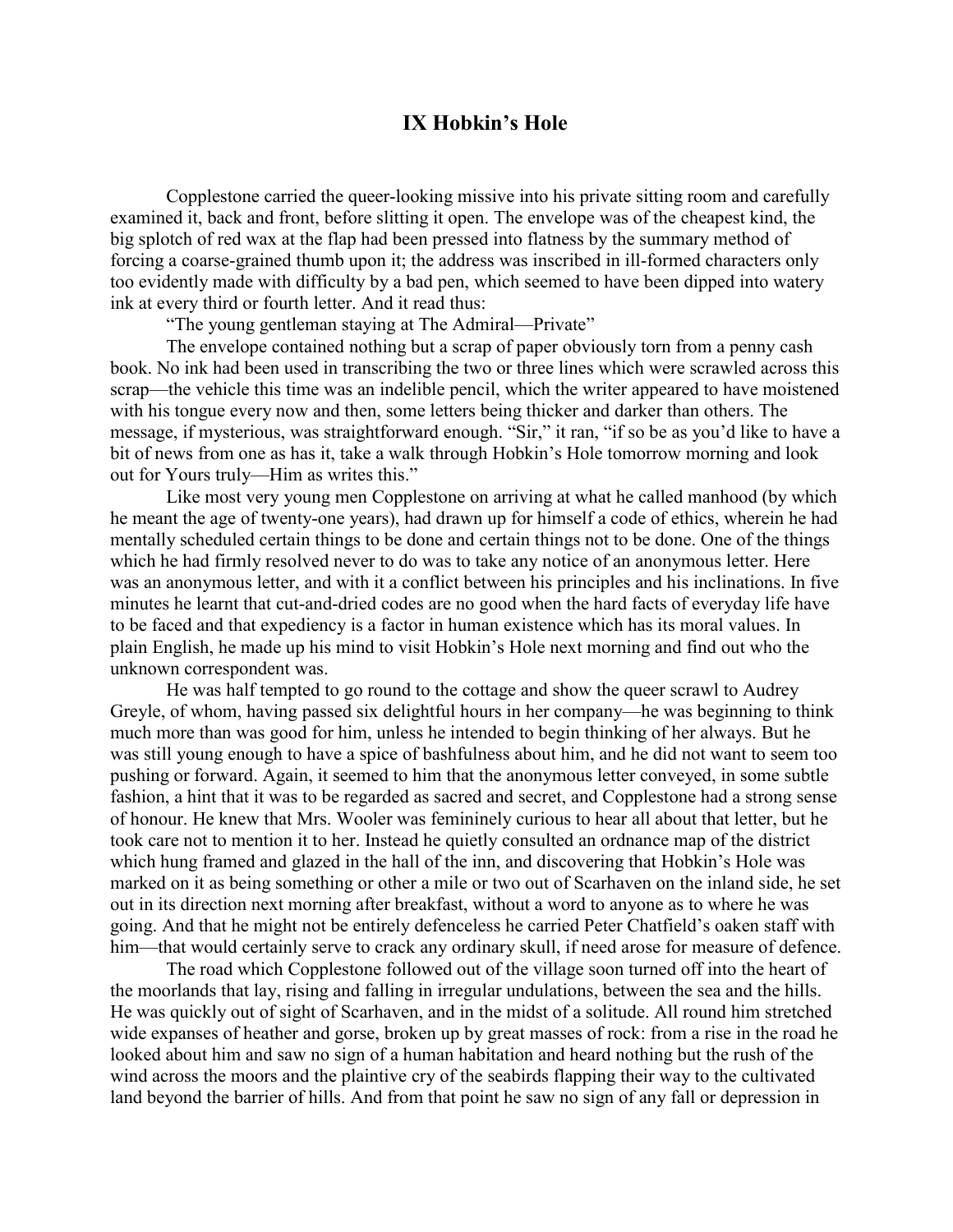the landscape to suggest the place which he sought. But at the next turn he found himself at the mouth of a narrow ravine, which cut deep into the heart of the hill, and was dark and sombre enough to seem a likely place for secret meetings, if for nothing more serious and sinister. It wound away from a little bridge which carried the road over a brawling stream; along the side of that stream were faint indications of a path which might have been made by human feet, but was more likely to have been trodden out by the mountain sheep. This path was quickly obscured by dwarf oaks and alder bushes, which completely roofed in the narrow valley, and about everything hung a suggestion of solitude that would have caused any timid or suspicious soul to have turned back. But Copplestone was neither timid nor suspicious, and he was already intensely curious about this adventure; wherefore, grasping Peter Chatfield's oaken cudgel firmly in his right hand, he jumped over the bridge and followed the narrow path into the gloom of the trees.

He soon found that the valley resolved itself into a narrow and rocky defile. The stream, level at first, soon came tumbling down amongst huge boulders; the path disappeared; out of the oaks and alder high cliffs of limestones began to lift themselves. The morning was unusually dark and grey, even for October, and as leaves, brown and sere though they were, still clustered thickly on the trees, Copplestone quickly found himself in a gloom that would have made a nervous person frightened. He also found that his forward progress became increasingly difficult. At the foot of a tall cliff which suddenly rose up before him he was obliged to pause; on that side of the stream it seemed impossible to go further. But as he hesitated, peering here and there under the branches of the dwarf oaks, he heard a voice, so suddenly, that he started in spite of himself.

"Guv'nor!"

Copplestone looked around and saw nothing. Then came a low laugh, as if the unseen person was enjoying his perplexity.

"Look overhead, guv'nor," said the voice. "Look aloft!"

Copplestone glanced upward, and saw a man's head and face, framed in a screen of bushes which grew on a shelf of the limestone cliff. The head was crowned by a much worn fur cap; the face, very brown and seamed and wrinkled, was ornamented by a short, well-blackened clay pipe, from the bowl of which a wisp of blue smoke curled upward. And as he grew accustomed to the gloom he was aware of a pair of shrewd, twinkling eyes, and a set of very white teeth which gleamed like an animal's.

"Hullo!" said Copplestone. "Come out of that!"

The white teeth showed themselves still more; their owner laughed again.

"You come up, guv'nor," he said. "There's a natural staircase round the corner. Come up and make yourself at home. I've a nice little parlour here, and a matter of refreshment in it, too."

"Not till you show yourself," answered Copplestone. "I want to see what I'm dealing with. Come out, now!"

The unseen laughed again, moved away from his screen, and presently showed himself on the edge of the shelf of rock. And Copplestone found himself staring at a queer figure of a man—an undersized, quaint-looking fellow, clad in dirty velveteens, a once red waistcoat, and leather breeches and gaiters, a sort of compound between a poacher, a gamekeeper, and an ostler. But quainter than figure or garments was the man's face—a gnarled, weather-beaten, sea-and-wind-stained face, which, in Copplestone's opinion, was honest enough and not without abundant traces of a sense of humour.

Copplestone at once trusted that face. He swung himself up by the nooks and crannies of the rock, and joined the man on his ledge.

"Well?" he said. "You're the chap who sent me that letter? Why?"

"Come this way, guv'nor," replied the brown-faced one. "Well talk more comfortable,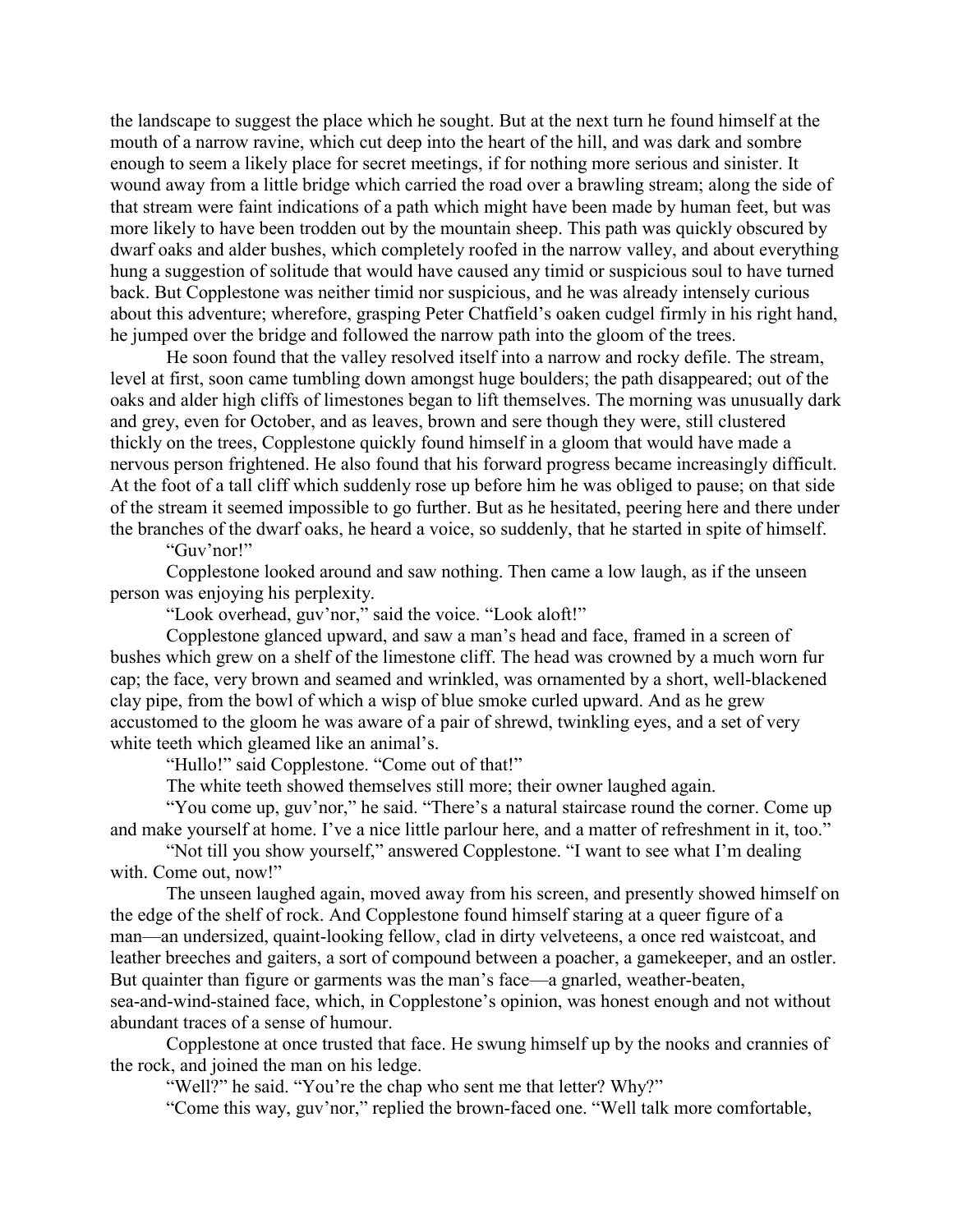like, in my parlour. Here you are!"

He led Copplestone along the ridge behind the bushes, and presently revealed a cave in the face of the overhanging limestone, mostly natural, but partly due to artifice, wherein were rude seats, covered over with old sacking, a box or two which evidently served for pantry and larder, and a shelf on which stood a wicker-covered bottle in company with a row of bottles of ale.

The lord of this retreat waved a hospitable hand towards his cellar.

"You'll not refuse a poor man's hospitality, guv'nor?" he said politely. "I can give you a clean glass, and if you'll try a drop of rum, there's fresh water from the stream to mix it with—good as you'll find in England. Or, maybe, it being the forepart of the day, you'd prefer ale, now? Say the word!"

"A bottle of ale, then, thank you," responded Copplestone, who saw that he had to deal with an original, and did not wish to appear standoffish. "And whom am I going to drink with, may I ask?"

The man carefully drew the cork of a bottle, poured out its contents with the discrimination of a bartender, handed the glass to his visitor with a bow, helped himself to a measure of rum, and bowed again as he drank.

"My best respects to you, guv'nor," he said. "Glad to see you in Hobkin's Hole Castle—that's here. Queer place for gentlemen to meet in, ain't it? Who are you talking to, says you? My name, guv'-nor—well-known hereabouts—is Zachary Spurge!"

"You sent me that note last night?" asked Copplestone, taking a seat and filling his pipe. "How did you get it there—unseen?"

"Got a cousin as is odd-job man at the Admiral's Arms," replied Spurge. "He slipped it in for me. You may ha' seen him there, guv'nor—chap with one eye, and queer-looking, but to be trusted. As I am!—down to the ground."

"And what do you want to see me about?" inquired Copplestone. "What's this bit of news you've got to tell?"

Zachary Spurge thrust a hand inside his velveteen jacket and drew out a much folded and creased paper, which, on being unwrapped, proved to be the bill which offered a reward for the finding of Bassett Oliver. He held it up before his visitor.

"This!" he said. "A thousand pound is a vast lot o' money, guv'nor! Now, if I was to tell something as I knows of, what chances should I have of getting that there money?"

"That depends," replied Copplestone. "The reward is to be given to—but you see the plain wording of it. Can you give information of that sort?"

"I can give a certain piece of information, guv'nor," said Spurge. "Whether it'll lead to the finding of that there gentleman or not I can't say. But something I do know—certain sure!"

Copplestone reflected awhile.

"Ill tell you what, Spurge," he said. "I'll promise you this much. If you can give any information I'll give you my word that—whether what you can tell is worth much or little—you shall be well paid. That do?"

"That'll do, guv'nor," responded Spurge. "I take your word as between gentlemen! Well, now, it's this here—you see me as I am, here in a cave, like one o' them old eremites that used to be in the ancient days. Why am I here! 'Cause just now it ain't quite convenient for me to show my face in Scarhaven. I'm wanted for poaching, guv'nor—that's the fact! This here is a safe retreat. If I was tracked here, I could make my way out at the back of this hole—there's a passage here—before anybody could climb that rock. However, nobody suspects I'm here. They think—that is, that old devil Chatfield and the police—they think I'm off to sea. However, here I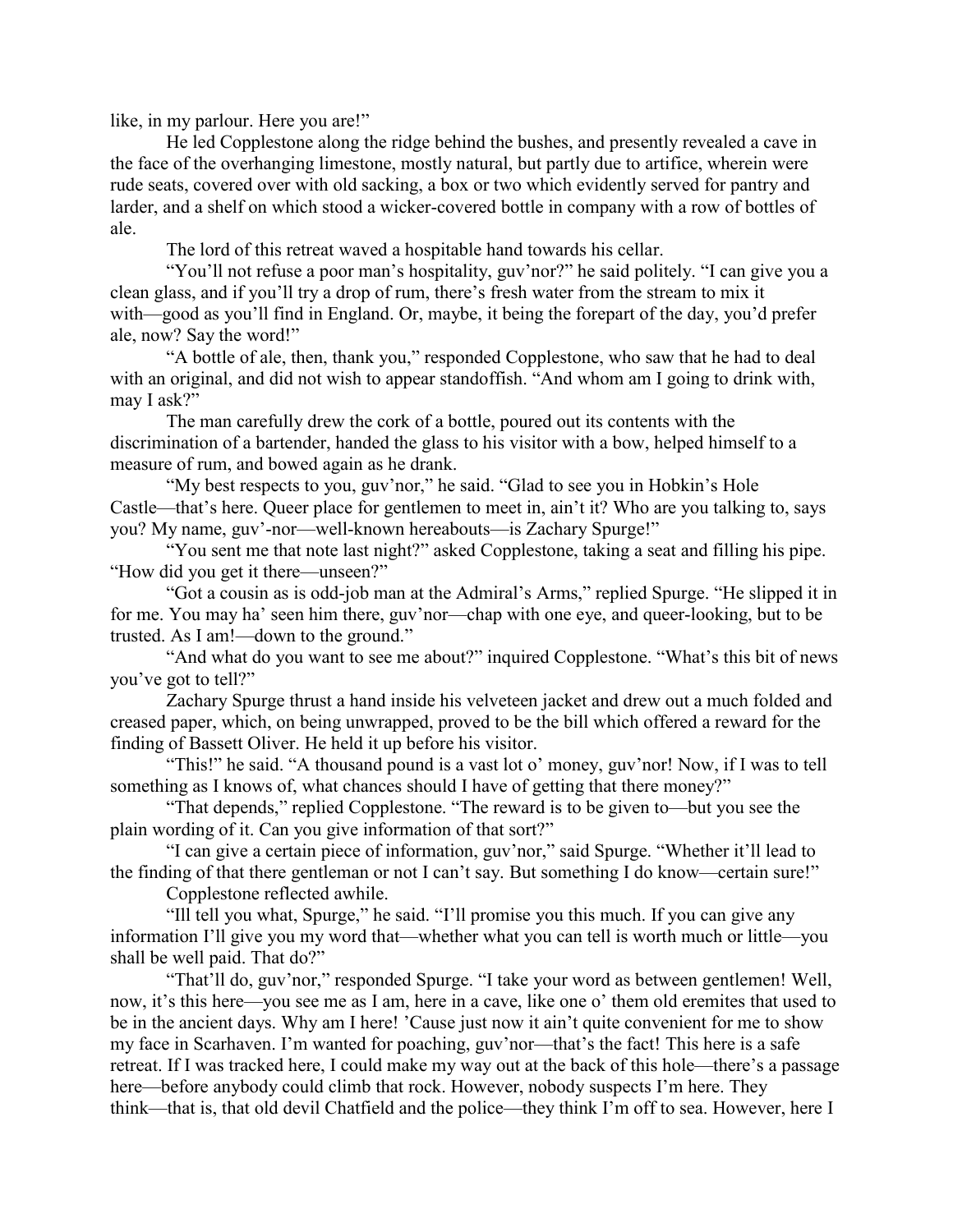am—and last Sunday afternoon as ever was, I was in Scarhaven! In the wood I was, guv'nor, at the back of the Keep. Never mind what for—I was there. And at precisely ten minutes to three o'clock I saw Bassett Oliver."

"How did you know him?" demanded Copplestone.

"'Cause I've had many a sixpenn'orth of him at both Northborough and Norcaster," answered Spurge. "Seen him a dozen times, I have, and knew him well enough, even if I'd only viewed him from the the-ayter gallery. Well, he come along up the path from the south quay. He passed within a dozen yards of me, and went up to the door in the wall of the ruins, right opposite where I was lying doggo amongst some bushes. He poked the door with the point of his stick—it was ajar, that door, and it went open. And so he walks in—and disappears. Guv'nor!—I reckon that'ud be the last time as he was seen alive!—unless—unless—"

"Unless—what?" asked Copplestone eagerly.

"Unless one other man saw him," replied Spurge solemnly. "For there was another man there, guv'nor. Squire Greyle!"

Copplestone looked hard at Spurge; Spurge returned the stare, and nodded two or three times.

"Gospel truth!" he said. "I kept where I was—I'd reasons of my own. May be eight minutes or so—certainly not ten—after Bassett Oliver walked in there, Squire Greyle walked out. In a hurry, guv'nor. He come out quick. He looked a bit queer. Dazed, like. You know how quick a man can think, guv'nor, under certain circumstances? I thought quicker'n lightning. I says to myself, 'Squire's seen somebody or something he hadn't no taste for!' Why, you could read it on his face!—plain as print. It was there!"

"Well?" said Copplestone. "And then?"

"Then," continued Spurge. "Then he stood for just a second or two, looking right and left, up and down. There wasn't a soul in sight—nobody! But—he slunk off—sneaked off—same as a fox sneaks away from a farmyard. He went down the side of the curtain wall that shuts in the ruins, taking as much cover as ever he could find—at the end of the wall, he popped into the wood that stands between the ruins and his house. And then, of course, I lost all sight of him."

"And—Mr. Oliver?" said Copplestone. "Did you see him again?"

Spurge took a pull at his rum and water, and relighted his pipe.

"I did not," he answered. "I was there until a quarter past three—then I went away. And no Oliver had come out o' that door when I left."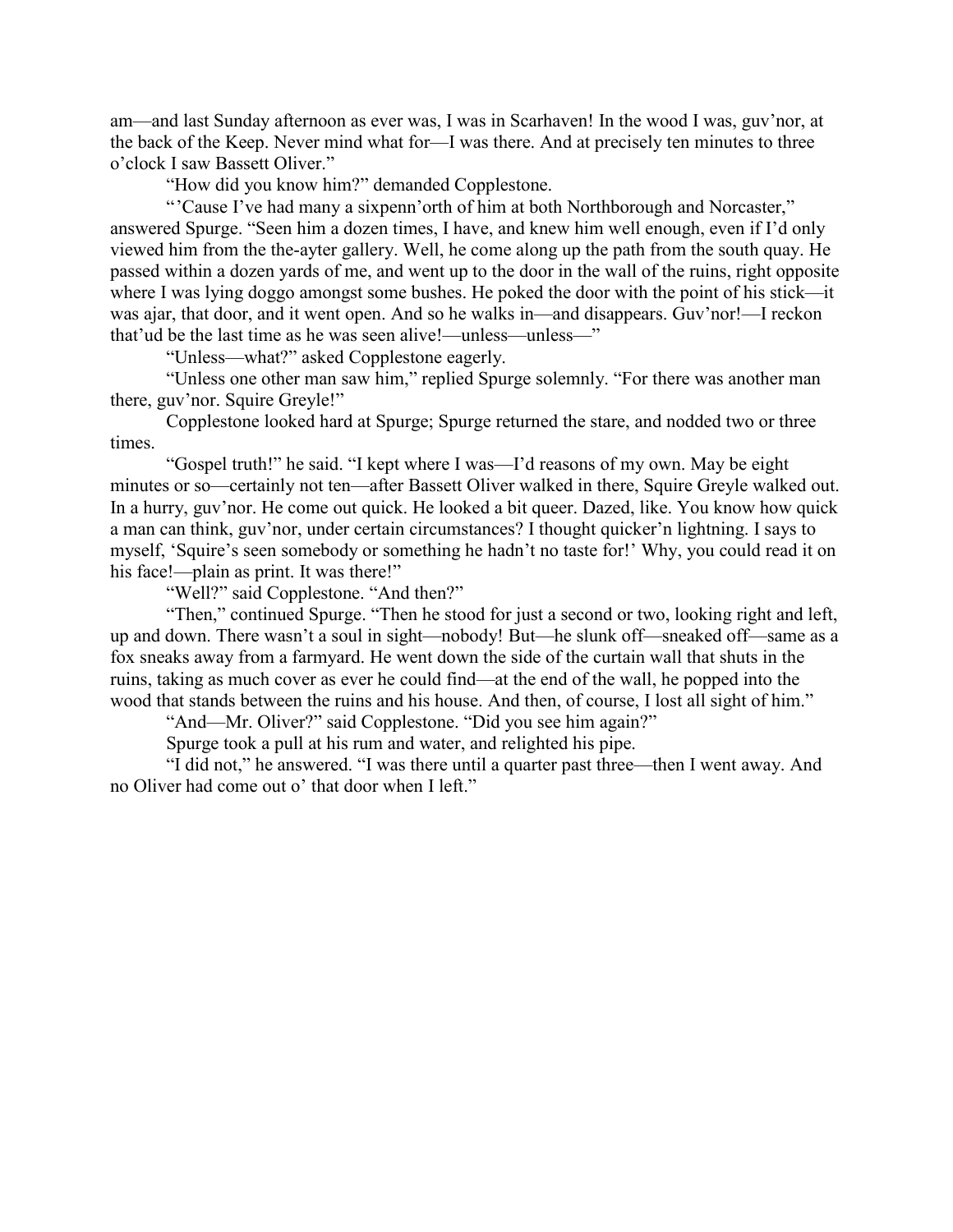## X The Invalid Curate

Spurge and his visitor sat staring at each other in silence for a few minutes; the silence was eventually broken by Copplestone.

"Of course," he said reflectively, "if Mr. Oliver was looking round those ruins he could easily spend half an hour there."

"Just so," agreed Spurge. "He could spend an hour. If so be as he was one of these here antiquarian-minded gents, as loves to potter about old places like that, he could spend two hours, three hours, profitable-like. But he'd have come out in the end, and the evidence is, guv'nor, that he never did come out! Even if I am just now lying up, as it were, I'm fully what they term oh fay with matters, and, by all accounts, after Bassett Oliver went up that there path, subsequent to his bit of talk with Ewbank, he was never seen no more 'cepting by me, and possibly by Squire Greyle. Them as lives a good deal alone, like me guv'nor, develops what you may call logical faculties—they thinks—and thinks deep. I've thought. B. O.—that's Oliver—didn't go back by the way he'd come, or he'd ha' been seen. B. O. didn't go forward or through the woods to the headlands, or he'd ha' been seen, B. O. didn't go down to the shore, or he'd ha' been seen. 'Twixt you and me, guv'nor, B. O.'s dead body is in that there Keep!"

"Are you suggesting anything?" asked Copplestone.

"Nothing, guv'nor—no more than that," answered Spurge. "I'm making no suggestion and no accusation against nobody. I've seen a bit too much of life to do that. I've known more than one innocent man hanged there at Norcaster Gaol in my time all through what they call circumstantial evidence. Appearances is all very well—but appearances may be against a man to the very last degree, and yet him be as innocent as a new born baby! No—I make no suggestions. 'Cepting this here—which has no doubt occurred to you, or to B. O.'s brother. If I were the missing gentleman's friends I should want to know a lot! I should want to know precisely what he meant when he said to Dan'l Ewbank as how he'd known a man called Marston Greyle in America. 'Taint a common name, that, guv'nor."

Copplestone made no answer to these observations. His own train of thought was somewhat similar to his host's. And presently he turned to a different track.

"You saw no one else about there that afternoon?" he asked.

"No one, guv'nor," replied Spurge.

"And where did you go when you left the place?" inquired Copplestone.

"To tell you the truth, guv'nor, I was waiting there for that cousin o' mine—him as carried you the letter," answered Spurge. "It was a fixture between us—he was to meet me there about three o'clock that day. If he wasn't there, or in sight, by a quarter past three I was to know he wasn't able to get away. So as he didn't come, I slipped back into the woods, and made my way back here, round by the moors."

"Are you going to stay in this place?" asked Copplestone.

"For a bit, guv'nor—till I see how things are," replied Spurge. "As I say, I'm wanted for poaching, and Chatfield's been watching to get his knife into me this long while. All the same, if more serious things drew his attention off, he might let it slide. What do you ask for, guv'nor?"

"I wanted to know where you could be found in case you were required to give evidence about seeing Mr. Oliver," replied Copplestone. "That evidence may be wanted."

"I've thought of that," observed Spurge. "And you can always find that much out from my cousin at the Admiral. He keeps in touch with me—if it got too hot for me here, I should clear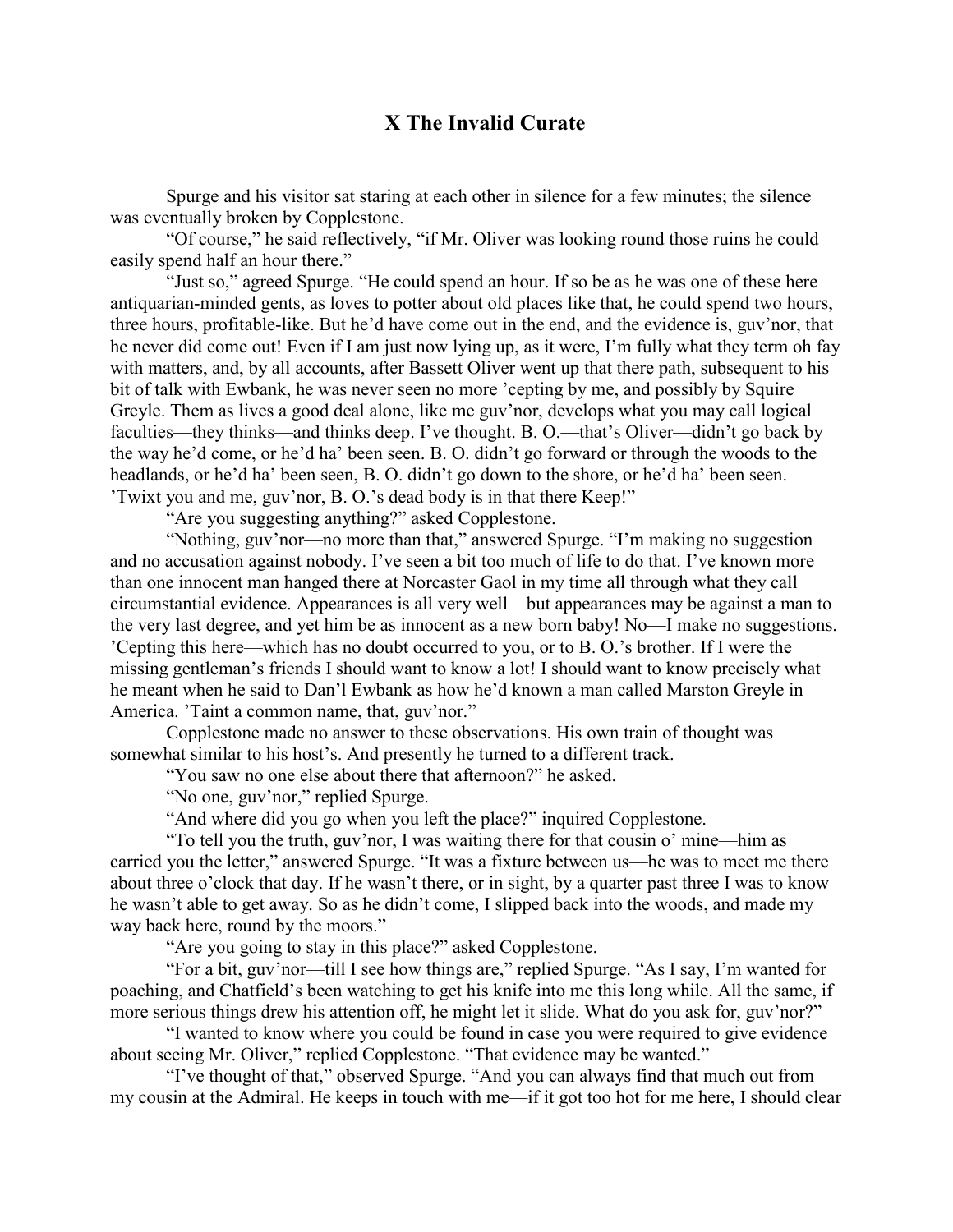out to Norcaster—there's a spot there where I've laid low many a time. You can trust my cousin—Jim Spurge, that's his name. One eye, no mistaking of him—he's always about the yard there at Mrs. Wooler's."

"All right," said Copplestone. "If I want you, I'll tell him. By the bye, have you told this to anybody?"

"Not to a soul, guv'nor," replied Spurge. "Not even to Jim. No—I kept it dark till I could see you. Considering, of course, that you are left in charge of things, like."

Copplestone presently went away and returned slowly to Scarhaven, meditating deeply on what he had heard. He saw no reason to doubt the truth of Zachary Spurge's tale—it bore the marks of credibility. But what did it amount to? That Spurge saw Bassett Oliver enter the ruins of the Keep, by the one point of ingress; that a few moments later he saw Marston Greyle come away from the same place, evidently considerably upset, and sneak off in a manner which showed that he dreaded observation. That was all very suspicious, to say the least of it, taken in relation to Oliver's undoubted disappearance—but it was only suspicion; it afforded no direct proof. However, it gave material for a report to Sir Cresswell Oliver, and he determined to write out an account of his dealings with Spurge that afternoon, and to send it off at once by registered letter.

He was busily engaged in this task when Mrs. Wooler came into his sitting room to lay the table for his lunch. Copplestone saw at once that she was full of news.

"Never rains but it pours!" she said with a smile. "Though, to be sure, it isn't a very heavy shower. I've got another visitor now, Mr. Copplestone."

"Oh?" responded Copplestone, not particularly interested. "Indeed!"

"A young clergyman from London—the Reverend Gilling," continued the landlady. "Been ill for some time, and his doctor has recommended him to try the north coast air. So he came down here, and he's going to stop awhile to see how it suits him."

"I should have thought the air of the north coast was a bit strong for an invalid," remarked Copplestone. "I'm not delicate, but I find it quite strong enough for me."

"I daresay it's a case of kill or cure," replied Mrs. Wooler. "Chest complaint, I should think. Not that the young gentleman looks particularly delicate, either, and he tells me that he's a very good appetite and that his doctor says he's to live well and to eat as much as ever he can."

Copplestone got a view of his fellow-visitor that afternoon in the hall of the inn, and agreed with the landlady that he showed no evident signs of delicacy of health. He was a good type of the conventional curate, with a rather pale, good-humoured face set between his round collar and wide brimmed hat, and he glanced at Copplestone with friendly curiosity and something of a question in his eyes. And Copplestone, out of good neighbourliness, stopped and spoke to him.

"Mrs. Wooler tells me you're come here to pick up," he remarked. "Pretty strong air round this quarter of the globe!"

"Oh, that's all right!" said the new arrival. "The air of Scarhaven will do me good—it's full of just what I want." He gave Copplestone another look and then glanced at the letters which he held in his hand. "Are you going to the post office?" he asked. "May I come?—I want to go there, too."

The two young men walked out of the inn, and Copplestone led the way down the road towards the northern quay. And once they were well out of earshot of the Admiral's Arms, and the two or three men who lounged near the wall in front of it, the curate turned to his companion with a sly look.

"Of course you're Mr. Copplestone?" he remarked. "You can't be anybody else—besides,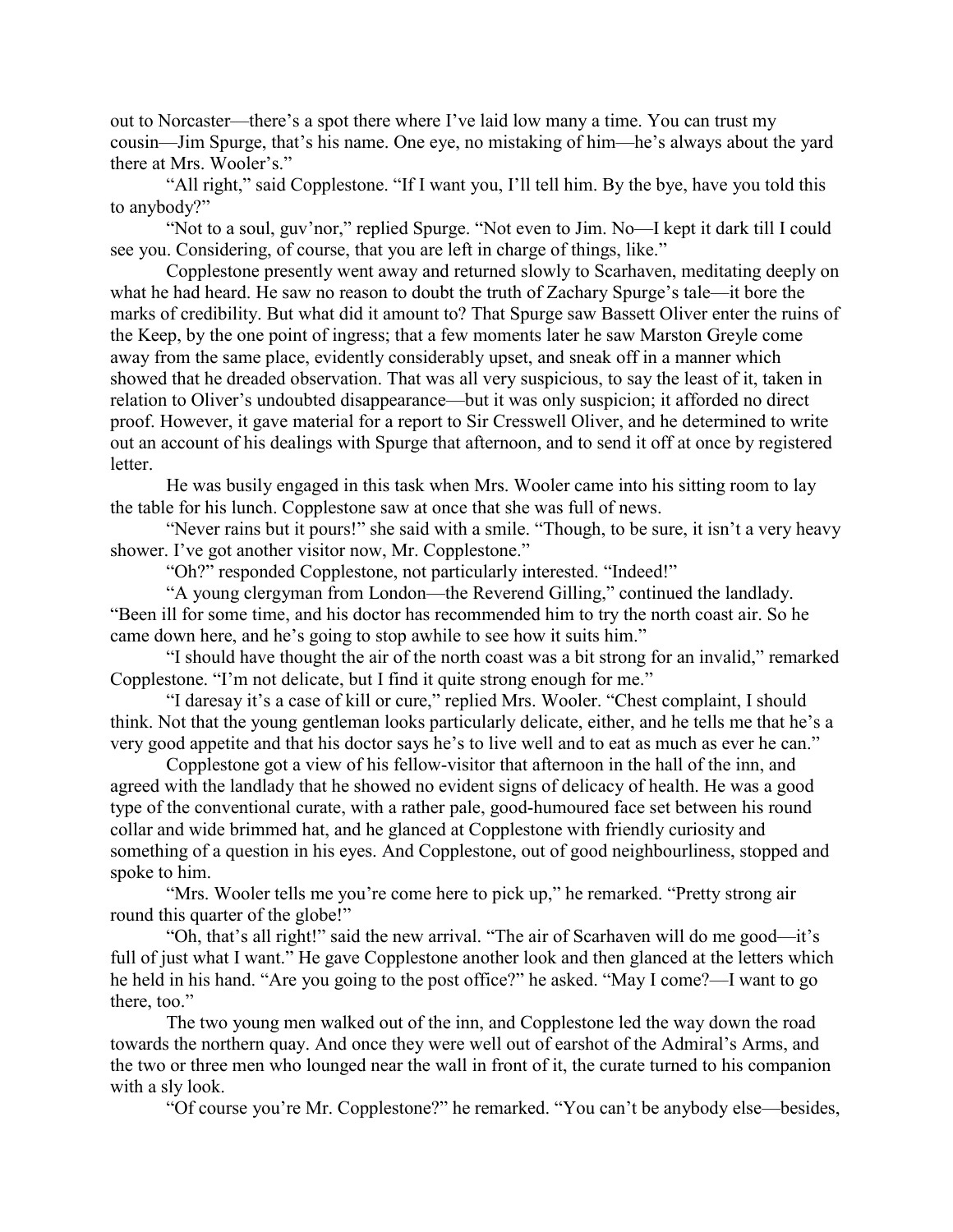I heard the landlady call you so."

"Yes," replied Copplestone, distinctly puzzled by the other's manner. "What then?" The curate laughed quietly, and putting his fingers inside his heavy overcoat, produced a card which he handed over.

"My credentials!" he said.

Copplestone glanced at the card and read "Sir Cresswell Oliver." He turned wonderingly to his companion, who laughed again.

"Sir Cresswell told me to give you that as soon as I conveniently could," he said. "The fact is, I'm not a clergyman at all—not I! I'm a private detective, sent down here by him and Petherton. See?"

Copplestone stared for a moment at the wide-brimmed hat, the round collar, the eminently clerical countenance. Then he burst into laughter. "I congratulate you on your makeup, anyway!" he exclaimed. "Capital!"

"Oh, I've been on the stage in my time," responded the private detective. "I'm a good hand at fitting myself to various parts; besides I've played the conventional curate a score of times. Yes, I don't think anybody would see through me, and I'm very particular to avoid the clergy."

"And you left the stage—for this?" asked Copplestone. "Why, now?"

"Pays better—heaps better," replied the other calmly. "Also, it's more exciting—there's much more variety in it. Well, now you know who I am—my name, by the bye is Gilling, though I'm not the Reverend Gilling, as Mrs. Wooler will call me. And so—as I've made things plain—how's this matter going so far?"

Copplestone shook his head.

"My orders," he said, with a significant look, "are—to say nothing to anyone."

"Except to me," responded Gilling. "Sir Cresswell Oliver's card is my passport. You can tell me anything."

"Tell me something first," replied Copplestone. "Precisely what are you here for? If I'm to talk confidentially to you, you must talk in the same fashion to me."

He stopped at a deserted stretch of the quay, and leaning against the wall which separated it from the sand, signed to Gilling to stop also.

"If we're going to have a quiet talk," he went on, "we'd better have it now—no one's about, and if anyone sees us from a distance they'll only think we're, what we look to be—casual acquaintances. Now—what is your job?"

Gilling looked about him and then perched himself on the wall.

"To watch Marston Greyle," he replied.

"They suspect him?" asked Copplestone.

"Undoubtedly!"

"Sir Cresswell Oliver said as much to me—but no more. Have they said more to you?"

"The suspicion seemed to have originated with Petherton. Petherton, in spite of his meek old-fashioned manners, is as sharp an old bird as you'll find in London! He fastened at once on what Bassett Oliver said to that fisherman, Ewbank. A keen nose for a scent, Petherton's! And he's determined to find out who it was that Bassett Oliver met in the United States under the name of Marston Greyle. He's already set the machinery in motion. And in the meantime, I'm to keep my eye on this Squire—as I shall!"

"Why watch him particularly?"

"To see that he doesn't depart for unknown regions—or, if he does, to follow in his track. He's not to be lost sight of until this mystery is cleared. Because—something is wrong."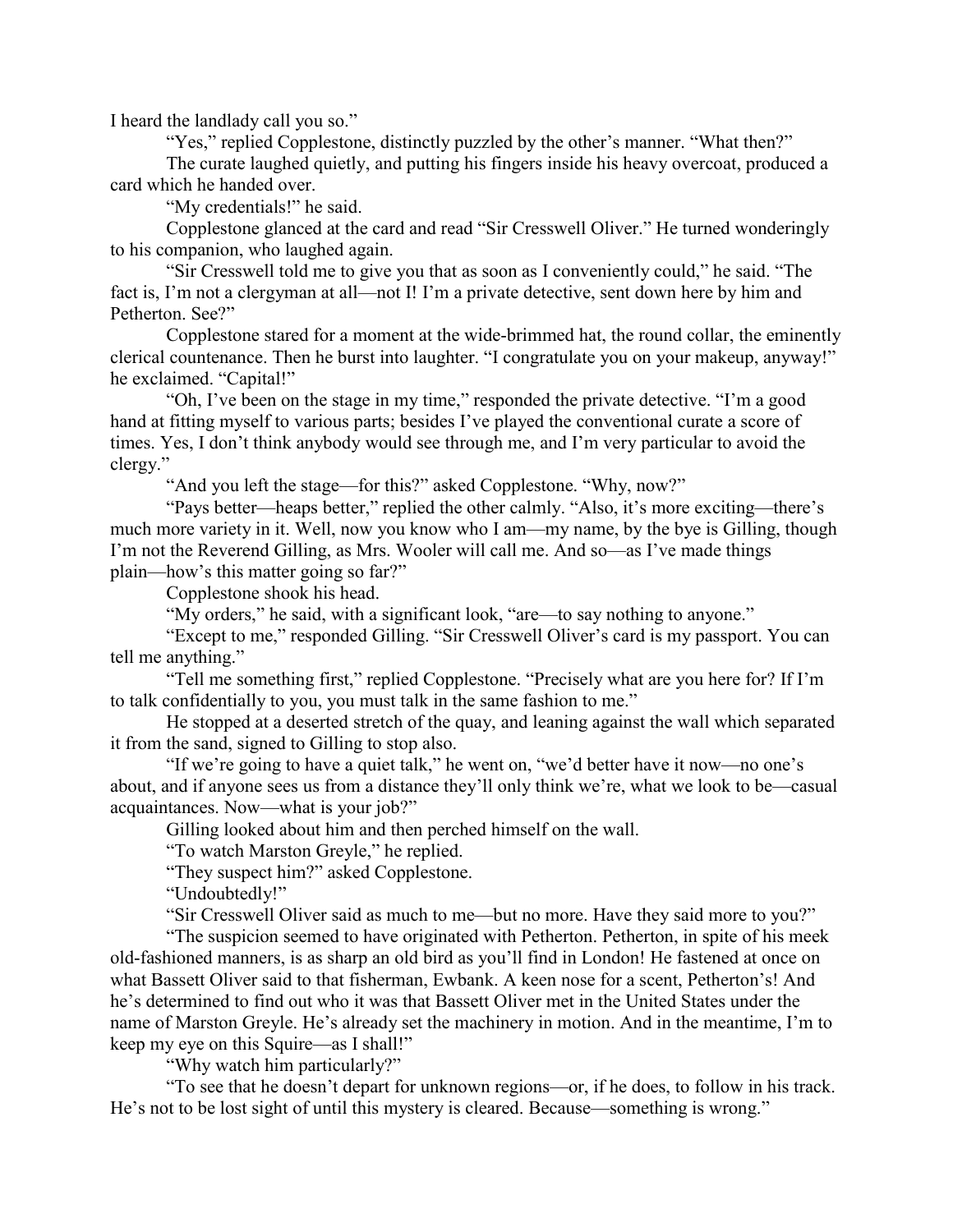Copplestone considered matters in silence for a few moments, and decided not to reveal the story of Zachary Spurge to Gilling—yet awhile at any rate. However, he had news which there was no harm in communicating.

"Marston Greyle," he said, presently, "or his agent, Peter Chatfield, or both, in common agreement, are already doing something to solve the mystery—so far as Greyle's property is concerned. They've closed the Keep and its surrounding ruins to the people who used to be permitted to go in, and they're conducting an exhaustive search—for Bassett Oliver, of course."

Gilling made a grimace.

"Of course!" he said, cynically. "Just so! I expected something of that sort. That's all part of a clever scheme."

"I don't understand you," remarked Copplestone. "How—a clever scheme?"

"Whitewash!" answered Gilling. "Sheer whitewash! You don't suppose that either Greyle or Chatfield are fools?—I should say they're far from it, from what little I've heard of 'em. Well—don't they know very well that Marston Greyle is under suspicion? All right—they want to clear him. So they close their ruins and make a search—a private search, mind you—and at the end they announce that nothing's been found—and there you are! And—supposing they did find something—supposing they found Bassett Oliver's body—What is it?" he asked suddenly, seeing Copplestone staring hard across the sands at the opposite quay. "Something happened?"

"By Gad!—I believe something has happened!" exclaimed Copplestone. "Look there—men running down the hillside from the Keep. And listen—they're shouting to those fellows on the other quay. Come on across! Will it be out of keeping with your invalid pose if you run?"

Gilling answered that question by lightly vaulting the wall and dropping to the sands beneath.

"I'm not an invalid in my legs, anyhow," he answered, as they began to splash across the pools left by the recently retreated tide. "By George!—I believe something has happened, too! Look at those people, running out of their cottages!"

All along the south quay the fisherfolk, men, women, and children, were crowding eagerly towards the gate of the path by which Bassett Oliver had gone up towards the Keep. When Copplestone and his companion gained the quay and climbed up its wall they were pouring in at this gate, and swarming up to the woods, all talking at the top of their voices. Copplestone suddenly recognized Ewbank on the fringe of the crowd and called to him.

"What is it?" he demanded. "What's happened?"

Ewbank, a man of leisurely movement, paused and waited for the two young men to come up. At their approach he took his pipe out of his mouth, and inclined his head towards the Keep.

"They're saying something's been found up there," he replied. "I don't know what. But Chatfield, he's sent two men down here to the village. One of 'em's gone for the police and the doctor, and t'other's gone to the Admiral, looking for you. You're wanted up there—partiklar!"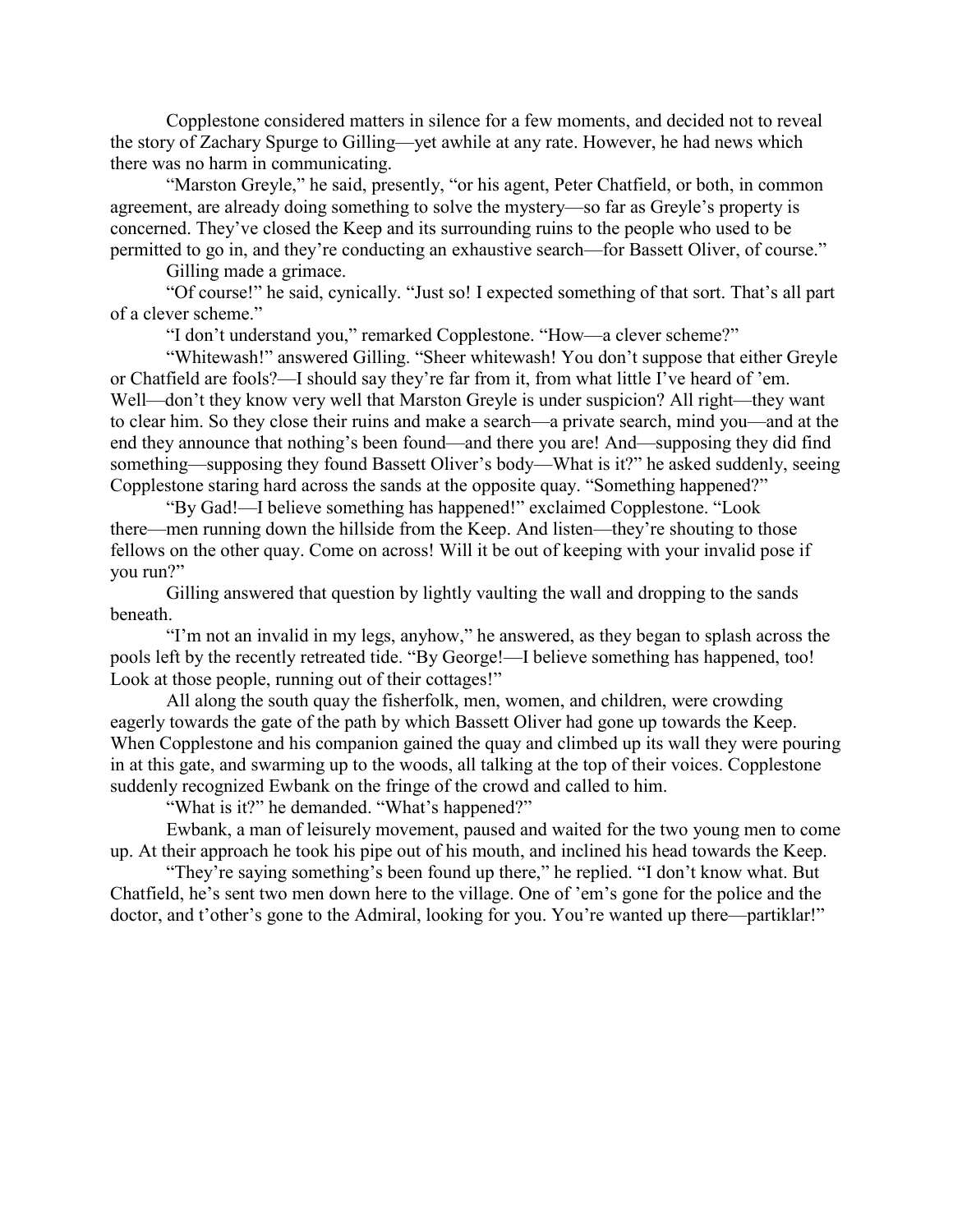## XI Beneath the Brambles

By the time Copplestone and the pseudocurate had reached the plateau of open ground surrounding the ruins it seemed as if half the population of Scarhaven had gathered there. Men, women and children were swarming about the door in the curtain wall, all manifesting an eager desire to pass through. But the door was strictly guarded. Chatfield, armed with a new oak cudgel stood there, masterful and lowering; behind him were several estate labourers, all keeping the people back. And within the door stood Marston Greyle, evidently considerably restless and perturbed, and every now and then looking out on the mob which the fast-spreading rumour had called together. In one of these inspections he caught sight of Copplestone, and spoke to Chatfield, who immediately sent one of his bodyguard through the throng.

"Mr. Greyle says will you go forward, sir?" said the man. "Your friend can go in too, if he likes."

"That's your clerical garb," whispered Copplestone as he and Gilling made their way to the door. "But why this sudden politeness?"

"Oh, that's easy to reckon up," answered Gilling. "I see through it. They want creditable and respectable witnesses to something or other. This big, heavy-jowled man is Chatfield, of course?"

"That's Chatfield," responded Copplestone. "What's he after?"

For the agent, as the two young men approached, ostentiously turned away from them, moving a few steps from the door. He muttered a word or two to the men who guarded it and they stood aside and allowed Copplestone and the curate to enter. Marston Greyle came forward, eyeing Gilling with a sharp glance of inspection. He turned from him to Copplestone.

"Will you come in?" he asked, not impolitely and with a certain anxiety of manner. "I want you to—to be present, in fact. This gentleman is a friend of yours?"

"An acquaintance of an hour," interposed Gilling, with ready wit. "I have just come to stay at the inn—for my health's sake."

"Perhaps you'll be kind enough to accompany us?" said Greyle. "The fact is, Mr. Copplestone, we've found Mr. Bassett Oliver's body."

"I thought so," remarked Copplestone.

"And as soon as the police come up," continued Greyle, "I want you all to see exactly where it is. No one's touched it—no one's been near it. Of course, he's dead!"

He lifted his hand with a nervous gesture, and the two others, who were watching him closely, saw that he was trembling a good deal, and that his face was very pale.

"Dead!—of course," he went on. "He—he must have been killed instantaneously. And you'll see in a minute or two why the body wasn't found before—when we made that first search. It's quite explainable. The fact is—"

A sudden bustle at the door in the wall heralded the entrance of two policemen. The Squire went forward to meet them. The prospect of immediate action seemed to pull him together and his manner changed to one of assertive superintendence of things.

"Now, Mr. Chatfield!" he called out. "Keep all these people away! Close the door and let no one enter on any excuse. Stay there yourself and see that we are not interrupted. Come this way now," he went on, addressing the policemen and the two favoured spectators.

"You've found him, then, sir?" asked the police sergeant in a thick whisper, as Greyle led his party across the grass to the foot of the Keep. "I suppose it's all up with the poor gentleman;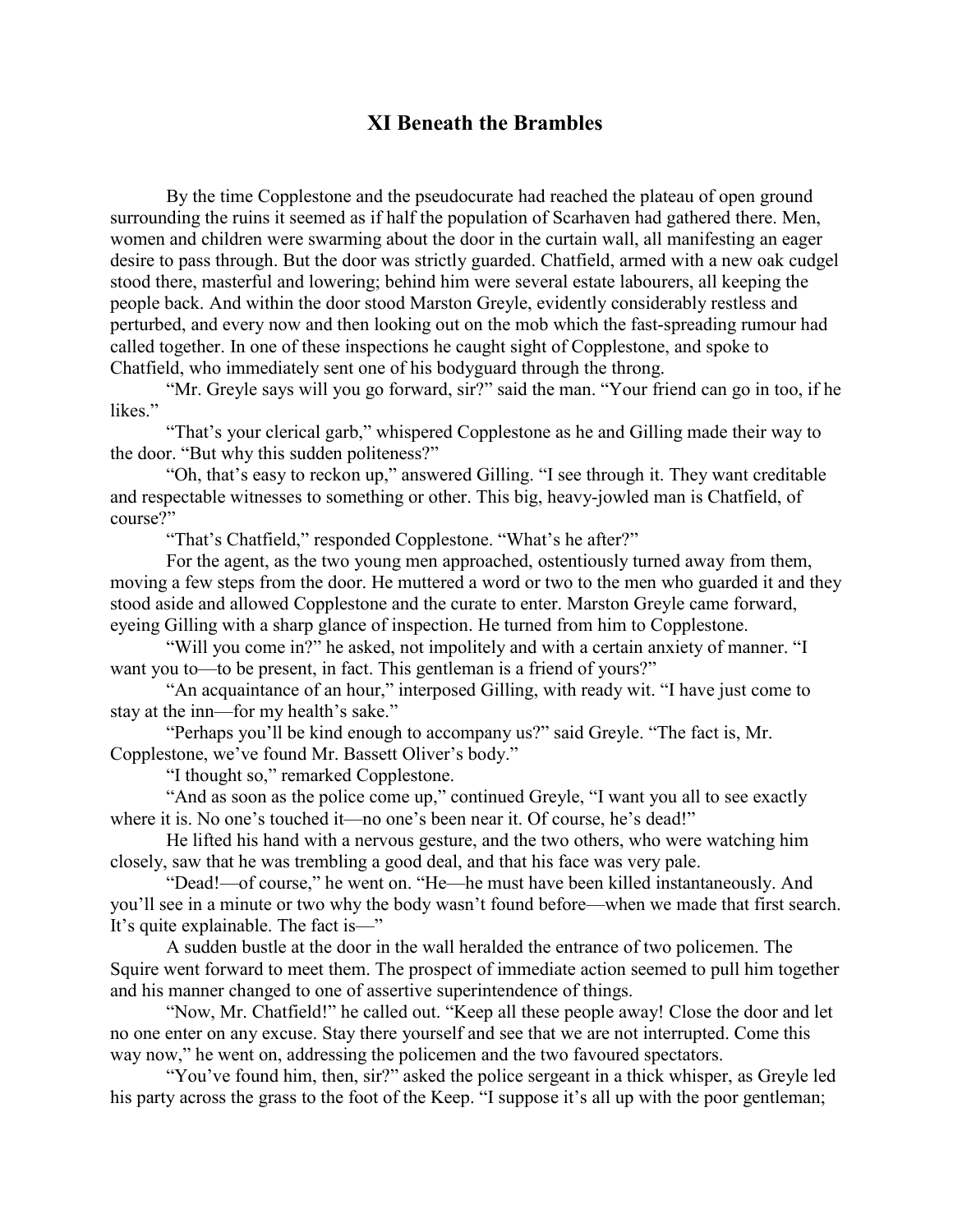of course? The doctor, he wasn't in, but they'll send him up as soon—"

"Mr. Bassett Oliver is dead," interrupted Greyle, almost harshly. "No doctors can do any good. Now, look here," he continued, pulling them to a sudden halt, "I want all of you to take particular notice of this old tower—the Keep. I believe you have not been in here before, Mr. Copplestone—just pay particular attention to this place. Here you see is the Keep, standing in the middle of what I suppose was the courtyard of the old castle. It's a square tower, with a stair turret at one angle. The stair in that turret is in a very good state of preservation—in fact, it is quite easy to climb to the top, and from the top there's a fine view of land and sea: the Keep itself is nearly a hundred feet in height. Now the inside of the Keep is completely gutted, as you'll presently see—there isn't a floor left of the five or six which were once there. And I'm sorry to say there's very little protection when one's at the top—merely a narrow ledge with a very low parapet, which in places is badly broken. Consequently, anyone who climbs to the top must be very careful, or there's the danger of slipping off that ledge and falling to the bottom. Now in my opinion that's precisely what happened on Sunday afternoon. Oliver evidently got in here, climbed the stairs in the turret to enjoy the view and fell from the parapet. And why his body hasn't been found before I'll now show you."

He led the way to the extreme foot of the Keep, and to a very low-arched door, at which stood a couple of the estate labourers, one of whom carried a lighted lantern. To this man the Squire made a sign.

"Show the way," he said, in a low voice.

The man turned and descended several steps of worn and moss-covered stone which led through the archway into a dark, cellar-like place smelling strongly of damp and age. Greyle drew the attention of his companions to a heap of earth and rubbish at the entrance.

"We had to clear all that out before we could get in here," he said. "This archway hadn't been opened for ages. This, of course, is the very lowest story of the Keep, and half beneath the level of the ground outside. Its roof has gone, like all the rest, but as you see, something else has supplied its place. Hold up your lantern, Marris!"

The other men looked up and saw what the Squire meant. Across the tower, at a height of some fifteen or twenty feet from the floor, Nature, left unchecked, had thrown a ceiling of green stuff. Bramble, ivy, and other spreading and climbing plants had, in the course of years, made a complete network from wall to wall. In places it was so thick that no light could be seen through it from beneath; in other places it was thin and glimpses of the sky could be seen from above the grey, tunnel-like walls. And in one of those places, close to the walls, there was a distinct gap, jagged and irregular, as if some heavy mass had recently plunged through the screen of leaf and branch from the heights above, and beneath this the startled searchers saw the body, lying beside a heap of stones and earth in the unmistakable stillness of death.

"You see how it must have happened," whispered Greyle, as they all bent round the dead man. "He must have fallen from the very top of the Keep—from the parapet, in fact—and plunged through this mass of green stuff above us. If he had hit that where it's so thick—there!—it might have broken his fall, but, you see, he struck it at the very thinnest part, and being a big and heavyish man, of course, he'd crash right through it. Now of course, when we examined the Keep on Monday morning, it never struck us that there might be something down here—if you go up the turret stairs to the top and look down on this mass of green stuff from the very top, you'll see that it looks undisturbed; there's scarcely anything to show that he fell through it, from up there. But—he did!"

"Whose notion was it that he might be found here?" asked Copplestone.

"Chatfield's," replied the Squire. "Chatfield's. He and I were up at the top there, and he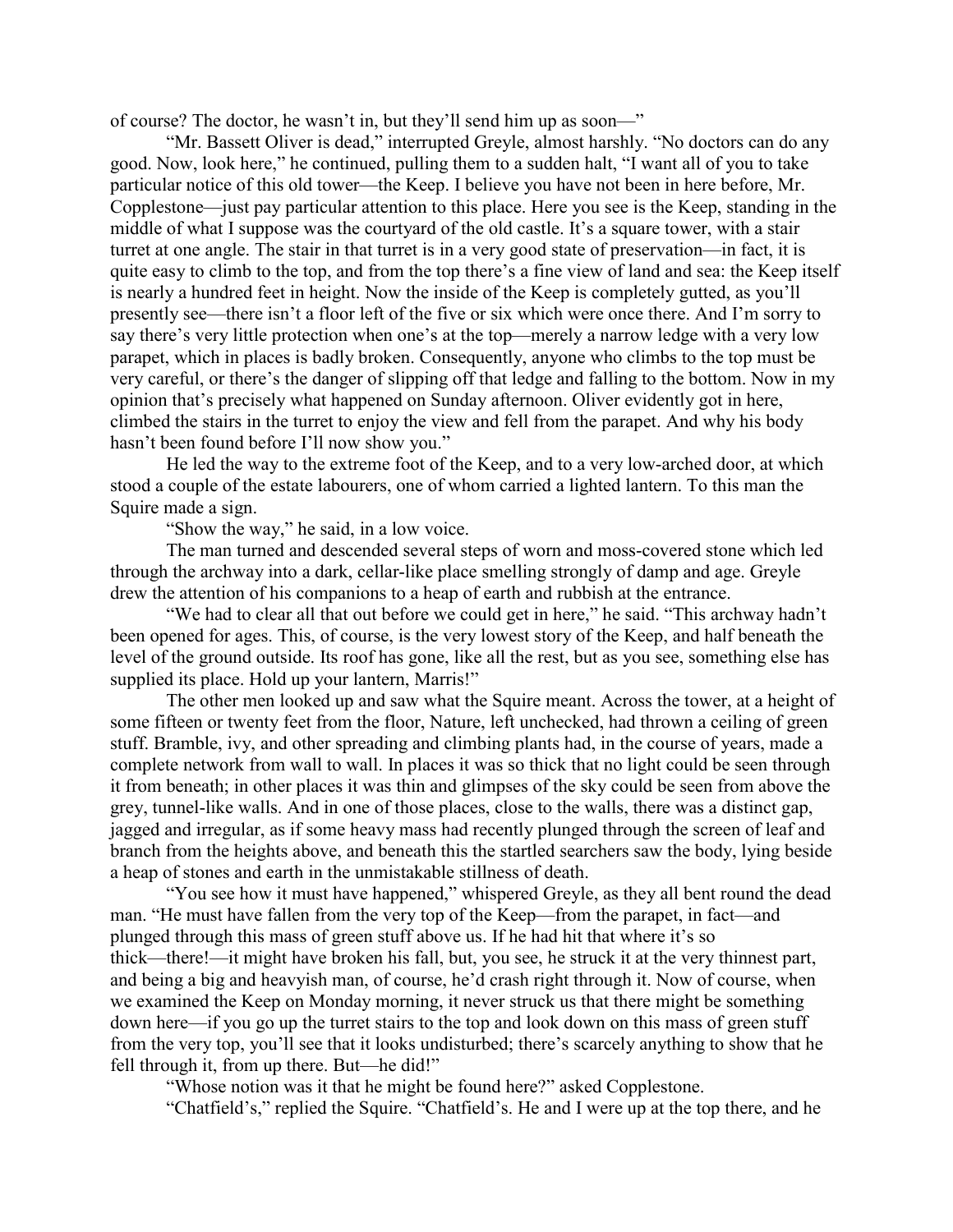suddenly suggested that Oliver might have fallen from the parapet and be lying embedded in that mass of green stuff beneath. We didn't know then—even Chatfield didn't know—that there was this empty space beneath the green stuff. But when we came to go into it, we found there was, so we had that archway cleared of all the stone and rubbish and of course we found him."

"The body'll have to be removed, sir," whispered the police sergeant. "It'll have to be taken down to the inn, to wait the inquest."

Marston Greyle started.

"Inquest!" he said. "Oh!—will that have to be held? I suppose so—yes. But we'd better wait until the doctor comes, hadn't we? I want him—"

The doctor came into the gloomy vault at that moment, escorted by Chatfield, who, however, immediately retired. He was an elderly, old-fashioned somewhat fussy-mannered person, who evidently attached much more importance to the living Squire than to the dead man, and he listened to all Marston Greyle's explanations and theories with great deference and accepted each without demur. "Ah yes, to be sure!" he said, after a perfunctory examination of the body. "The affair is easily understood. It is precisely as you suggest, Squire. The unfortunate man evidently climbed to the top of the tower, missed his footing, and fell headlong. That slight mass of branch and leaf would make little difference—he was, you see, a heavy man—some fourteen or fifteen stone, I should think. Oh, instantaneous death, without a doubt! Well, well, these constables must see to the removal of the body, and we must let my friend the coroner know—he will hold the inquest tomorrow, no doubt. Quite a mere formality, my dear sir!—the whole thing is as plain as a pikestaff. It will be a relief to know that the mystery is now satisfactorily solved."

Outside in the welcome freshness, Copplestone turned to the doctor.

"You say the inquest will be held tomorrow?" he asked. The doctor looked his questioner up and down with an inquiry which signified doubt as to Copplestone's right to demand information.

"In the usual course," he replied stiffly.

"Then his brother, Sir Cresswell Oliver, and his solicitor, Mr. Petherton, must be wired for from London," observed Copplestone, turning to Greyle. "I'll communicate with them at once. I suppose we may go up the tower?" he continued as Greyle nodded his assent. "I'd like to see the stairs and the parapet."

Greyle looked a little doubtful and uneasy.

"Well, I had meant that no one should go up until all this was gone into," he answered. "I don't want any more accidents. You'll be careful?"

"We're both young and agile," responded Copplestone.

"There's no need for alarm. Do you care to go up, Mr. Gilling?"

The pseudocurate accepted the invitation readily, and he and Copplestone entered the turret. They had climbed half its height before Copplestone spoke.

"Well?" he whispered. "What do you think?"

"It may be accident," muttered Gilling. "It—mayn't."

"You think he might have been—what?—thrown down?"

"Might have been caught unawares, and pushed over. Let's see what there is up above, anyway."

The stair in the turret, much worn, but comparatively safe, and lighted by loopholes and arrow-slits, terminated in a low arched doorway, through which egress was afforded to a parapet which ran completely round the inner wall of the Keep. It was in no place more than a yard wide; the balustrading which fenced it in was in some places completely gone, a mere glance was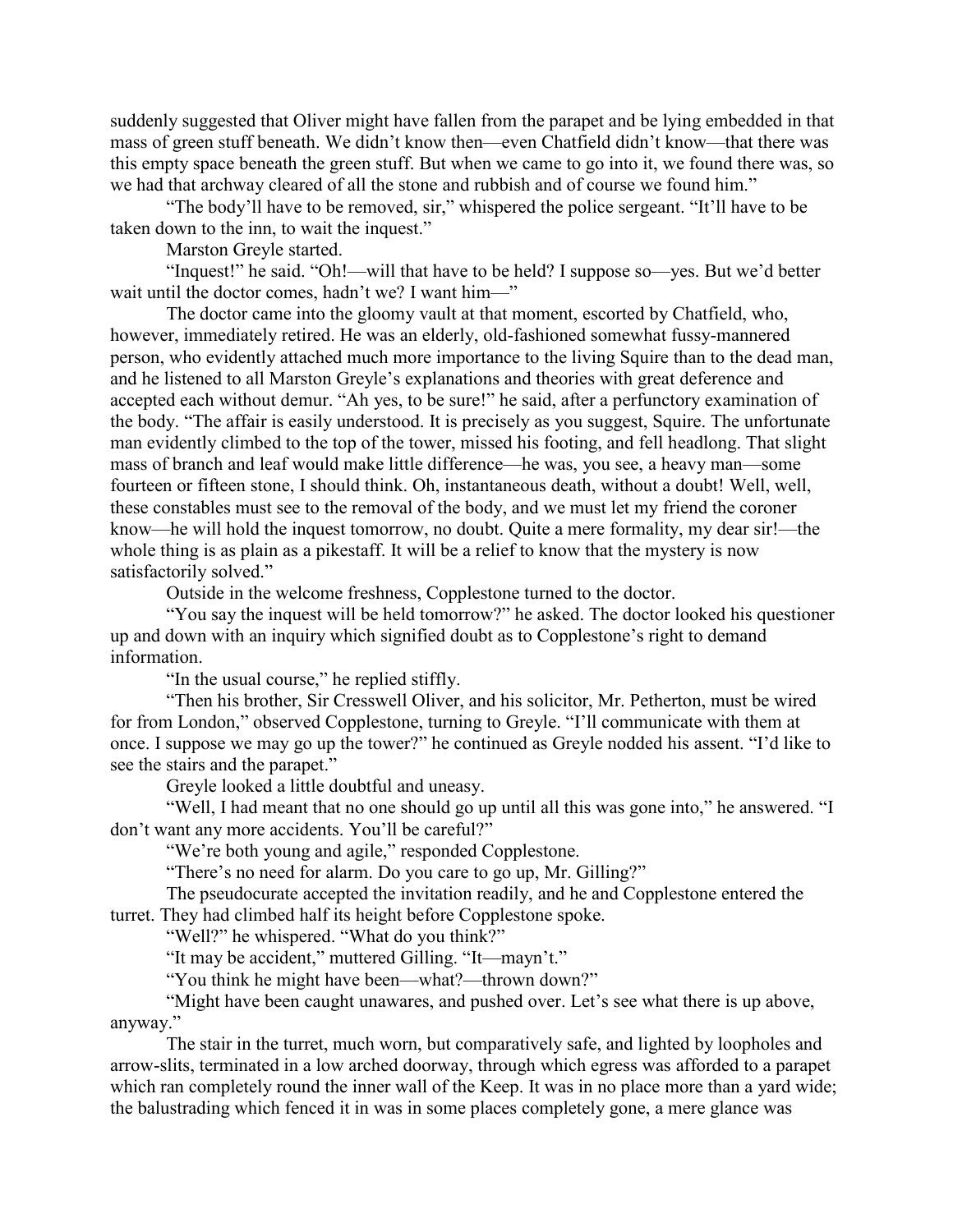sufficient to show that only a very cool-headed and extremely surefooted person ought to traverse it. Copplestone contented himself with an inspection from the archway; he looked down and saw at once that a fall from that height must mean sure and swift death: he saw, too, that Greyle had been quite right in saying that the sudden plunge of Oliver's body through the leafy screen far beneath had made little difference to the appearance of that screen as seen from above. And now that he saw everything it seemed to him that the real truth might well lie in one word—accident.

"Coming round this parapet?" asked Gilling, who was looking narrowly about him.

"No!" replied Copplestone. "I can't stand looking down from great heights. It makes my head swim. Are you?"

"Sure!" answered Gilling. He took off his heavy overcoat and handed it to his companion. "Mind holding it?" he asked. "I want to have a good look at the exact spot from which Oliver must have fallen. There's the gap—such as it is, and it doesn't look much from here, does it?—in the green stuff, down below, so he must have been here on the parapet exactly above it. Gad! It's very narrow, and a bit risky, this, when all's said and done!"

Copplestone watched his companion make his way round to the place from which it was only too evident Oliver must have fallen. Gilling went slowly, carefully inspecting every yard of the moss and lichen-covered stones. Once he paused some time and seemed to be examining a part of the parapet with unusual attention. When he reached the precise spot at which he had aimed, he instantly called across to Copplestone.

"There's no doubt about his having fallen from here!" he said. "Some of the masonry on the very edge of this parapet is loose. I could dislodge it with a touch."

"Then be careful," answered Copplestone. "Don't cross that bit!"

But Gilling quietly continued his progress and returned to his companion by the opposite side from which he had set out, having thus accomplished the entire round. He quietly reassumed his overcoat.

"No doubt about the fall," he said as they turned down the stair. "The next thing is—was it accidental?"

"And—as regards that—what's to be done next?" asked Copplestone.

"That's easy. We must go at once and wire for Sir Cresswell and old Petherton," replied Gilling. "It's now four-thirty. If they catch an evening express at King's Cross they'll get here early in the morning. If they like to motor from Norcaster they can get here in the small hours. But—they must be here for that inquest."

Greyle was talking to Chatfield at the foot of the Keep when they got down. The agent turned surlily away, but the Squire looked at both with an unmistakable eagerness.

"There's no doubt whatever that Oliver fell from the parapet," said Copplestone. "The marks of a fall are there—quite unmistakably."

Greyle nodded, but made no remark, and the two made their way through the still eager crowd and went down to the village post office. Both were wondering, as they went, about the same thing—the evident anxiety and mental uneasiness of Marston Greyle.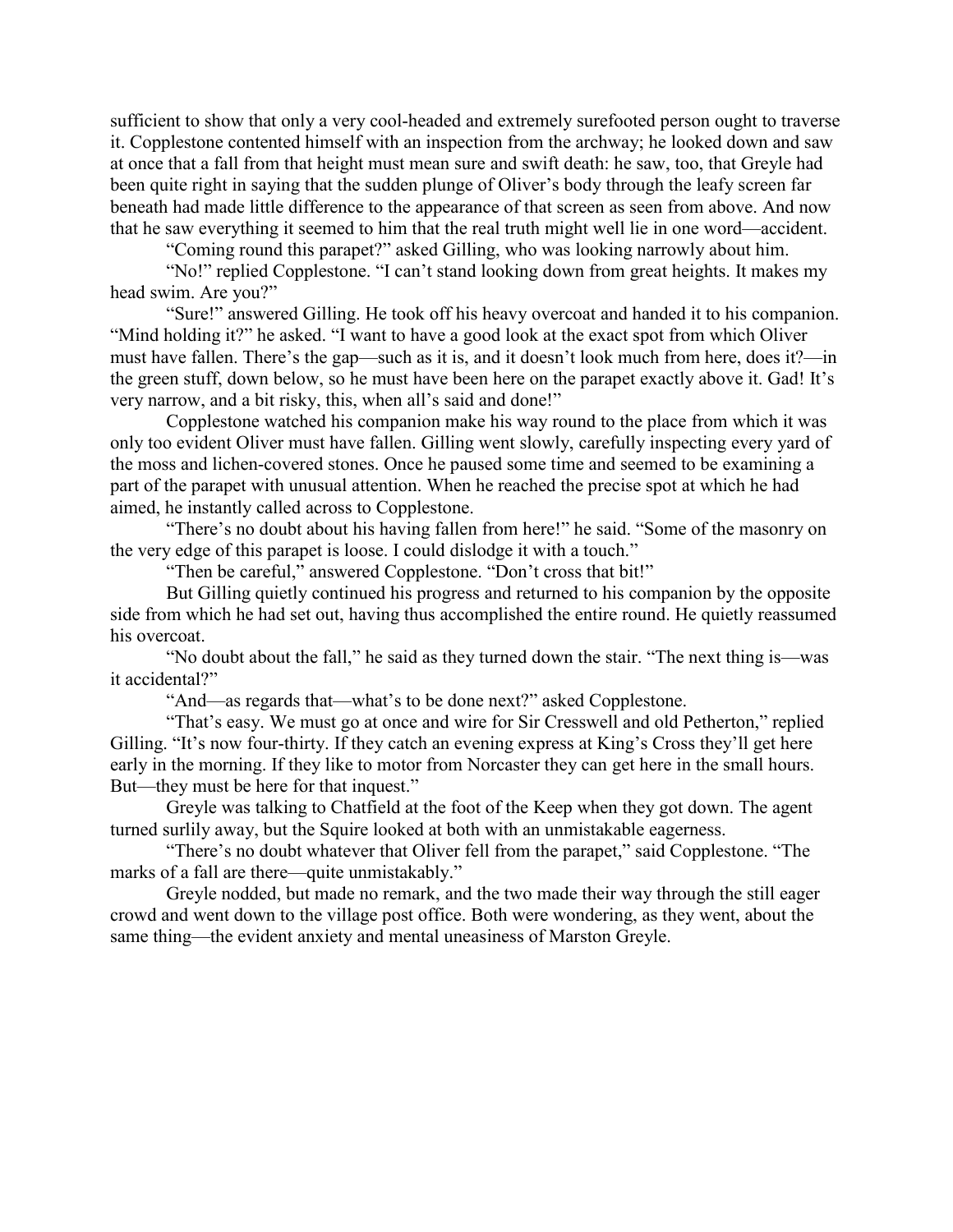## XII Good Men and True

Copplestone saw little of his bed that night. At seven o'clock in the evening came a telegram from Sir Cresswell Oliver, saying that he and Petherton were leaving at once, would reach Norcaster soon after midnight, and would motor out to Scarhaven immediately on arrival. Copplestone made all arrangements for their reception, and after snatching a couple of hours' sleep was up to receive them. By two o'clock in the morning Sir Cresswell and the old solicitor and Gilling—smuggled into their sitting room—had heard all he had to tell about Zachary Spurge and his story.

"We must have that fellow at the inquest," said Petherton. "At any cost we must have him! That's flat!"

"You think it wise?" asked Sir Cresswell. "Won't it be a bit previous? Wouldn't it be better to wait until we know more?"

"No—we must have his evidence," declared Petherton. "It will serve as an opening. Besides, this inquest will have to be adjourned—I shall ask for that. No—Spurge must be produced."

"If Spurge comes into Scarhaven," observed Copplestone, "he'll be promptly collared by the police. They want him for poaching."

"Then they can get him when the proceedings are over," retorted the old lawyer, dryly. "They daren't touch him while he's giving evidence and that's all we want. Perhaps he won't come?—Oh he'll come all right if we make it worth his while. A month in Norcaster Gaol will mean nothing to him if he knows there's a chance of that reward or something substantial out of it at the end of his sentence. You must go out to this retreat of his and bring him in—we must have him. Better go very early in the morning.

"I'll go now," said Copplestone. "It's as easy to go by night as by day." He left the other three to seek their beds, and himself slipped quietly out of the hotel by one of the ground-floor windows and set off in a pitch-black night to seek Spurge in his lair. And after sundry barkings of his shins against the rocks and scratchings of his hands and cheeks by the undergrowth of Hobkin's Hole he rounded the poacher out and delivered his message.

Spurge, blinking at his visitor in the pale light of a guttering candle, shook his head.

"I'll come, guv'nor," he said. "Of course. I'll come—and I'll trust to luck to get away, and it don't matter a deal if the luck's agen me—I've done a month in Norcaster before today, and it ain't half a bad rest cure, if you only take it that way. But guv'nor—that old lawyer's making a mistake! You didn't ought to have my bit of evidence at this stage. It's too soon. You want to work up the case a bit. There's such a thing, guv'nor, in this world as being a bit previous. This here's too previous—you want to be surer of your facts. Because you know, guv'nor nobody'll believe my word agen Squire Greyle's. Guv'nor—this here inquest'll be naught but a blooming farce! Mark me! You ain't a native o' this part—I am. D'you think as how a Scarhaven jury's going to say aught agen its own Squire and landlord? Not it! I say, guv'nor—all a blooming farce! Mark my words!"

"All the same, you'll come?" asked Copplestone, who was secretly of Spurge's opinion. "You won't lose by it in the long run."

"Oh, I'll be there," responded Spurge. "Out of curiosity, if for nothing else. You mayn't see me at first, but, let the lawyer from London call my name out, and Zachary Spurge'll step forward"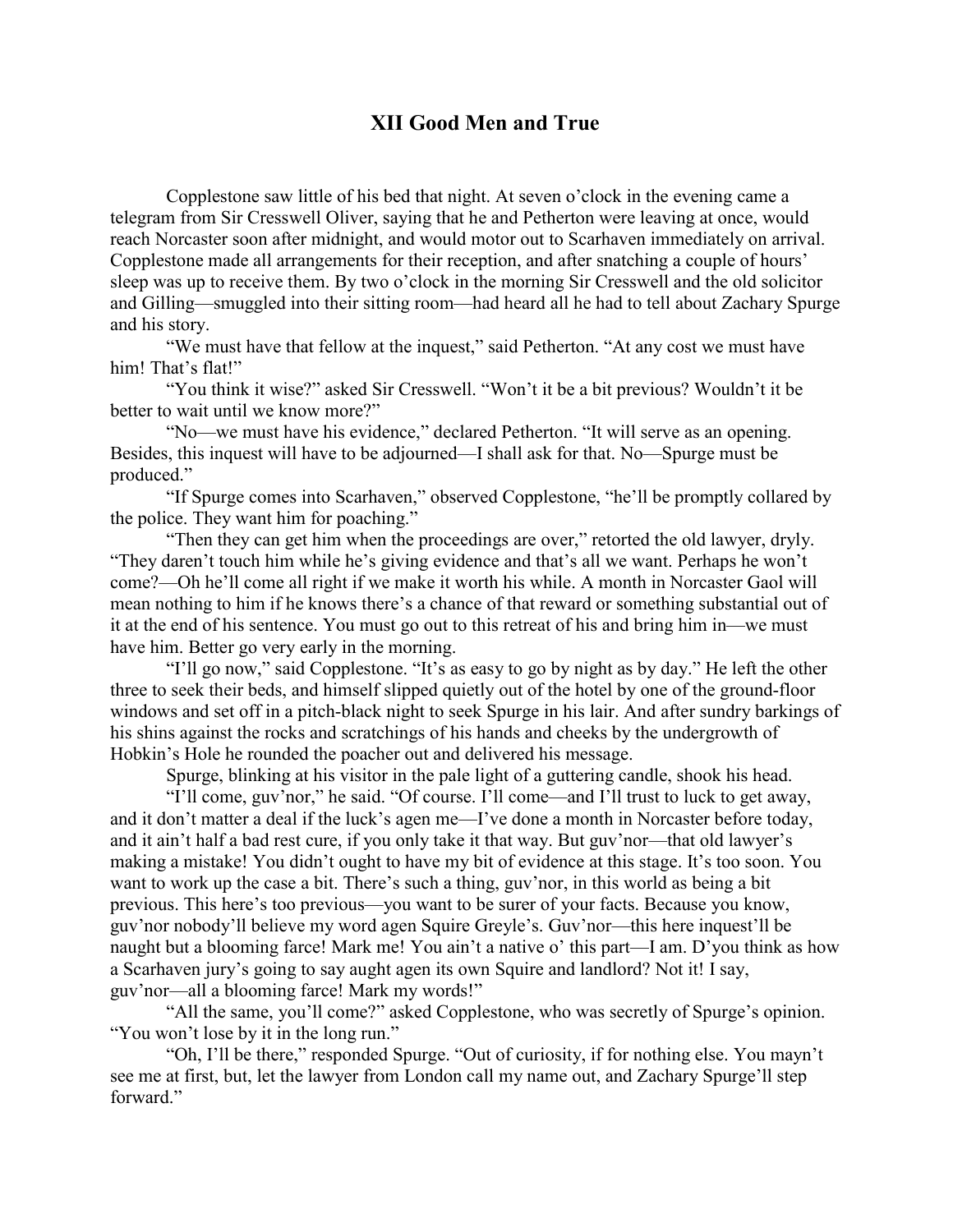There was abundant cover for Zachary Spurge and for half a dozen like him in the village schoolhouse when the inquest was opened at ten o'clock that morning. It seemed to Copplestone that it would have been a physical impossibility to crowd more people within the walls than had assembled when the coroner, a local solicitor, who was obviously testy, irritable, self-important and afflicted with deafness, took his seat and looked sourly on the crowd of faces. Copplestone had already seen him in conversation with the village doctor, the village police, Chatfield, and Marston Greyle's solicitor, and he began to see the force of Spurge's shrewd remarks. What, of course, was most desired was secrecy and privacy—the Scarhaven powers had no wish that the attention of all the world should be drawn to this quiet place. But outsiders were there in plenty. Stafford and several members of Bassett Oliver's company had motored over from Norcaster and had succeeded in getting good places: there were half a dozen reporters from Norcaster and Northborough, and plain-clothes police from both towns. And there, too, were all the principal folk of the neighbourhood, and Mrs. Greyle and her daughter, and, a little distance from Audrey, alert and keenly interested, was Addie Chatfield.

It needed very little insight or observation on the part of an intelligent spectator to see how things were going. The twelve good men and true, required under the provisions of the old statute to form a jury, were all of them either Scarhaven tradesmen or Scarhaven householders or labourers on the estate. Their countenances, as they took their seats under the foremanship of a man whom Copplestone already knew as Chatfield's under steward, showed plainly that they regarded the whole thing as a necessary formality and that they were already prepared with a verdict. This impression was strengthened by the coroner's opening remarks. In his opinion, the whole affair—to which he did not even refer as unfortunate—was easily and quickly explained and understood. The deceased had come to the village to look round—on a Sunday be it observed—had somehow obtained access to the Keep, where, the ruins being strictly private and not open to the public on any consideration on Sunday, he had no right to be; had indulged his curiosity by climbing to the top of the ancient tower and had paid for it by falling down from that terrible height and breaking his neck. All that was necessary was for them to hear evidence bearing out these facts—after which they would return a verdict in accordance with what they had heard. Very fortunately the facts were plain, and it would not be necessary to call many witnesses.

Sir Cresswell Oliver turned to Copplestone who sat at one side of him, while Petherton sat on the other.

"I don't know if you notice that Greyle isn't here?" he whispered grimly. "In my opinion, he doesn't intend to show! We'll see!"

Certainly the Squire was not in the place. And there were soon signs that those who conducted the proceedings evidently did not consider his presence necessary. The witnesses were few; their examinations was perfunctory; they were out of the extemporised witness box as soon as they were in it. Sir Cresswell Oliver—to give formal identification. Mrs. Wooler—to prove that the deceased man came to her house. One of the foremen of the estate—to prove the great care with which the Squire had searched for traces of the missing man. One of the estate labourers—to prove the actual finding of the body. The doctor—to prove, beyond all doubt, that the deceased had broken his neck.

The coroner, an elderly man, obviously well satisfied with the trend of things, took off his spectacles and turned to the jury.

"You have heard everything there is to be heard, gentlemen," said he. "As I remarked at the opening of this inquest, the case is one of great simplicity. You will have no difficulty in deciding that the deceased came to his death by accident—as to the exact wording of your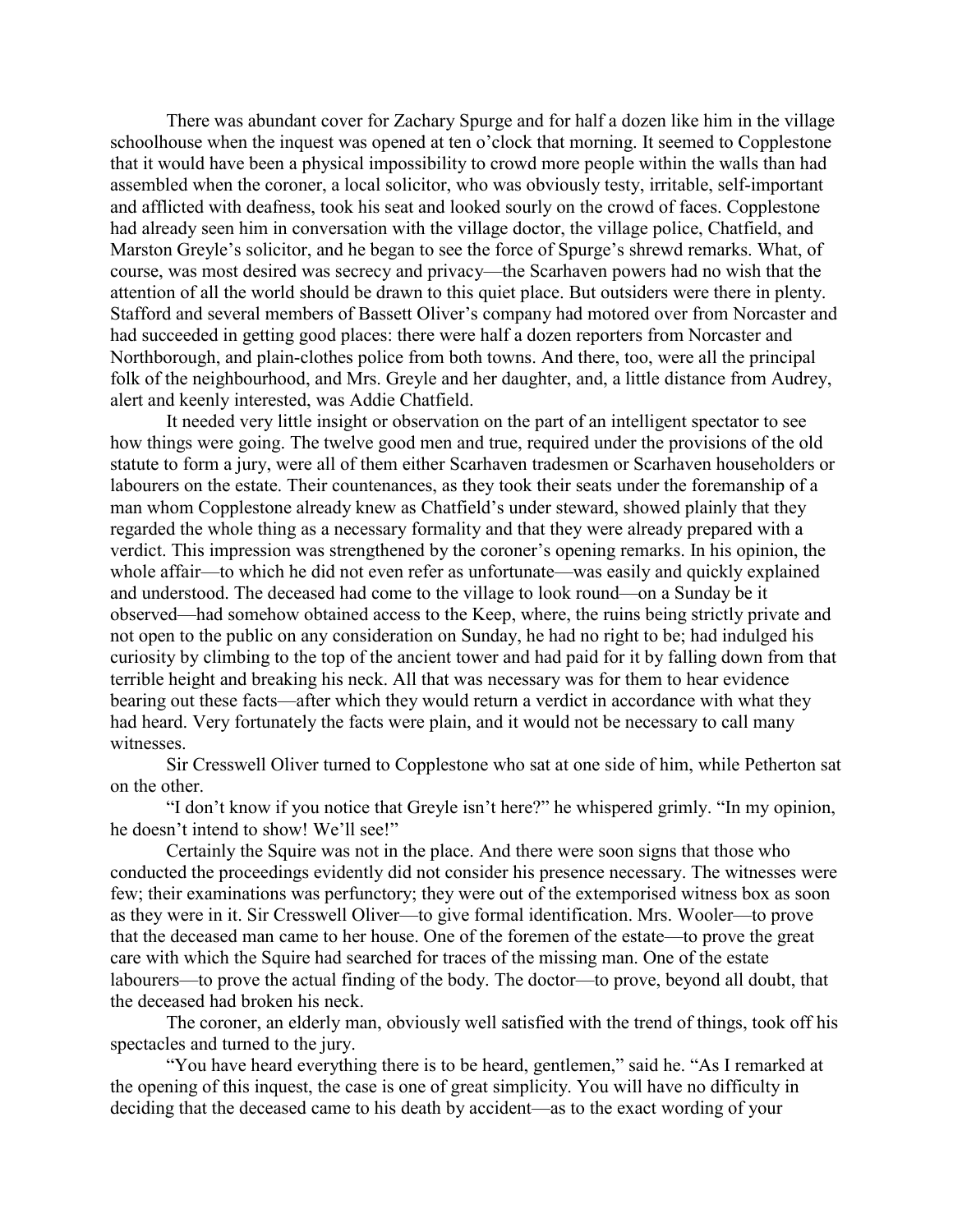verdict, you had better put it in this way: that the deceased Bassett Oliver died as the result—"

Petherton, who, noticing the coroner's deafness, had contrived to seat himself as close to his chair of office as possible, quietly rose.

"Before the jury consider any verdict," he said in his loudest tones, "they must hear certain evidence which I wish to call. And first of all—is Mr. Marston Greyle present in this room?"

The coroner frowned, and the Squire's solicitor turned to Petherton.

"Mr. Greyle is not present," he said. "He is not at all well. There is no need for his presence—he has no evidence to give."

"If you don't have Mr. Greyle down here at once," said Petherton, quietly, "this inquest will have to be adjourned for his attendance. You had better send for him—or I'll get the authorities to do so. In the meantime, we'll call one or two witnesses—Daniel Ewbank!—to begin with."

There was a brief and evidently anxious consultation between Greyle's solicitor and the coroner; there were dark looks at Petherton and his companions. Then the foreman of the jury spoke, sullenly.

"We don't want to hear no Ewbanks!" he said. "We're quite satisfied, us as sits here. Our verdict is—"

"You'll have to bear Ewbank and anybody I like to call, my good sir," retorted Petherton quietly. "I am better acquainted with the law than you are." He turned to the coroner's officer. "I warned you this morning to produce Ewbank," he said. "Now, where is he?"

Out of a deep silence a shrill voice came from the rear of the crowd.

"Knows better than to be here, does Dan'l Ewbank, mister! He's off!"

"Very good—or bad—for somebody," remarked Petherton, quietly. "Then—until Mr. Marston Greyle comes—we will call Zachary Spurge."

The assemblage, jurymen included, broke into derisive laughter as Spurge suddenly appeared from the most densely packed corner of the room, and it was at once evident to Copplestone that whatever the poacher might say, no one there would attach any importance to it. The laughter continued and increased while Spurge was under examination. Petherton appealed to the coroner; the coroner affected not to hear. And once more the foreman of the jury interrupted.

"We don't want to hear no more o' this stuff!" he said. "It's an insult to us to put a fellow like that before us. We don't believe a word o' what he says. We don't believe he was within a mile o' them ruins on Sunday afternoon. It's all a put-up job!"

Petherton leaned towards the reporters.

"I hope you gentlemen of the press will make a full note of these proceedings," he observed suavely. "You at any rate are not biased or prejudiced."

The coroner heard that in spite of his deafness, and he grew purple.

"Sir!" he exclaimed. "That is a most improper observation! It's a reflection on my position, sir, and I've a great mind—"

"Mr. Coroner," observed Petherton, leaning towards him, "I shall hand in a full report concerning your conduct of these proceedings to the Home Office tomorrow. If you attempt to interfere with my duty here, all the worse for you. Now, Spurge, you can stand down. And as I see Mr. Greyle there—call Marston Greyle!"

The Squire had appeared while Spurge was giving his evidence, and had heard what the poacher alleged. He entered the box very pale, angry, and disturbed, and the glances which he cast on Sir Cresswell Oliver and his party were distinctly those of displeasure.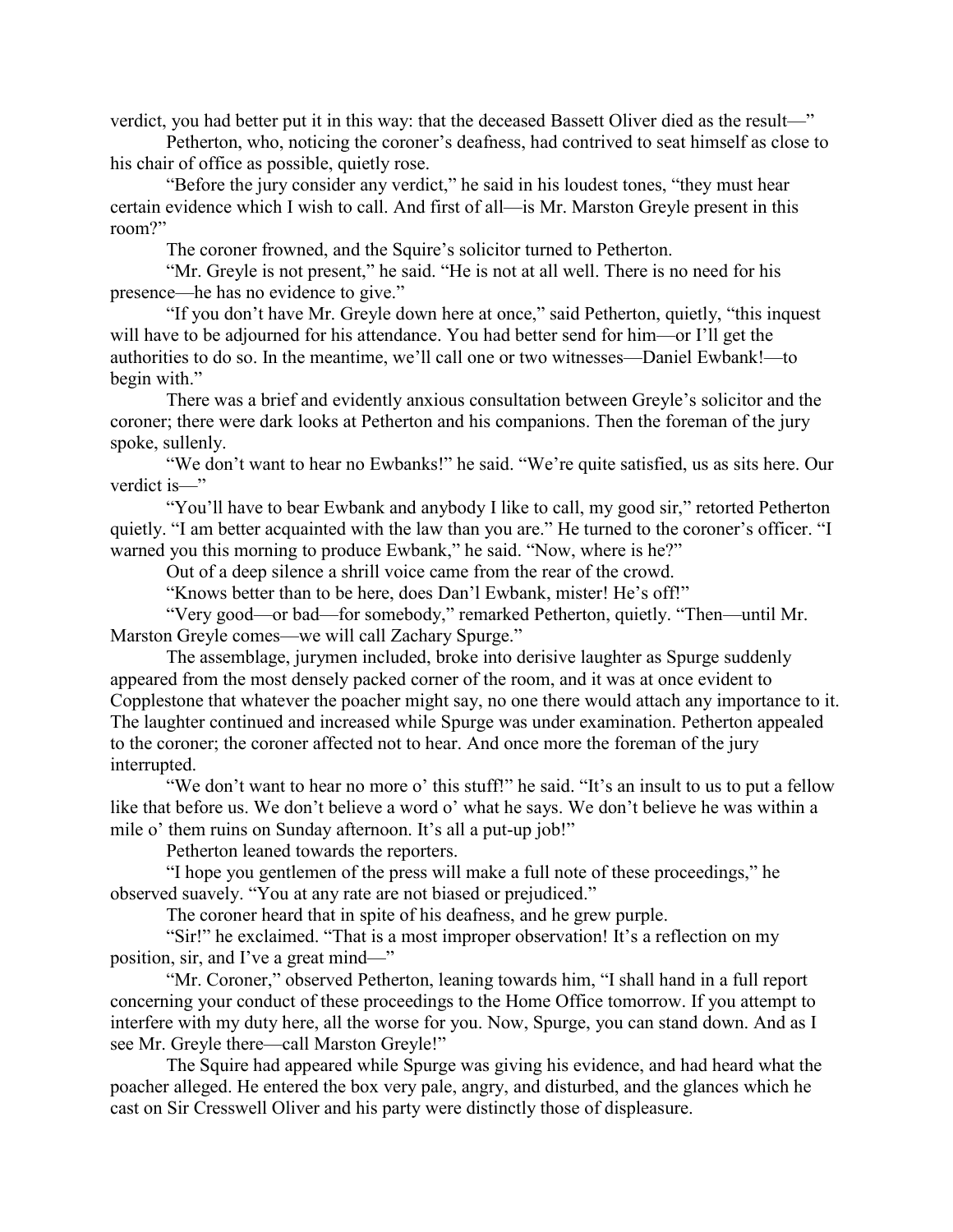"Swear him!" commanded Petherton. "Now, Mr. Greyle—"

But Greyle's own solicitor was on his legs, insisting on his right to put a first question. In spite of Petherton, he put it.

"You heard the evidence of the last witness?—Spurge. Is there a word of truth in it?" Marston Greyle—who certainly looked very unwell—moistened his lips.

"Not one word!" he answered. "It's a lie!"

The solicitor glanced triumphantly at the Coroner and the jury, and the crowd raised unchecked murmurs of approval. Again the foreman endeavoured to stop the proceedings.

"We regard all this here as very rude conduct to Mr. Greyle," he said angrily. "We're not concerned—"

"Mr. Foreman!" said Petherton. "You are a foolish man—you are interfering with justice. Be warned!—I warn you, if the Coroner doesn't. Mr. Greyle, I must ask you certain questions. Did you see the deceased Bassett Oliver on Sunday last?"

"No!"

"I needn't remind you that you are on your oath. Have you ever met the deceased man in your life?"

"Never!"

"You never met him in America?"

"I may have met him—but not to my recollection. If I did, it was in such a casual fashion that I have completely forgotten all about it."

"Very well—you are on your oath, mind. Where did you live in America, before you succeeded to this estate?"

The Squire's solicitor intervened.

"Don't answer that question!" he said sharply. "Don't answer any more. I object altogether to your line," he went on, angrily, turning to Petherton. "I claim the Coroner's protection for the witness."

"I quite agree," said the Coroner. "All this is absolutely irrelevant. You can stand down," he continued, turning to the Squire. "I will have no more of this—and I will take the full responsibility!"

"And the consequences, Mr. Coroner," replied Petherton calmly. "And the first consequence is that I now formally demand an adjournment of this inquest, sine die."

"On what grounds, sir?" demanded the Coroner.

"To permit me to bring evidence from America," replied Petherton, with a side glance at Marston Greyle. "Evidence already being prepared."

The Coroner hesitated, looked at Greyle's solicitor, and then turned sharply to the jury.

"I refuse that application!" he said. "You have heard all I have to say, gentlemen," he went on, "and you can return your verdict."

Petherton quietly gathered up his papers and motioned to his friends to follow him out of the schoolroom. The foreman of the jury was returning a verdict of accidental death as they passed through the door, and they emerged into the street to an accompaniment of loud cheers for the Squire and groans for themselves.

"What a travesty of justice!" exclaimed Sir Cresswell. "That fellow Spurge was right, you see, Copplestone. I wish we hadn't brought him into danger."

Copplestone suddenly laughed and touched Sir Cresswell's arm. He pointed to the edge of the moorland just outside the schoolyard. Spurge was disappearing over that edge, and in a moment had vanished.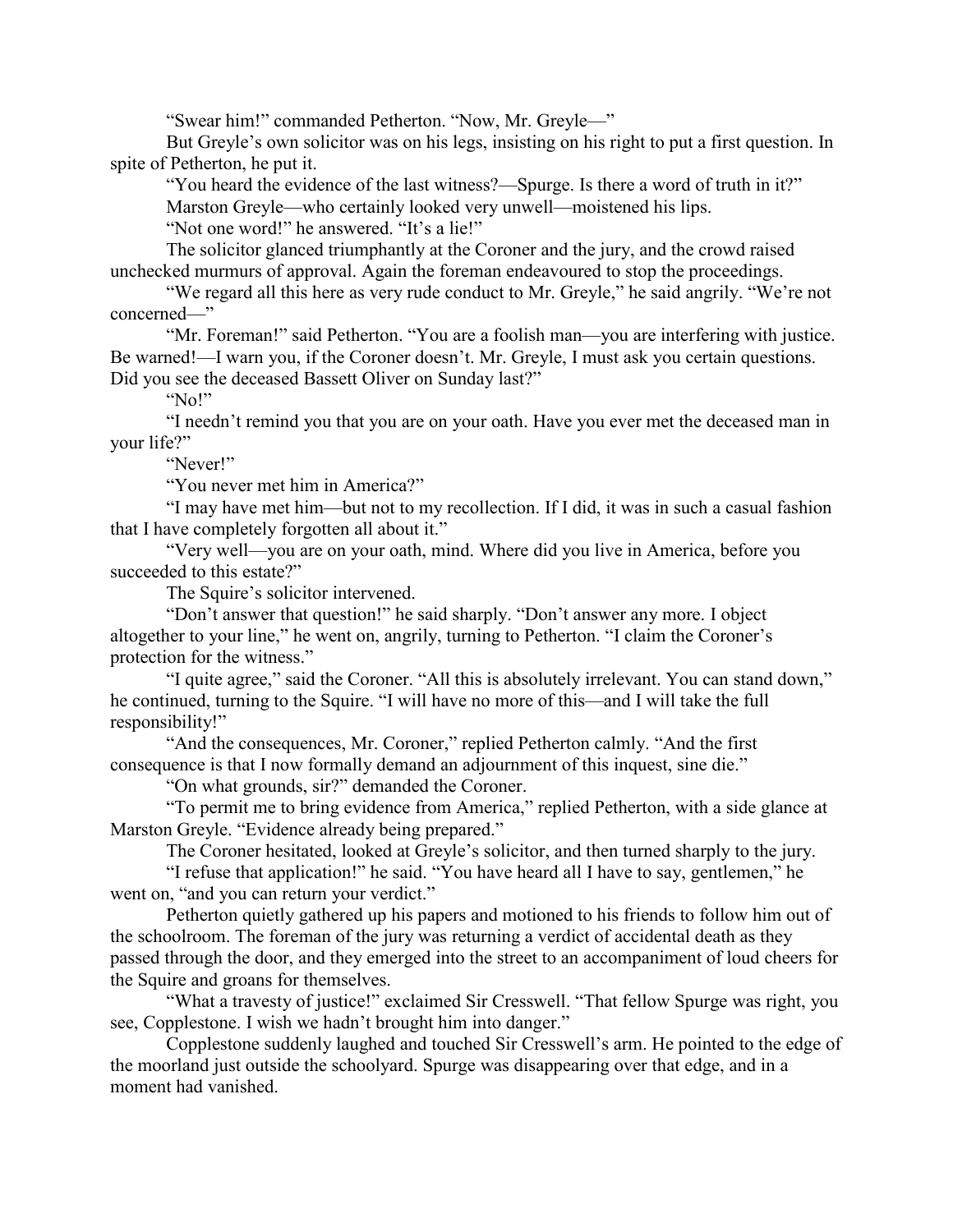#### XIII Mr. Dennie

Amongst the little group of actors and actresses who had come over from Norcaster to hear all that was to be told concerning their late manager, sat an old gentleman who, hands folded on the head of his walking cane, and chin settled on his hands, watched the proceedings with silent and concentrated attention. He was a striking figure of an old gentleman—tall, distinguished-looking, handsome, with a face full of character, the strong lines and features of which were further accentuated by his silvery hair. He was a smart old gentleman, too, well and scrupulously attired and groomed, and his blue bird's-eye necktie, worn at a rakish angle, gave him the air of something of a sporting man rather than of a follower of Thespis. His fellow members of the Oliver company seemed to pay him great attention, and at various points of the proceedings whispered questions to him as to an acknowledged authority.

This old gentleman, when the inquest came to its extraordinary end and the crowd went out murmuring and disputing, separated himself from his companions and made his way towards Mrs. Greyle and her daughter, who were quietly setting out homewards. To Audrey's surprise the two elders shook hands in silence, and inspected each other with a palpable wistfulness of look.

"And yet it's twenty-five years since we met, isn't it?" said the old gentleman, almost as if he were talking to himself. "But I knew you at once—I was wondering if you remembered me?"

"Why, of course," responded Mrs. Greyle. "Besides, I've had an advantage over you. I've seen you, you know, several times—at Norcaster. We go to the theatre now and then. Audrey—this is Mr. Dennie—you've seen him, too."

"On the stage—on the stage!" murmured the old actor, as he shook hands with the girl. "Um!—I wonder if any of us are ever really off it! This affair, for instance—there's a drama for you! By the bye—this young Squire—he's your relation, of course?"

"My nephew-in-law, and Audrey's cousin," replied Mrs. Greyle. Mr. Dennie, who had walked along with them towards their cottage, stopped in a quiet stretch of the quay, and looked meditatively at Audrey.

"Then this young lady," he said, "is next heir to the Greyle estates, eh? For I understand this present Squire isn't married. Therefore—"

"Oh, that's something that isn't worth thinking about," replied Mrs. Greyle hastily. "Don't put such notions into the girl's head, Mr. Dennie. Besides, the Greyle estates are not entailed, you know. The present owner can do what he pleases with them—besides that, he's sure to marry."

"All the same," observed Mr. Dennie, imperturbably, "if this young man had not been in existence, this child would have succeeded, eh?"

"Why, of course," agreed Mrs. Greyle a little impatiently. "But what's the use of talking about that, my old friend! The young man is in possession—and there you are!"

"Do you like the young man?" asked Mr. Dennie. "I take an old fellow's privilege in asking direct questions, you know. And—though we haven't seen each other for all these years—you can say anything to me."

"No, we don't," replied Mrs. Greyle. "And we don't know why we don't—so there's a woman's answer for you. Kinsfolk though we are, we see little of each other."

Mr. Dennie made no remark on this. He walked along at Audrey's side, apparently in deep thought, and suddenly he looked across at her mother.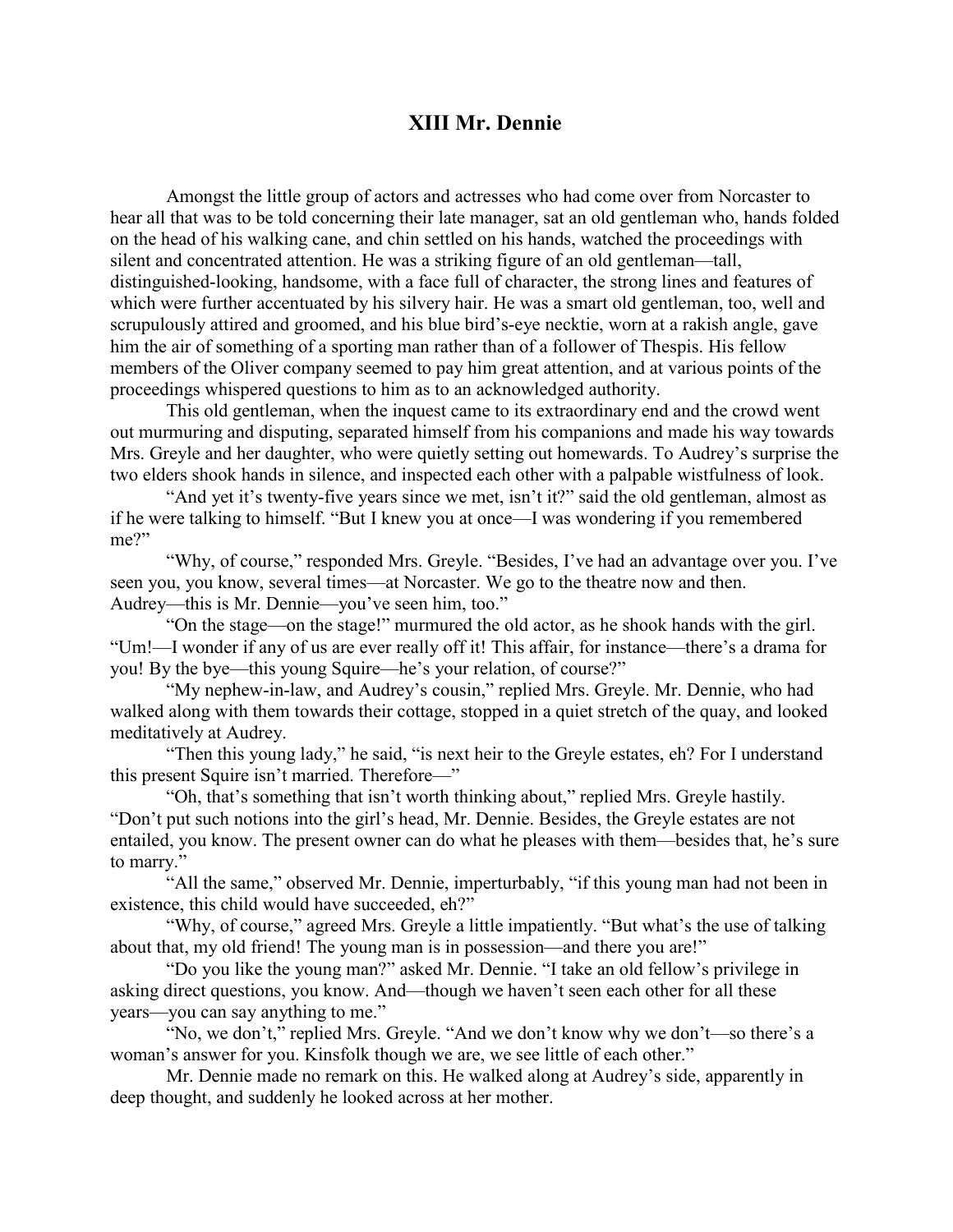"What do you think about this extraordinary story of Bassett Oliver's having met a Marston Greyle over there in America?" he asked abruptly. "What do people here think about it?"

"We're not in a position to hear much of what other people think," answered Mrs. Greyle. "What I think is that if this Marston Greyle ever did meet such a very notable and noticeable man as Bassett Oliver it's a very, very strange thing that he's forgotten all about it!"

Mr. Dennie laughed quietly.

"Aye, aye!" he said. "But—don't you think we folk of the profession are a little bit apt to magnify our own importance? You say 'Bless me, how could anybody ever forget an introduction to Bassett Oliver!' But we must remember that to some people even a famous actor is of no more importance than—shall we say a respectable grocer? Marston Greyle may be one of those people—it's quite possible he may have been introduced, quite casually, to Oliver at some club, or gathering, something or other, over there and have quite forgotten all about it. Quite possible, I think."

"I agree with you as to the possibility, but certainly not as to the probability," said Mrs. Greyle, dryly. "Bassett Oliver was the sort of man whom nobody would forget. But here we are at our cottage—you'll come in, Mr. Dennie?"

"It will only have to be for a little time, my dear lady," said the old actor, pulling out his watch. "Our people are going back very soon, and I must join them at the station."

"I'll give you a glass of good old wine," said Mrs. Greyle as they went into the cottage. "I have some that belonged to my father-in-law, the old Squire. You must taste it—for old times' sake"

Mr. Dennie followed Audrey into the little parlour as Mrs. Greyle disappeared to another part of the house. And the instant they were alone, he tapped the girl's arm and gave her a curiously warning look.

"Hush, my dear!" he whispered. "Not a word—don't want your mother to know! Listen—have you a specimen—letter—anything—of your cousin, the Squire's handwriting? Anything so long as it's his. You have? Give it to me—say nothing to your mother. Wait until tomorrow morning. I'll run over to see you again—about noon. It's important—but silence!"

Audrey, scarcely understanding the old man's meaning, opened a desk and drew out one or two letters. She selected one and handed it to Mr. Dennie, who made haste to put it away before Mrs. Greyle returned. He gave Audrey another warning look.

"That was what I wanted!" he said mysteriously. "I thought of it during the inquest. Never mind why, just now—you shall know tomorrow."

He lingered a few minutes, chatting to his hostess about old times as he sipped the old Squire's famous port; then he went off to the little station, joined Stafford and his fellow actors and actresses, and returned with them to Norcaster. And at Norcaster Mr. Dennie separated himself from the rest and repaired to his quiet lodgings—rooms which he had occupied for many years in succession whenever he went that way on tour—and once safely bestowed in them he pulled out a certain old-fashioned trunk, which he had owned since boyhood and lugged about wherever he went in two continents, and from it, after much methodical unpacking, he disinterred a brown paper parcel, neatly tied up with green ribbon. From this parcel he drew a thin packet of typed matter and a couple of letters—the type script he laid aside, the letters he opened out on his table. Then he took from his pocket the letter which Audrey Greyle had given him and put it side by side with those taken from the parcel. And after one brief glance at all three Mr. Dennie made typescript and letters up again into a neat packet, restored them to his trunk, locked them up, and turned to the two hours' rest which he always took before going to the theatre for his evening's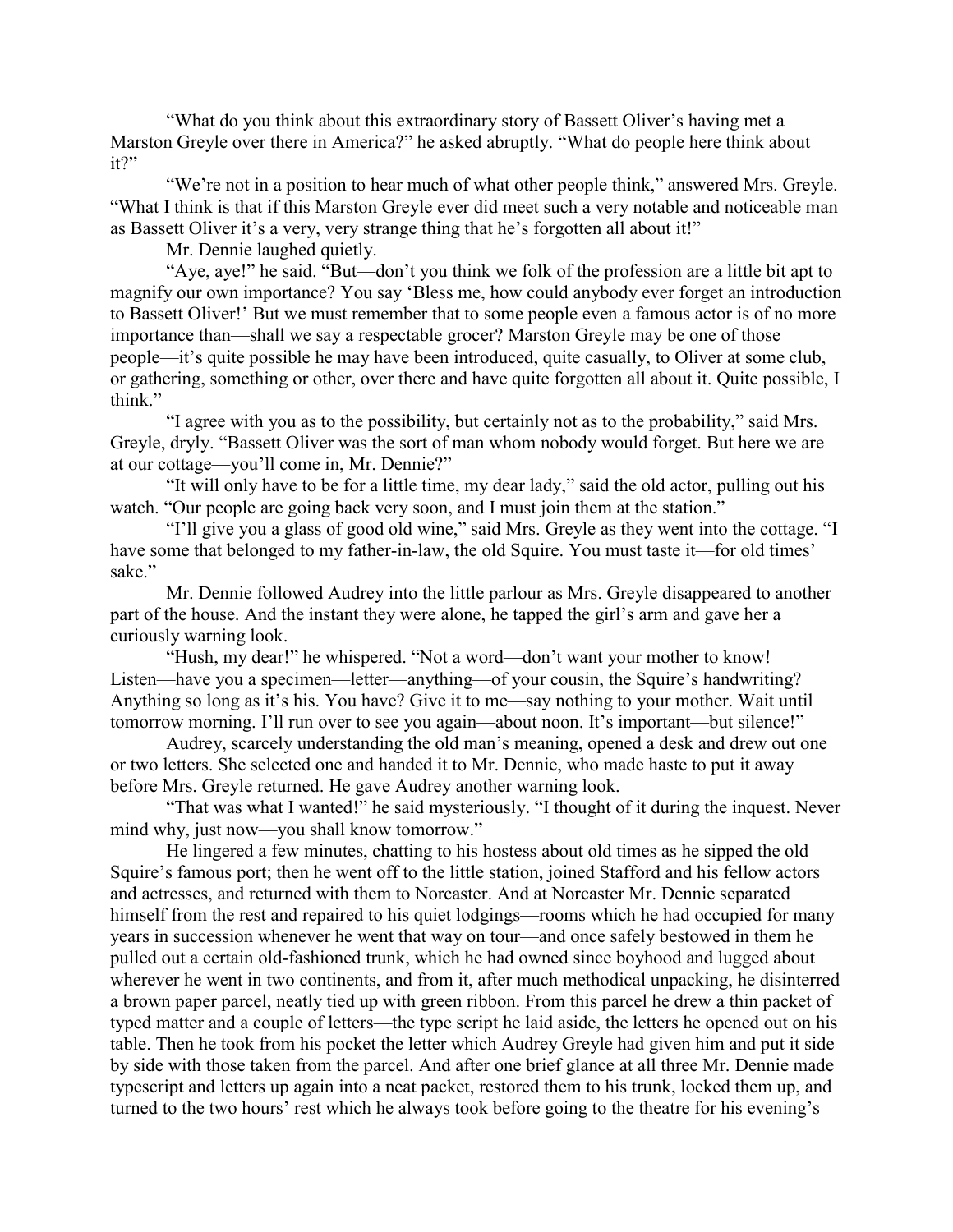work.

He was back at Scarhaven by eleven o'clock the next morning, with his neat packet under his arm and he held it up significantly to Audrey who opened the door of the cottage to him.

"Something to show you," he said with a quiet smile as he walked in. "To show you and your mother." He stopped short on the threshold of the little parlour, where Copplestone was just then talking to Mrs. Greyle. "Oh!" he said, a little disappointedly, "I hoped to find you alone—I'll wait."

Mrs. Greyle explained who Copplestone was, and Mr. Dennie immediately brightened. "Of course—of course!" he explained. "I know! Glad to meet you, Mr. Copplestone—you don't know me, but I know you—or your work—well enough. It was I who read and recommended your play to our poor dear friend. It's a little secret, you know," continued Mr. Dennie, laying his packet on the table, "but I have acted for a great many years as Bassett Oliver's literary adviser—taster, you might say. You know, he had a great number of plays sent to him, of course, and he was a very busy man, and he used to hand them over to me in the first place, to take a look at, a taste of, you know, and if I liked the taste, why, then he took a mouthful himself, eh? And that brings me to the very point, my dear ladies and my dear young gentleman, that I have come specially to Scarhaven this morning to discuss. It's a very, very serious matter indeed," he went on as he untied his packet of papers, "and I fear that it's only the beginning of something more serious. Come round me here at this table, all of you, if you please."

The other three drew up chairs, each wondering what was coming, and the old actor resumed his eyeglasses and gave obvious signs of making a speech.

"Now I want you all to attend to me, very closely," he said. "I shall have to go into a detailed explanation, and you will very soon see what I am after. As you may be aware, I have been a personal friend of Bassett Oliver for some years, and a member of his company without break for the last eight years. I accompanied Bassett Oliver on his two trips to the United States—therefore, I was with him when he was last there, years ago.

"Now, while we were at Chicago that time, Bassett came to me one day with the typescript of a one-act play and told me that it had been sent to him by a correspondent signing himself Marston Greyle; who in a covering letter, said that he sprang from an old English family, and that the play dealt with a historic, romantic episode in its history. The principal part, he believed, was one which would suit Bassett—therefore he begged him to consider the matter. Bassett asked me to read the play, and I took it away, with the writer's letter, for that purpose. But we were just then very busy, and I had no opportunity of reading anything for a time. Later on, we went to St. Louis, and there, of course, Bassett, as usual, was much fêted and went out a great deal, lunching with people and so on. One day he came to me, 'By the bye, Dennie!' he said, 'I met that Mr. Marston Greyle today who sent me that romantic one-act thing. He wanted to know if I'd read it, and I had to confess that it was in your hands. Have you looked at it?' I, too, had to confess—I hadn't. 'Well,' said he, 'read it and let me know what you think—will it suit me?' I made time to read the little play during the following week, and I told Bassett that I didn't think it would suit him, but I felt sure it might suit Montagu Gaines, who plays just such parts. Bassett thereupon wrote to the author and said what I, his reader, thought, and kindly offered, as he knew Gaines intimately, to show the little work to him on his return to England. And this Mr. Marston Greyle wrote back, thanking Bassett warmly and accepting his kind offer. Accordingly, I brought the play with me to England. Montagu Gaines, however, had just set off on a two years' tour to Australia—consequently, the play and the author's two letters have remained in my possession ever since. And—here they are!"

Mr. Dennie laid his hand dramatically on his packet, looked significantly at his audience,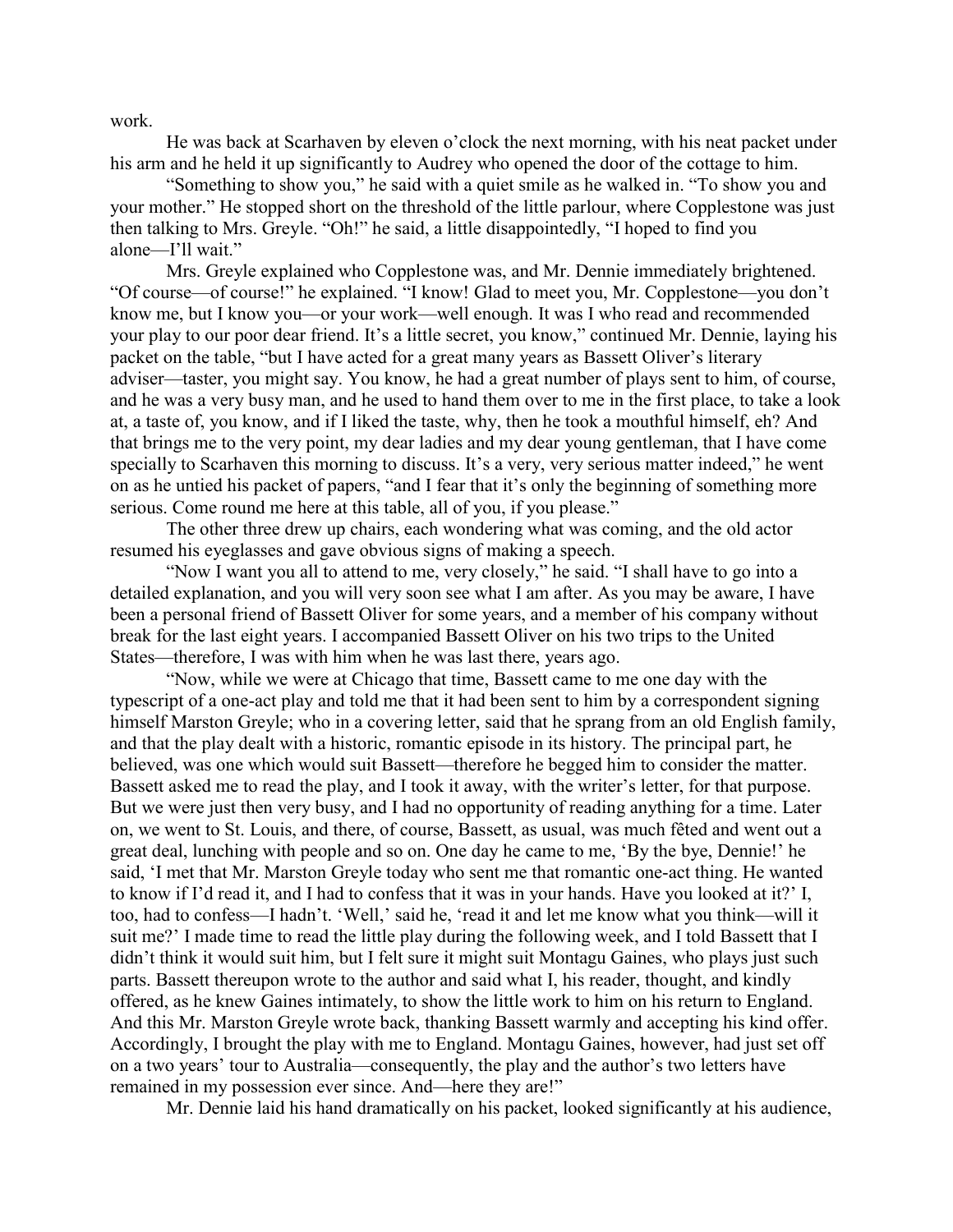and went on.

"Now, when I heard all that I did hear at that inquest yesterday," he said, "I naturally remembered that I had in my possession two letters which were undoubtedly written to Bassett Oliver by a young man named Marston Greyle, whom Oliver—just as undoubtedly!—had personally met in St. Louis. And so when the inquest was over, Mr. Copplestone, I recalled myself to Mrs. Greyle here, whom I had known many years ago, and I walked back to this house with her and her charming daughter, and—don't be angry, Mrs. Greyle—while the mother's back was turned—on hospitable thoughts intent—I got the daughter to lend me—secretly—a letter written by the present Squire of Scarhaven. Armed with that, I went home to my lodgings in Norcaster, found the letter written by the American Marston Greyle, and compared it with them. And—here is the result!"

The old actor selected the two American letters from his papers, laid them out on the table, and placed the letter which Audrey had given him beside them.

"Now!" he said, as his three companions bent eagerly over these exhibits, "Look at those three letters. All bear the same signature, Marston Greyle—but the handwriting of those two is as different from that of this one as chalk is from cheese!"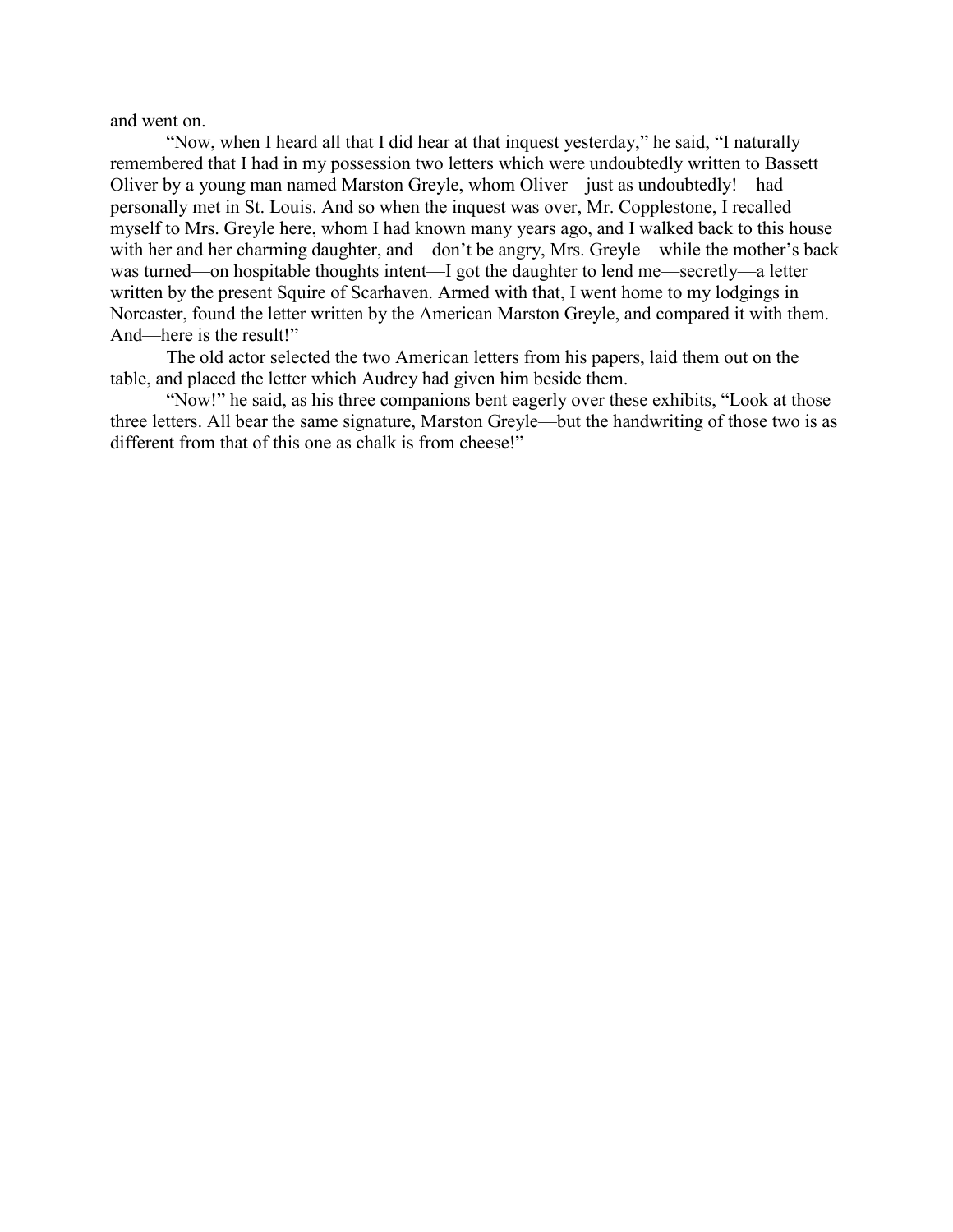# XIV By Private Treaty

There was little need for the three deeply interested listeners to look long at the letters—one glance was sufficient to show even a careless eye that the hand which had written one of them had certainly not written the other two. The letter which Audrey had handed to Mr. Dennie was penned in the style commonly known as commercial—plain, commonplace, utterly lacking in the characteristics which are supposed to denote imagination and a sense of artistry. It was the sort of caligraphy which one comes across every day in shops and offices and banks—there was nothing in any upstroke, downstroke or letter which lifted it from the very ordinary. But the other two letters were evidently written by a man of literary and artistic sense, possessing imagination and a liking for effect. It needed no expert in handwriting to declare that two totally different individuals had written those letters.

"And now," observed Mr. Dennie, breaking the silence and putting into words what each of the others was vaguely feeling, "the question is—what does all this mean? To start with, Marston Greyle is a most uncommon name. Is it possible there can be two persons of that name? That, at any rate, is the first thing that strikes me."

"It is not the first thing that strikes me," said Mrs. Greyle. She took up the typescript which the old actor had brought in his packet, and held its title page significantly before him. "That is the first thing that strikes me!" she exclaimed. "The Marston Greyle who sent this to Bassett Oliver said according to your story—that he sprang from a very old family in England, and that this is a dramatization of a romantic episode in its annals. Now there is no other old family in England named Greyle, and this episode is of course, the famous legend of how Prince Rupert once sought refuge in the Keep yonder and had a love passage with a lady of the house. Am I right, Mr. Dennie?"

"Quite right, ma'am, quite correct," replied the old actor. "It is so—you have guessed correctly!"

"Very well, then—the Marston Greyle who wrote this, and those letters, and who met Bassett Oliver was without doubt the son of Marcus Greyle, who went to America many years ago. He was the same Marston Greyle, who, his father being dead, of course succeeded his uncle, Stephen John Greyle—that seems an absolute certainty. And in that case," continued Mrs. Greyle, looking earnestly from one to the other, "in that case—who is the man now at Scarhaven Keep?"

A dead silence fell on the little room. Audrey started and flushed at her mother's eager, pregnant question; Mr. Dennie sat up very erect and took a pinch of snuff from his old-fashioned box. Copplestone pushed his chair away from the table and began to walk about. And Mrs. Greyle continued to look from one face to the other as if demanding a reply to her question.

"Mother!" said Audrey in a low voice. "You aren't suggesting—"

"Ahem!" interrupted Mr. Dennie. "A moment, my dear. There is nothing, I believe," he continued, waxing a little oracular, "nothing like plain speech. We are all friends—we have a common cause—justice! It may be that justice demands our best endeavours not only as regards our deceased friend, Bassett Oliver, but in the interests of—this young lady. So—"

"I wish you wouldn't, Mr. Dennie!" exclaimed Audrey. "I don't like this at all. Please don't!"

She turned, almost instinctively, to seek Copplestone's aid in repressing the old man. But Copplestone was standing by the window, staring moodily at the windswept quay beyond the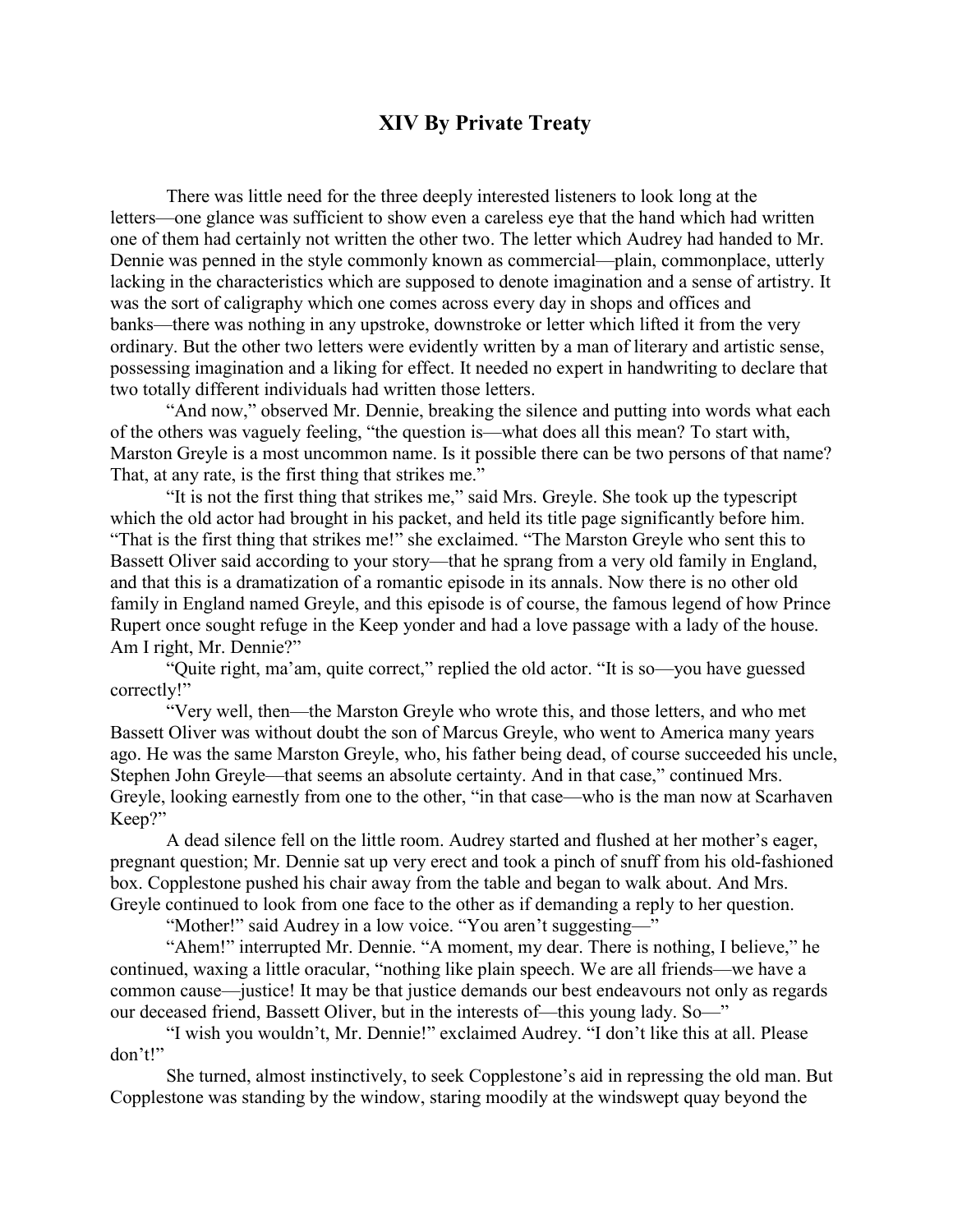garden, and Mr. Dennie waved his snuffbox and went on.

"An old man's privilege!" he said. "In your interests, my dear. Allow me." He turned again to Mrs. Greyle. "In plain words, ma'am, you are wondering if the present holder of the estates is really what he claims to be. Plain English, eh?"

"I am!" answered Mrs. Greyle with a distinct ring of challenge and defiance. "And now that it comes to the truth, I have wondered that ever since he came here. There!"

"Why, mother?" asked Audrey, wonderingly.

"Because he doesn't possess a single Greyle characteristic," replied Mrs. Greyle, readily enough, "I ought to know—I married Valentine Greyle, and I knew Stephen John, and I saw plenty of both, and something of their father, too, and a little of Marcus before he emigrated. This man does not possess one single scrap of the Greyle temperament!"

Mr. Dennie put away his snuffbox and drumming on the table with his fingers looked out of his eye corners at Copplestone who still stood with his back to the rest, staring out of the window.

"And what," said Mr. Dennie, softly, "what—er, does our good friend Mr. Copplestone say?"

Copplestone turned swiftly, and gave Audrey a quick glance.

"I say," he answered in a sharp, businesslike fashion, "that Gilling, who's stopping at the inn, you know, is walking up and down outside here, evidently looking out for me, and very anxious to see me, and with your permission, Mrs. Greyle, I'd like to have him in. Now that things have got to this pitch, I'd better tell you something—I don't see any good in concealing it longer. Gilling isn't an invalid curate at all!—he's a private detective. Sir Cresswell Oliver and Petherton, the solicitor, sent him down here to watch Greyle—the Squire, you know—that's Gilling's job. They suspect Greyle—have suspected him from the very first—but of what I don't know. Not—not of this, I think. Anyway, they do suspect him, and Gilling's had his eye on him ever since he came here. And I'd like to fetch Gilling in here, and I'd like him to know all that Mr. Dennie's told us. Because, don't you see, Sir Cresswell and Petherton ought to know all that, immediately, and Gilling's their man."

Audrey's brows had been gathering in lines of dismay and perplexity all the time Copplestone was talking, but her mother showed no signs of anything but complete composure, crowned by something very like satisfaction, and she nodded a ready acquiescence in Copplestone's proposal.

"By all means!" she responded. "Bring Mr. Gilling in at once."

Copplestone hurried out into the garden and signalled to the pseudocurate, who came hurrying across from the quay. One glance at him showed Copplestone that something had happened.

"Gad!—I thought I should never attract your attention!" said Gilling hastily. "Been making eyes at you for ten minutes. I say—Greyle's off!"

"Off!" exclaimed Copplestone. "How do you mean—off?"

"Left Scarhaven, anyhow—for London," replied Gilling. "An hour ago I happened to be at the station, buying a paper, when he drove up—luggage and man with him, so I knew he was off for some time. And I took good care to dodge round by the booking office when the man took the tickets. King's Cross. So that's all right, for the time being."

"How do you mean—all right?" asked Copplestone. "I thought you were to keep him in sight?"

"All right," repeated Gilling. "I have more eyes than these, my boy! I've a particularly smart partner in London—name of Swallow—and he and I have a cypher code. So soon as the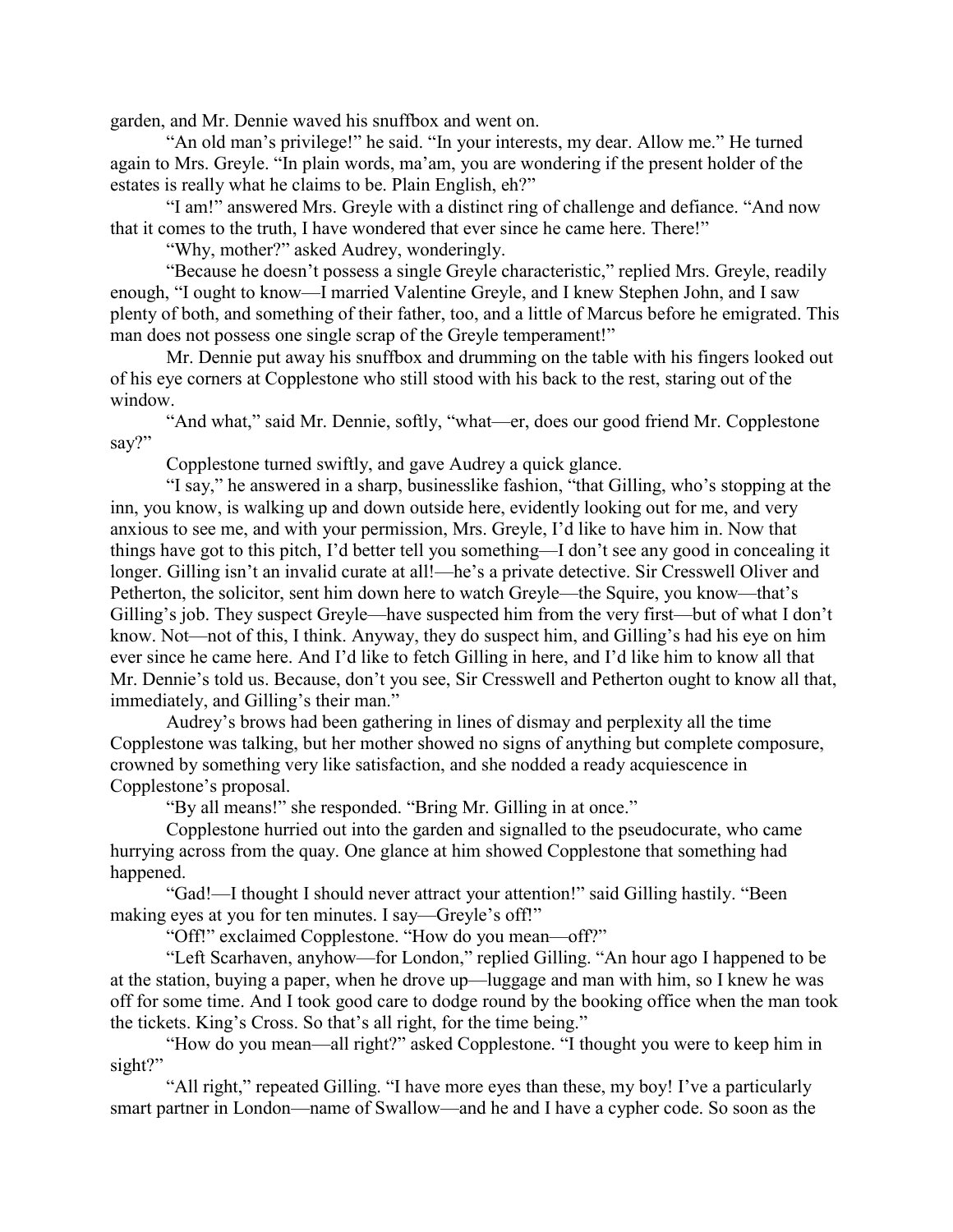gentleman had left, I repaired to the nearest post office and wired a code message to Swallow. Swallow will meet that train when it strikes King's Cross. And it doesn't matter if Greyle hides himself in one of the spikes on top of the Monument or inside the lion house at the Zoo—Swallow will be there! No man ever got away from Swallow—once Swallow had set eyes on him."

Copplestone looked, listened, and laughed.

"Professional pride!" he said. "All right. I want you to come in here with me—to Mrs. Greyle's. Something's happened here, too. And of such a serious nature that I've taken the liberty of telling them who and what you really are. You'll forgive me when you hear what it is that we've learnt here this morning."

Gilling had looked rather doubtful at Copplestone's announcement, but he immediately turned towards the cottage.

"Oh, well!" he said good-naturedly. "I'm sure you wouldn't have told if you hadn't felt there was good reason. What is this fresh news?—something about—him?"

"Very much about him," answered Copplestone. "Come in."

He himself, at Mrs. Greyle's request, gave Gilling a brief account of Mr. Dennie's revelations, the old actor supplementing it with a shrewd remark or two. And then all four turned to Gilling as to an expert in these matters.

"Queer!" observed Gilling. "Decidedly queer! There may be some explanation, you know: I've known stranger things than that turn out to be perfectly straight and plain when they were gone into. But—putting all the facts together—I don't think there's much doubt that there's something considerably wrong in this case. I should like to repeat it to my principals—I must go up to town in any event this afternoon. Better let me have all those documents, Mr. Dennie—I'll give you a proper receipt for them. There's something very valuable in them, anyhow."

"What?" asked Copplestone.

"The address in St. Louis from which that Marston Greyle wrote to Bassett Oliver." replied Gilling. "We can communicate with that address—at once. We may learn something there. But," he went on, turning to Mrs. Greyle, "I want to learn something here—and now. I want to know where and under what circumstances the Squire came to Scarhaven. You were here then, of course, Mrs. Greyle? You can tell me?"

"He came very quietly," replied Mrs. Greyle. "Nobody in Scarhaven—unless it was Peter Chatfield—knew of his coming. In fact, nobody in these parts, at any rate—knew he was in England. The family solicitors in London may have known. But nothing was ever said or written to me, though my daughter, failing this man, is the next in succession."

"I do wish you'd leave all that out, mother!" exclaimed Audrey. "I don't like it."

"Whether you like it or not, it's the fact," said Mrs. Greyle imperturbably, "and it can't be left out. Well, as I say, no one knew the Squire had come to England, until one day Chatfield calmly walked down the quay with him, introducing him right and left. He brought him here."

"Ah!" said Gilling. "That's interesting. Now I wonder if you found out if he was well up in the family history?"

"Not then, but afterwards," answered Mrs. Greyle. "He is particularly well up in the Greyle records—suspiciously well up."

"Why suspiciously?" asked Cobblestone.

"He knows more—in a sort of antiquarian and historian fashion—than you'd suppose a young man of his age would," said Mrs. Greyle. "He gives you the impression of having read it up—studied it deeply. And—his usual tastes don't lie in that direction."

"Ah!" observed Mr. Dennie, musingly. "Bad sign, ma'am—bad sign! Looks as if he had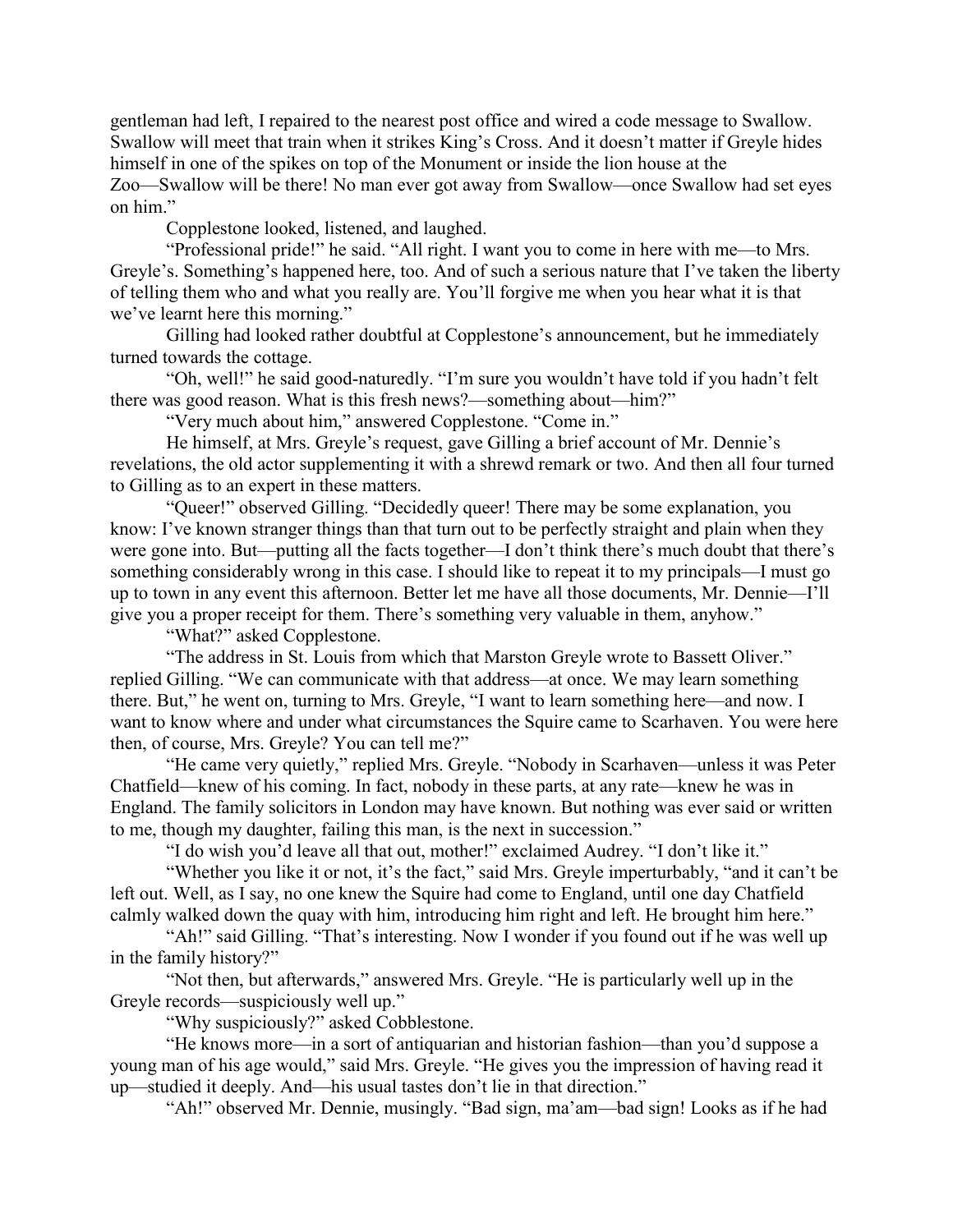been—shall we say put up to overstudying his part. That's possible! I have known men who were so anxious to be what one calls letter-perfect, Mr. Copplestone, that though they knew their parts, they didn't know how to play them. Fact, sir!"

While the old actor was chuckling over this reminiscence, Gilling turned quietly to Mrs. Greyle.

"I think you suspect this man?" he said.

"Frankly—yes," replied Mrs. Greyle. "I always have done, though I have said so little—"

"Mother!" interrupted Audrey. "Is it really worth while saying so much now! After all, we know nothing, and if this is all mere supposition—however," she broke off, rising and going away from the group, "perhaps I had better say nothing."

Copplestone too rose and followed her into the window recess.

"I say!" he said entreatingly. "I hope you don't think me interfering? I assure you—"

"You!" she exclaimed. "Oh, no!—of course. I think you're anxious to clear things up about Mr. Oliver. But I don't want my mother dragged into it—for a simple reason. We've got to live here—and Chatfield is a vindictive man."

"You're frightened of him?" said Copplestone incredulously. "You!"

"Not for myself," she answered, giving him a warning look and glancing apprehensively at Mrs. Greyle, who was talking eagerly to Mr. Dennie and Gilling. "But my mother is not as strong as she looks and it would be a blow to her to leave this place and we are the Squire's tenants, and therefore at Chatfield's mercy. And you know that Chatfield does as he likes! Now do you understand?"

"It maddens me to think that you should be at Chatfield's mercy!" muttered Copplestone. "But do you really mean to say that if—if Chatfield thought you—that is, your mother—were mixed up in anything relating to the clearing up of this affair he would—"

"Drive us out without mercy," replied Audrey. "That's dead certain."

"And that your cousin would let him?" exclaimed Copplestone. "Surely not!"

"I don't think the Squire has any control over Chatfield," she answered. "You have seen them together."

"If that's so," said Copplestone, "I shall begin to think there is something queer about the Squire in the way your mother suggests. It looks as if Chatfield had a hold on him. And in that case—"

He suddenly broke off as a smart automobile drove up to the cottage door and set down a tall, distinguished-looking man who after a glance at the little house walked quickly up the garden. Audrey's face showed surprise.

"Mother!" she said, turning to Mrs. Greyle. "There's Lord Altmore here! He must want you. Or shall I go?"

Mrs. Greyle quitted the room hastily. The others heard her welcome the visitor, lead him up the tiny hall; they heard a door shut. Audrey looked at Copplestone.

"You've heard of Lord Altmore, haven't you?" she said. "He's our biggest man in these parts—he owns all the country at the back, mountains, valleys, everything. The Greyle land shuts him off from the sea. In the old days, Greyles and Altmores used to fight over their boundaries, and—"

Mrs. Greyle suddenly showed herself again and looked at her daughter.

"Will you come here, Audrey?" she said. "You gentlemen will excuse both of us for a few minutes?"

Mother and daughter went away, and the two young men drew up their chairs to the table at which Mr. Dennie sat and exchanged views with him on the curious situation. Half an hour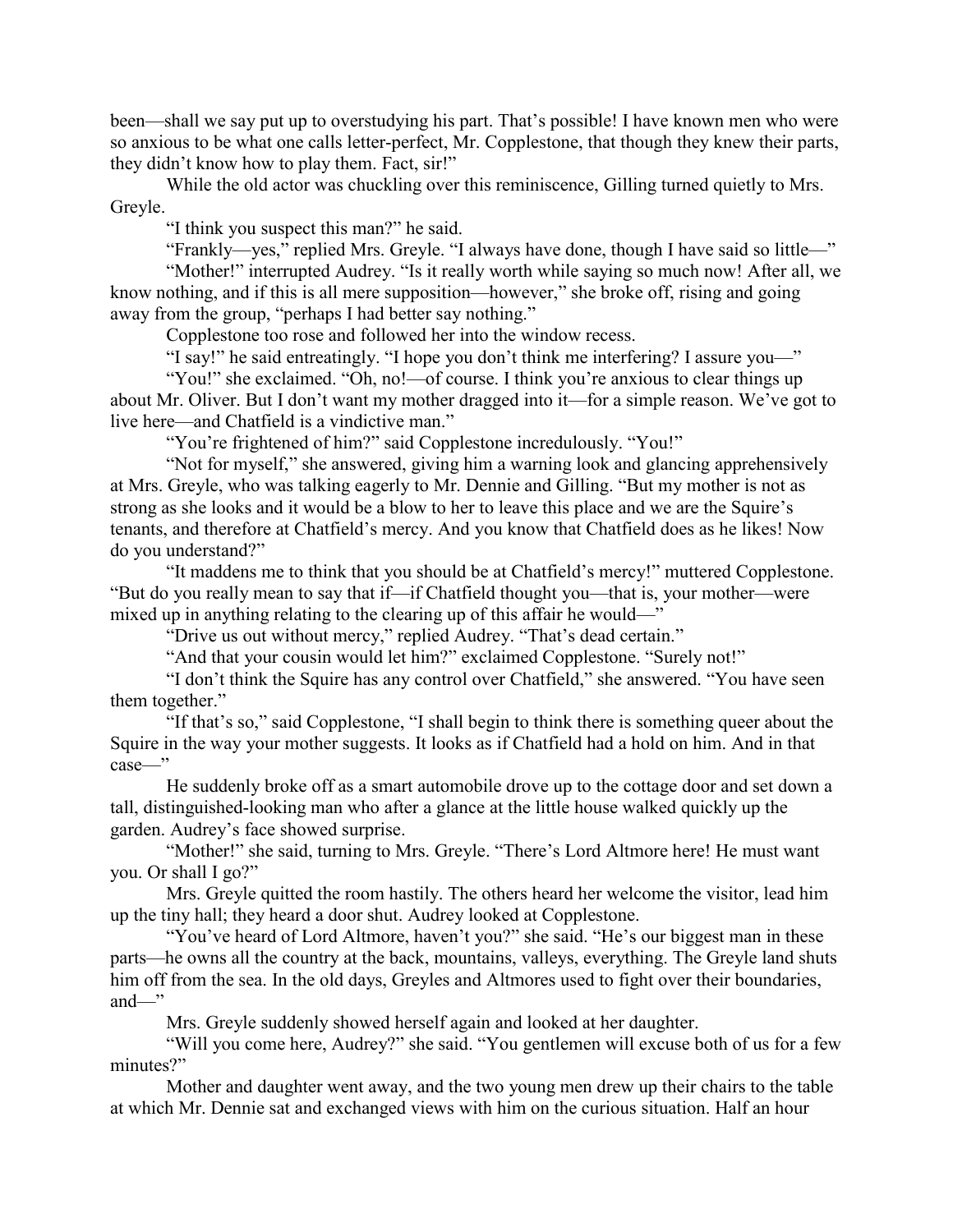went by; then steps and voices were heard in the hall and the garden; Mrs. Greyle and Audrey were seeing their visitor out to his car. In a few minutes the car sped away, and they came back to the parlour. One glance at their faces showed Gilling that some new development had cropped up and he nudged Copplestone.

"Here is remarkable news!" said Mrs. Greyle as she went back to her chair. "Lord Altmore called to tell me of something that he thought I ought to know. It is almost unbelievable, yet it is a fact. Marston Greyle—if he is Marston Greyle!—has offered to sell Lord Altmore the entire Scarhaven estate, by private treaty. Imagine it!—the estate which has belonged to the Greyles for five hundred years!"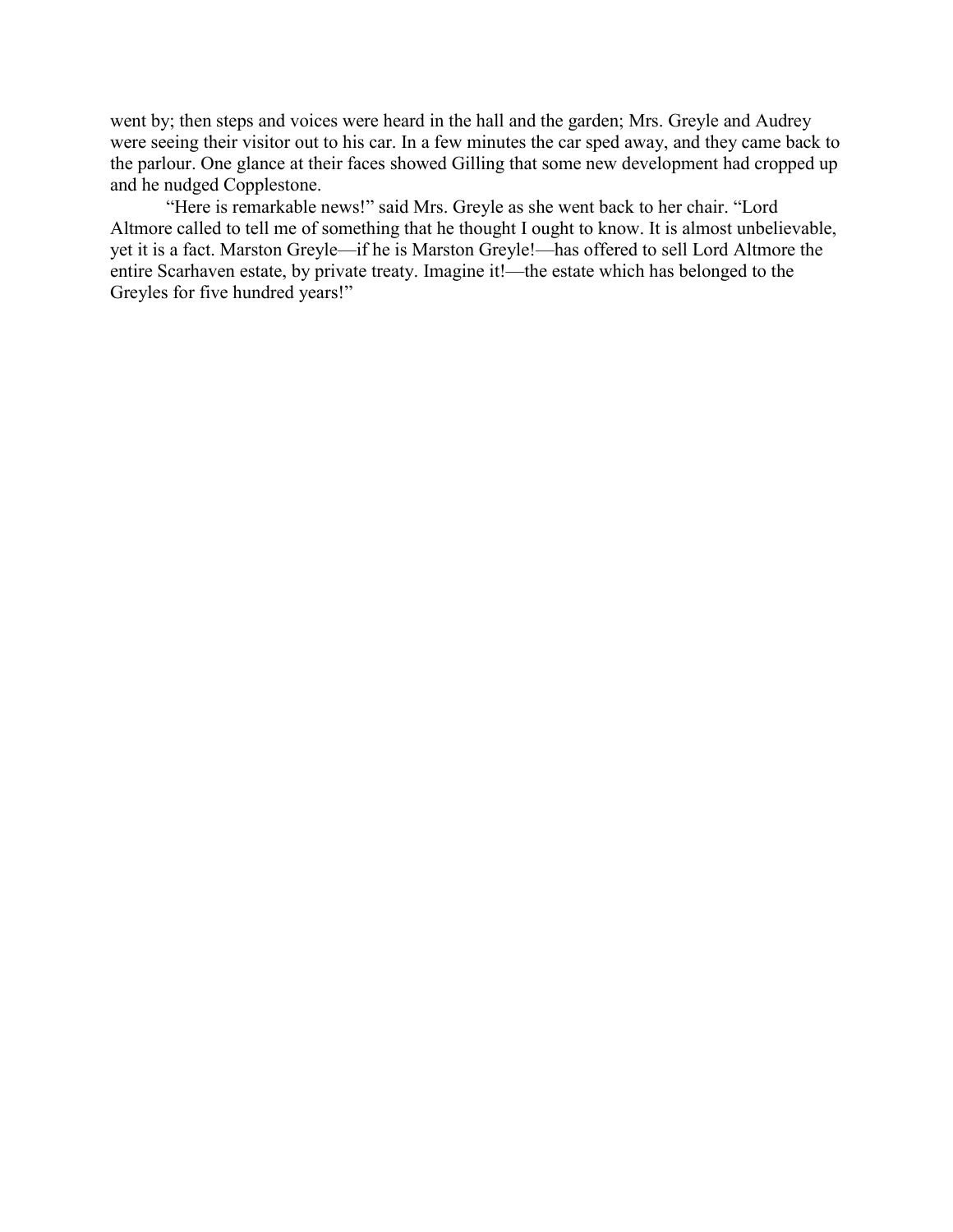# XV The Cablegram from New York

The two younger men received this announcement with no more than looks of astonished inquiry, but the elder one coughed significantly, had further recourse to his snuffbox and turned to Mrs. Greyle with a knowing glance.

"My dear lady!" he said impressively. "Now this is a matter in which I believe I can be of service—real service! You may have forgotten the fact—it is all so long ago—and perhaps I never mentioned it in the old days—but the truth is that before I went on the stage, I was in the law. The fact is, I am a duly and fully qualified solicitor—though," he added, with a dry chuckle, "it is a good five and twenty years since I paid the six pounds for the necessary annual certificate. But I have not forgotten my law—or some of it—and no doubt I can furbish up a little more, if necessary. You say that Mr. Marston Greyle, the present owner of Scarhaven, has offered to sell his estate to Lord Altmore? But—is not the estate entailed?"

"No!" replied Mrs. Greyle. "It is not."

Mr. Dennie's face fell—unmistakably. He took another pinch of snuff and shook his head.

"Then in that case," he said dryly, "all the lawyers in the world can't help. It's his—absolutely—and he can do what he pleases with it. Five hundred years, you say? Remarkable!—that a man should want to sell land his forefathers have walked over for half a thousand years! Extraordinary!"

"Did Lord Altmore say if any reason had been given him as to why Mr. Greyle wished to sell?" asked Gilling.

"Yes," replied Mrs. Greyle, who was obviously greatly upset by the recent news. "He did. Mr. Greyle gave as his reason that the north does not suit him, and that he wishes to buy an estate in the south of England. He approached Lord Altmore first because it is well-known that the Altmores have always been anxious to extend their own borders to the coast."

"Does Lord Altmore want to buy?" asked Gilling.

"It is very evident that he would be quite willing to buy," said Mrs. Greyle.

"What made him come to you," continued Gilling. "He must have had some reason?"

"He had a reason," Mrs. Greyle answered, with a glance at Audrey. "He knows the family history, of course—he is very well aware that my daughter is at present the heir apparent. He therefore thought we ought to know of this offer. But that is not quite all. Lord Altmore has, of course, read the accounts of the inquest in this morning's paper. Also his steward was present at the inquest. And from what he has read, and from what his steward told him, Lord Altmore thinks there is something wrong—he thinks, for instance, that Marston Greyle should explain this mystery about the meeting with Bassett Oliver in America. At any rate, he will go no further in any negotiations until that mystery is properly cleared up. Shall I tell you what Lord Altmore said on that point? He said—"

"Is it worth while, mother?" interrupted Audrey. "It was only his opinion."

"It is worth while—amongst ourselves—" insisted Mrs. Greyle. "Why not? Lord Altmore said—in so many words—'I have a sort of uneasy feeling, after reading the evidence at that inquest, and hearing what my steward's impressions were, that this man calling himself Marston Greyle may not be Marston Greyle at all and I shall want good proof that he is before I even consider the proposal he has made to me.' There! So—what's to be done?"

"The law, ma'am," observed Mr. Dennie, solemnly, "the law must step in. You must get an injunction, ma'am, to prevent Mr. Marston Greyle from dealing with the property until his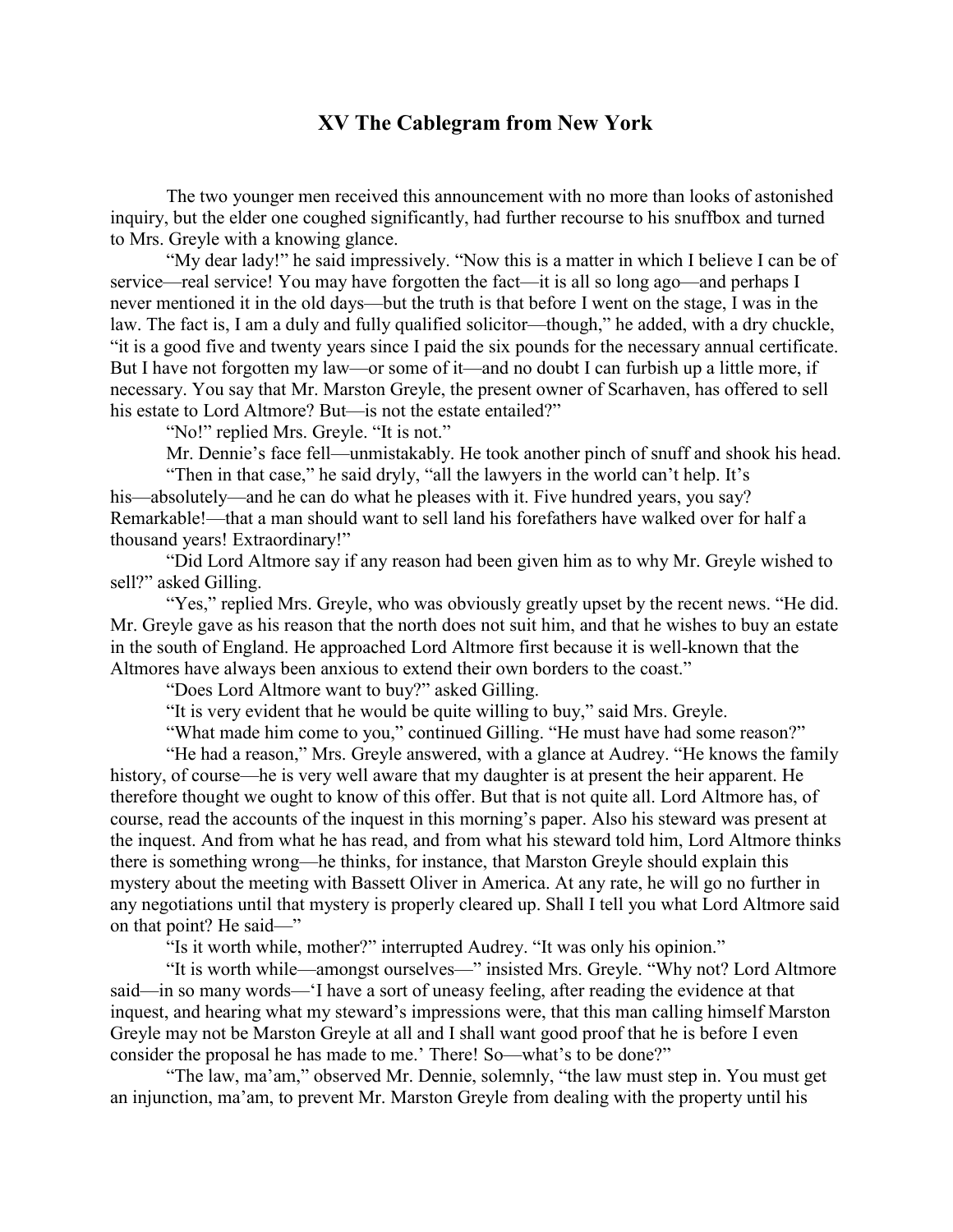own title to it has been established. That, at any rate, is my opinion."

"May I ask a question?" said Copplestone who had been listening and thinking intently. "Did Lord Altmore say when this offer was made to him?"

"Yes," replied Mrs. Greyle. "A week ago."

"A week ago!" exclaimed Copplestone. "That is, before last Sunday—before the Bassett Oliver episode. Then—the offer to sell is quite independent of that affair!"

"Strange—and significant!" muttered Gilling.

He rose from his chair and looked at his watch.

"Well," he went on, "I am going off to London. Will you give me leave, Mrs. Greyle, to report all this to Sir Cresswell Oliver and Mr. Petherton? They ought to know."

"I'm going, too," declared Copplestone, also rising. "Mrs. Greyle, I'm sure will entrust the whole matter to us. And Mr. Dennie will trust us with those papers."

"Oh, certainly, certainly!" asserted Mr. Dennie, pushing his packet across the table. "Take care of 'em, my boy!—ye don't know how important they may turn out to be."

"And—Mrs. Greyle?" asked Copplestone.

"Tell whatever you think it best to tell," replied Mrs. Greyle. "My own opinion is that a lot will have to be told—and to come out, yet."

"We can catch a train in three-quarters of an hour, Copplestone," said Gilling. "Let's get back and settle up with Mrs. Wooler and be off."

Copplestone contrived to draw Audrey aside.

"This isn't goodbye," he whispered, with a meaning look. "You'll see me back here before many days are over. But listen—if anything happens here, if you want anybody's help—in any way—you know what I mean—promise you'll wire to me at this address. Promise!—or I won't go."

"Very well," said Audrey, "I promise. But—why shall you come back?"

"Tell you when I come," replied Copplestone with another look. "But—I shall come—and soon. I'm only going because I want to be of use—to you."

An hour later he and Gilling were on their way to London, and from opposite corners of a compartment which they had contrived to get to themselves, they exchanged looks.

"This is a queer business, Copplestone!" said Gilling. "It strikes me it's going to be a big one, too. And—it's coming to a point round Squire Greyle."

"Do you think your man will have tracked him?" asked Copplestone.

"It will be the first time Swallow's ever lost sight of anybody if he hasn't," answered Gilling. "He's a human ferret! However, I wired to him just before we left, telling him to meet me at King's Cross, so we'll get his report. Oh, he'll have followed him all right—I don't imagine for a moment that Greyle is trying to evade anybody, at this juncture, at any rate."

But when—four hours later—the train drew into King's Cross—and Gilling's partner, a young and sharp-looking man, presented himself, it was with a long and downcast face and a lugubrious shake of the head.

"Done!—for the first time in my life!" he growled in answer to Gilling's eager inquiry. "Lost him! Never failed before—as you know. Well, it had to come, I suppose—can't go on without an occasional defeat. But—I'm a bit licked as to the whole thing—unless your man is dodging somebody. Is he?"

"Tell your tale," commanded Gilling, motioning Copplestone to follow him and Swallow aside.

"I was up here in good time this afternoon to meet his train," reported Swallow. "I spotted him and his man at once; no difficulty, as your description of both was so full. They were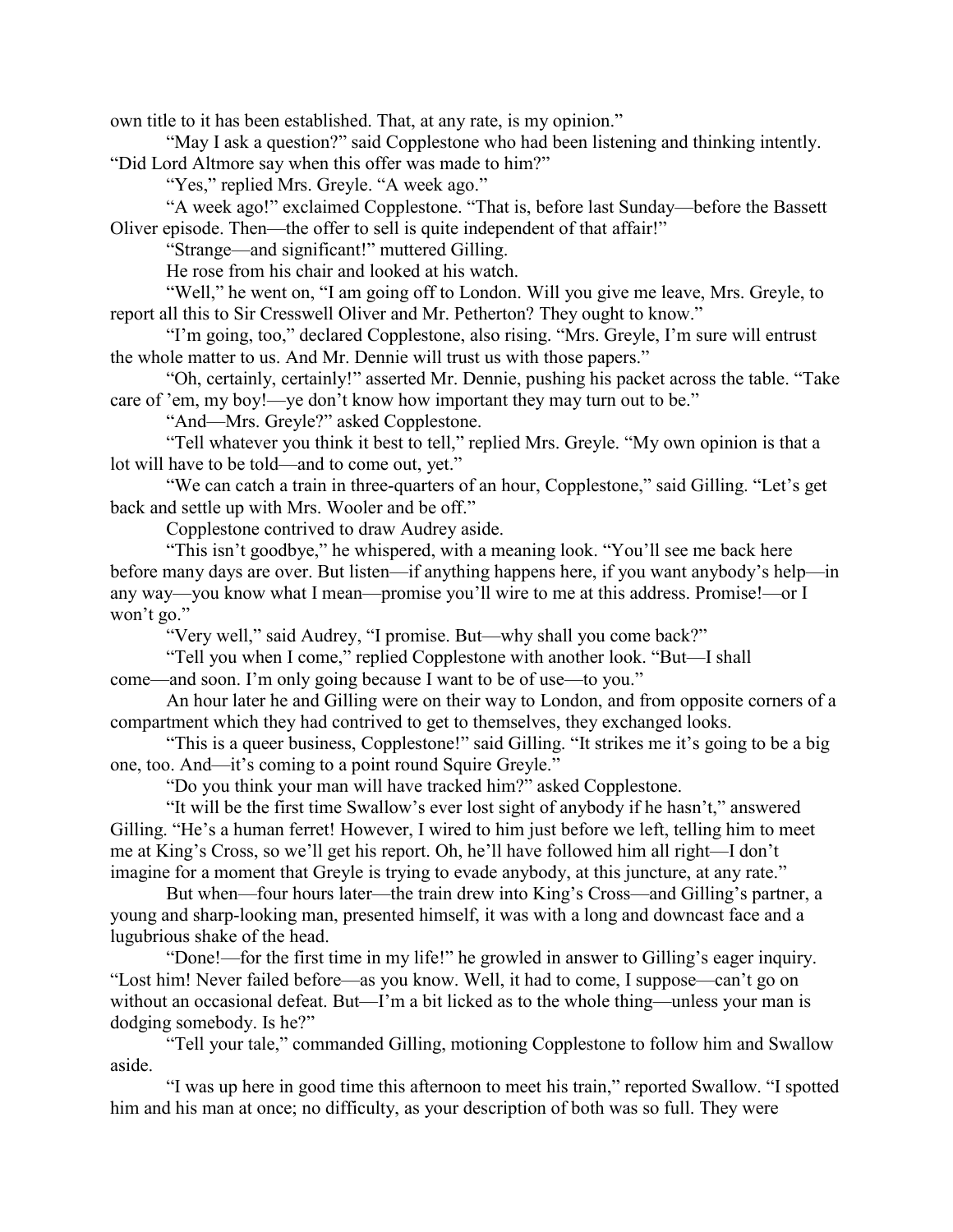together while the luggage was got out; then he, Greyle, gave some instructions to the man and left him. He himself got into a taxicab; I got into another close behind and gave its driver certain orders. Greyle drove straight to the Fragonard Club—you know."

"Ah!" exclaimed Gilling. "Did he, now? That's worth knowing."

"What's the Fragonard Club?" asked Copplestone. "Never heard of it."

"Club of folk connected with the stage and the music halls," answered Gilling, testily. "In a side street, off Shaftesbury Avenue—tell you more of it, later. Go on, Swallow."

"He paid off his driver there, and went in," continued Swallow. "I paid mine and hung about—there's only one entrance and exit to that spot, as you know. He came out again within five minutes, stuffing some letters into his pocket. He walked away across Shaftesbury Avenue into Wardour Street—there he went into a tobacconist's shop. Of course, I hung about again. But this time he didn't come. So at last I walked in—to buy something. He wasn't there!"

"Pooh!—he'd slipped out—walked out—when you weren't looking!" said Gilling. "Why didn't you keep your eye on the ball, man?—you!"

"You be hanged!" retorted Swallow. "Never had an eyelash off that shop door from the time he entered until I, too, entered."

"Then there's a side door to that shop—into some alley or passage," said Gilling.

"Not that I could find," answered Swallow. "Might be at the rear of the premises perhaps, but I couldn't ascertain, of course. Remember!—there's another thing. He may have stopped on the premises. There's that in it. However, I know the shop and the name."

"Why didn't you bring somebody else with you, to follow the man and the luggage?" demanded Gilling, half-petulantly.

Swallow shook his head.

"There I made a mess of it, I confess," he admitted. "But it never struck me they'd separate. I thought, of course, they'd drive straight to some hotel, and—"

"And the long and the short of it is, Greyle's slipped you," said Gilling. "Well—there's no more to be done tonight. The only thing of value is that Greyle called at the Fragonard. What's a country squire—only recently come to England, too!—to do with the Fragonard? That is worth something. Well—Copplestone, we'd better meet in the morning at Petherton's. You be there at ten o'clock, and I'll get Sir Cresswell Oliver to be there, too."

Copplestone betook himself to his rooms in Jermyn Street; it seemed an age—several ages—since he had last seen the familiar things in them. During the few days which had elapsed since his hurried setting off to meet Bassett Oliver so many things had happened that he felt as if he had lived a week in a totally different world. He had met death, and mystery, and what appeared to be sure evidence of deceit and cunning and perhaps worse—fraud and crime blacker than fraud. But he had also met Audrey Greyle. And it was only natural that he thought more about her than of the strange atmosphere of mystery which wrapped itself around Scarhaven. She, at any rate, was good to think upon, and he thought much as he looked over the letters that had accumulated, changed his clothes, and made ready to go and dine at his club. Already he was counting the hours which must elapse before he would go back to her.

Nevertheless, Copplestone's mind was not entirely absorbed by this pleasant subject; the events of the day and of the arrival in London kept presenting themselves. And coming across a fellow club member whom he knew for a thorough man about town, he suddenly plumped him with a question.

"I say!" he said. "Do you know the Fragonard Club?"

"Of course!" replied the other man. "Don't you?"

"Never even heard of it till this evening," said Copplestone. "What is it?"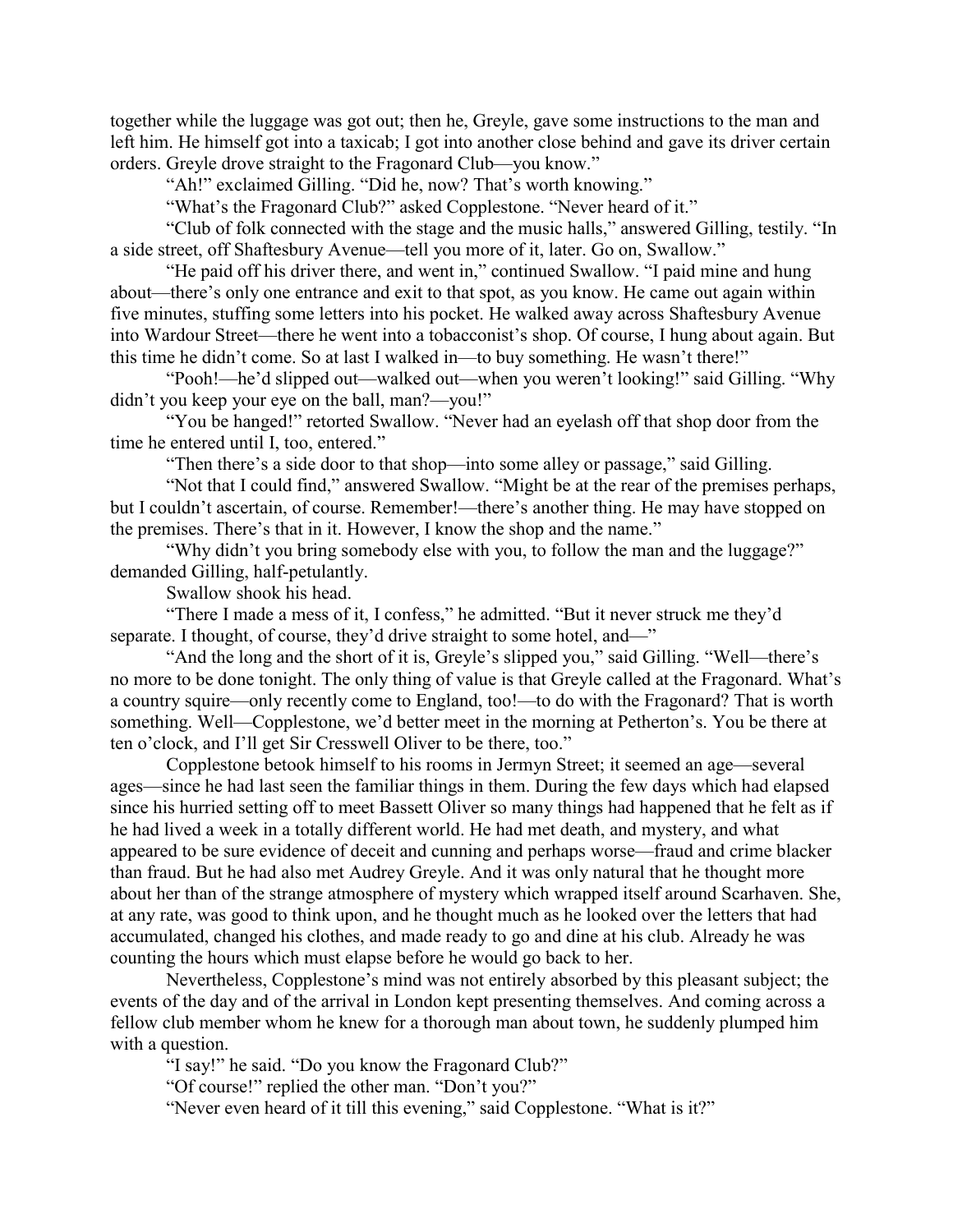"Mixed lot!" answered his companion. "Theatrical and music hall folk—men and women—both. Lively spot—sometimes. Like to have a look in when they have one of their nights?"

"Very much," assented Copplestone. "Are you a member?"

"No, but I know several men who are members," said the other. "I'll fix it all right. Worth going to when they've what they call a house dinner—Sunday night, of course."

"Thanks," said Copplestone. "I suppose membership of that's confined to the profession, eh?"

"Strictly," replied his friend. "But they ain't at all particular about their guests—you'll meet all sorts of people there, from judges to jockeys, and millionairesses to milliners."

Copplestone was still wondering what the Squire of Scarhaven could have to do with the Fragonard Club when he went to Mr. Petherton's office the next morning. He was late for the appointment which Gilling had made, and when he arrived Gilling had already reported all that had taken place the day before to the solicitor and to Sir Cresswell Oliver. And on that Copplestone produced the papers entrusted to him by Mr. Dennie and they all compared the handwritings afresh.

"There is certainly something wrong, somewhere," remarked Petherton, after a time. "However, we are in a position to begin a systematic inquiry. Here," he went on, drawing a paper from his desk, "is a cablegram which arrived first thing this morning from New York—from an agent who has been making a search for me in the shipping lists. This is what he says: 'Marston Greyle, St. Louis, Missouri, booked first-class passenger from New York to Falmouth, England, by SS *Araconda*, September 28th, 1912.' There—that's something definite. And the next thing," concluded the old lawyer, with a shrewd glance at Sir Cresswell, "is to find out if the Marston Greyle who landed at Falmouth is the same man whom we have recently seen!"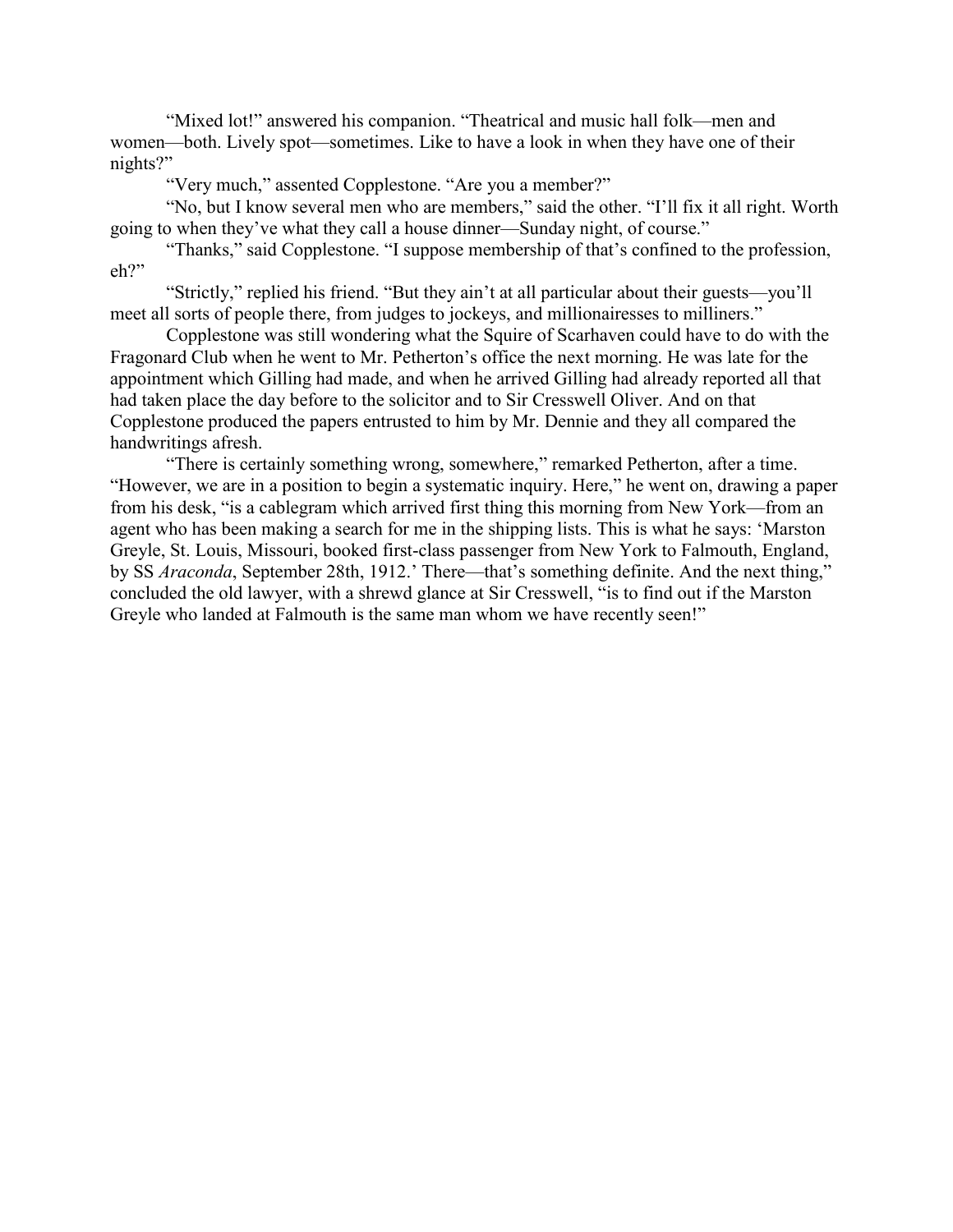### XVI In Touch with the Missing

Sir Cresswell Oliver took the cablegram from Petherton and read it over slowly, muttering the precise and plain wording to himself.

"Don't you think, Petherton, that we had better get a clear notion of our exact bearings?" he said as he laid it back on the solicitor's desk. "Seems to me that the time's come when we ought to know exactly where we are. As I understand it, the case is this—rightly or wrongly we suspect the present holder of the Scarhaven estates. We suspect that he is not the rightful owner—that, in short, he is no more the real Marston Greyle than you are. We think that he's an impostor—posing as Marston Greyle. Other people—Mrs. Valentine Greyle, for example—evidently think so, too. Am I right?"

"Quite!" responded Petherton. "That's our position—exactly."

"Then—in that case, what I want to get at is this," continued Sir Cresswell. "How does this relate to my brother's death? What's the connection? That—to me at any rate—is the first thing of importance. Of course I have a theory. This, that the impostor did see my brother last Sunday afternoon. That he knew that my brother would at once know that he, the impostor, was not the real Marston Greyle, and that the discovery would lead to detection. And therefore he put him out of the way. He might accompany him to the top of the tower and fling him down. It's possible. Do you follow me?"

"Precisely," replied Petherton. "I, too, incline to that notion, though I've worked it out in a different fashion. My reconstruction of what took place at Scarhaven Keep is as follows—I think that Bassett Oliver met the Squire—we'll call this man that for the sake of clearness—when he entered the ruins. He probably introduced himself and mentioned that he had met a Marston Greyle in America. Then the Squire saw the probabilities of detection—and what subsequently took place was most likely what you suggest. It may have been that the Squire recognized Bassett Oliver, and knew that he'd met Marston Greyle; it may have been that he didn't know him and didn't know anything until Bassett Oliver enlightened him. But—either way—I firmly believe that Bassett Oliver came to his death by violence—that he was murdered. So—there's the case in a nutshell! Murdered!—to keep his tongue still."

"What's to be done, then?" asked Sir Cresswell as Petherton tapped the cablegram.

"The first thing," he answered, "is to make use of this. We now know that the real Marston Greyle—who certainly did live in St. Louis, where his father had settled—left New York for England to take up his inheritance, on September 28th, 1912, and booked a passage to Falmouth. He would land at Falmouth from the *Araconda* about October 5th. Probably there is some trace of him at Falmouth. He no doubt stayed a night there. Anyway, somebody must go to Falmouth and make inquiries. You'd better go, Gilling, and at once. While you're away your partner had better resume his search for the man we know as the Squire. You've two good clues—the fact that he visited the Fragonard Club and that particular tobacconist's shop. Urge Swallow to do his best—the man must be kept in sight. See to both these things immediately."

"Swallow is at work already," replied Gilling. "He's got good help, too, and his failure yesterday has put him on his mettle. As for me, I'll go to Falmouth by the next express. Let me have that cablegram."

"I'll go with you," said Copplestone. "I may be of some use—and I'm interested. But," he paused and looked questioningly at the old solicitor. "What about the other news we brought you?" he asked. "About this sale of the estate, you know? If this man is an impostor—"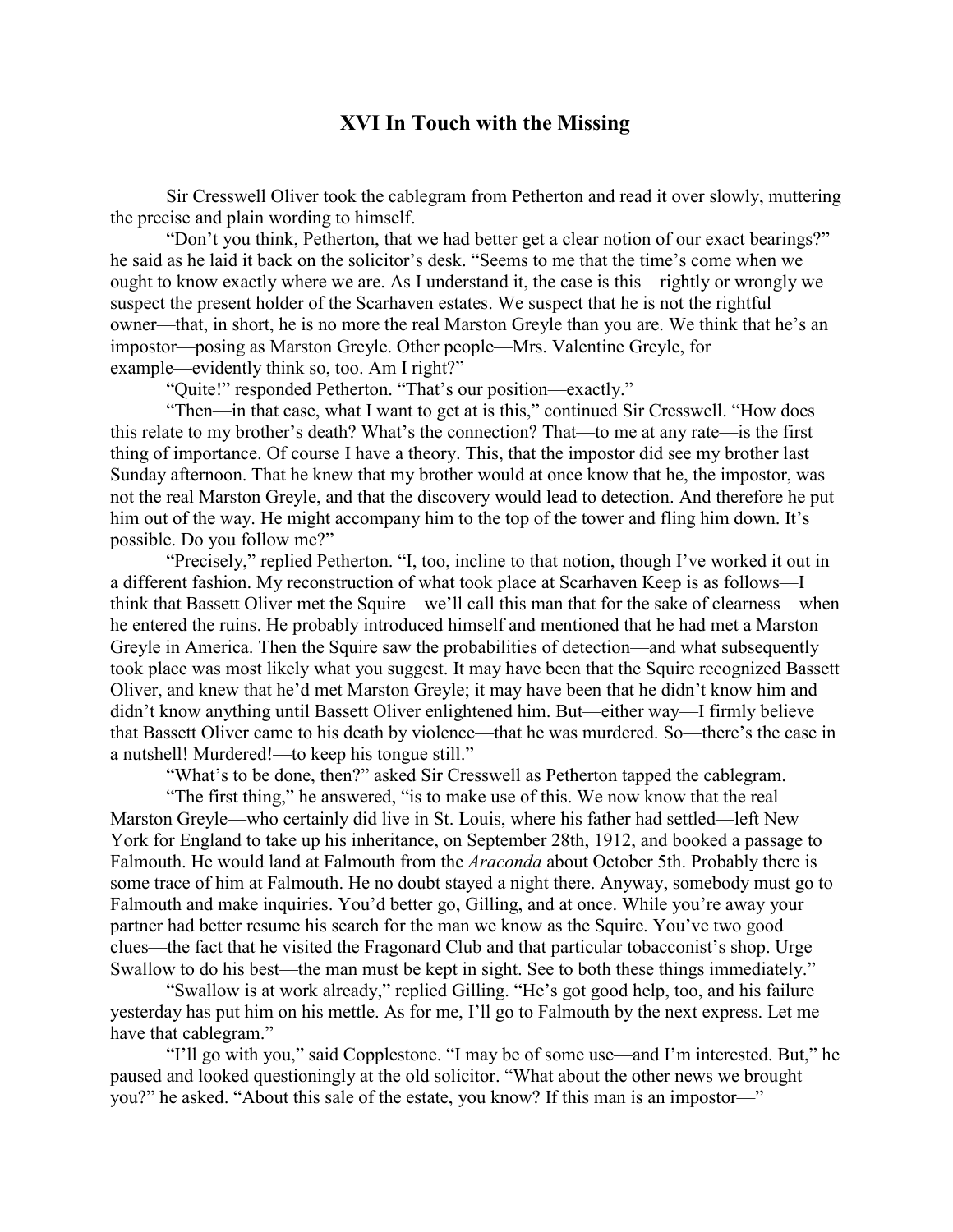"Leave that to me," replied Petherton, with a shrewd glance at Sir Cresswell. "I know the Greyle family solicitors—highly respectable people—only a few doors away, in fact—and I'm going round to have a quiet little chat with them in a few minutes. There will be no sale! Leave me to deal with that matter—and if you young men are going to Falmouth, off you go!"

It was late that night when Copplestone and Gilling arrived at this far-off Cornish seaport, and nothing could be done until the following morning. To Copplestone it seemed as if they were in for a difficult task. Over twelve months had elapsed since the real Marston Greyle left America for England; he might not have stayed in Falmouth, might not have held any conversation with anybody there who would recollect him! How were they going to trace him? But Gilling—now free of his clerical attire and presenting himself as a smart young man of the professional classes type—was quick to explain that system, accurate and definite system, would expedite matters.

"We know the approximate date on which the *Araconda* would touch here," he said as they breakfasted together. "As things go, it would be from October 4th to 6th, according to the quickness of her run across the Atlantic. Very well—if Marston Greyle stayed here, he'd have to stay at some hotel. Accordingly, we visit all the Falmouth hotels and examine their registers of that date—first week of October, 1912. If we find his name—good! We can then go on to make inquiries. If we don't find any trace of him, then we know it's all up—he probably went straight away by train after landing. We'll begin with this hotel first."

There was no record of any Marston Greyle at that hotel, nor at the next half dozen at which they called. A visit to the shipping office of the line to which the *Araconda* belonged revealed the fact that she reached Falmouth on October 5th at half past ten in the evening, and that the name of Marston Greyle was on the list of first-class passengers. Gilling left the office in cheery mood.

"That simplifies matters," he said. "As the *Araconda* reached here late in the evening, the passengers who landed from her would be almost certain to stay the night in Falmouth. So we've only to resume our round of these hotels in order to hit something pertinent. This is plain and easy work, Copplestone—no corners in it. We'll strike oil before noon."

They struck oil at the very next hotel they called at—an old-fashioned house in close proximity to the harbour. There was a communicative landlord there who evidently possessed and was proud of a retentive memory, and he no sooner heard the reason of Gilling's call upon him than he bustled into activity, and produced the register of the previous year.

"But I remember the young gentleman you're asking about," he remarked, as he took the book from a safe and laid it open on the table in his private room. "Not a common name, is it? He came here about eleven o'clock of the night you've mentioned—there you are!—there's the entry. And there—higher up—is the name of the man who came to meet him. He came the day before—to be here when the *Araconda* got in."

The two visitors, bending over the book, mutually nudged each other as their eyes encountered the signatures on the open page. There, in the handwriting of the letters which Mr. Dennie had so fortunately preserved, was the name Marston Greyle. But it was not the sight of that which surprised them; they had expected to see it. What made them both thrill with the joy of an unexpected discovery was the sight of the signature inserted some lines above it, under date October 4th. Lest they should exhibit that joy before the landlord, they mutually stuck their elbows into each other and immediately affected the unconcern of indifference.

But there the signature was—*Peter Chatfield*. Peter Chatfield!—they both knew that they were entering on a new stage of their quest; that the fact that Chatfield had travelled to Falmouth to meet the new owner of Scarhaven meant much—possibly meant everything.

"Oh!" said Gilling, as steadily as possible. "That gentleman came to meet the other, did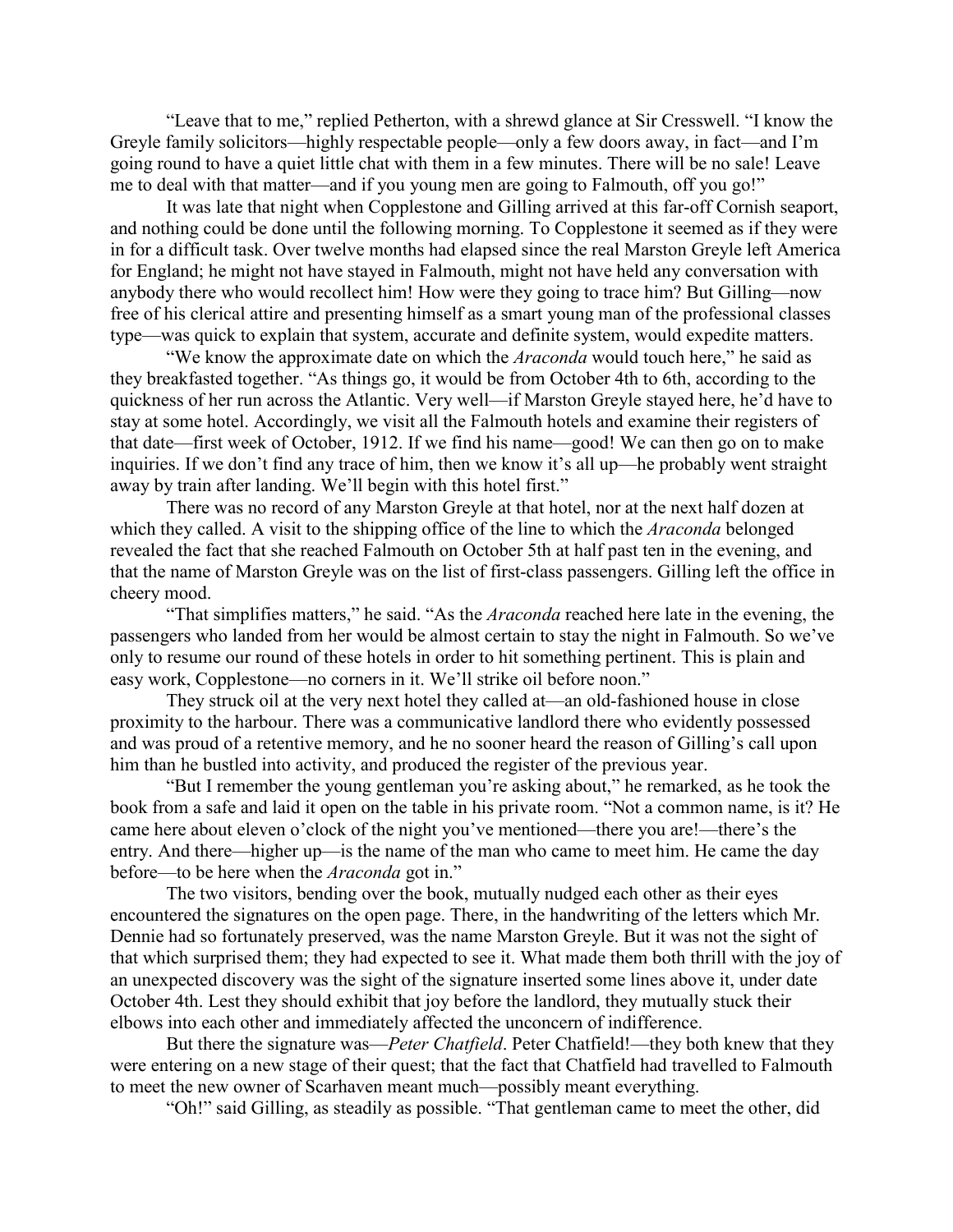he? Just so. Now what sort of man was he?"

"Big, fleshy man—elderly—very solemn in manner and appearance," answered the landlord. "I remember him well. Came in about five o'clock in the afternoon of the 4th just after the London train arrived—and booked a room. He told me he expected to meet a gentleman from New York, and was very fidgety about fixing it up to go off in the tender to the *Araconda* when she came into the Bay. However, I found out for him that she wouldn't be in until next evening, so of course he settled down to wait. Very quiet, reserved old fellow—never said much."

"Did he go off on the tender next night?" asked Gilling.

"He did—and came back with this other gentleman and his baggage—this Mr. Greyle," answered the landlord. "Mr. Chatfield had booked a room for Mr. Greyle."

"And what sort of man was Mr. Greyle?" inquired Gilling. "That's really the important thing. You've an exceptionally good memory—I can see that. Tell us all you can recollect about him."

"I can recollect plenty," replied the landlord, shaking his head. "As for his looks—a tallish, slightly-built young fellow, between, I should say, twenty-five and twenty-eight. Stooped a good bit. Very dark hair and eyes—eyes a good deal sunken in his face. Very pale—good-looking—good features. But ill—my sakes! He was ill!"

"Ill!" exclaimed Gilling, with a glance at Copplestone. "Really ill!"

"He was that ill," said the landlord, "that me and my wife never expected to see him get up that next morning. We wanted them to have a doctor but Mr. Greyle himself said that it was nothing, but that he had some heart trouble and that the voyage had made it worse. He said that if he took some medicine which he had with him, and a drop of hot brandy and water, and got a good night's sleep he'd be all right. And next morning he seemed better, and he got up to breakfast—but my wife said to me that if she'd seen death on a man's face it was on his! She's a bit of a persuasive tongue, has my wife, and when she heard that these two gentlemen were thinking of going a long journey—right away to the far north, it was, I believe—she got 'em to go and see the doctor first, for she felt that Mr. Greyle wasn't fit for the exertion."

"Did they go?" asked Gilling.

"They did! I talked, myself, to the old gentleman," replied the landlord. "And I showed them the way to our own doctor—Dr. Tretheway. And as a result of what he said to them, I heard them decide to break up their journey into stages, as you might term it. They left here for Bristol that afternoon—to stay the night there."

"You're sure of that?—Bristol?" asked Gilling.

"Ought to be," replied the landlord, with laconic assurance. "I went to the station with them and saw them off. They booked to Bristol—anyway—first class."

Gilling looked at his companion.

"I think we'd better see this Dr. Tretheway," he remarked.

Dr. Tretheway, an elderly man of grave manners and benevolent aspect, remembered the visit of Mr. Marston Greyle well enough when he had turned up its date in his case book. He also remembered the visitor's companion, Mr. Chatfield, who seemed unusually anxious and concerned about Mr. Greyle's health.

"And as to that," continued Dr. Tretheway, "I learnt from Mr. Greyle that he had been seriously indisposed for some months before setting out for England. The voyage had been rather a rough one; he had suffered much from seasickness, and, in his state of health, that was unfortunate for him. I made a careful examination of him, and I came to the conclusion that he was suffering from a form of myocarditis which was rapidly assuming a very serious complexion. I earnestly advised him to take as much rest as possible, to avoid all unnecessary fatigue and all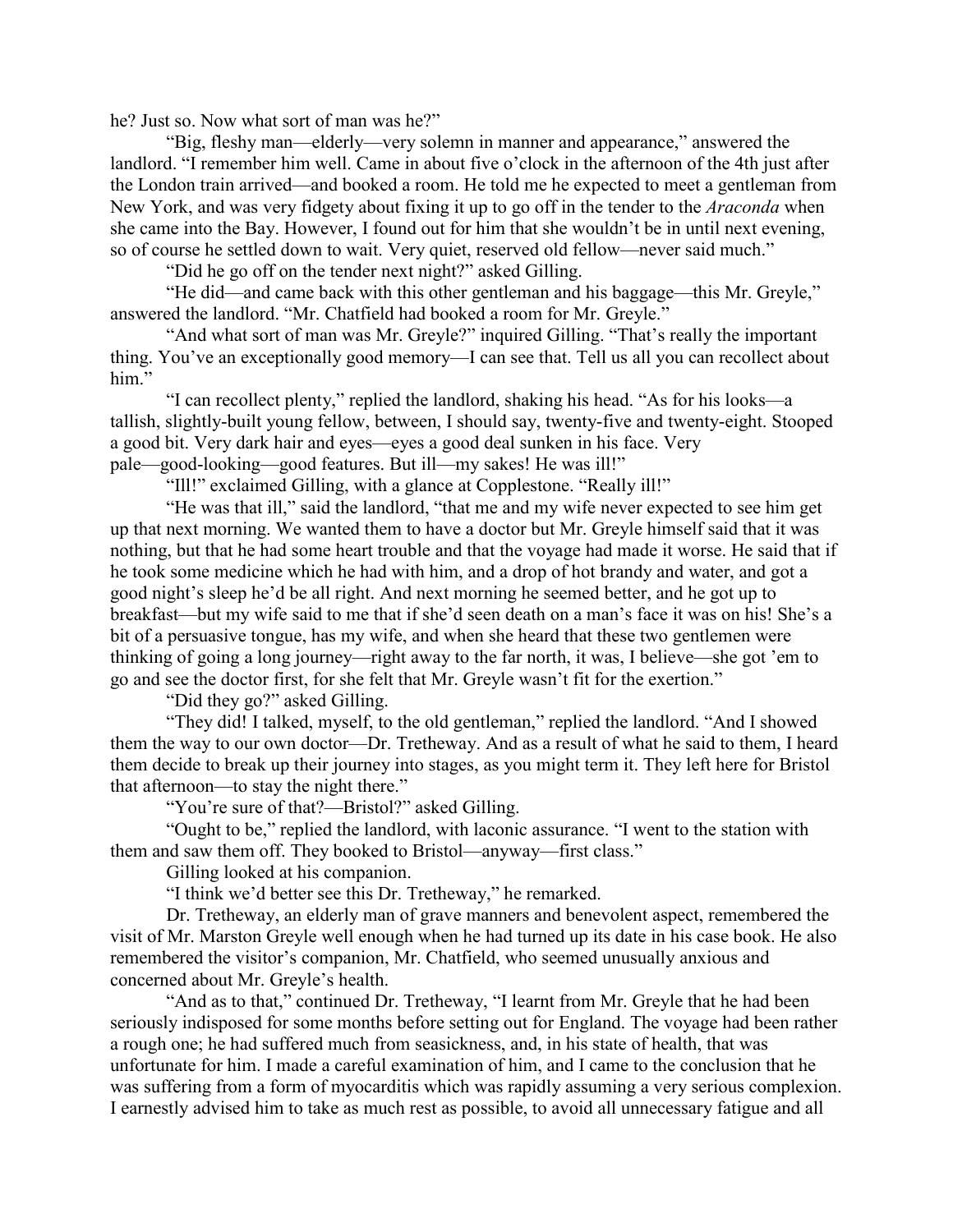excitement, and I strongly deprecated his travelling in one journey to the north, whither I learnt he was bound. On my advice, he and Mr. Chatfield decided to break that journey at Bristol, at Birmingham, and at Leeds. By so doing, you see, they would only have a short journey each day, and Mr. Greyle would be able to rest for a long time at a stretch. But—I formed my own conclusions."

"And they were—what?" asked Gilling.

"That he would not live long," said the doctor. "Finding that he was going to the neighbourhood of Norcaster, where there is a most excellent school of medicine, I advised him to get the best specialist he could from there, and to put himself under his treatment. But my impression was that he had already reached a very, very serious stage."

"You think he was then likely to die suddenly?" suggested Gilling.

"It was quite possible. I should not have been surprised to hear of his death," answered Dr. Tretheway. "He was, in short, very ill indeed."

"You never heard anything?" inquired Gilling.

"Nothing at all—though I often wondered. Of course," said the doctor with a smile, "they were only chance visitors—I often have transatlantic passengers drop in—and they forget that a physician would sometimes like to know how a case submitted to him in that way has turned out. No, I never heard any more."

"Did they give you any address, either of them?" asked Copplestone, seeing that Gilling had no more to ask.

"No," replied the doctor, "they did not. I knew of course, from what they told me that Mr. Greyle had come off the *Araconda* the night before, and that he was passing on. No—I only gathered that they were going to the neighbourhood of Norcaster from the fact that Mr. Greyle asked if a journey to that place would be too much for him—he said with a laugh, that over there in the United States a journey of five hundred miles would be considered a mere jaunt! He was very plucky, poor fellow, but—"

Dr. Tretheway ended with a significant shake of the head, and his two visitors left him and went out into the autumn sunlight.

"Copplestone!" said Gilling as they walked away. "That chap—the real Marston Greyle—is dead! That's as certain as that we're alive! And now the next thing is to find out where he died and when. And by George, that's going to be a big job!"

"How are you going to set about it?" asked Copplestone. "It seems as if we were up against a blank wall, now."

"Not at all, my son!" retorted Gilling, cheerfully. "One step at a time—that's the sure thing to go on, in my calling. We've found out a lot here, and quickly, too. And—we know where our next step lies. Bristol! Like looking for needles in a bundle of hay? Not a bit of it. If those two broke their journey at Bristol, they'd have to stop at an hotel. Well, now we'll adjourn to Bristol—bearing in mind that we're on the track of Peter Chatfield!"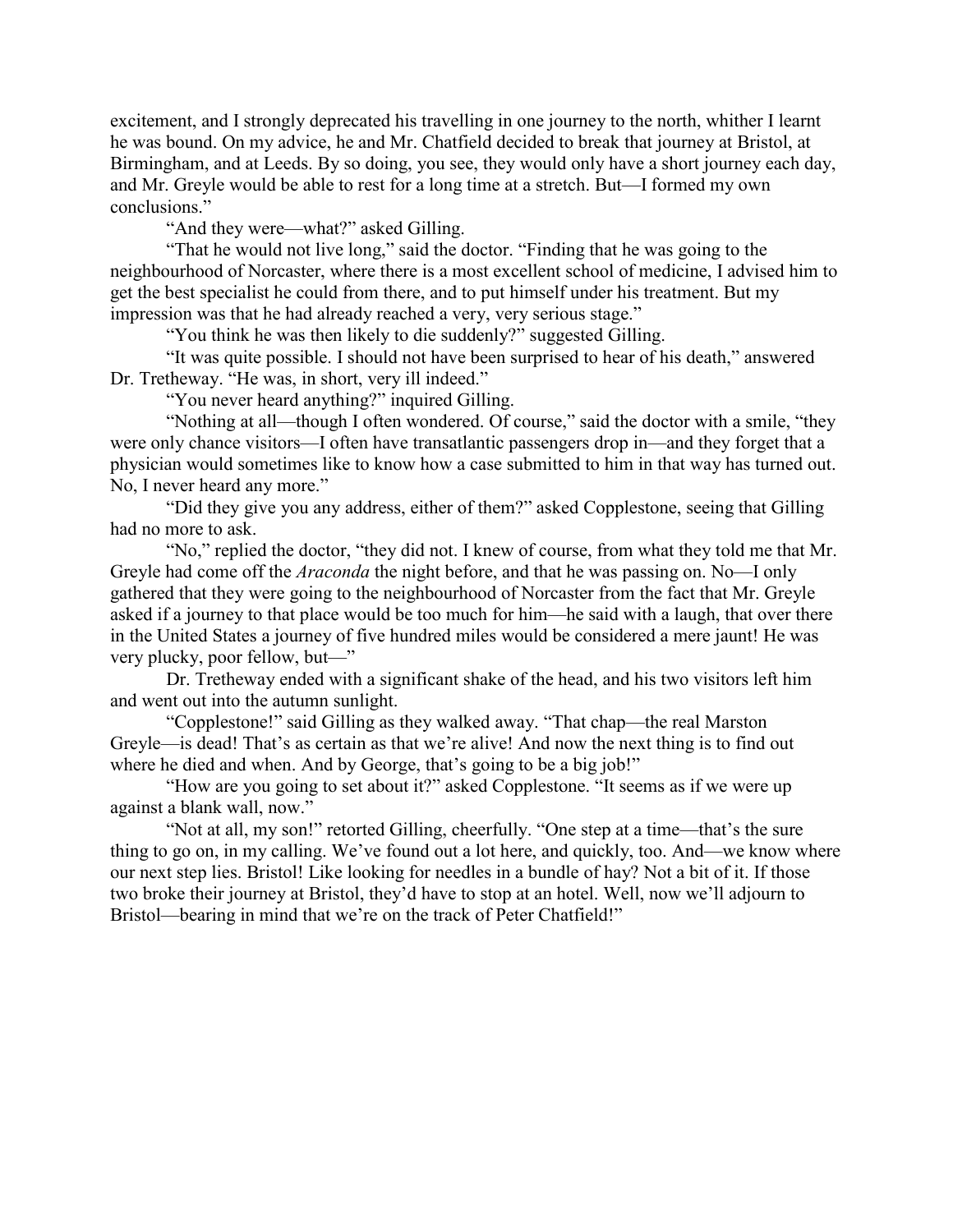# XVII The Old Playbill

Gilling's cheerful optimism was the sort of desirable quality that is a good thing to have, but all the optimism in the world is valueless in face of impregnable difficulty. And the difficulty of tracing Chatfield and his sick companion in a city the size of Bristol did indeed seem impregnable when Gilling and Copplestone had been attacking it for twenty-four hours. They had spent a whole day in endeavouring to get news; they had gone in and out of hotels until they were sick of the sight of one; they had made exhaustive inquiries at the railway station and of the cabmen who congregated there; nobody remembered anything at all about a big, heavy-faced man and a man in his company who seemed to be very ill. And on the second night Copplestone intimated plainly that in his opinion they were wasting their time.

"How do we even know that they ever came to Bristol?" he asked, as he and Gilling refreshed themselves with a much needed dinner. "The Falmouth landlord saw Chatfield take tickets for Bristol! That's nothing to go on! Put it to yourself in this way. Greyle may have found even that journey too much for him. They may, in that case, have left the train at Plymouth—or at Exeter—or at Taunton: it would stop at each place. Seems to me we're wasting time here—far better get nearer more tangible things. Chatfield, for instance. Or, go back to town and find out what your friend Swallow has done."

"Swallow," replied Gilling, "has done nothing so far, or I should have heard. Swallow knows exactly where I am, and where I shall be until I give him further notice. Don't be discouraged, my friend—one is often on the very edge of a discovery when one seems to be miles away from it. Give me another day—and if we haven't found out something by tomorrow evening I'll consult with you as to our next step. But I've a plan for tomorrow morning which ought to yield some result."

"What?" demanded Copplestone, doubtfully.

"This! There is in every centre of population an official who registers births, marriages, and deaths. Now we believe the real Marston Greyle to be dead. Let us suppose, for argument's sake, that he did die here, in Bristol, whither he and Chatfield certainly set off when they left Falmouth. What would happen? Notice of his death would have to be given to the Registrar—by the nearest relative or by the person in attendance on the deceased. That person would, in this case, be Chatfield. If the death occurred suddenly, and without medical attendance, an inquest would have to be held. If a doctor had been in attendance he would give a signed certificate of the cause of death, which he would hand to the relatives or friends in attendance, who, in their turn, would have to hand it to the Registrar. Do you see the value of these points? What we must do tomorrow morning is to see the Registrar—or, as there will be more than one in a place this size—each of them in turn, in the endeavour to find out if, early in October, 1912, Peter Chatfield registered the death of Marston Greyle here. But remember—he may not have registered it under that name. He may, indeed, not have used his own name—he's deep enough for anything. That however, is our next best chance—search of the registers. Let's try it, anyway, first thing in the morning. And as we've had a stiff day, I propose we dismiss all thought of this affair for the rest of the evening and betake ourselves to some place of amusement—theatre, eh?"

Copplestone made no objection to that, and when dinner was over, they walked round to the principal theatre in time for the first act of a play which having been highly successful in London had just started on a round of the leading provincial theatres. Between the second and third acts of this production there was a long interval, and the two companions repaired to the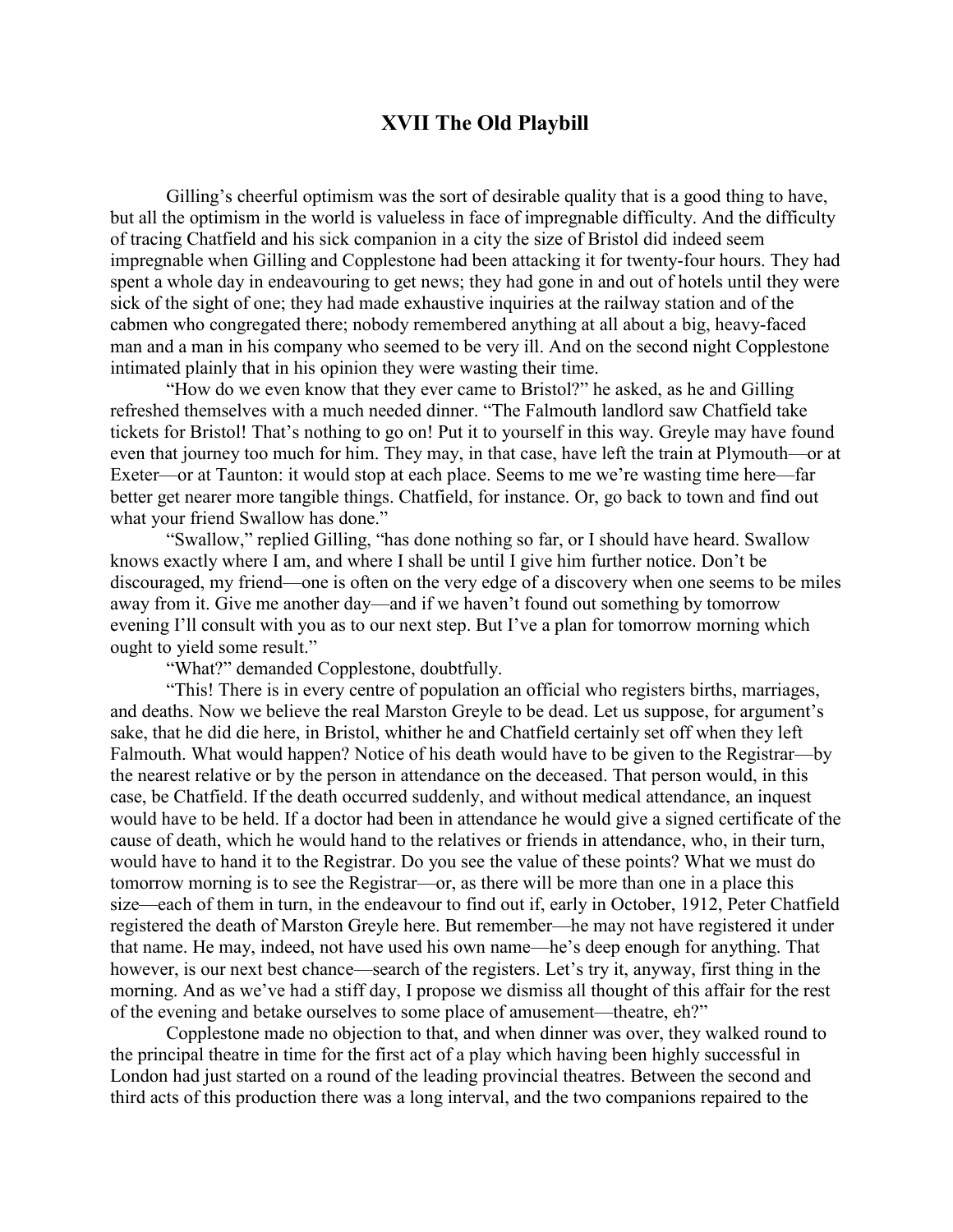foyer to recuperate their energies with a drink and a cigarette. While thus engaged, Copplestone encountered an old school friend with whom he exchanged a few words: Gilling, meanwhile strolled about, inspecting the pictures, photographs and old playbills on the walls of the saloon and its adjacent apartments. And suddenly, he turned back, waited until Copplestone's acquaintance had gone away, and then hurried up and smacked his co-searcher on the shoulder.

"Didn't I tell you that one's often close to a thing when one seems furthest off it!" he exclaimed triumphantly. "Come here, my son, and look at what I've just found."

He drew Copplestone away to a quiet corner and pointed out an old playbill, framed and hung on the wall. Copplestone stared at it and saw nothing but the title of a well-known comedy, the names of one or two fairly celebrated actors and actresses and the usual particulars which appear on all similar announcements.

"Well?" he asked. "What of this?"

"That!" replied Gilling, flicking the tip of his finger on a line in the bill. "That my boy!" Copplestone looked again. He started at what he read.

*Margaret Sayers* . . . . . Miss Adela Chatfield

"And now look at that!" continued Gilling, with an accentuation of his triumphal note. "See! These people were here for a fortnight—from October 3rd to 17th—1912. Therefore—if Peter Chatfield brought Marston Greyle to Bristol on October 6th, Peter Chatfield's daughter would also be in the town!"

Copplestone looked over the bill again, rapidly realizing possibilities.

"Would Chatfield know that?" he asked reflectively.

"It's only likely that he would," replied Gilling. "Even if father and daughter don't quite hit things off in their tastes, it's only reasonable to suppose that Peter would usually know his daughter's whereabouts. And if he brought Greyle here, ill, and they had to stop, it's only likely that Peter would turn to his daughter for help. Anyway, Copplestone, here are two undoubted facts: Chatfield and Greyle booked from Falmouth for Bristol on October 6th, 1912, and may therefore be supposed to have come here. That's one fact. The other is—Addie Chatfield was certainly in Bristol on that date and for eleven days after it."

"Well—what next?" asked Copplestone.

"I've been thinking that over while you stared at the bill," answered Gilling. "I think the best thing will be to find out where Addie Chatfield put herself up during her stay. I daresay you know that in most of these towns there are lodgings which are almost exclusively devoted to the theatrical profession. Actors and actresses go to them year after year; their owners lay themselves out for their patrons—what's more, your theatrical landlady always remembers names and faces, and has her favourites. Now, in my stage experience, I never struck Bristol, so I don't know much about it, but I know where we can get information—the stage doorkeeper. He'll tell us where the recognized lodgings are—and then we must begin a round of inquiry. When? Just now, my boy!—and a good time, too, as you'll see."

"Why?" asked Copplestone.

"Best hour of the evening," replied Gilling with glib assurance. "Landladies enjoying an hour of ease before beginning to cook supper for their lodgers, now busy on the stage. Always ready to talk, theatrical landladies, when they've nothing to do. Trust me for knowing the ropes!—come round to the stage door and let's ask the keeper a question or two."

But before they had quitted the foyer an interruption came in the shape of a shrewd-looking gentleman in evening dress, who wore his opera hat at a rakish angle and seemed to be very much at home as he strolled about, hands in pockets, looking around him at all and sundry. He suddenly caught sight of Gilling, smiled surprisedly and expansively, and came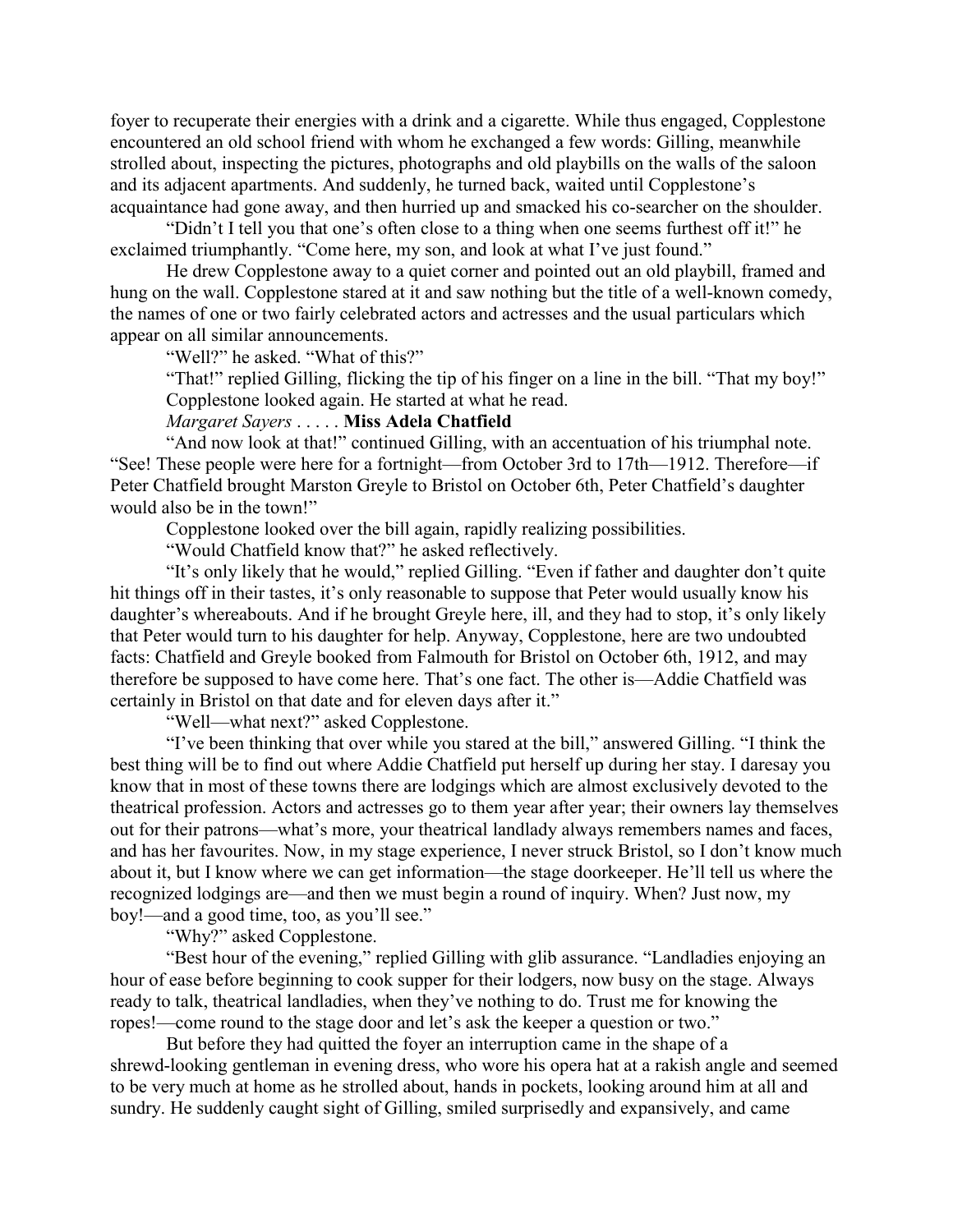forward with outstretched hand.

"Bless our hearts, is it really yourself, dear boy!" exclaimed this apparition. "Really, now? And what brings you here—God bless my soul and eyes—why I haven't seen you this—how long is it, dear boy!"

"Three years," answered Gilling, promptly clasping the outstretched hand. "But what are you doing here—boss, eh?"

"Lessee's manager, dear boy—nice job, too," whispered the other. "Been here two years—good berth." He deftly steered Gilling towards the refreshment bar, and glanced out of his eye corner at Copplestone. "Friend of yours?" he suggested hospitably. "Introduce us, dear boy—my name is the same as before, you know!"

"Mr. Copplestone, Mr. Montmorency," said Gilling. "Mr. Montmorency, Mr. Copplestone."

"Servant, sir," said Mr. Montmorency. "Pleased to meet any friend of my friend! And what will you take, dear boys, and how are things with you, Gilling, old man—now who on earth would have thought of seeing you here?"

Copplestone held his peace while Gilling and Mr. Montmorency held interesting converse. He was sure that his companion would turn this unexpected meeting to account, and he therefore felt no surprise when Gilling, after giving him a private nudge, plumped the manager with a direct question.

"Did you see Addie Chatfield when she was here about a year ago?" he asked. "You remember—she was here in *Mrs. Swayne's Necklace*—here a fortnight."

"I remember very well, dear boy," responded Mr. Montmorency, with a judicial sip at the contents of his tumbler. "I saw the lady several times. More by token, I accidentally witnessed a curious little scene between Miss Addie and a gentleman whom Nature appeared to have specially manufactured for the part of heavy parent—you know the type. One morning when that company was here, I happened to be standing in the vestibule, talking to the box-office man, when a large, solemn-faced individual, Quakerish in attire, and evidently not accustomed to the theatre walked in and peered about him at our rich carpets and expensive fittings—pretty much as if he was appraising their value. At the same time, I observed that he was in what one calls a state—a little, perhaps a good deal, upset about something. Wherefore I addressed myself to him in my politest manner and inquired if I could serve him. Thereupon he asked if he could see Miss Adela Chatfield on very important business. Now, I wasn't going to let him see Miss Addie, for I took him to be a man who might have a writ about him, or something nasty of that sort. But at that very moment, Miss Addie, who had been rehearsing, and had come out by the house instead of going through the stage door, came tripping into the vestibule and let off a sharp note of exclamation. After which she and old wooden-face stepped into the street together, and immediately exchanged a few words. And that the old man told her something very serious was abundantly evident from the expression of their respective countenances. But, of course, I never knew what it was, nor who he was, dear boy—not my business, don't you know."

"They went away together, those two?" asked Gilling, favouring Copplestone with another nudge.

"Up the street together, certainly, talking most earnestly," replied Mr. Montmorency.

"Ever see that old chap again?" asked Gilling.

"I never did, dear boy—once was sufficient," said Mr. Montmorency, lightly. "But," he continued, dropping his bantering tone, "are these questions pertinent?—has this to do with this new profession of yours, dear boy? If so—mum's the word, you know."

"I'll tell you what, Monty," answered Gilling. "I wish you'd find out for me where Addie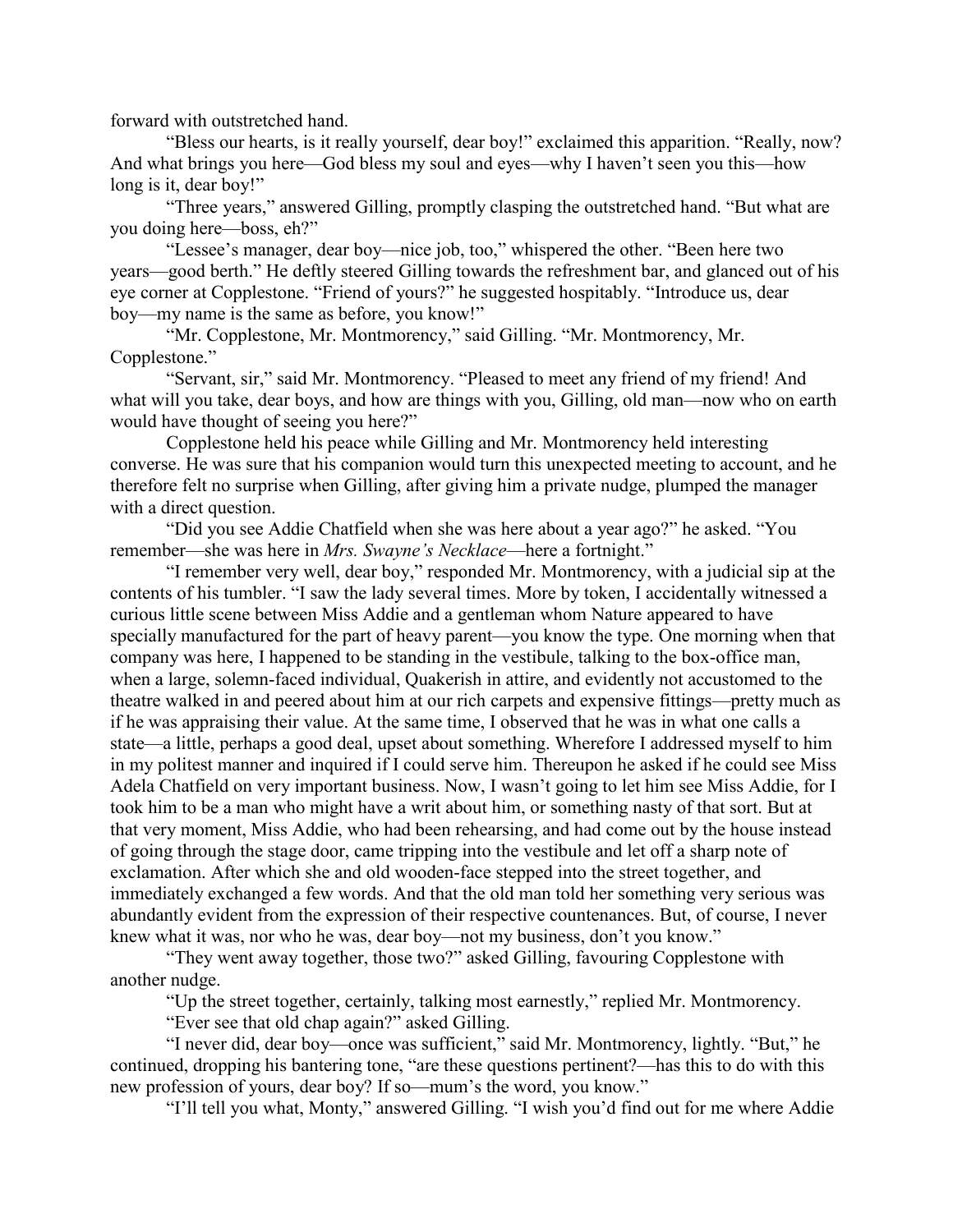Chatfield lodged when she was here that time. Can it be done? Between you and me, I do want to know about that, old chap. Never mind why, now—I will tell you later. But it's serious."

Mr. Montmorency tapped the side of his handsome nose.

"All right, my boy!" he said. "I understand—wicked, wicked world! Done? Dear boy, it shall be done! Come down to the stage door—our man knows every landlady in the town!"

By various winding ways and devious passages he led the two young men down to the stage door. Its keeper, not being particularly busy at that time, was reading the evening newspaper in his glass-walled box, and glanced inquiringly at the strangers as Mr. Montmorency pulled them up before him.

"Prickett," said Mr. Montmorency, leaning into the sanctum over its half door and speaking confidentially. "You keep a sort of register of lodgings don't you, Prickett? Now I wonder if you could tell me where Miss Adela Chatfield, of the *Mrs. Swayne's Necklace* Company stopped when she was last here?—that's a year ago or about it. Prickett," he went on, turning to Gilling, "puts all this sort of thing down, methodically, so that he can send callers on, or send up urgent letters or parcels during the day—isn't that it, Prickett?"

"That's about it, sir," answered the doorkeeper. He had taken down a sort of ledger as the manager spoke, and was now turning over its leaves. He suddenly ran his finger down a page and stopped its course at a particular line.

"Mrs. Salmon, 5, Montargis Crescent—second to the right outside," he announced briefly. "Very good lodgings, too, are those."

Gilling promised Mr. Montmorency that he would look him up later on, and went away with Copplestone to Montargis Crescent. Within five minutes they were standing in a comfortably furnished, old-fashioned sitting room, liberally ornamented with the photographs of actors and actresses and confronting a stout, sharp-eyed little woman who listened intently to all that Gilling said and sniffed loudly when he had finished.

"Remember Miss Chatfield being here!" she exclaimed. "I should think I do remember! I ought to! Bringing mortal sickness into my house—and then death—and then a funeral—and her and her father going away never giving me an extra penny for the trouble!"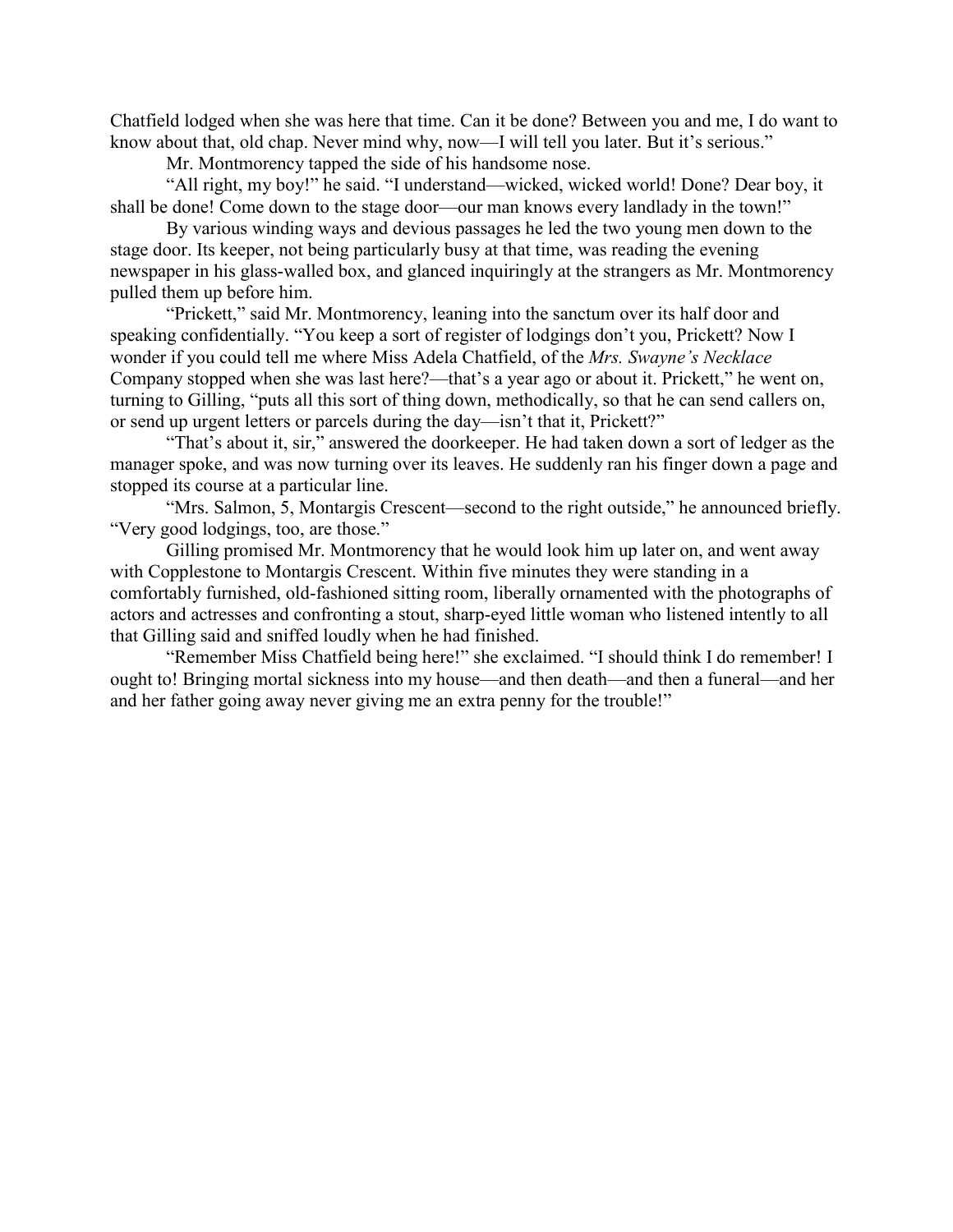# XVIII The Lie on the Tombstone

Gilling's glance at his companion was quiet enough, but it spoke volumes. Here, by sheer chance, was such a revelation as they had never dreamed of hearing!—here was the probable explanation of at least half the mystery. He turned composedly to the landlady.

"I've already told you who and what I am," he said, pointing to the card which he had handed to her. "There are certain mysterious circumstances about this affair which I want to get at. What you've said just now is abundant evidence that you can help. If you do and will help, you'll be well paid for your trouble. Now, you speak of sickness—death—a funeral. Will you tell us all about it?"

"I never knew there was any mystery about it," answered the landlady, as she motioned her visitors to seat themselves. "It was all aboveboard as far as I knew. Of course, I've always been sore about it—I'd a great deal of trouble, and as I say, I never got anything for it—that is, anything extra. And me doing it really to oblige her and her father!"

"They brought a sick man here?" suggested Gilling.

"I'll tell you how it was," said Mrs. Salmon, seating herself and showing signs of a disposition to confidence. "Miss Chatfield, she'd been here, I think, three days that time—I'd had her once before a year or two previous. One morning—I'm sure it was about the third day that the *Swayne Necklace* Company was here—she came in from rehearsal in a regular take-on. She said that her father had just called on her at the theatre. She said he'd been to Falmouth to meet a relation of theirs who'd come from America and had found him to be very ill on landing—so ill that a Falmouth doctor had given strict orders that he mustn't travel any further than Bristol, on his way wherever he wanted to go. They'd got to Bristol and the young man was so done up that Mr. Chatfield had had to drive him to another doctor—one close by here—Dr. Valdey—as soon as they arrived. Dr. Valdey said he must go to bed at once and have at least two days' complete rest in bed, and he advised Mr. Chatfield to get quiet rooms instead of going to a hotel. So Mr. Chatfield, knowing that his daughter was here, do you see, sought her out and told her all about it. She came to me and asked me if I knew where they could get rooms. Well now, I had my drawing room floor empty that week, and as it was only for two or three days that they wanted rooms I offered to take Mr. Chatfield and the young man in. Of course, if I'd known how ill he was, I shouldn't. What I understood—and mind you, I don't say they wilfully deceived me, for I don't think they did—what I understood was that the young man simply wanted a real good rest. But he was evidently a deal worse than what even Dr. Valdey thought. He'd stopped at Dr. Valdey's surgery while Mr. Chatfield went to see about rooms, and they moved him from there straight in here. And as I say, he was a deal worse than they thought, much worse, and the doctor had to be fetched to him more than once during the afternoon. Still Dr. Valdey himself never said to me that there was any immediate danger. But that's neither here nor there—the young fellow died that night."

"That night!" exclaimed Gilling, "the night he came here?"

"Very same night," assented Mrs. Salmon. "Brought in here about two in the afternoon and died just before midnight—soon after Miss Chatfield came in from the theatre. Went very suddenly at the end."

"Were you present?" asked Copplestone.

"I wasn't. Nobody was with him but Mr. Chatfield—Miss Chatfield was getting her supper down here," replied Mrs. Salmon. "And I was busy elsewhere."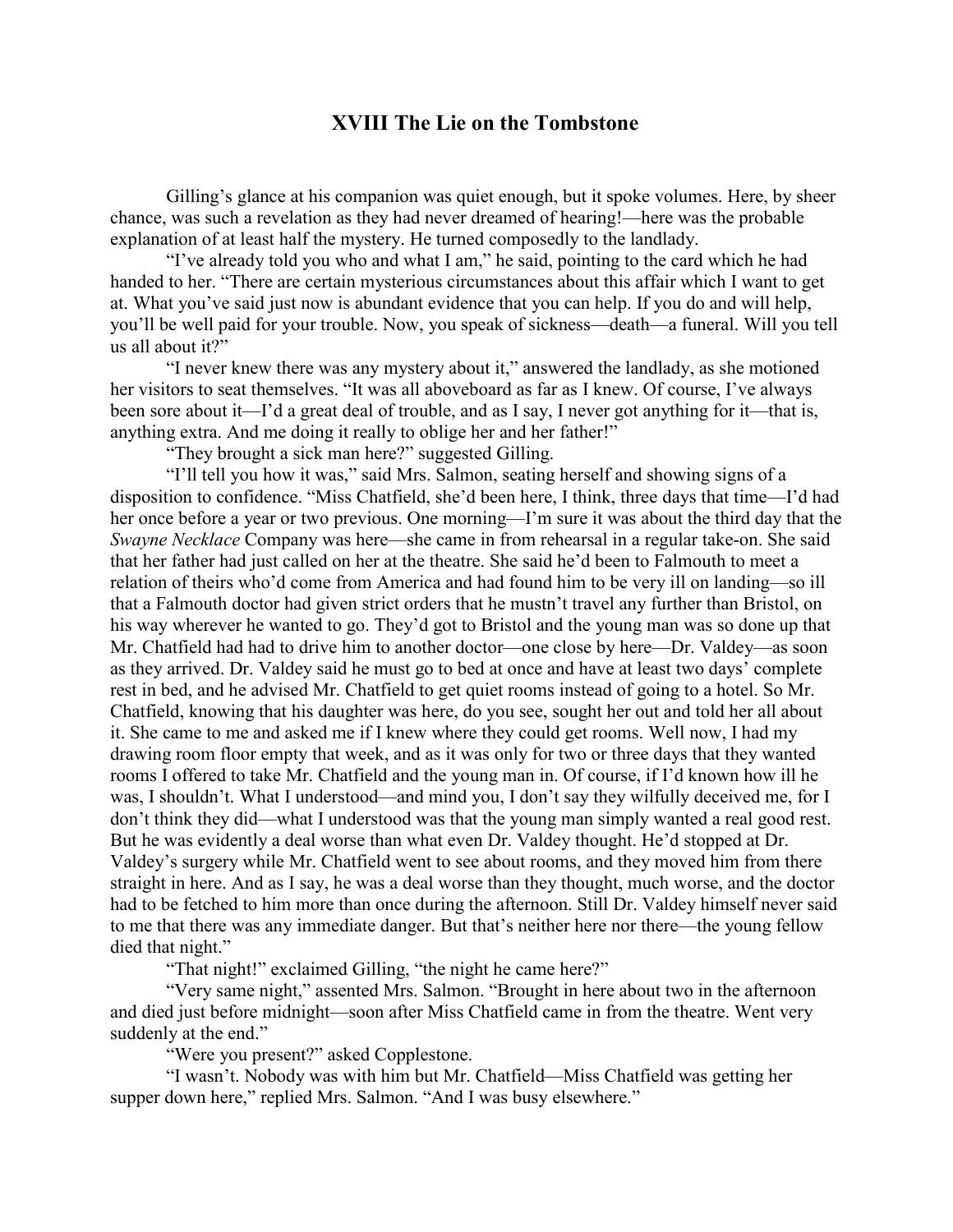"Was there an inquest then," inquired Gilling?"

"Oh, no!" said Mrs. Salmon, shaking her head. "Oh, no!—there was no need for that—the doctor, ye see, had been seeing him all day. Oh, no—the cause of death was evident enough, in a way of speaking. Heart."

"Did they bury him here, then?" asked Gilling.

"Two days after," replied Mrs. Salmon. "Kept everything very quiet, they did. I don't believe Miss Chatfield told any of the theatre people—she went to her work just the same, of course. The old gentleman saw to everything—funeral and all. I'll say this for them—they gave me no unnecessary trouble, but still, there's trouble that is necessary when you've death in a house and a funeral at the door, and they ought to have given me something for what I did. But they didn't, so I considered it very mean. Mr. Chatfield, he stayed two days after the funeral, and when he left he just said that his daughter would settle up with me. But when she came to pay she added nothing to my bill, and she walked out remarking that if her father hadn't given me anything extra she was sure she shouldn't. Shabby!"

"Very shabby!" agreed Gilling. "Well, you won't find my clients quite so mean, ma'am. But just a word—don't mention this matter to anybody until you hear from me. And as I like to give some earnest of payment here's a banknote which you can slip into your purse—on account, you understand. Now, just a question or two: Did you hear the young man's name?"

The landlady, whose spirits rose visibly on receipt of the banknote, appeared to reflect on hearing this question, and she shook her head as if surprised at her own inability to answer it satisfactorily.

"Well, now," she said, "it may seem a queer thing to say, but I don't recollect that I ever did! You see, I didn't see much of him after he once got here. I was never in his room with them, and they didn't mention his name—that I can remember—when they spoke about him before me. I understood he was a relative—cousin or something of that sort."

"Didn't you see any name on the coffin?" asked Gilling.

"I didn't," replied Mrs. Salmon. "You see, the undertaker fetched him away when him and his men brought the coffin—the next day. He took charge of the coffin for the second night, and the funeral took place from there. But I'll tell you what—the undertaker'll know the name, and of course the doctor does. They're both close by."

Gilling took names and addresses and once more pledging the landlady to secrecy, led Copplestone away.

"That's the end of another chapter," he said when they were clear of that place. "We know now that Marston Greyle died there—in that very house, Copplestone!—and that Peter Chatfield was with him. That's fact!"

"And it's fact, too, that the daughter knows," observed Copplestone in a low voice.

"Fact, too, that Addie Chatfield was in it," agreed Gilling. "Well—but what happened next? However, before we go on to that, there are three things to do in the morning. We must see this Dr. Valdey, and the undertaker—and Marston Greyle's grave."

"And then?" asked Copplestone.

"Stiff, big question," sighed Gilling. "Go back to town and report, I think—and find out if Swallow has discovered anything. And egad!—there's a lot to discover! For you see we're already certain that at the stage at which we've arrived a conspiracy began—conspiracy between Chatfield, his daughter, and the man who's been passing himself off as Marston Greyle. Now, who is the man? Where did they get hold of him? Is he some relation of theirs? All that's got to be found out. Of course, their object is very clear, Marston Greyle, the real Simon Pure, was dead on their hands. His legal successor was his cousin, Miss Audrey. Chatfield knew that when Miss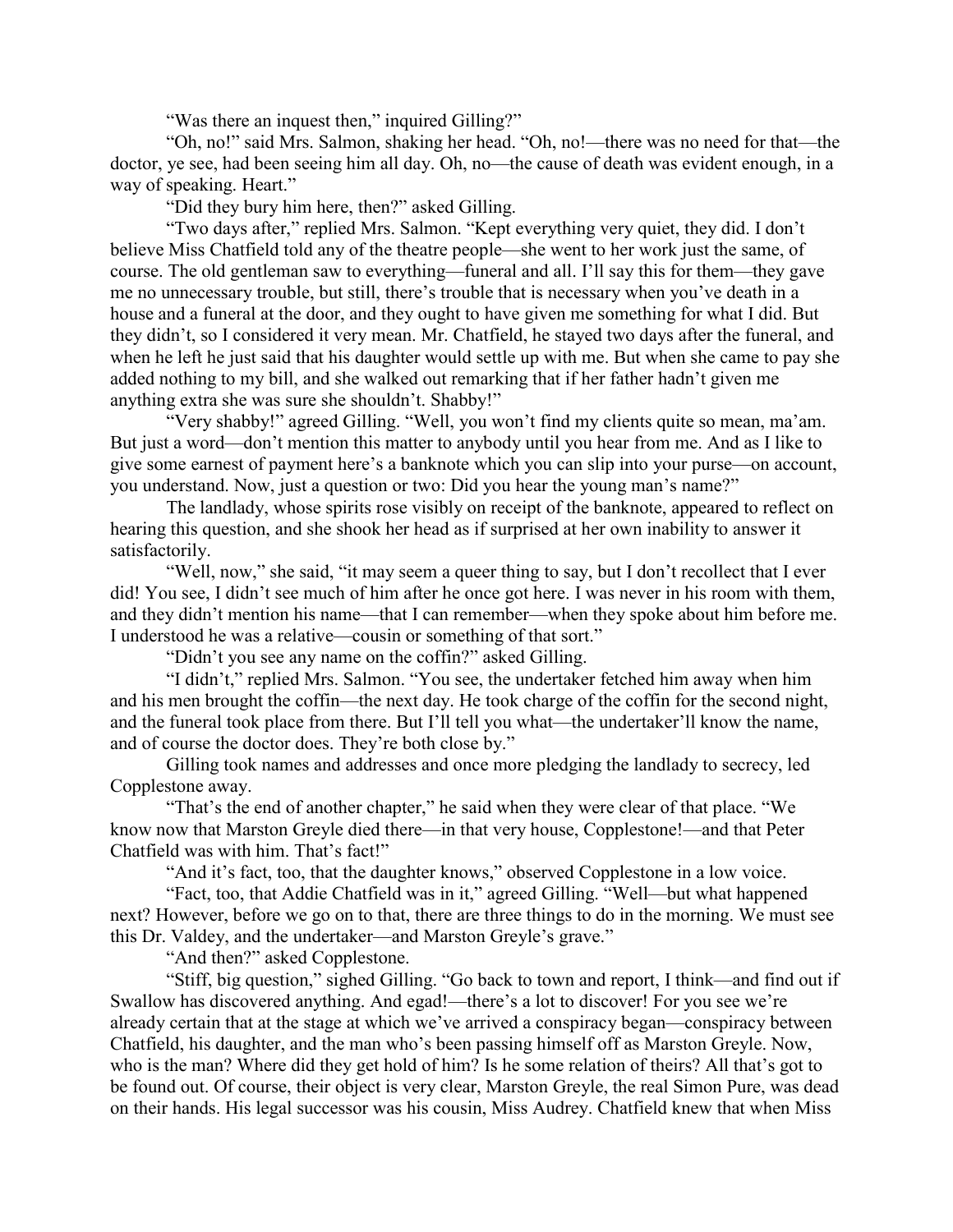Audrey came into power his own reign as steward of Scarhaven would be brief. And so—but the thing is so plain that one needn't waste breath on it. And I tell you what's plain too, Copplestone—Miss Audrey Greyle is the lady of Scarhaven! Good luck to her! You'll no doubt be glad to communicate the glad tidings!"

Copplestone made no answer. He was utterly confounded by the recent revelations and was wondering what the mother and daughter in the little cottage so far away in the grey north would say when all these things were told them.

"Let's make dead certain of everything," he said after a long pause. "Don't let's leave any loophole."

"Oh, we'll leave nothing—here at any rate," replied Gilling, confidently. "But you'll find in the morning that we already know almost everything."

In this he was right. The doctor's story was a plain one. The young man was very ill indeed when brought to him, and though he did not anticipate so early or sudden an end, he was not surprised when death came, and had of course, no difficulty about giving the necessary certificate. Just as plain was the undertaker's account of his connection with the affair—a very ordinary transaction in his eyes. And having heard both stories, there was nothing to do but to visit one of the adjacent cemeteries and find a certain grave the number of which they had ascertained from the undertaker's books. It was easily found—and Copplestone and Gilling found themselves standing at a new tombstone, whereon the monumental mason had carved four lines:

Mark Grey

Born April 12th, 1884.

Died October 6th, 1912.

Aged 28 Years.

 "Short, simple, eminently suited to the purpose," murmured Gilling as the two turned away. "Somebody thought things out quickly and well, Copplestone, when this poor fellow died. Do you know I've been thinking as we walked up here that if Bassett Oliver had never taken it into his head to visit Scarhaven that Sunday this fraud would never have been found out! The chances were all against its ever being found out. Consider them! A young man who is an absolute stranger in England comes to take up an inheritance, having on him no doubt, the necessary proofs of identification. He's met by one person only—his agent. He dies next day. The agent buries him, under a false name, takes his effects and papers, gets some accomplice to personate him, introduces that accomplice to everybody as the real man—and there you are! Oh, Chatfield knew what he was doing! Who on earth, wandering in this cemetery, would ever connect Mark Grey with Marston Greyle?"

"Just so—but there was one danger-spot which must have given Chatfield and his accomplices a good many uneasy hours," answered Copplestone. "You know that Marston Greyle actually registered in his own name at Falmouth and was known to the land lord and the doctor there."

"Yes—and Falmouth is three hundred miles from London and five hundred from Scarhaven," replied Gilling dryly. "And do you suppose that whoever saw Marston Greyle at Falmouth cared two pins—comparatively—what became of him after he left there? No—Chatfield was almost safe from detection as soon as he'd got that unfortunate young fellow laid away in that grave. However we know now—what we do know. And the next thing, now that we know Marston Greyle lies behind us there, is to get back to town and catch the chap who took his place. We'll wire to Swallow and to Petherton and get the next express."

Sir Cresswell Oliver and Petherton were in conference with Swallow at the solicitor's office when Gilling and Copplestone arrived there in the early afternoon. Gilling interrupted their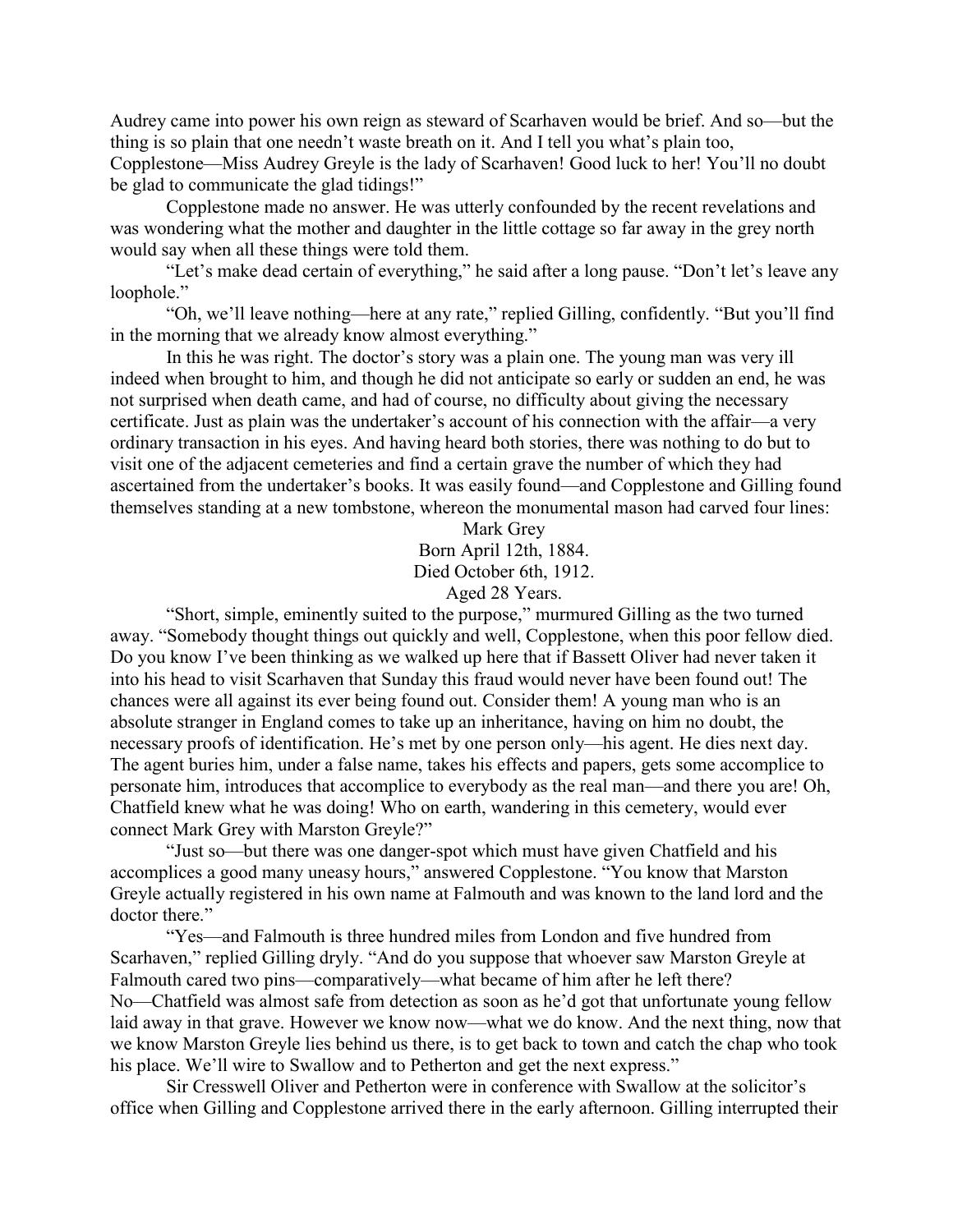conversation to tell the result of his investigations. Copplestone, watching the effect, saw that neither Sir Cresswell nor Petherton showed surprise. Petherton indeed, smiled as if he had anticipated all that Gilling had to say.

"I told you that I knew the Greyle family solicitors," he observed. "I find that they have only once seen the man whom we will call the Squire. Chatfield brought him there. He produced proofs of identification—papers which Chatfield no doubt took from the dead man. Of course, the solicitors never doubted for a moment that he was the real Marston Greyle!—never dreamed of fraud. Well—the next step. We must concentrate on finding this man. And Swallow has nothing to tell—yet. He has never seen anything more of him. You'd better turn all your attention to that, Gilling—you and Swallow. As for Chatfield and his daughter, I suppose we shall have to approach the police."

Copplestone presently went home to his rooms in Jermyn Street, puzzled and wondering. And there, lying on top of a pile of letters, he found a telegram—from Audrey Greyle. It had been dispatched from Scarhaven at an early hour of the previous day, and it contained but three words—Can you come?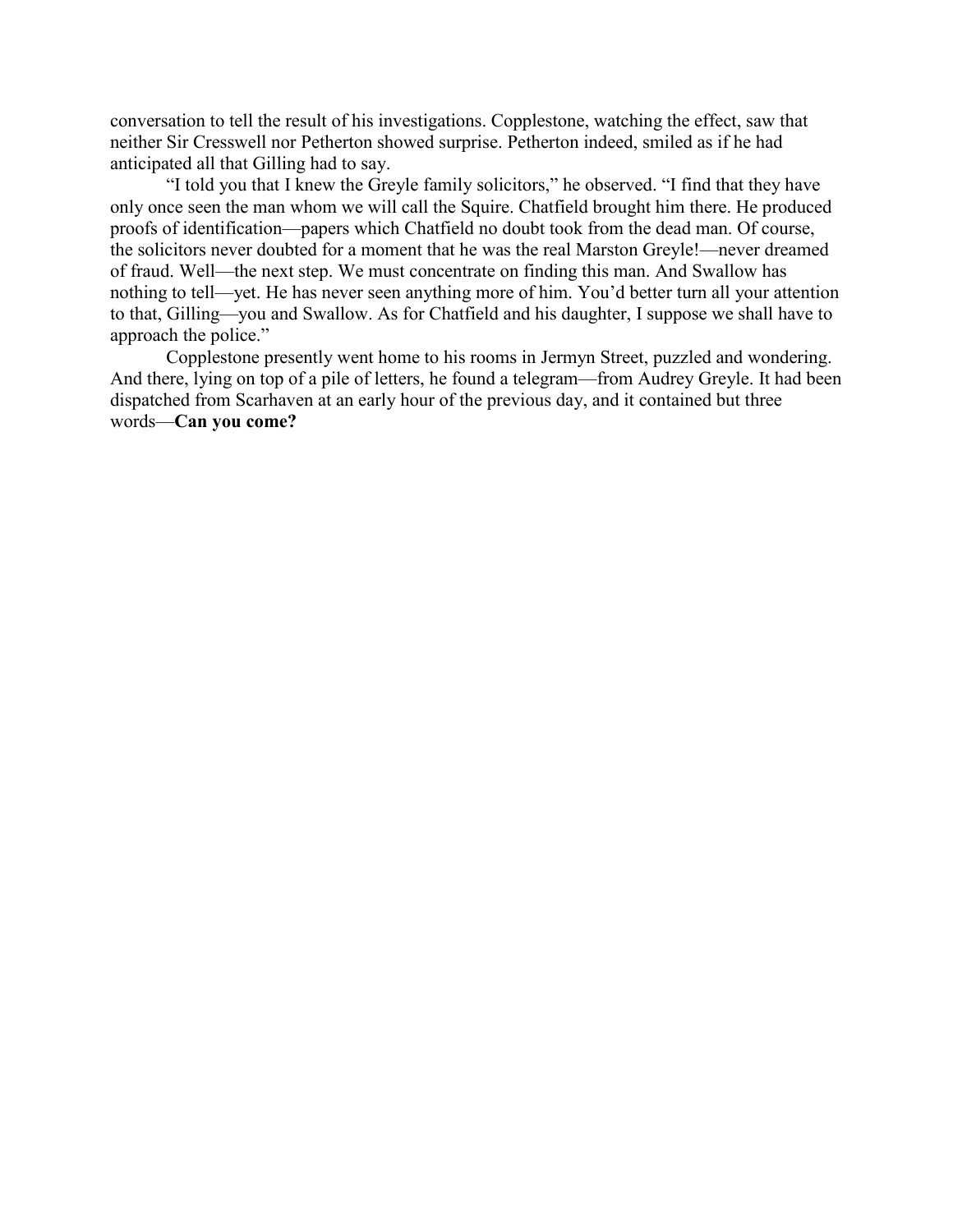#### XIX The Steam Yacht

Copplestone had seen and learned enough of Audrey Greyle during his brief stay at Scarhaven to make him assured that she would not have sent for him save for very good and grave reasons. It had been with manifest reluctance that she had given him her promise to do so: her entire behaviour during the conference with Mr. Dennie and Gilling had convinced him that she had an inherent distaste for publicity and an instinctive repugnance to calling in the aid of strangers. He had never expected that she would send for him—he himself knew that he should go back to her, but the return would be on his own initiative. There, however, was her summons, definite as it was brief. He was wanted—and by her. And without opening one of his letters, he snatched up the whole pile, thrust it into his pocket, hurriedly made some preparation for his journey and raced off to King's Cross.

He fumed and fretted with impatience during the six hours' journey down to Norcaster. It was ten o'clock when he arrived there, and as he knew that the last train to Scarhaven left at half past nine he hurried to get a fast motorcar that would take him over the last twenty miles of his journey. He had wired to Audrey from Peterborough, telling her that he was on his way and should motor out from Norcaster, and when he had found a car to his liking he ordered its driver to go straight to Mrs. Greyle's cottage, close by Scarhaven church. And just then he heard a voice calling his name, and turning saw, running out of the station, a young, athletic-looking man, much wrapped and cloaked, who waved a hand at him and whose face he had some dim notion of having seen before.

"Mr. Copplestone?" panted the new arrival, coming up hurriedly. "I almost missed you—I got on the wrong platform to meet your train. You don't know me, though you may have seen me at the inquest on Mr. Bassett Oliver the other day—my name's Vickers—Guy Vickers."

"Yes?" said Copplestone. "And—"

"I'm a solicitor, here in Norcaster," answered Vickers. "I—at least, my firm, you know—we sometimes act for Mrs. Greyle at Scarhaven. I got a wire from Miss Greyle late this evening, asking me to meet you here when the London train got in and to go on to Scarhaven with you at once. She added the words **urgent business** so-"

"Then in heaven's name, let's be off!" exclaimed Copplestone. "It'll take us a good hour and a quarter as it is. Of course," he went on, as they moved away through the Norcaster streets, "of course, you haven't any notion of what this urgent business is?"

"None whatever!" replied Vickers. "But I'm quite sure that it is urgent, or Miss Greyle wouldn't have said so. No—I don't know what her exact meaning was, but of course, I know there's something wrong about the whole thing at Scarhaven—seriously wrong!"

"You do, eh?" exclaimed Copplestone. "What now?"

"Ah, that I don't know!" replied Vickers, with a dry laugh. "I wish I did. But—you know how people talk in these provincial places—ever since that inquest there have been all sorts of rumours. Every club and public place in Norcaster has been full of talk—gossip, surmise, speculation. Naturally!"

"But—about what?" asked Copplestone.

"Squire Greyle, of course," said the young solicitor; "that inquest was enough to set the whole country talking. Everybody thinks—they couldn't think otherwise—that something is being hushed up. Everybody's agog to know if Sir Cresswell Oliver and Mr. Petherton are applying for a reopening of the inquest. You've just come from town, I believe! Did you hear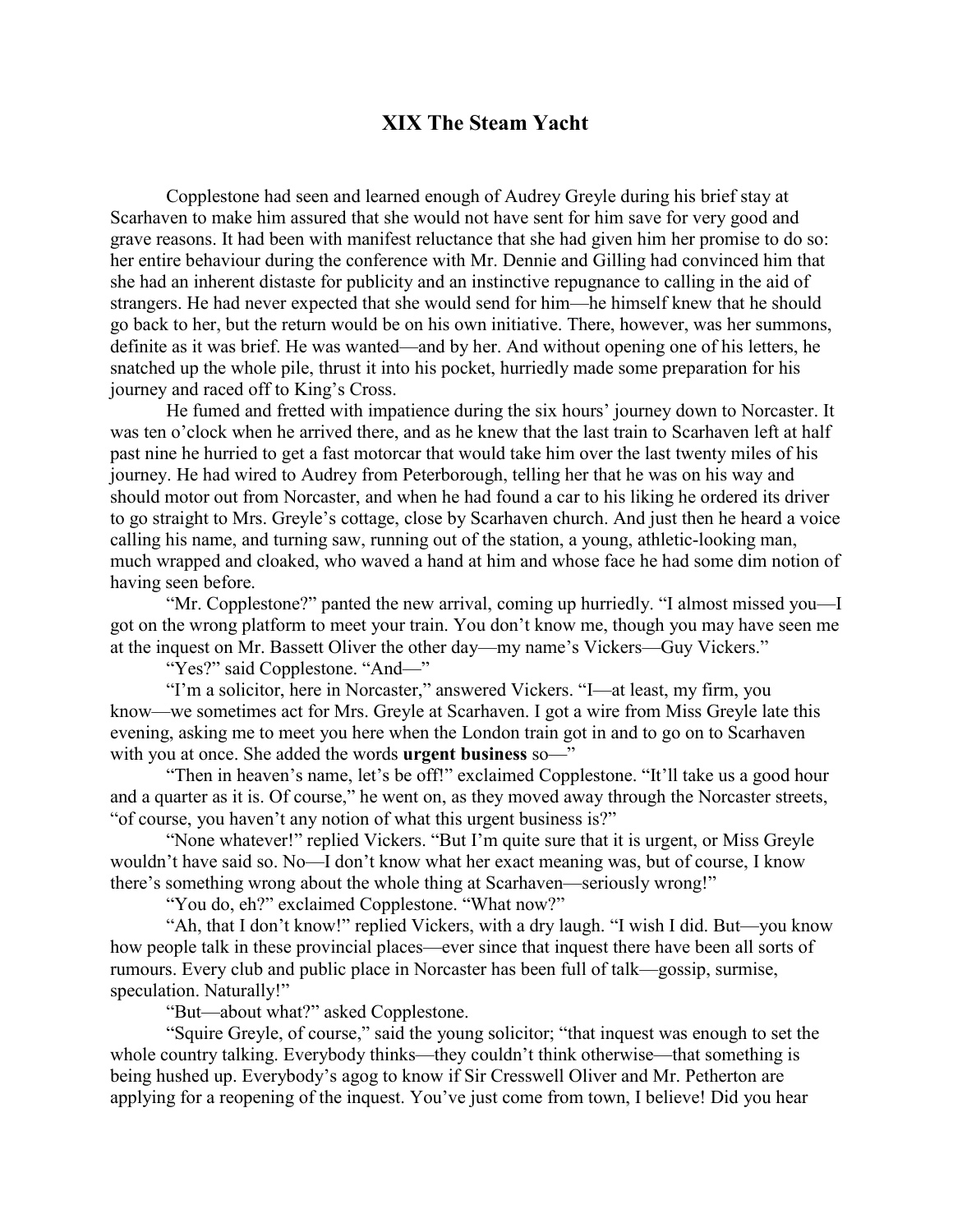anything?"

Copplestone was wondering whether he ought to tell his companion of his own recent discoveries. Like all laymen, he had an idea that you can tell anything to a lawyer, and he was half-minded to pour out the whole story to Vickers, especially as he was Mrs. Greyle's solicitor. But on second thoughts he decided to wait until he had ascertained the state of affairs at Scarhaven.

"I didn't hear anything about that," he replied. "Of course, that inquest was a mere travesty of what such an inquiry should have been."

"Oh, an utter farce!" agreed Vickers. "However, it produced just the opposite effect to that which the wire-pullers wanted. Of course, Chatfield had squared that jury! But he forgot the press—and the local reporters were so glad to get hold of what was really spicy news that all the Norcaster and Northborough papers have been full of it. Everybody's talking of it, as I said—people are asking what this evidence from America is; why was there such mystery about the whole thing, and so on. And, since then, everybody knows that Squire Greyle has left Scarhaven."

"Have you seen Mrs. or Miss Greyle since the inquest?" asked Copplestone, who was anxious to keep off subjects on which he might be supposed to possess information. "Have you been over there?"

"No—not since that day," replied Vickers. "And I don't care how soon we do see them, for I'm a bit anxious about this telegram. Something must have happened."

Copplestone looked out of the window on his side of the car. Already they were clear of the Norcaster streets and on the road which led to Scarhaven. That road ran all along the coast, often at the very edge of the high, precipitous cliffs, with no more between it and the rocks far beneath than a low wall. It was a road of dangerous curves and corners which needed careful negotiation even in broad daylight, and this was a black, moonless and starless night. But Copplestone had impressed upon his driver that he must get to Scarhaven as quickly as possible, and he and his companion were both so full of their purpose that they paid no heed to the perpetual danger which they ran as the car tore round propections and down deep cuts at a speed which at other times they would have considered suicidal. And at just under the hour they ran on the level stretch by the Admiral's Arms and looking down at the harbour saw the lighted portholes of some ship which lay against the south quay, and on the quay itself men moving about in the glare of lamps.

"What's going on there?" said Vickers. "Late for a vessel to be loading at a place like this where time's of no great importance."

Copplestone offered no suggestion. He was hotly impatient to reach the cottage, and as soon as the car drew up at its gate he burst out, bade the driver wait, and ran eagerly up to the path to Audrey, who opened the door as he advanced. In another second he had both her hands in his own—and kept them there.

"You're all right?" he demanded in tones which made clear to the girl how anxious he had been. "There's nothing wrong—with you or your mother—personally, I mean? You see, I didn't get your wire until this afternoon, and then I raced off as quick—"

"I know," she said, responding a little to the pressure of his hands. "I understand. You may be sure I shouldn't have wired if I hadn't felt it absolutely necessary. Somebody was wanted—and you'd made me promise, and so—Yes," she continued, drawing back as Vickers came up, "we are all right, personally, but—there's something very wrong indeed somewhere. Will you both come in and see mother?"

Mrs. Greyle, looking worn and ill, appeared just then in the hall, and called to them to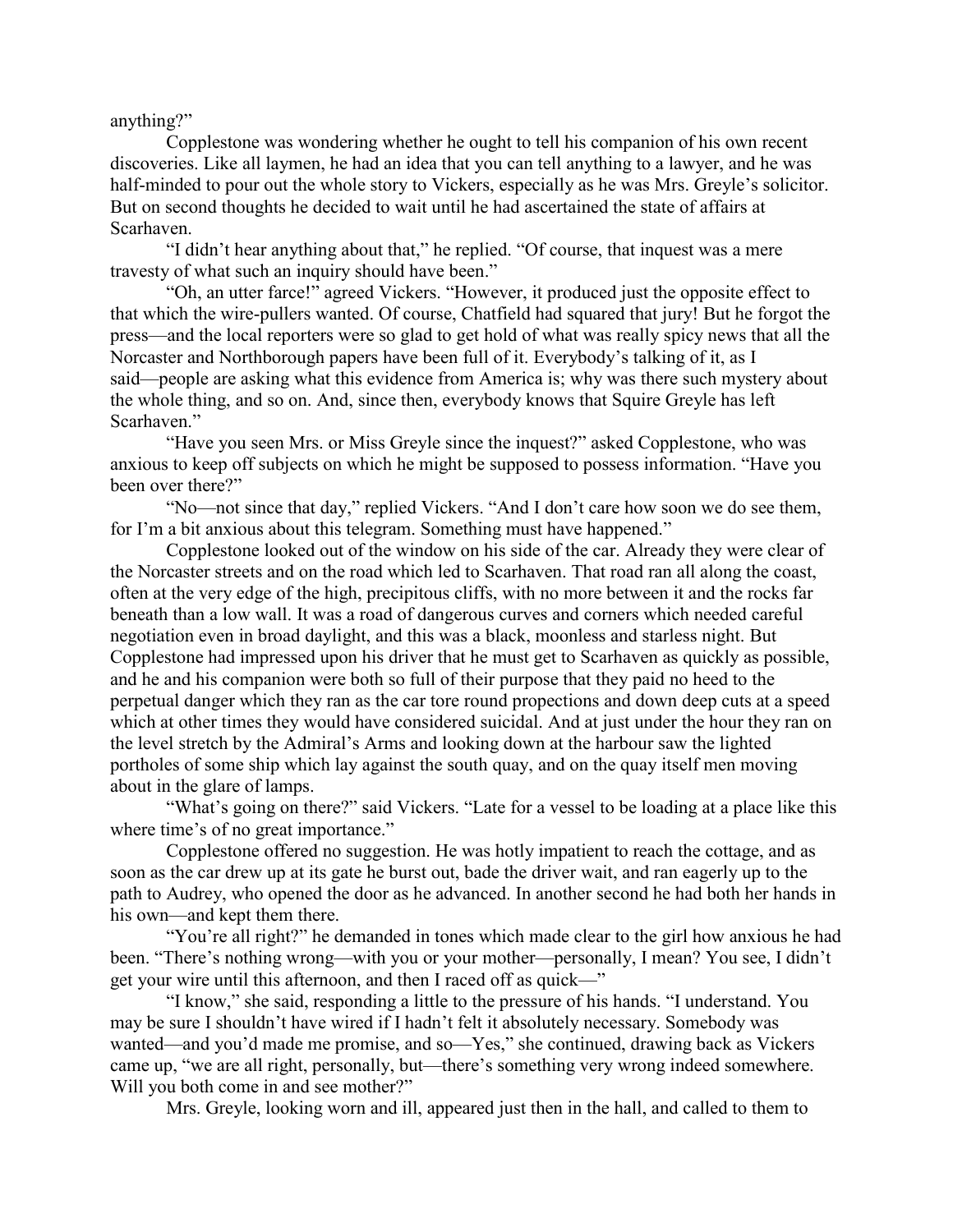come in. She preceded them into the parlour and turned to the young men as soon as Audrey closed the door.

"I'm more thankful to see you gentlemen than I've ever been in my life—for anything!" she said. "Something is happening here which needs the attention of men—we women can't do anything. Let me tell you what it is. Yesterday morning, very early the Squire's steam yacht, the *Pike*, was brought into the inner harbour and moored against the quay just opposite the park gates. We, of course, could see it, and as we knew he had gone away we wondered why it was brought in there. After it had been moored, we saw that preparations of some sort were being made. Then men—estate labourers—began coming down from the house, carrying packing cases, which were taken on board. And while this was going on, Mrs. Peller, the housekeeper, came hurrying here, in a state of great consternation. She said that a number of men, sailors and estate men, were packing up and removing all the most valuable things in the house—the finest pictures, the old silver, the famous collection of china which Stephen John Greyle made—and spent thousands upon thousands of pounds in making!—the rarest and most valuable books out of the library—all sorts of things of real and great value. Everything was being taken down to the *Pike*—and the estate carpenter, who was in charge of all this, said it was by the Squire's orders, and produced to Mrs. Peller his written authority. Of course, Mrs. Peller could do nothing against that, but she came hurrying to tell us, because she, like everybody else, is much exercised by these recent events. And so Audrey and I pocketed our pride, and went to see Peter Chatfield. But Peter Chatfield, like his master, had gone! He had left home the previous evening, and his house was locked up."

Copplestone and Vickers exchanged glances, and the young solicitor signed Mrs. Greyle to proceed.

"Then," she added, "to add to that, as we came away from Chatfield's house, we met Mr. Elkin, the bank manager from Norcaster. He had come over in a motorcar, to see me—privately. He wanted to tell me—in relation to all these things—that within the last few days, the Squire and Peter Chatfield had withdrawn from the bank the very large balances of two separate accounts. One was the Squire's own account, in his name—the other was an estate account, on which Chatfield could draw. In both cases the balances withdrawn were of very large amount. Of course, as Mr. Elkin pointed out, it was all in order, and no objection could be raised. But it was unusual, for a large balance had always existed on both these accounts. And, Mr. Elkin added, so many strange rumours are going about Norcaster and the district, that he felt seriously uneasy, and thought it his duty to see me at once. And now—what is to be done? The house is being stripped of the best part of its valuables, and in my opinion when that yacht sails it will be for some foreign port. What other object can there be in taking these things away? Of course, as nothing is entailed, and there are no heirlooms, everything is absolutely the Squire's property,  $\overline{\text{so}}^{-}$ "

Copplestone, who had been realizing the serious significance of these statements, saw that it was time to speak, if energetic methods were to be taken at once.

"I'd better tell you the truth," he said interrupting Mrs. Greyle. "I might have told you, Vickers, as we came along, but I decided to wait, until we got here and found out how things were. Mrs. Greyle, the man you speak of as the Squire, is no more the owner of Scarhaven than I am! He is not Marston Greyle at all. The real Marston Greyle who came over from America, died the day after he landed, in lodgings at Bristol to which Peter Chatfield and his daughter had taken him, and he is buried in a Bristol cemetery under the name of Mark Grey; Gilling and I found that out during these last few days. It's an absolute fact. So the man who has been posing here as the rightful owner is—an impostor!"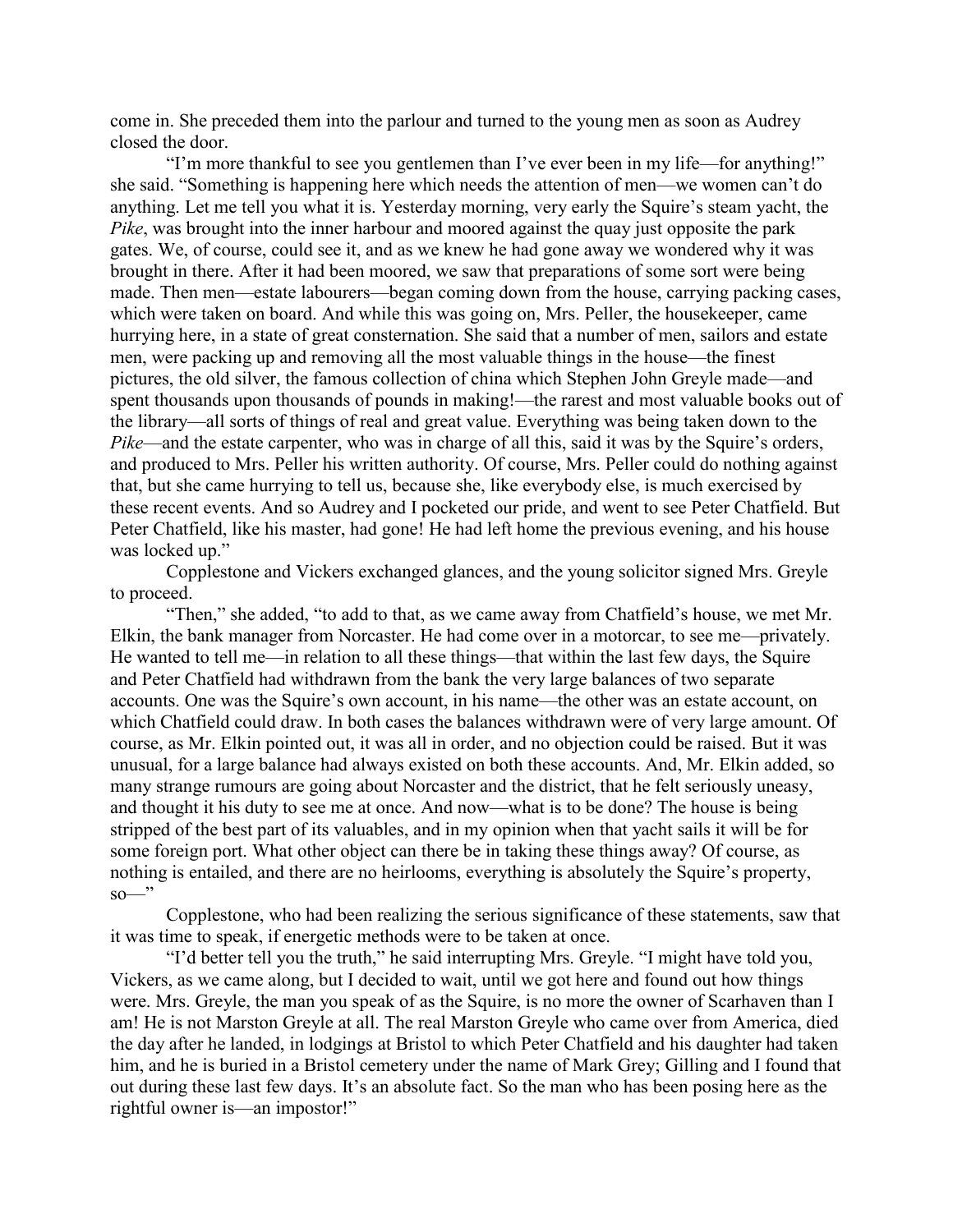A dead silence followed this declaration. The mother and daughter after one long look at Copplestone turned and looked at each other. But Vickers, quick to realize the situation, started from his seat, with evident intention of doing something.

"That's—the truth?" he exclaimed, turning to Copplestone. "No possible flaw in it?" "None," replied Copplestone. "It's sheer fact."

"Then in that case," said Vickers, "Miss Greyle is the owner of Scarhaven, of everything in the house, of every stick, stone and pebble, about the place! And we must act at once. Miss Greyle, you will have to assert yourself. You must do what I tell you to do. You must get ready at once—this minute!—and come down with me and Mrs. Greyle to that yacht and stop all these proceedings. In our presence you must lay claim to everything that's been taken from the house—yes, and to the yacht itself. Come, let's hurry!"

Audrey hesitated and looked at Mrs. Greyle.

"Very well," she said quietly. "But—not my mother."

"No need!" said Vickers. "You will have us with you."

Audrey hurried from the room, and Mrs. Greyle turned anxiously to Vickers.

"What shall you do?" she asked.

"Warn all concerned," answered Vickers, with a snap of the jaw which showed Copplestone that he was a man of determination. "Warn them, if necessary, that the man they have known as Marston Greyle is an impostor, and that everything they are handling belongs to Miss Greyle. The Scarhaven people know me, of course—there ought not to be any great difficulty with them—and as regards the yacht people—"

"You know," interrupted Mrs. Greyle, "that this man—the impostor—has made himself very popular with the people here? You saw how they cheered him after the inquest? You don't think there is danger in Audrey going down there?"

"Wouldn't it be enough if you and I went?" suggested Copplestone. "It's very late to drag Miss Greyle out."

"I'm sorry, but it's absolutely necessary," said Vickers. "If your story is true—I mean, of course, since it is true—Miss Greyle is owner and mistress, and she must be on the spot. It's all we can do, anyway," he continued, as Audrey, wrapped in a big ulster, came back to the parlour. "Even now we may be too late. And if that yacht once sails away from here—"

There were signs that the yacht's departure was imminent when they went down to the south quay and came abreast of her. The lights on the shore were being extinguished; the estate labourers were gone; only two or three sailors were busy with ropes and gear. And Vickers hurried his little party up a gangway and on to the deck. A hard-faced, keen-eyed, man, evidently in authority, came forward.

"Are you the captain of this vessel?" demanded Vickers in tones of authority. "You are? I am Mr. Vickers, solicitor, of Norcaster. I give you formal warning that the man you have known as Marston Greyle is not Marston Greyle at all, but an impostor. All the property which you have removed from the house, and now have on this vessel, belongs to this lady, Miss Audrey Greyle, Lady of the Manor of Scarhaven. It is at your peril that you move it, or that you cause this vessel to leave this harbour. I claim the vessel and all that is on it on behalf of Miss Greyle."

The man addressed listened in silent attention, and showed no sign of any surprise. As soon as Vickers had finished he turned, hurried down a stairway, remained below for a few minutes, and came up again.

"Will you kindly step this way, Miss Greyle and gentlemen?" he said politely. "You must remember that I am only a servant. If you will come down—"

He led them down the stairs, along a thickly-carpeted passage, and opened the door of a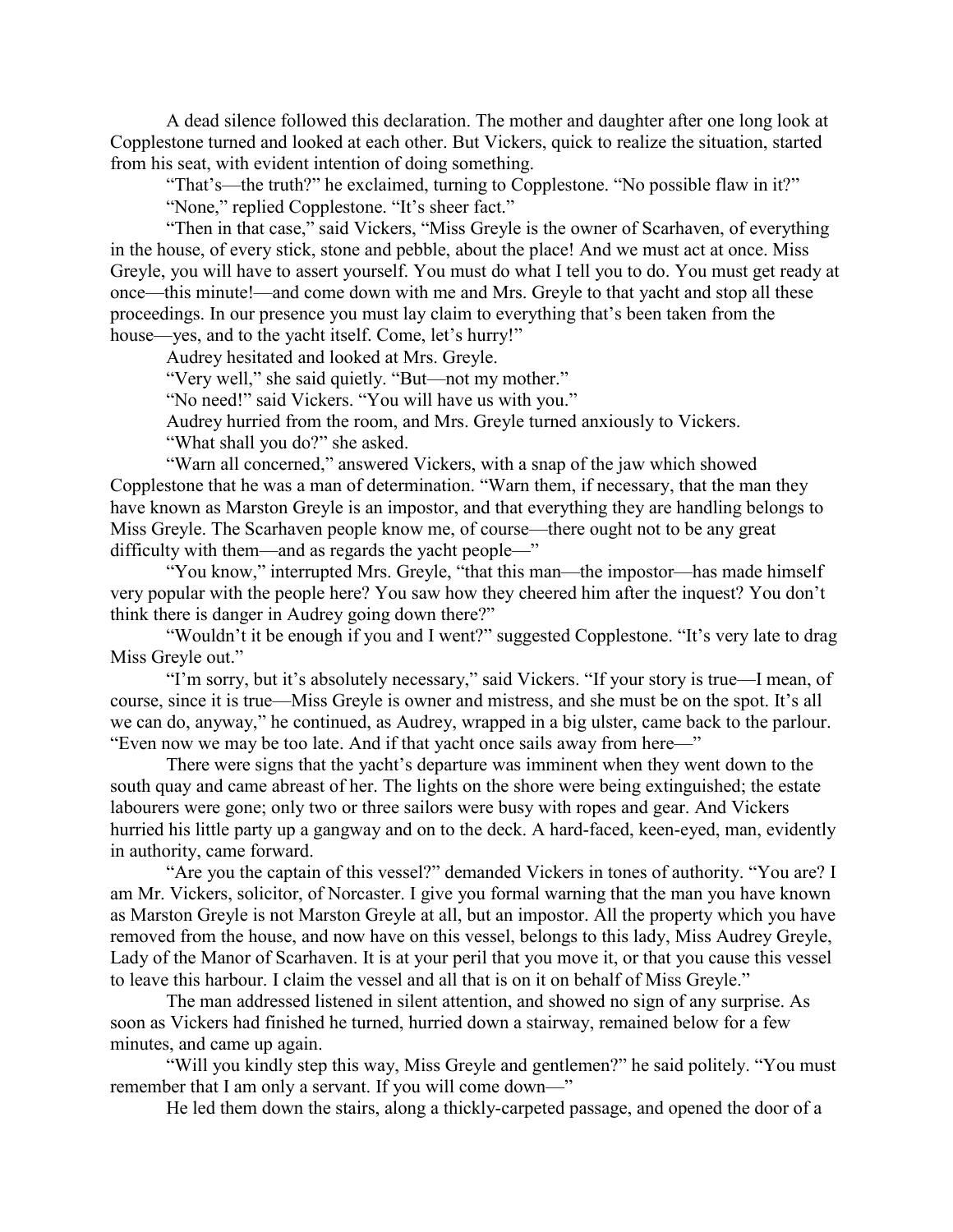lighted saloon. All unthinking, the three stepped in—to hear the door closed and locked behind them.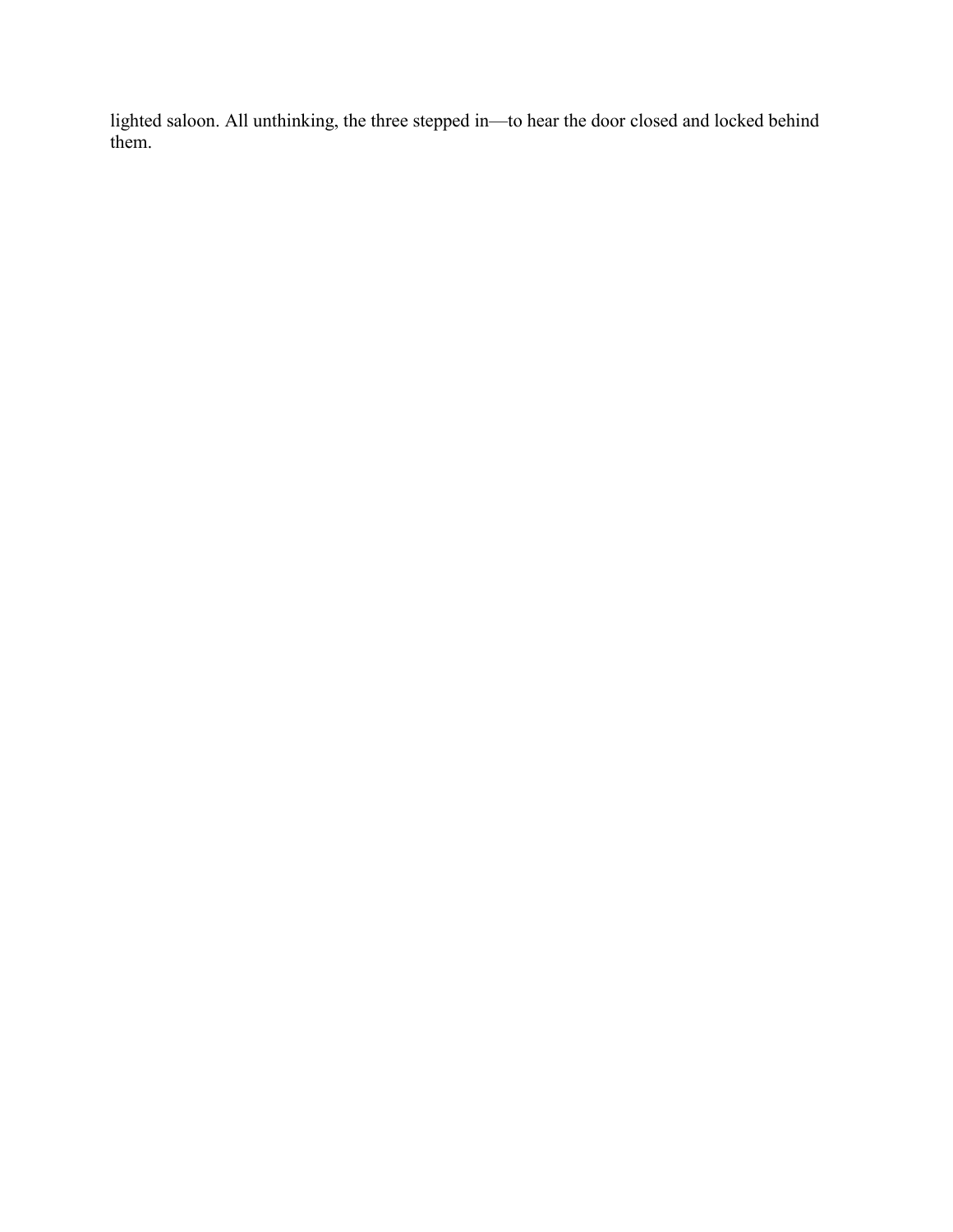# XX The Courteous Captain

Vickers sprang back at that door as the sharp click of the turning key caught his ear, and Copplestone, preceding him and following Audrey, who had advanced fearlessly into the cabin, pulled himself up with a sudden, sickening sense of treachery. The two young men looked at each other, and a dead silence fell on them and the girl. Then Vickers laid his hand on the door and shook it.

"Locked in!" he muttered with a queer glance at his companions. "What does that mean?"

"Nothing good!" growled Copplestone who was secretly cursing his own folly in allowing Audrey to leave the quay. "We're trapped!—that's what it means. Why we're trapped isn't a question that matters very much under the circumstances—the serious thing is that we certainly are trapped."

Vickers turned to Audrey.

"My fault!" he said contritely. "All my fault! But I meant it for the best—it was the thing to do—and who on earth could have foreseen this. Look here!—we've got to think pretty quick, Copplestone, that captain, now? Has he done this on his own hook, or—is there somebody on board who's at the top of things?"

"I don't see any good in thinking quick, or asking one's self questions," replied Copplestone. "We're locked in here. We've got Miss Greyle into this mess—and her mother will be anxious and alarmed. I wish we'd let this confounded yacht go where it liked before ever we'd—"

"Don't!" broke in Audrey. "That's no good. Mr. Vickers certainly did what he felt to be best—and who could foresee this? And I'm not afraid—and as for my mother, if we don't return very soon, why, she knows where we are and there are police in Scarhaven, and—"

"How long are we going to be where we are?" asked Copplestone, grimly. "The thing's moving!"

There was no doubt of that very pertinent fact. Somewhere beneath them, machinery began to work; above them there was hurry and scurry as ropes and stays were thrown off. But so beautifully built was that yacht, and so almost soundproof the luxurious cabin in which they were prisoners, that little of the noise of departure came to them. However, there was no mistaking the increasing throb of the engines nor the fact that the vessel was moving, and Vickers suddenly sprang on a lounge seat and moved away a silken screen which curtained a porthole window.

"There's no doubt of that!" he exclaimed.

"We're going through the outer harbour—we've passed the light at the end of the quay. What do these people mean by carrying us out to sea? Copplestone!—with all submission to you—whether it's relevant or not, I wish we knew more of that captain chap!"

"I know him," remarked Audrey. "I have been on this yacht before. His name is Andrius. He's an American—or American-Norwegian, or something like that."

"And the crew?" asked Vickers. "Are they Scarhaven men?"

"No," replied Audrey. "There isn't a Scarhaven man amongst them. My cousin—I mean—you know whom I mean—bought this yacht just as it stood, from an American millionaire early this spring, and he took over the captain, crew, and everything."

"So—we're in the hands of strangers!" exclaimed Vickers, while Copplestone dug his hands into his pockets and began to stamp about. "I wish I'd known all that before we came on board."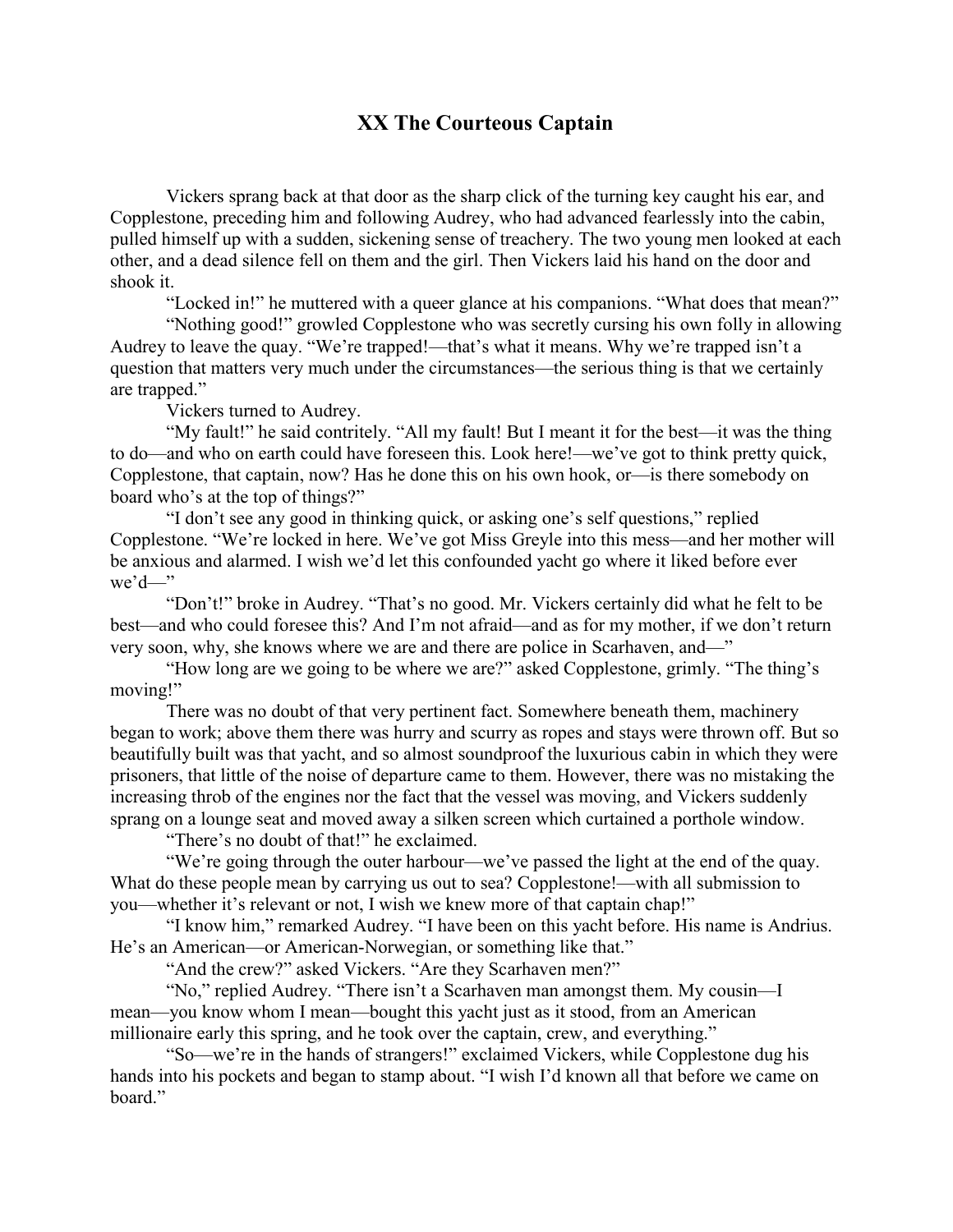"But what harm can they do us?" said Audrey, incredulous of danger. "You don't suppose they'll want to murder us, surely! My own belief is that we never should have been locked up here if you hadn't let them know how much we know, Mr. Vickers."

"Let them—I don't understand," said Vickers, turning a puzzled glance on her.

"Why," replied Audrey with a laugh which convinced both men of her fearlessness, "you let the captain see that we know a great deal and he thereupon ran downstairs—presumably to tell somebody of what you said. And—here's the result!"

"You think, then—" suggested Vickers. "You think that—"

"I think the somebody—whoever he is—wants to know exactly how much we do know," answered Audrey with another laugh. "And so we're being carried off to be cross-examined—at somebody's leisure. Let's hope they won't use thumbscrews and that sort of thing. And anyway," she continued, looking from one to the other, "hadn't we better make the best of it? We're going out to sea, that's certain—here's the bar!"

A sudden lifting of the thickly-carpeted floor, a dip to the left, another to the right, a plunge forward, a drop back, then a settling down to a steady persistent roll, showed her companions that Audrey was right—the yacht was crossing the bar which lay at the mouth of Scarhaven Bay. Outside that lay the North Sea, and Copplestone suddenly wondered which course the vessel was going to take, north, east, or south. But before he could put his thoughts into words, the door was suddenly unlocked, and Captain Andrius, suave, polite, deprecating, walked into the cabin.

"A thousands pardons—and two words of explanation!" he exclaimed, as he executed a deep bow to his lady prisoner. "First—Miss Greyle, I have sent a message to your mother that you are quite safe and will join her in due course. Second—this is merely a temporary detention—you shall all be landed—all in good time."

Vickers as a legal man, assumed his most professional air.

"Do you know what you are rendering yourself liable to, sir, by detaining us at all?" he demanded. "An action—"

Captain Andrius bowed again; again assumed his deprecating smile. He waved the two men to seats and himself took a chair with his back to the door by which he entered.

"My dear sir!" he said courteously. "You forget that I am but a servant. I am under orders. However, I give my word that no harm shall come to you, that you shall be treated with every polite attention, and that you shall be landed."

"When—and where?" asked Vickers.

"Tomorrow, certainly," replied Andrius. "As to where, I cannot exactly say. But—where you will be in touch with—shall we say civilization?"

He showed a set of fine white teeth in such a curious fashion as he spoke the last word that Copplestone and Vickers instinctively glanced at each other, with a mutual instinct of distrust.

"Won't do!" said Vickers. "I insist that you put about and go into Scarhaven again."

Andrius spread out his open palms and shook his head "Impossible!" he answered. "We are already *en voyage*. Time presses. Be placable—tomorrow you shall be released."

Vickers was about to answer this appeal with an angry refusal to be either placable or tractable, but he suddenly stopped the words which rose to his tongue. There was something in all this—some mystery, some queer game, and it might be worth while to find it out.

"Where are you taking this yacht?" he demanded brusquely. "Come, now!"

"I am under—orders," said Andrius, with another smile.

"Whose orders?" persisted Vickers. "Look here—it's no use trying to burke facts. Who's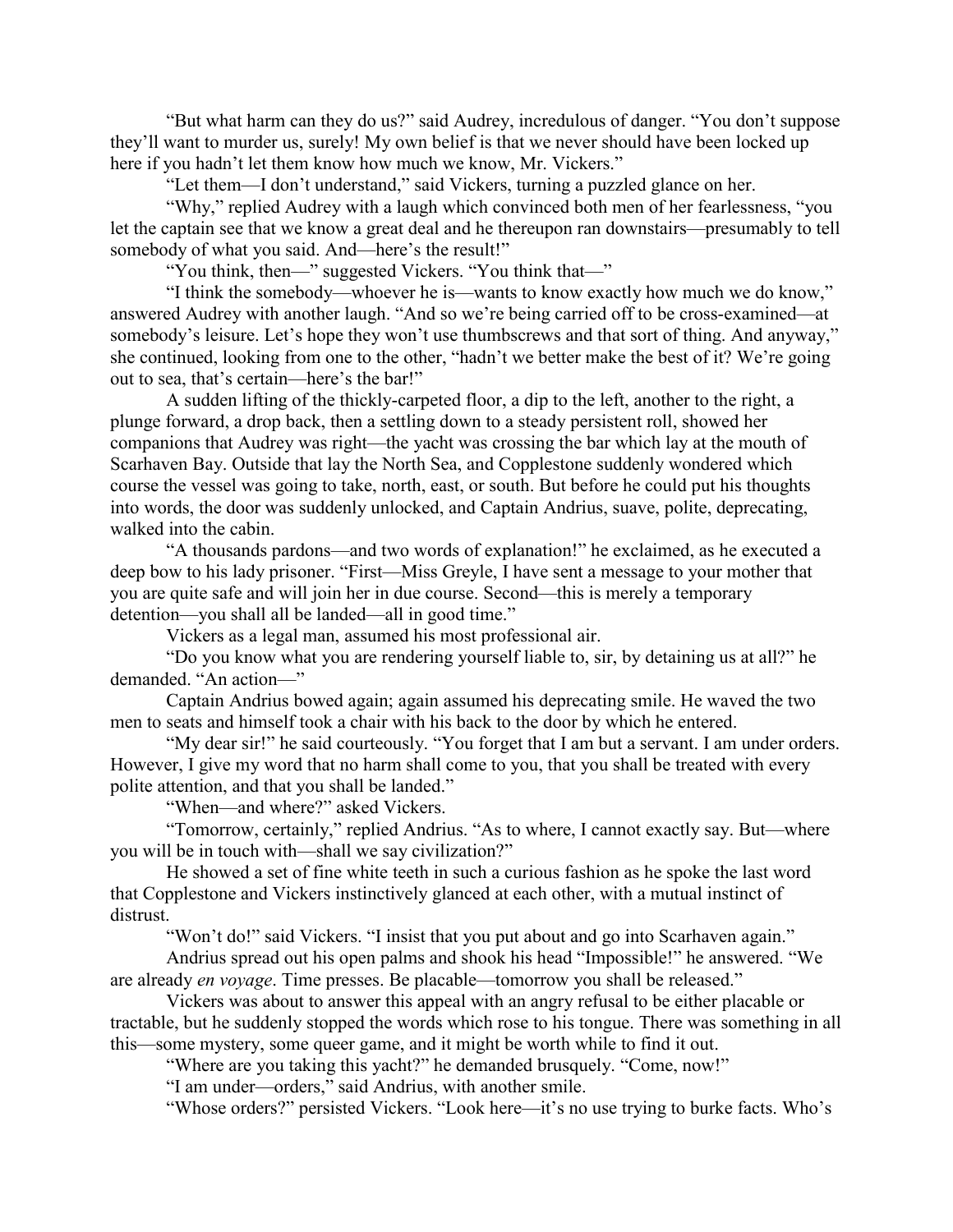on board this vessel? You know what I mean. Is the man who calls himself Squire of Scarhaven here?"

Andrius shook his head quietly and gave his questioner a shrewd glance.

"Mr. Vickers," he said meaningly, "I know you! You are a lawyer—though a young one. Lawyers are guarded in their speech. Now—we are alone—we four. No one can hear anything we say. Tell me—is that right what you said to me on deck, that the man who has called himself Marston Greyle is not so at all?"

"Absolutely right," replied Vickers.

"An impostor?" demanded Andrius.

"He is!"

"And never had any right to—anything?"

"No right whatever!"

"Then," said Andrius, with a polite inclination of his head and shoulders to Audrey, "the truth is that everything of the Scarhaven property belongs to this lady?"

"Everything!" exclaimed Vickers. "Land, houses, furniture, valuables—everything. All the property which you have on this yacht—pictures, china, silver, books, objects of art, as I am instructed, removed from the house—are Miss Greyle's sole property. Once more I warn you of what you are doing, and I demand that you immediately return to Scarhaven. This very yacht belongs to Miss Greyle!"

Andrius nodded, looked fixedly at the young solicitor for a moment, and then rose.

"I am obliged to you," he said. "That, of course, is your claim. But—the other one, eh? It seems to me there might be something to be said for that, you know? So, all I can do is to renew my assurance of polite attention, offer you our best accommodation—which is luxurious—and promise to land you—somewhere—tomorrow. Miss Greyle, we have two women servants on board—I shall send them to you at once and they will attend to you—please consider them your own. You, gentlemen, will perhaps join me in my quarters?—I have two spare cabins close to my own which are at your service."

Copplestone and Vickers looked at each other and at Audrey—undecided and vaguely suspicious. But Audrey was evidently neither alarmed nor uneasy—she nodded a ready assent to the Captain's proposal.

"Thank you, Captain Andrius," she said coolly. "I know the two women. You may send one of them. Do what he suggests," she murmured, turning to Copplestone, who had moved close to her, "I'm not one scrap afraid of anything—and it's only until tomorrow. He'll land us—I'm sure of it."

There was nothing for it, then, but to follow Andrius to his own comfortable quarters. There, utterly ignoring the strange circumstances under which they met, he played the part of host with genuine desire to make his guests feel at ease, and when he showed them to their berths, a little later, he emphasized his assurance of their absolute safety and liberty.

"You see, gentlemen, your movements are untrammelled," he said. "You can go in and out of your quarters as you like. You can go where you like on the yacht tomorrow morning. There is no restriction on you. Sleep well—and tomorrow you are all free again, eh?"

Copplestone got a word or two with Vickers—alone.

"What do you think?" he muttered. "Shall you sleep?"

"My impression—for I know what you're thinking about," said Vickers, "is that Miss Greyle's as safe as if she were in her mother's house! She's no fear, herself, anyway. There's some mystery, somewhere, and I can't make this Andrius man out at all, but I believe all's right as regards personal safety. There's Miss Greyle's cabin, anyhow, right opposite ours—and I can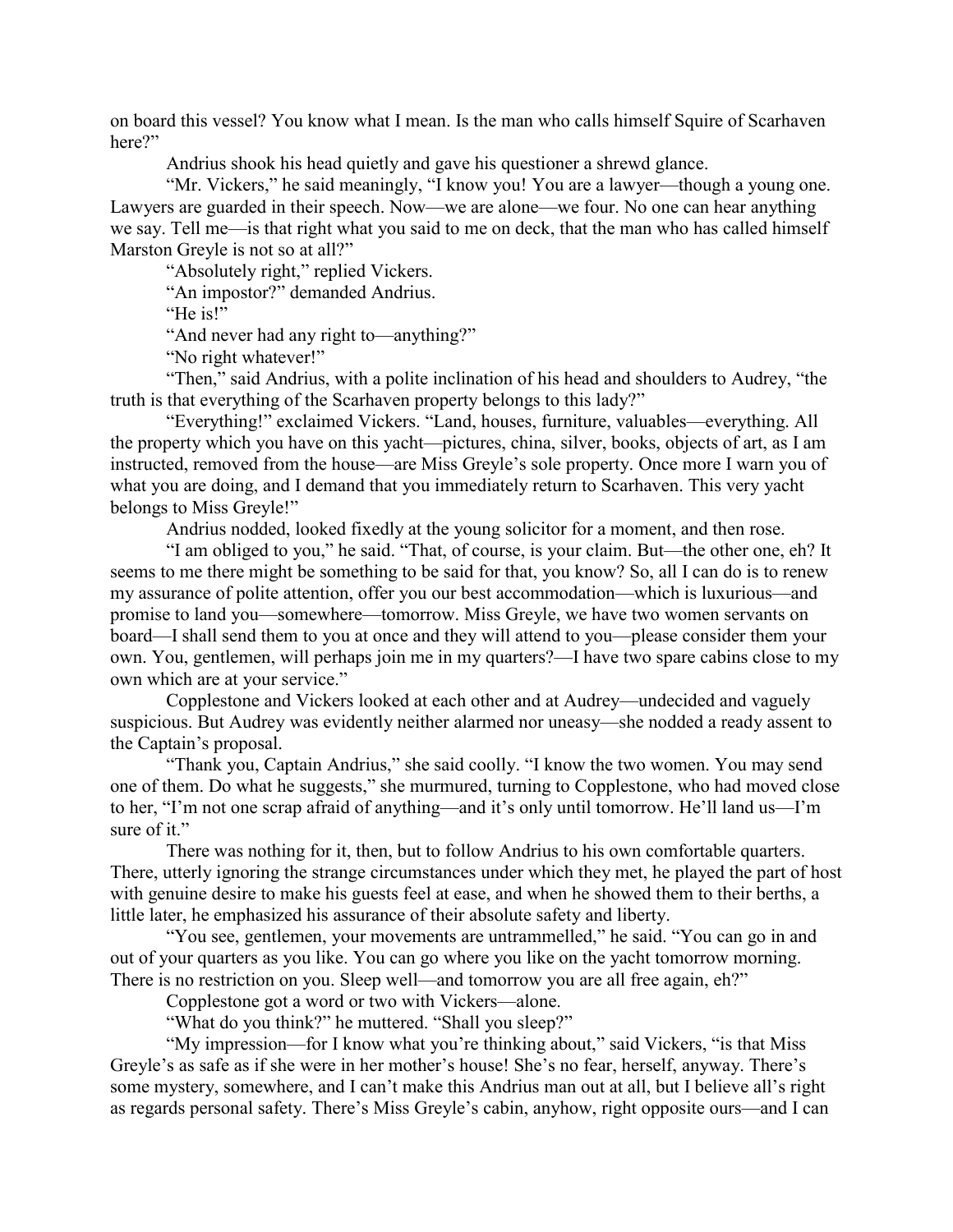keep an eye and an ear open even when I'm asleep!"

But in spite of these assurances, Copplestone slept little. He was up, dressed, and on deck by sunrise, staring around him in a fresh autumn morning to get some notion of the yacht's whereabouts, and he had just managed to make out a mere filmy line of land far to the westward when Audrey appeared at his elbow. There was no one of any importance near them and Copplestone impulsively seized her hands.

"I've scarcely slept!" he blurted out, gazing intently at her. "Couldn't! Blaming myself for letting you get into this confounded mess! You're all right?"

Audrey responded a little to the pressure of his hands before she disengaged her own.

"It wasn't your fault," she said. "It's nobody's fault. Don't blame Mr. Vickers—he couldn't foresee this. Yes, I'm all right—and I slept like a top. What's the use of worrying? Do you know," she went on, lowering her voice and drawing nearer to him, "I believe something's going to come of all this—something that'll clear matters up once and for all."

"Why?" asked Copplestone, wonderingly. "What makes you think that?"

"Don't know—instinct, intuitiveness, perhaps," she answered. "Besides—I'm dead certain we're not the only people—I don't mean crew and Captain—aboard the *Pike*. I believe there's somebody else. There's some mystery, anyway. Keep that to yourself," she said as Andrius and Vickers appeared from below. "Don't show any sign—wait to see how things turn out."

She turned away from him to greet the other two as unconcernedly as if there were nothing unusual in the situation, and Copplestone marvelled at her coolness. He himself, not so well equipped with patience, was feverishly anxious to know how things would turn out, and when. But the day went by and nothing happened, except that Captain Andrius was very polite to his guests and that the yacht, a particularly fast sailer, continued to make headway through the grey seas, sometimes in bare sight of land and sometimes out of it. To one or two inquiries as to the fulfilment of his promise Andrius made no more answer than a reassuring nod; once when Vickers pressed him, he replied curtly that the day was not yet over. Vickers drew Copplestone aside on hearing that.

"Look here!" he said. "I've been reckoning things up as near as I can. I make out that we've been running due north, or northeast ever since we left Scarhaven last night. I reckon, too, that this vessel makes quite twenty-two or three, knots an hour. We must be off the extreme northeast coast of Scotland. And night's coming on!"

"There are ports there that he can put into," said Copplestone. "The thing is—will he keep his promise? Remember!—he must know very well that if we once land anywhere within reach of a telegraph office, we can wire particulars about him to every port in the world if we like—and he's got to go somewhere, eventually, you know."

Vickers shook his head as if this were a problem he would give up. It was beyond him, he said, to even guess at what Andrius was after, or what was going to happen. And nothing did happen until, as the three prisoners sat at dinner with their polite gaoler, the *Pike* came to a sudden stop and hung gently on a quiet sea. Andrius looked up and smiled.

"A pleasant night for your landing," he remarked. "Don't hurry—but there will be a boat ready for you as soon as dinner is over."

"And where are we?" asked Vickers.

"That, my dear sir, you will see when you land." replied Andrius. "You will, at any rate, be quite comfortable for the night, and in the morning, I think, you will be able to journey—wherever you wish to go to."

There was something in the smile which accompanied the last words which made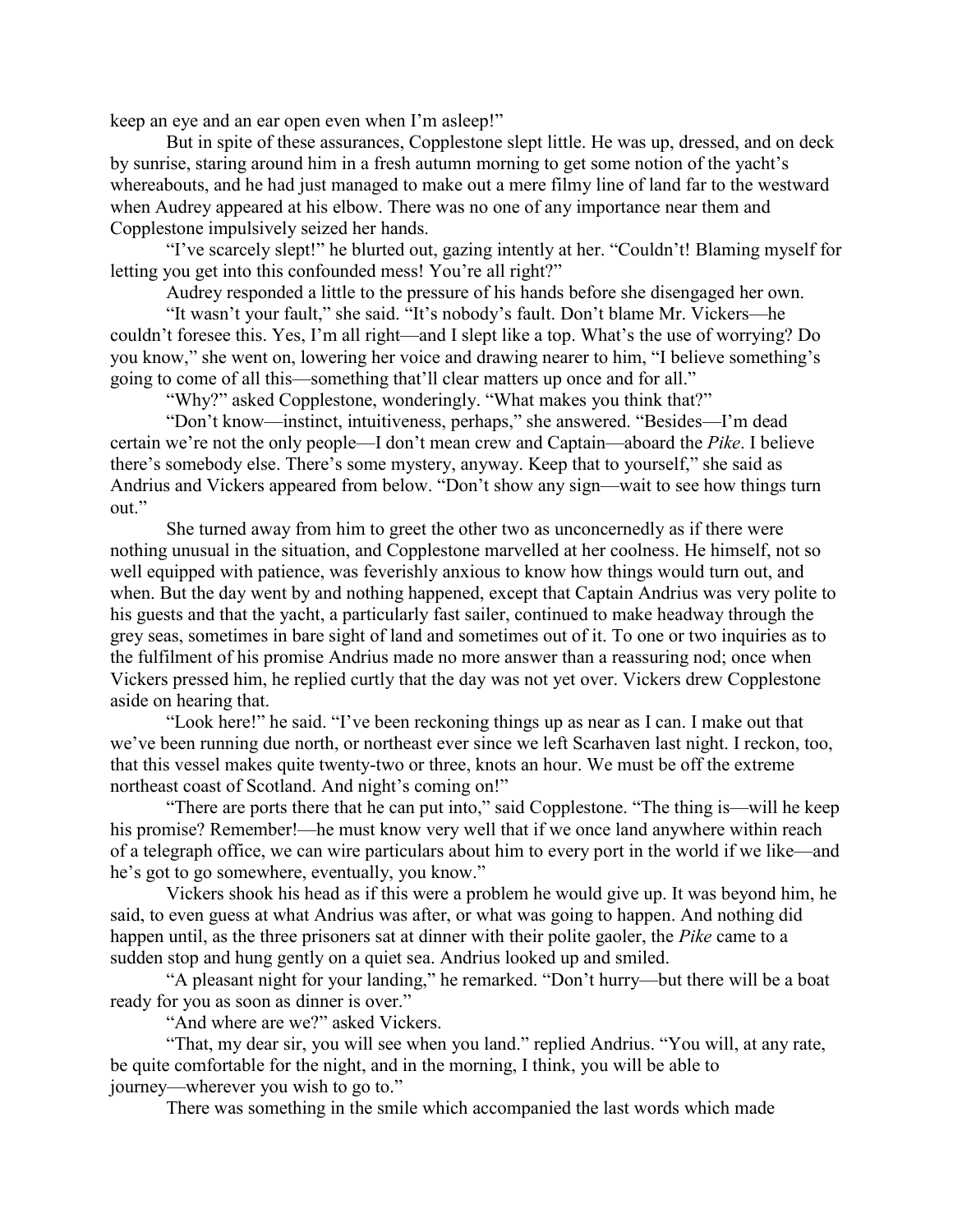Copplestone uneasy. But the prospect of regaining their liberty was too good—he kept his own counsel. And half an hour later, he, Audrey and Vickers, stood on deck, looking down on a boat alongside, in which were two or three of the crew and a man holding a lanthorn. In front was the dark sea, and ahead a darker mass which they took to be land.

"You won't tell us what this place is?" said Vickers as he was about to follow the others into the boat. "It's on the mainland, of course?"

"The morning light, my good sir, will show you everything," replied Andrius. "Be content that I have kept my promise—you have come off luckily," he added with a significant look.

Vickers felt a strange sense of alarm as the boat left the yacht. He noticed two or three suspicious circumstances. As soon as they got away, he saw that all the yacht's lights had been or were being darkened or entirely obscured; at a dozen boat lengths they could see her no more. Then a boat, swiftly pulled, passed them in the darkness, evidently coming from the shore to which they were being taken: it, too, carried no light. Nor were there any lights on the shore itself; all there was in utter blackness. They were on the shingle within a quarter of an hour; within a minute or two the yachtsmen had helped all three on to the beach, had carried up certain boxes and packages which had been placed in the boat, had set down the lighted lanthorn, jumped into the boat again and vanished in the darkness. And in the silence, broken only by the drip of water from the retreating oars, and by the scarcely-noticed ripple of the waves, Audrey voiced exactly what her two companions felt.

"Andrius has kept his word—and cheated us! We're stranded!"

From somewhere out of the darkness came a groan—deep and heartfelt, as if in entire agreement with Audrey's declaration. That it proceeded from a human being was evident enough, and Vickers hastily snatched up the lanthorn and strode in the direction from which it came. And there, seated on the shingle, his whole attitude one of utter dejection and misery, the three castaways found a sharer of their sorrows—Peter Chatfield!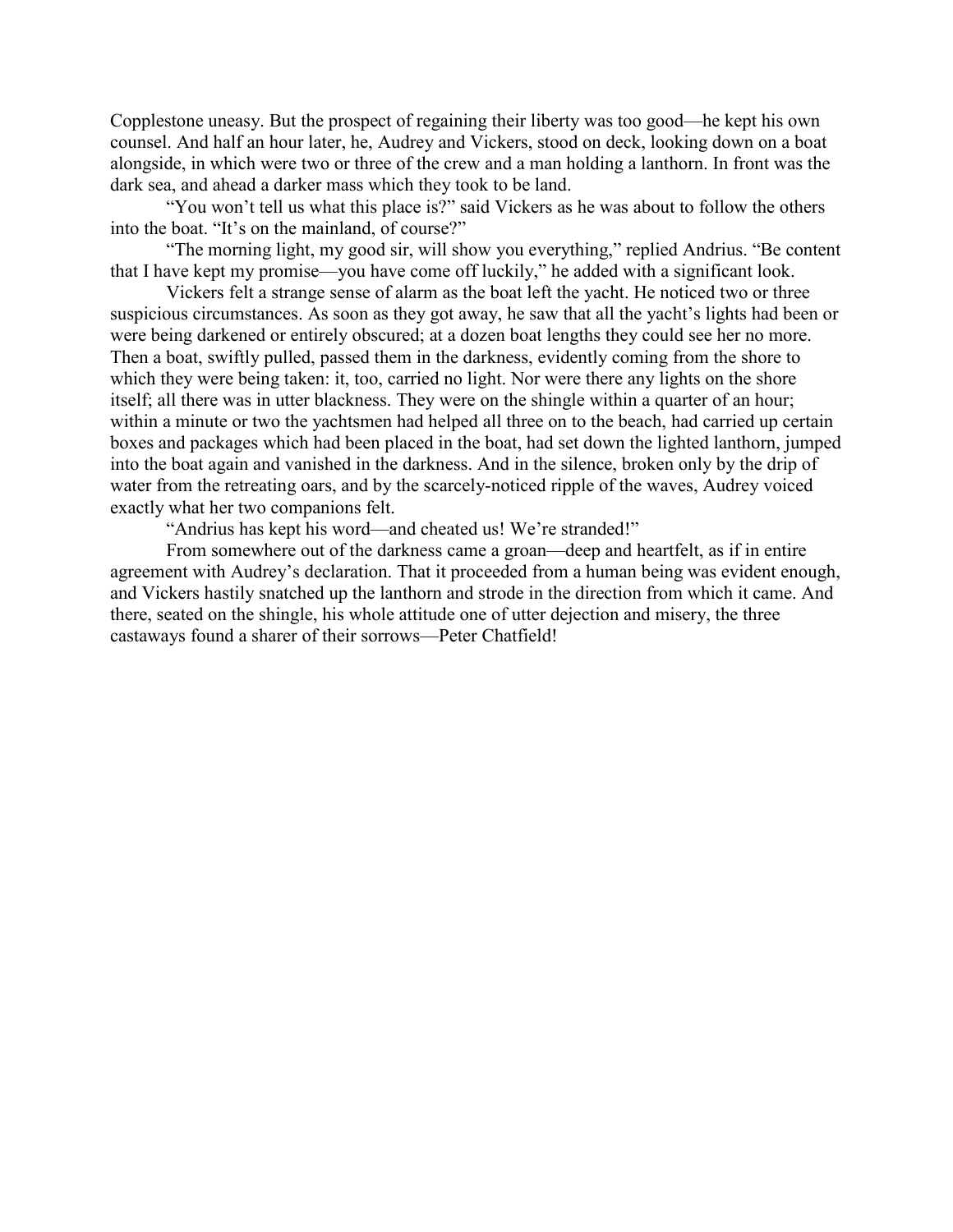#### XXI Marooned

To each of these three young people this was the most surprising moment which life had yet afforded. It was an astonishing thing to find a fellow mortal there at all, but to find that mortal was the Scarhaven estate agent was literally short of marvellous. What was also astounding was to see Chatfield's only too evident distress. Swathed in a heavy, old-fashioned ulster, with a plaid shawl round his shoulders and a deerstalker hat tied over head and ears with a bandanna handkerchief he sat on the beach nursing his knees, slightly rocking his fleshy figure to and fro and moaning softly with the regularity of a minute bell. His eyes were fixed on the dark expanse of waters at his feet; his lips, when he was not moaning, worked incessantly; as he rocked his body he beat his toes on the shingle. Clearly, Chatfield was in a bad way, mentally. That he was not so badly off materially was made evident by the presence of a half-open kit bag which obviously contained food and a bottle of spirits.

For any notice that he took of them, Audrey, Vickers, and Copplestone might have been no more than the pebbles on which they stood. In spite of the fact that Vickers shone the light on his fat face, and that three inquisitive pairs of eyes were trained on it, Chatfield continued to stare moodily and disgustedly out to sea and to take no notice of his gratuitous company. And so utterly extraordinary was his behaviour and attitude that Audrey suddenly and almost involuntarily stepped forward and laid a hand on his shoulder.

"Mr. Chatfield!" she exclaimed. "What's the matter? Are you ill?"

The emphasis which she gave to the last word roused some quality of Chatfield's subtle intellect. He flashed a swift look at his questioner—a look of mingled contempt and derision, spiced with a dash of sneering humour. And he found his tongue.

"Ill!" he snorted. "Ill! She asks if I'm ill—me, a respectable man what's maltreated and robbed before his own eyes by them as ought to fall in humble gratitude at his feet! Ill!—aye, ill with something that's worse nor any bodily aches and pains—let me tell you that! But not done for, neither!"

"He's all right," said Copplestone. "That's a flash of his old spirit. You're all right, Chatfield, aren't you? And who's robbed and maltreated you—and how and when—especially when—did you come here?"

Chatfield looked up at his old assailant with a glare of dislike.

"You keep your tongue to yourself, young feller!" he growled. "I shouldn't never ha' been here at all if it hadn't been for the likes of you—a pokin' your nose where it isn't wanted. It's 'cause o' you three comin' aboard o' that there yacht last night as I am here—a castaway!"

"Well, we're castaways, too, Mr. Chatfield," said Audrey. "And we can't help believing that it's all your naughty conduct that's made us so. Why don't you tell the truth?"

Chatfield uttered a few grumpy and inarticulate sounds.

"It'll be a bad day for more than one when I do that—as I will," he muttered presently. "Oh aye, I'll tell the truth—when it suits me! But I'll be out o' this first."

"You'll never get out of this first or last, until you tell us how you got in," said Vickers, assuming a threatening tone. "You'd better tell us all about it, you know. Come now!—you know me and my firm."

Chatfield laughed grimly and shook his much-swathed head.

"I ought to," he said. "I've given 'em more than one nice job and said naught about their bills o' costs, neither, my lad. You keep a civil tongue in your mouth—I ain't done for yet,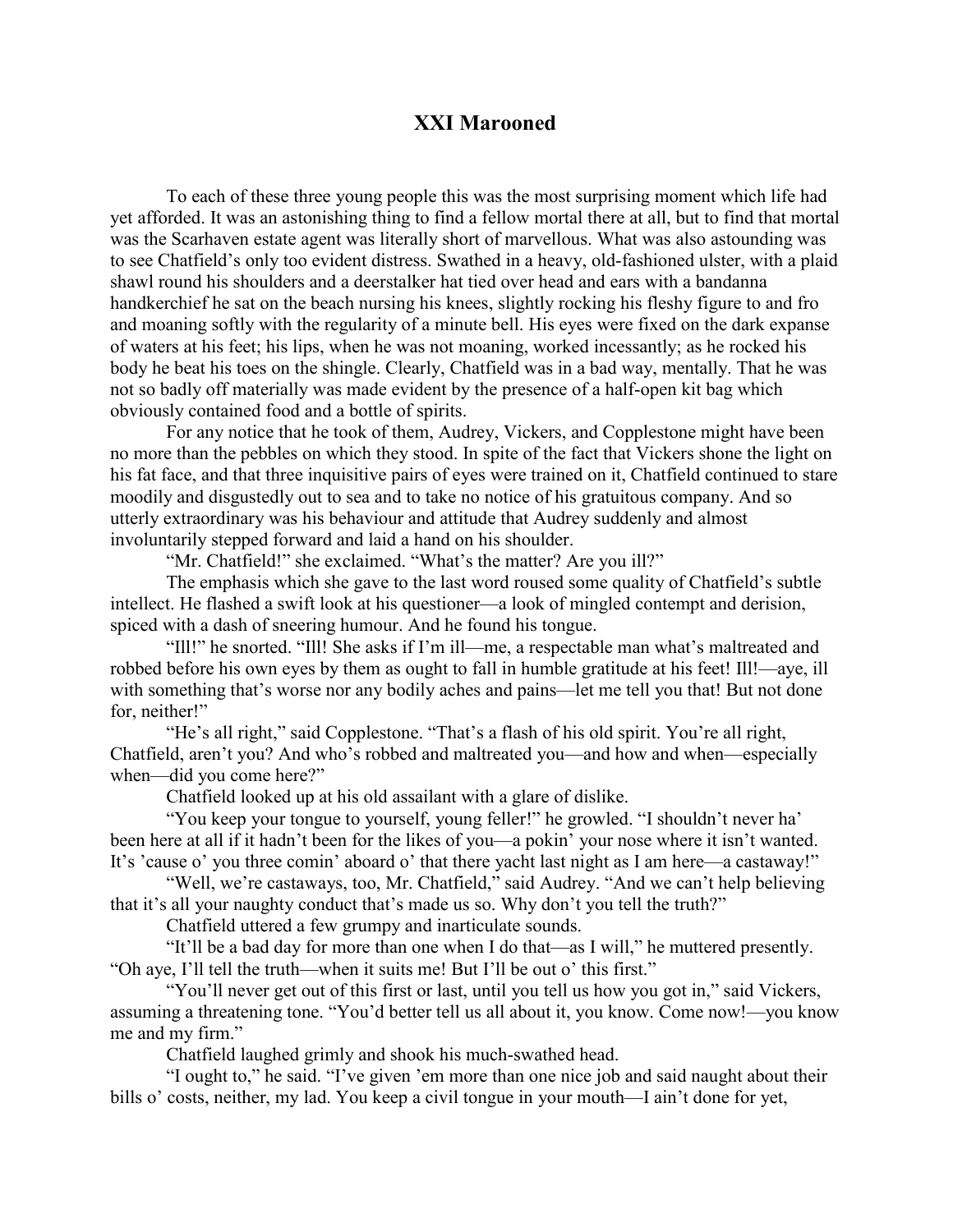noways! You let me get off this here place, wherever it is, and within touch of a telegraph office, and I'll make somebody suffer!"

"Andrius, of course," said Copplestone. "Come now, he put you ashore before he sent us off, didn't he? Why don't you own up?"

"Never you mind, young feller," retorted Chatfield. "I was feeling very cast down, but I'm better. I've something that'll keep me going—revenge! I'll show 'em, once I'm off this place—I will so!"

"Look here, Chatfield," said Vickers. "Do you know where this place is? What is it? Is it on the mainland, or is it an island, or where are we? It's all very well talking about getting off, but when and how are we to get off? Why don't you be sensible and tell us what you know?"

The estate agent arose slowly and ponderously, drawing his shawl about him. He looked out seawards. In that black waste the steady beat of the yacht's propellers could be clearly heard, but not a gleam of light came from her, and it was impossible to decide in which direction she was going. And Chatfield suddenly shook his fist at the throbbing sound which came in regular pulsations through the night.

"Never mind!" he said sneeringly. "We aren't at the North Pole neither—I ain't a seafaring man, but I've a good idea of where we are! And perhaps there won't be naught to take me off when it's daylight, and perhaps there won't be no telegraphs near at hand, nor within a hundred miles, and perhaps there ain't such a blessed person as that there Marconi and his wireless in the world—oh, no! Just you wait, my fine fellers—that's all!"

"He's not addressing us, Vickers," said Copplestone. "You're decidedly better, Chatfield—you're quite better. The notion of revenge and of circumvention has come to you like balm. But you'd a lot better tell us who you're referring to, and why you were put ashore. Listen, Chatfield!—there's property of your own on that yacht, eh? That it? Come, now?"

Chatfield gave his questioner a look of indignant scorn. He stooped for the kitbag, picked it up, and turned away.

"I don't want to have naught to do with you," he remarked over his shoulder. "You keep yourselves to yourselves, and I'll keep myself to myself. If it hadn't been for what you blabbed out last night, them ungrateful devils 'ud never have had such ideas put into their heads!"

As if he knew his way, Chatfield plodded heavily up the beach and was lost in the darkness, and the three left behind stood helplessly staring at each other. For a long time there was silence, broken only by the agent's heavy tread on the shingle—at last Vickers spoke.

"I think I can see through all this," he said. "Chatfield's cryptic utterances were somewhat suggestive. 'Robbed'—'maltreated'—'them as ought to have fallen in humble gratitude at his feet'—'vengeance'—'revenge'—'Marconi telegrams'—'ungrateful devils'—ah, I see it! Chatfield had associates on the *Pike*—probably the impostor himself and Andrius—probably, too, he had property of his own, as you suggested to him, Copplestone. The whole gang was doubtless off with their loot to far quarters of the globe. Very good—the other members have shelved Chatfield. They've done with him. But—not if he knows it! That man will hunt the *Pike* and her people—whoever they are—relentlessly when he gets off this."

"I wish we knew what it is that we're on!" said Copplestone.

"Impossible till daybreak," replied Vickers. "But I've an idea—this is probably one of the seventy-odd islands of the Orkneys: I've sailed round here before. If I'm right, it's most likely one of the outlying and uninhabited ones. Andrius—or his controlling power—has dropped us—and Chatfield—here, knowing that we may have to spend a few days on this island before we succeed in getting off. Those few days will mean a great deal to the *Pike*. She can be run into some safe harbourage on this coast, given a new coat of paint and a new name, and be off before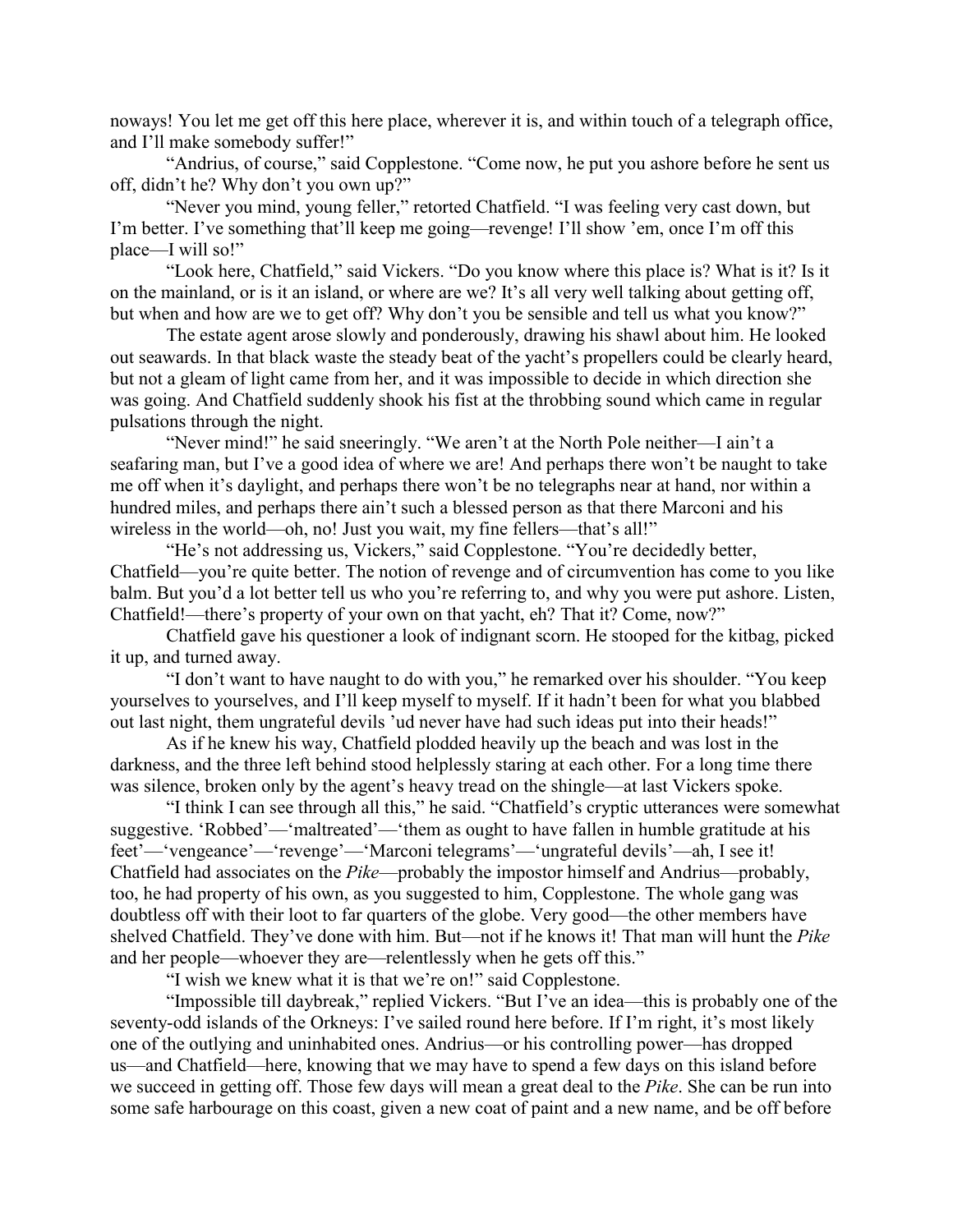we can do anything to stop her. I allow Chatfield to be right in this—that my perhaps too hasty declaration to Andrius revealed to that gentleman how he could make off with other people's property."

"Nothing will make me believe that Andrius is the solely responsible person for this last development," said Copplestone, moodily. "There were other people on board—cleverly concealed. And what are we going to do?"

Audrey had stepped away from the circle of light made by the lanthorn and was gazing steadily in the direction which Chatfield had taken.

"Those are cliffs, surely," she said presently. "Hadn't we better go up the beach and see if we can't find some shelter until morning? Fortunately we're all warmly clad, and Andrius was considerate enough to throw rugs and things into the boat, as well as provisions. Come along!—after all, we're not so badly off. And we have the satisfaction of knowing that we can keep Chatfield under observation. Remember that!"

But in the morning, when the first gleam of light came across the sea, and Vickers, leaving his companions to prepare some breakfast from the store of provisions which had been sent ashore with them, set out to make a first examination of their surroundings, the agent was not to be seen. What was to be seen was a breach of rock, sand, shingle, not a mile in length, lying at the foot of high cliffs, and on the grey sea in front not a sign of a sail, nor a wisp of smoke from a passing steamer. The apparent solitude and isolation of the place was as profound as the silence which overhung everything.

Vickers made his way up the cliffs to their highest point and from its summit took a leisurely view of his surroundings. He saw at once that they were on an island, and that it was but one of many which lay spread out over the sea towards the north and the west. It was a wedge-shaped island this, and the cliffs on which he stood and the beach beneath formed the widest side of it; from thence its lines drew away to a point in the distance which he judged to be two miles off. Between him and that point lay a sloping expanse of rough land, never cultivated since creation, whereon there were vast masses of rock and boulder but no sign of human life. No curling column of smoke went up from hut or cottage; his ears caught neither the bleating of sheep nor the cry of shepherd—all was still as only such places can be still. Nor could he perceive any signs of life on the adjacent islands—which, to be sure, were not very near. From the sea mists which wrapped one of them he saw projecting the cap of a mountainous hill—that hill he recognized as being on one of the principal islands of the group, and he then knew that he and his companions had been set down on one of the outlying islands which, from its position, was not in the immediate way of passing vessels nor likely to be visited by fishermen.

He was turning away from the top of the cliff after a long and careful inspection, when he caught sight of a man's figure crossing the rocky slope between him and this far-off point. That, he said to himself, was Chatfield. Did Chatfield know of any place at that point visited by fishing craft from the other islands? Had Chatfield ever been in the Orkneys before? Was there any method in his wanderings? Or was he, too, merely examining his surroundings—considering which was the likeliest part of the island from which to attract attention? In the midst of these speculation a sudden resolution came to him—one or other of the three must keep an eye on Chatfield. Night or day, Chatfield must be watched. And having already seen that Copplestone and Audrey had an unmistakable liking for each other's society and would certainly not object to being left together, he determined to watch Chatfield himself. Hurrying down the cliffs, he hastily explained the situation to his companions, took some food in his hands, and set out to follow the agent wherever he went.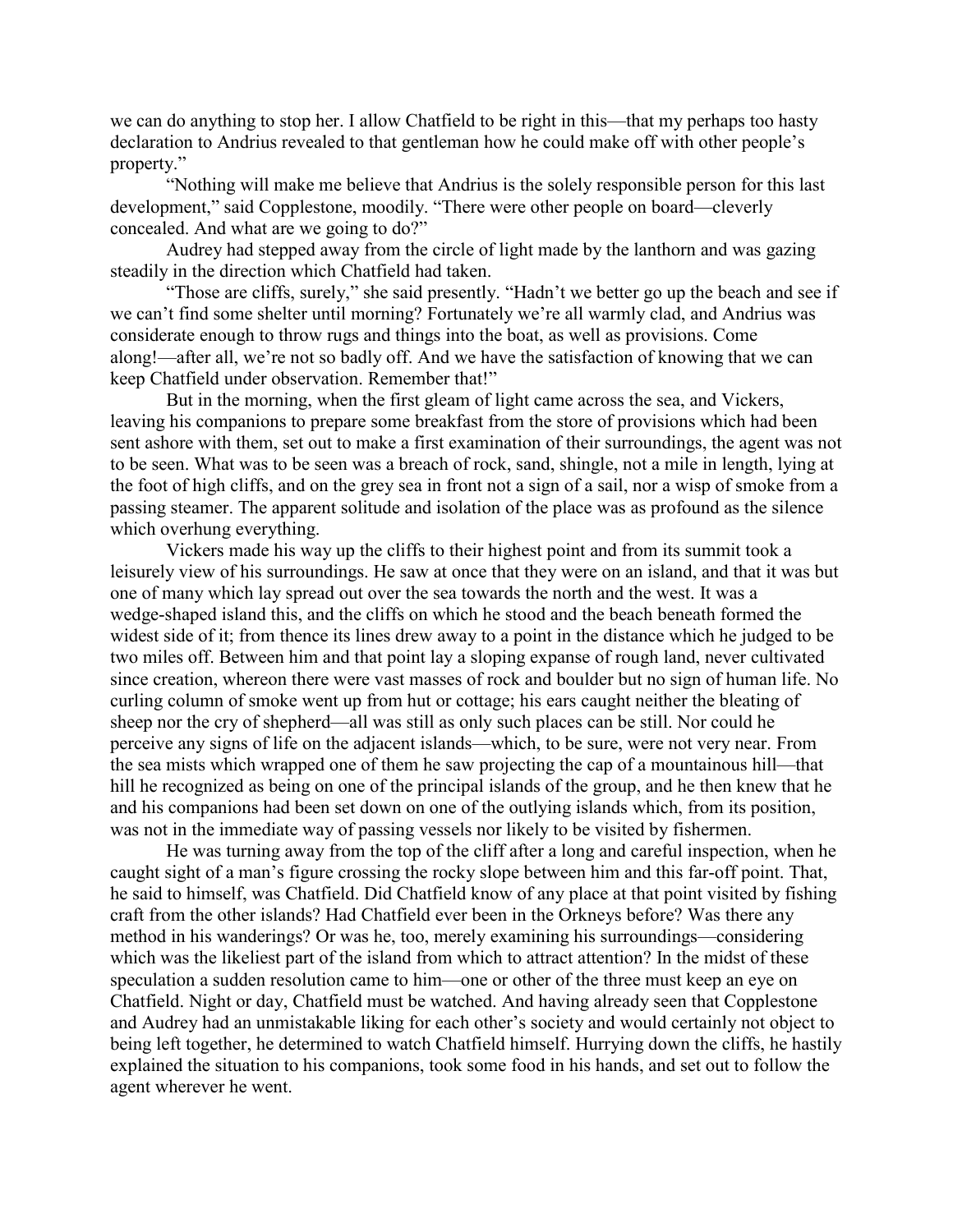### XXII The Old Hand

Half an hour later, when Vickers regained the top of the cliff and once more looked across the island towards the far-off point, the figure which he had previously seen making for it had turned back, and was plodding steadily across the coarse grass and rock-strewn moorland in his own direction. Chatfield had evidently taken a bird's eye view of the situation from the vantage point of the slope and had come to the conclusion that the higher part of the island was the most likely point from which to attract attention. He came steadily forward, a big, lumbering figure in the light mist, and Vickers as he went on to meet him eyed him with a lively curiosity, wondering what secrets lay carefully locked up in the man's heart and what happened on the *Pike* that made its captain or its owner bundle Chatfield out of it like a box of bad goods for which there was no more use. And as he speculated, they met, and Vickers saw at once that the old fellow's mood had changed during the night. An atmosphere of smug oiliness sat upon Chatfield in the freshness of the morning, and he greeted the young solicitor in tones which were suggestive of a chastened spirit.

"Morning, Mr. Vickers," he said. "A sweetly pretty spot it is that we find ourselves in, sir—nevertheless, one's affairs sometimes makes us long to quit the side of beauty, however much we would tarry by it! In plain words, Mr. Vickers, I want to get out o' this. And I've been looking round, and my opinion is that the best thing we can do is to start as big a fire as we can find stuff for on yon bluff and keep a-feeding on it. In the meantime, while you're considering of that, I'll burn something of my own—I'm weary."

He dropped down on a convenient boulder of limestone, settled his big frame comfortably, and producing a pipe and a tobacco pouch, proceeded to smoke. Vickers himself took another boulder and looked inquisitively at his strange companion. He felt sure that Chatfield was up to something.

"You say 'we' now," he remarked suddenly. "Last night you said you didn't want to have anything to do with us. We were to keep to ourselves, and—"

"Well, well, Mr. Vickers," broke in Chatfield. "One says things at one time that one wouldn't say at another, you know. Facts is facts, sir, and Providence has made us companions in distress. I've naught against you—nor against the girl—as for t'other young man, he's of a interfering nature—but I forgive him—he's young. I don't bear no ill will—things being as they are. I've had time to reflect since last night—and I don't see no reason why Miss Greyle and me shouldn't come to terms—through you."

Vickers lighted his own pipe, and took some time over it.

"What are you after, Chatfield?" he asked at length. "Something, of course. You say you want to come to terms with Miss Greyle. That, of course, is because you know very well that Miss Greyle is the legal owner of Scarhaven, and that—"

Chatfield waved his pipe.

"I don't!" he answered, with what seemed genuine eagerness. "I don't know naught of the sort. I tell you, Mr. Vickers, I do *not* know that the man what we've known as the Squire of Scarhaven for a year gone by is *not* the rightful Squire—I do not! Fact, sir! But"—he lowered his voice, and his sly eyes became slyer and craftier—"but I won't deny that during this last week or two I may have had my suspicions aroused, that there was something wrong—I don't deny that, Mr. Vickers."

Vickers heard this with amazement. Young as he was, he had had various dealings with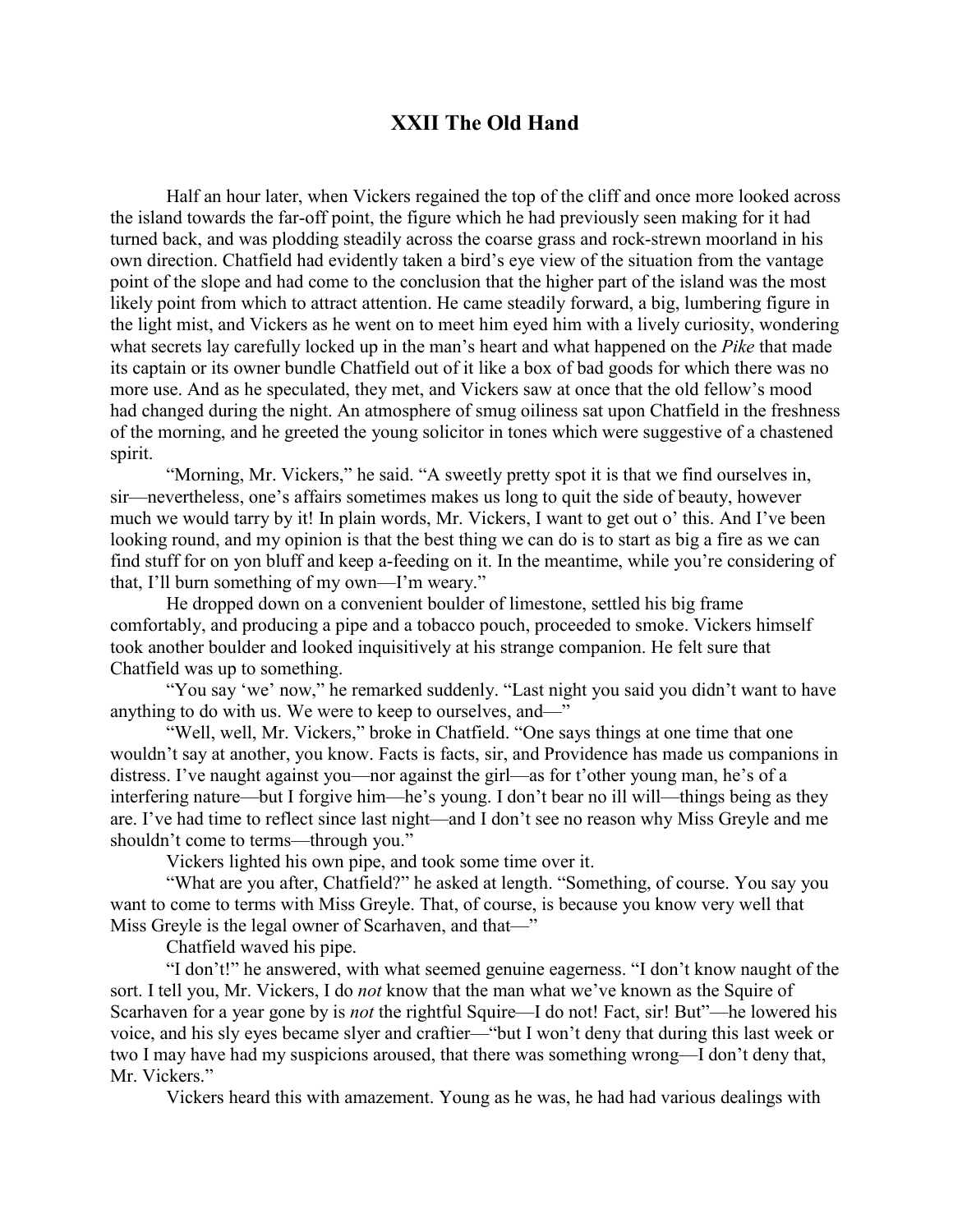Peter Chatfield, and he had an idea that he knew something of him, subtle old fellow though he was, and he believed that Chatfield was now speaking the truth. But, in that case, what of Copplestone's revelation about the Falmouth and Bristol affair and the dead man? He thought rapidly, and then determined to take a strong line.

"Chatfield!" he said. "You're trying to bluff me. It won't do. Things are known. I know 'em! I'll be candid with you—the time's come for that. I'll tell you what I know—it'll all have to come out. You know very well that the real Marston Greyle's dead. You were with him when he died. What's more, you buried him at Bristol under the name of Mark Grey. Hang it all, man, what's the use of lying about it?—you know that's all true!"

He was watching Chatfield's big face keenly, and he was astonished to see that his dramatic impeachment produced no more effect than a slightly superior smile. Instead of being floored, Chatfield was distinctly unimpressed.

"Aye!" he said, reflectively. "Aye, I expected to hear that. That's Copplestone's work, of course—I knew he was some sort of detective as soon as I got speech with him. His work and that there Sir Cresswell Oliver's as is making a mountain out of a molehill about his brother, who, of course, broke his neck quite accidental, poor man, and of that London lawyer—Petherton. Aye—aye—but all the same, Mr. Vickers, it don't alter matters—nohow!"

"Good heavens, man, what do you mean?" exclaimed Vickers, who was becoming more and more mystified. "Do you mean to tell me—come, come, Chatfield, I'm not a fool! Why—Copplestone has found it all out—there's no need to keep it secret, now. You were with Marston Greyle when he died—you registered his death as Marston Greyle—and—"

Chatfield laughed softly and gave his companion a swift glance out of one corner of his right eye.

"And put another name on a bit of a tombstone—six months afterwards, what?" he said quietly. "Mr. Vickers, when you're as old as I am, you'll know that this here world is as full o' puzzles as yon sea's full o'fish!"

Vickers could only stare at his companion in speechless silence after that. He felt that there was some mystery about which Chatfield evidently knew a great deal while he knew nothing. The old fellow's coolness, his ready acceptance of the Bristol facts, his almost contemptuous brushing aside of them, reduced Vickers to a feeling of helplessness. And Chatfield saw it, and laughed, and drawing a pocket flask out of his garments, helped himself to a tot of spirits—after which he good-naturedly offered like refreshment to Vickers. But Vickers shook his head.

"No, thanks," he said. He continued to stare at Chatfield much as he might have, stared at the Sphinx if she had been present—and in the end he could only think of one word. "Well?" he asked lamely. "Well?"

"As to what, now?" inquired Chatfield with a sly smile.

"About what you said," replied Vickers. "Miss Greyle, you know. I'm about thoroughly tied up with all this. You evidently know a lot. Of course you won't tell! You're devilish deep, Chatfield. But, between you and me—what do you mean when you say that you don't see why you and Miss Greyle shouldn't come to terms?"

"Didn't I say that during this last week or two I'd had my suspicions about the Squire?" answered Chatfield. "I did. I have had them suspicions—got 'em stronger than ever since last night. So—what I say is this. If things should turn out that Miss Greyle's the rightful owner of Scarhaven, and if I help her to establish her claim, and if I help, too, to recover them valuables that are on the *Pike*—there's a good sixty to eighty thousand pounds worth of stuff, silver, china, paintings, books, tapestry, on that there craft, Mr. Vickers!—if, I say, I do all that, what will Miss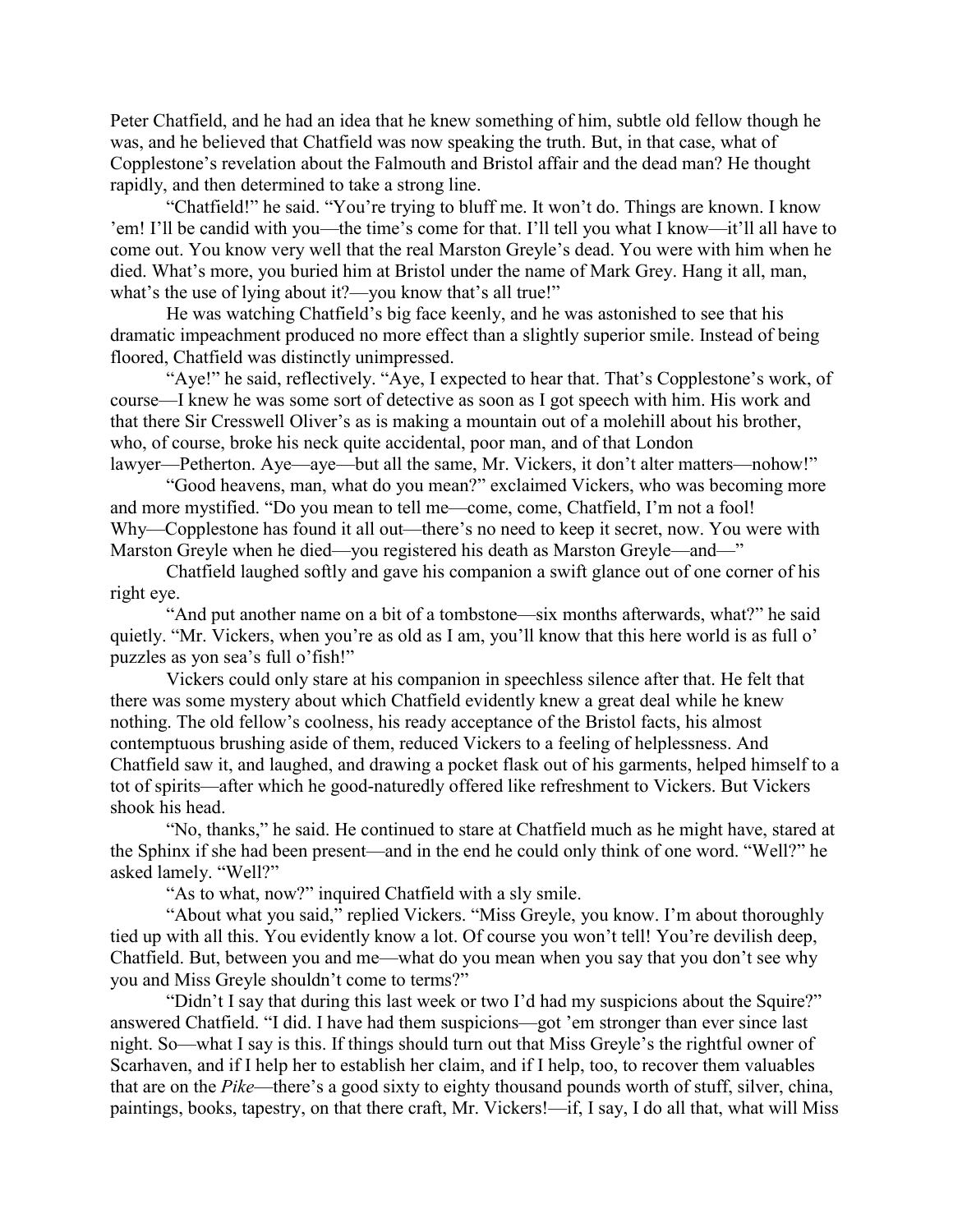Greyle give me? That's it—in a plain way of speaking."

"I thought it was," said Vickers dryly. "Of course! Very well—you'd better come and talk to Miss Greyle. Come on—now!"

Copplestone and Audrey, having made a breakfast from the box of provisions which Andrius had been good enough to send ashore with them, had climbed to the head of the cliff after Vickers, and they were presently astonished beyond measure to see him returning with Chatfield under outward signs which suggested amity if not friendship. They paused by a convenient nook in the rocks and silently awaited the approach of these two strangely assorted companions. Vickers, coming near, gave them a queer and a knowing look.

"Mr. Chatfield," he said gravely, "has had the night in which to reflect. Mr. Chatfield desires peaceable relations. Mr. Chatfield doesn't see—now, having reflected—why he and Miss Greyle shouldn't be on good terms. Mr. Chatfield desires to discuss these terms. Is that right, Chatfield?"

"Quite right, sir," assented the agent. He had been regarding the couple who faced him benevolently and indulgently, and he now raised his hat to them. "Servant, ma'am," he said with a bow to Audrey. "Servant, sir," he continued, with another bow to Copplestone. "Ah—it's far better to be at peace one with another than to let misunderstandings exist forever. Mr. Copplestone, sir, you and me's had words in times past—I brush 'em away, sir, like that there—the memory's departed! I desire naught but better feelings. Happen Mr. Vickers'll repeat what's passed between him and me."

Copplestone stood rooted to the spot with amazement while Vickers hastily epitomized the recent conversation; his mouth opened and his speech failed him. But Audrey laughed and looked at Vickers as if Chatfield were a new sort of entertainment.

"What do you say to this, Mr. Vickers?" she asked.

"Well, if you want to know," replied Vickers, "I believe Chatfield when he says that he does *not* know that the Squire is *not* the Squire. May seem strange, but I do! As a solicitor, I do."

"Great Scott!" exclaimed Copplestone, finding his tongue. "You—believe that!"

"I've said so," retorted Vickers.

"Thank you, sir," said Chatfield. "I'm obliged to you. Mr. Copplestone, sir, doesn't yet understand that there's a deal of conundrum in life. He'll know better—some day. He'll know, too, that the poet spoke truthful when he said that things isn't what they seem."

Copplestone turned angrily on Vickers.

"Is this a farce?" he demanded. "Good heavens, man! You know what I told you!"

"Mr. Chatfield has a version," answered Vickers. "Why not hear it?"

"On terms, Mr. Vickers," remarked Chatfield. "On terms, sir."

"What terms?" asked Audrey. "To Mr. Chatfield's personal advantage, of course."

Chatfield, who was still the most unconcerned of the group, seated himself on the rocks and looked at his audience.

"I've said to Mr. Vickers here that if I help Miss Greyle to the estate, I ought to be rewarded—handsome," he said. "Mind you, I don't know that I can, for as I say, I do not know, as a matter of strict fact, that this man as we've called the Squire, isn't the Squire. But recent events—very recent events!—has made me suspicious that he isn't, and happen I can do a good bit—a very good bit—to turning him out. Now, if I help in that there work, will Miss Greyle continue me in my post of estate agent at Scarhaven?"

"Not for any longer than it will take to turn you out of it, Mr. Chatfield," replied Audrey with an energy and promptitude which surprised her companions. "So we need not discuss that. You will never be my agent!"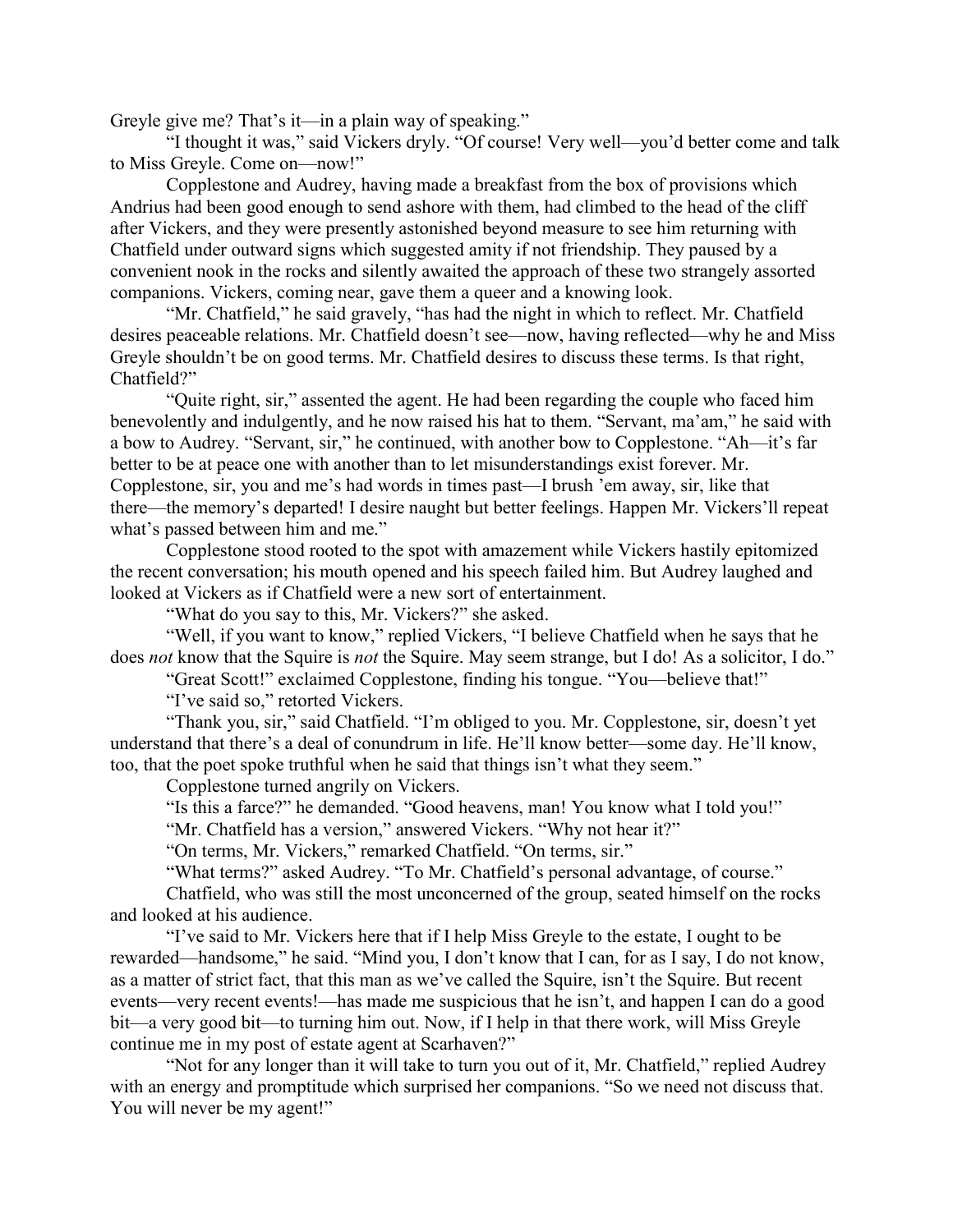"Very good, ma'am—that's quite according to my expectations," said Chatfield, meekly. "I was always a misunderstood man. However, this here proposition will perhaps be more welcome. It's always been understood that I was to have a retiring pension of five hundred pounds per annum. The family has always promised it—I've letters to prove it. Will Miss Greyle stand to that if she comes in? I've been a faithful servant for nigh on to fifty years, Mr. Vickers, as all the neighbourhood is aware."

"If I come in, as you call it, you shall have your pension," said Audrey. Chatfield slowly felt in a capacious inner pocket and produced a large notebook and a fountain pen. He passed them to Vickers.

"We'll have that there in writing, signed and witnessed," he said. "Put, if you please, Mr. Vickers, 'I agree that if I come into the Scarhaven estate, Peter Chatfield shall at once be pensioned off with five hundred pounds a year, to be paid quarterly. Same to be properly assured to him for his life.' And then if Miss Greyle'll sign that document, and you gentlemen'll witness it, I shall consider that henceforth I'm in Miss Greyle's service. And," he added, with a significant glance all round, "I shall be a deal more use as a friend nor what I should be as what you might term an enemy—Mr. Vickers knows that."

Vickers held a short consultation with Audrey, the result of which was that the paper was duly signed, witnessed, and deposited in Chatfield's pocket. And Chatfield nodded his satisfaction.

"All right," he said. "Now then, ma'am, and gentlemen, the next thing is to get away out o' this, and get on the track of them as put us here. We'd better start a big fire out o' this dry stuff—"

"But what about these revelations you were going to make?" said Vickers. "I understood you were to tell us—"

"Sir," replied Chatfield, "I'll tell and I'll reveal in due course, and in good order. Events, sir, is the thing! Let me get to the nearest telegraph office, and we'll have some events, right smart. Let me attract attention. I've sailed in these seas before. There's steamers goes out of Kirkwall yonder frequent—we must get hold of one. A telegraph office!—that's what I want. I'm a-going to set up a blaze—and I'll set up a blaze elsewhere as soon as I can lay hands on a bundle o' telegraph forms!"

He leisurely took off his shawl and overcoat, laid them on a shelf of rock, and moved away to collect the dry stuff which lay to hand. The three young people exchanged glances.

"What's this new mystery?" asked Audrey.

"All bluff!—some deep game of his own," growled Copplestone. "He's the most consummate old liar I ever—"

"You're wrong this time, old chap!" interrupted Vickers. "He's a bad 'un—but he's on our side now—I'm convinced. It is a game he's playing, and a deep one, and I don't know what it is, but it's for our benefit—Chatfield's simply transferred his interest and influence to us—that's all. For his own purposes, of course. And"—he suddenly paused, gazed seaward, and then jumped to his feet. "Chatfield!" he called quietly. "You needn't light any fire. Here's a steamer!"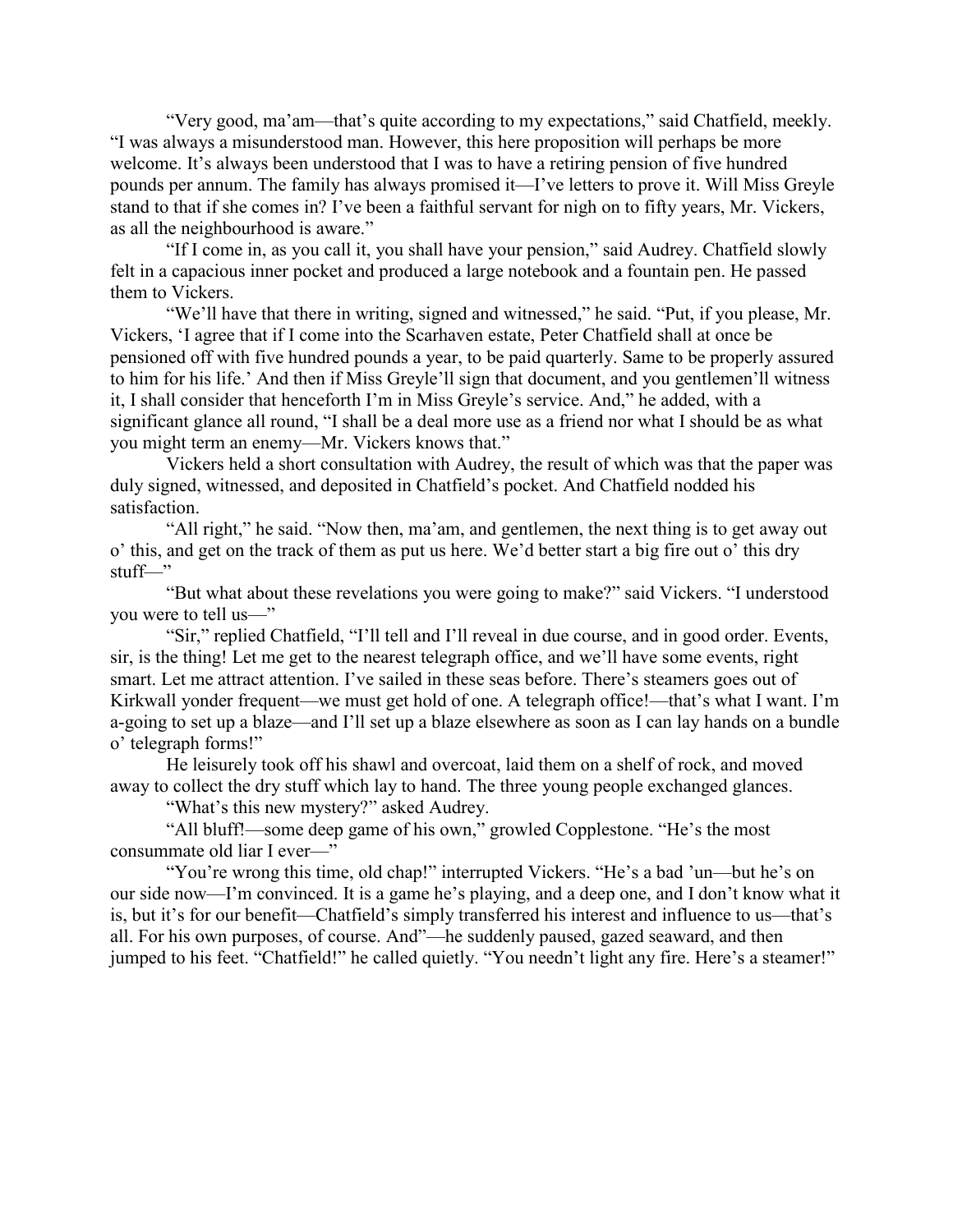## XXIII The Yacht Comes Back

Chatfield, his arms filled with masses of dried bracken and coarse grass, turned sharply on hearing Vickers's call and stared hard and long in the direction which the young solicitor pointed out. His small, crafty eyes became dilated to their full extent—suddenly they contracted again with a look of cunning satisfaction, and throwing away his burdens he drew out a big many-coloured handkerchief and mopped his high forehead as if the perspiration which burst out were the result of intense mental relief.

"Didn't I know we should be rescued from this here imprisonment!" he cried with unctuous joy. "Thought they'd pinned me here for best part of a week, no doubt, while they could get theirselves quietly away—far away! But it's my experience 'ut them as has served the Lord's never deserted, Mr. Vickers, and if you live as long as—"

"Don't be blasphemous, Chatfield!" said Vickers, curtly. "None of that! What we'd better think about is the chance of that steamer sighting us. We'll light that fire, anyway!"

"She's coming straight on for the island," remarked Copplestone, who had been narrowly watching the approaching vessel. "So straight that you'd think she was actually making for it."

"She'll be some craft bound for Kirkwall," said Vickers, pointing northward to the main group of islands. "And in that case she'll probably take this channel on our west; that fire, now! Come on all of you, and let's make as big a smoke as we can get out of this stuff."

The weather being calm and the grass and bracken which they heaped together as dry as tinder, there was little difficulty about raising a thick column of smoke which presently rose high in the sky. But Audrey, turning away from the successful result of their labours, suddenly glanced at Copplestone with a look that challenged an answer to her own thoughts. They were standing a little apart from the others and she lowered her voice.

"I say!" she murmured. "I don't think we need have bothered ourselves to light that fire. That vessel, whatever it is, is making for us. Look!"

Copplestone shaded his eyes and stared out across the sea. The steamer was by that time no more than two or three miles away. But she was coming towards them in a dead straight line, and as she was accordingly bow on, and as her top deck and lamps were obscured by clouds of black smoke, pouring furiously from her funnels, they could make little out of her appearance. Copplestone's first notion was that she was a naval patrol boat, or a torpedo destroyer. Whatever she was it seemed certain that she was heading direct for the island, at that very point on which the fugitives had been landed the previous night. And it was very evident that she was in a great hurry to make her objective.

"I think you're right," he said, turning to Audrey. "But it's strange that any vessel should be making for an uninhabited island like this. What—but you've got some notion in your mind?" he broke off suddenly, seeing her glance at him again. "What is it?"

Audrey shook her head, with a cautious look at Chatfield.

"I was wondering if that's the *Pike*?—come back!" she whispered. "And if it is—why?"

Copplestone started, and took a longer and keener look at the vessel. Before he could speak again, Vickers called out cheerily across the rocks.

"Come on, you two!" he cried. "She's seen us—she's coming in. They'll have to send off a boat. Let's get down to the beach, so that they'll know where there's a safe landing."

He sprang over the edge of the cliff and hurried down the rough path; Chatfield, picking up his coat and shawl, prepared to follow him; Audrey and Copplestone lingered until he, too,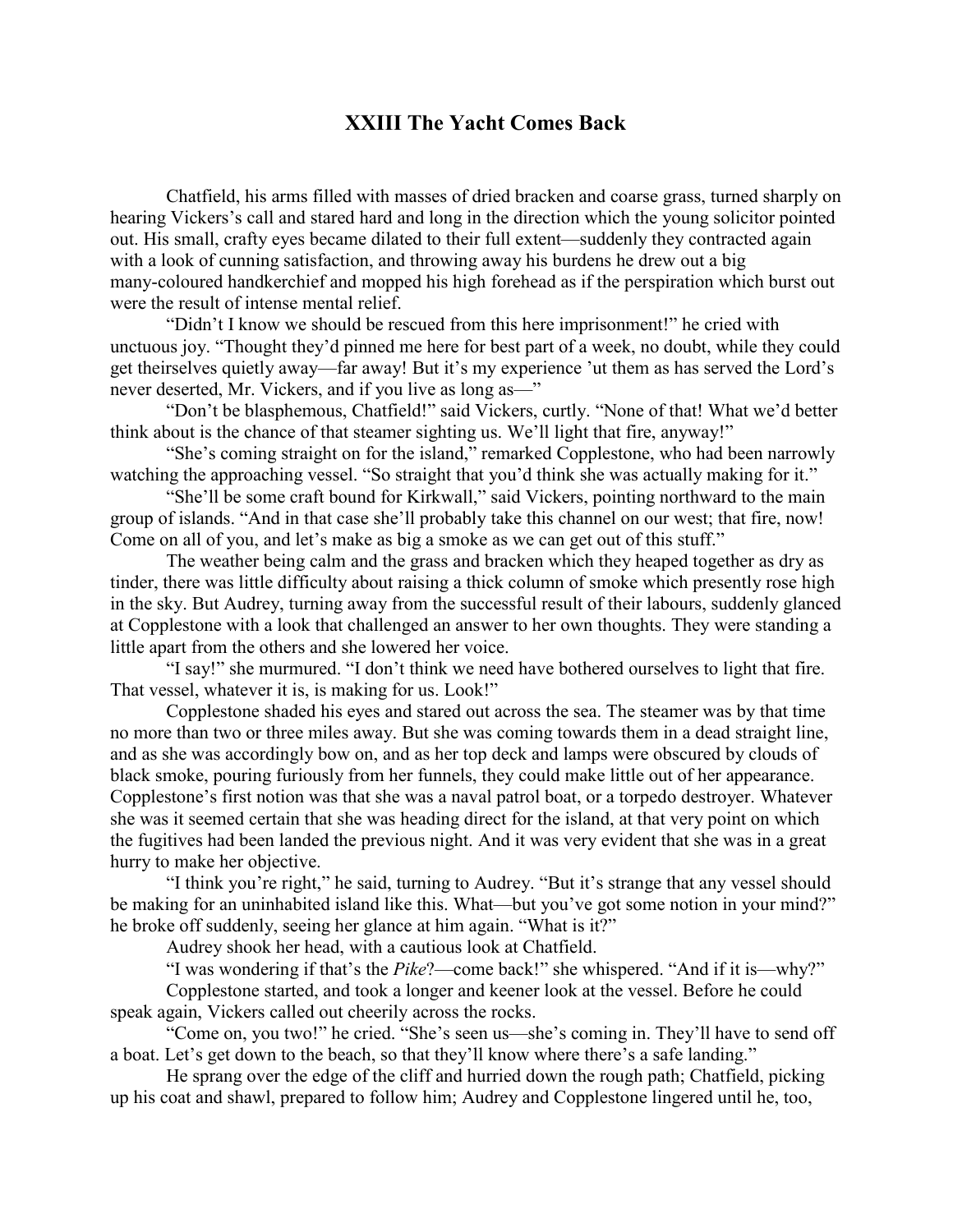had begun to lumber downward.

"If that is the *Pike*," said Audrey, "there is something—wrong. Whoever it is that is on the *Pike* wouldn't come back to take us!"

"You think there is somebody on the *Pike*—somebody other than Andrius?" suggested Copplestone.

"I believe the man who calls himself Marston Greyle was on the *Pike*," announced Audrey. "I've always thought so. Whether Chatfield knew that or not, I don't know. My own belief is that Chatfield did know. I believe Chatfield was in with them, as the saying is. I think they were all running away with as much of the Scarhaven property as they could lay hands on and that having got it, they bundled Chatfield out and dumped him down here, having no further use for him. And, if that's the *Pike*, and they're returning here, it's because they want Chatfield!"

Copplestone suddenly recognized that feminine instinct had solved a problem which masculine reason had so far left unsolved.

"By gad!" he exclaimed softly. "Then, if that is so, this is merely another of Chatfield's games. You don't believe him?"

"I would think myself within approachable distance of lunacy if I believed a word that Peter Chatfield said," she answered calmly. "Of course, he is playing a game of his own all through. He shall have his pension—if I have the power to give it—but believe him—oh, no!"

"Let's follow them," said Copplestone. "Something's going to happen—if that is the *Pike*."

"Look there, then," exclaimed Audrey as they began to descend the cliff. "Chatfield's already uneasy."

She pointed to the beach below, where Chatfield, now fully overcoated and shawled again, had mounted a ridge of rock, and while gazing intently at the vessel, was exchanging remarks with Vickers, who had evidently said something which had alarmed him. They caught Chatfield's excited ejaculations as they hurried over the sand.

"Don't say that, Mr. Vickers!" he was saying imploringly. "For God's sake, Mr. Vickers, don't suggest them there sort of thoughts. You make me feel right down poorly, Mr. Vickers, to say such! It's worse than a bad dream, Mr. Vickers—no, sir, no, surely you're mistaken!"

"Bet you a fiver to a halfpenny it's the *Pike*," retorted Vickers. "I know her lines. Besides she's heading straight here. Copplestone!" he cried, turning to the advancing couple. "Do you know, I believe that's the *Pike*!"

Copplestone gave Audrey's elbow a gentle squeeze.

"Look at old Chatfield!" he whispered. "By gad!—look at him. Yes," he called out loudly, "We know it's the *Pike*—we saw that from the top of the cliffs. She's coming straight in."

"Oh, yes, it's the *Pike*," exclaimed Audrey. "Aren't you delighted, Mr. Chatfield."

The agent suddenly turned his big fat face towards the three young people, with such an expression of craven fear on it that the sardonic jest which Copplestone was about to voice died away on his lips. Chatfield's creased cheeks and heavy jowl had become white as chalk; great beads of sweat rolled down them; his mouth opened and shut silently, and suddenly, as he raised his hands and wrung them, his knees began to quiver. It was evident that the man was badly, terribly afraid—and as they watched him in amazed wonder his eyes began to search the shore and the cliffs as if he were some hunted animal seeking any hole or cranny in which to hide. A sudden swelling of the light wind brought the steady throb of the oncoming engines to his ears and he turned on Vickers with a look that made the onlookers start.

"For goodness sake, Mr. Vickers!" he said in a queer, strained voice. "For heaven's sake, let's get ourselves away! Mr. Vickers—it ain't safe for none of us. We'd best to run, sir—let's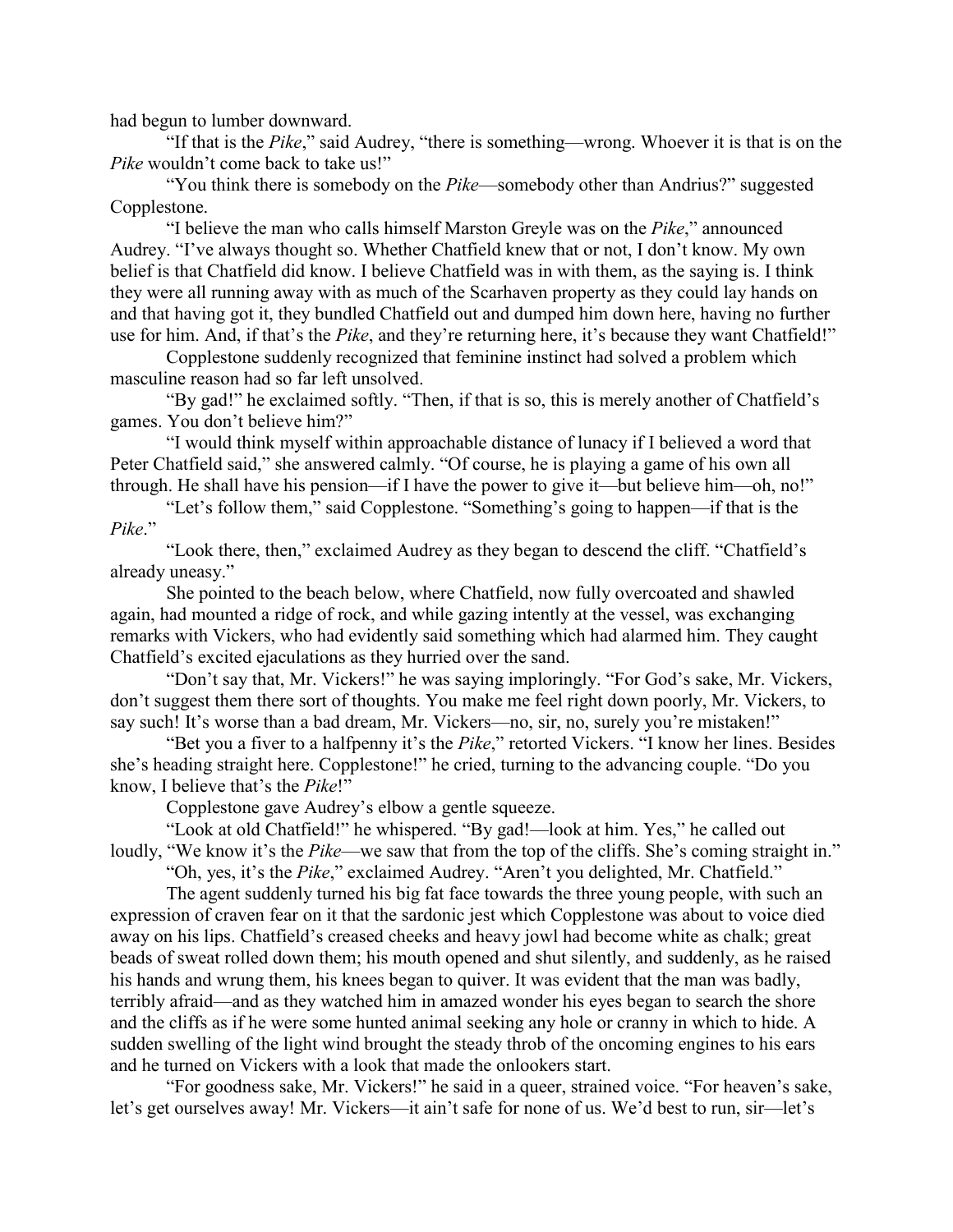get to the other side of the island. There's caves there—places—let's hide till something comes from the other islands, or till these folks goes away—I tell you it's dangerous for us to stop here!"

"We're not afraid, Chatfield," replied Vickers. "What ails you! Why man, you couldn't be more afraid if you'd murdered somebody! What do you suppose these people want? You, of course. And you can't escape—if they want you, they'll search the island till they get you. You've been deceiving us, Chatfield—there's something you've kept back. Now, what is it? What have they come back for?"

"Yes, Mr. Chatfield, what has the *Pike* come back for?" repeated Audrey, coming nearer. "Come now—hadn't you better tell?"

"It is the *Pike*," remarked Copplestone. "Look there! And they're going to send in a boat. Better be quick, Chatfield."

The agent turned an ashen face towards the yacht. She had swung round and come to a halt, and the rattle of a boat being let down came menacingly to the frightened man's ears. He tittered a deep groan and his eyes again sought the cliffs.

"It's not a bit of good, Chatfield," said Vickers. "You can't get away. Good heavens, man!—what are you so frightened for!"

Chatfield moaned and drew haltingly nearer to the other three, as if he found some comfort in their mere presence.

"It's the money!" he whispered. "The money as was in the Norcaster Bank—two lots of it. He—the Squire—gave me authority to get out his lot what was standing in his name, you know—and the other—the estate lot—that was standing in mine—some fifty thousand pounds in all, Mr. Vickers. I had it all in gold, packed in sealed chests—and they—those on board there—thought I took them chests aboard the *Pike* with me. I did take chests, d'ye see—but they'd lead in 'em. The real stuff is hidden—buried—never mind where. And I know what they've come back for!—they've opened the chests I took on board, and they've found there's naught but lead. And they want me—me!—me! They'll torture me to make me tell where the real chests, the money is—torture me! Oh, for God's sake, keep 'em away from me—help me to hide—help me to get away—and I'll tell Miss Greyle then where the money's hid, and—oh, Lord, they're coming! Mr. Vickers—Mr. Vickers—"

He cast himself bodily at Vickers, as if to clutch him, but Vickers stepped agilely aside, and Chatfield fell on the sand, where he lay groaning while the others looked from him to each other.

"Ah!" said Vickers at last. "So that's it, is it, Chatfield? Trying to cheat everybody all round, eh? I suppose you'd have told Miss Greyle later that these people had collared all that gold—and then you'd have helped yourself to it? And now I know what you were doing on that yacht when we boarded it—you were one of the gang, and you meant to hook it with them—"

"I didn't—I didn't!" screamed Chatfield, beating the sand with his hands and feet. "I meant to slip away from 'em at a Scotch port we was to call at, and then—"

"Then you'd have gone back to the hidden chests and helped yourself," sneered Vickers. "Chatfield, you're a wicked old scoundrel, and an unmitigated liar! Give me that paper that Miss Greyle signed, this instant!"

"No!" interjected Audrey. "Let him keep it. He'll have trouble enough presently. It's very evident they mean to have him."

Chatfield heard the last few words and looked round at the edge of the surf. The boat had grounded on the shingle, and half a dozen men had leapt from it and were coming rapidly up the beach.

"Armed, by George!" exclaimed Copplestone. "No chance for you, Chatfield!"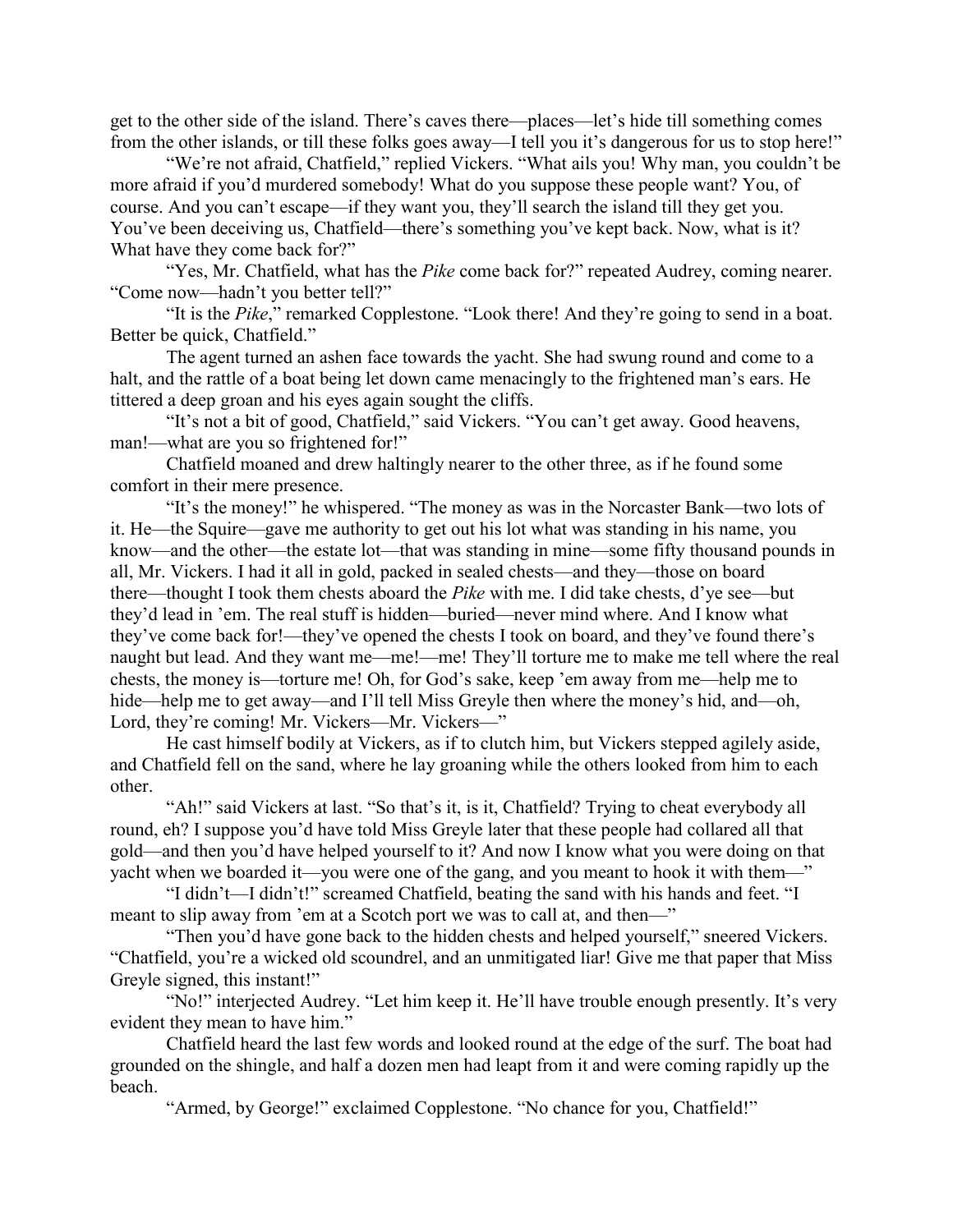The agent suddenly sprang to his feet with a howl of terror. He gave one more glance at the men and then he ran, clumsily, but with a speed made desperate by terror. He made straight for the rocks—and at that, two of the men, at a word from their leader, raised their rifles and fired. And with a shriek that set all the echoes ringing, the seabirds screaming, and made Audrey clap her hands to her ears, Chatfield threw up his arms and dropped heavily on the sands.

"That's sheer murder!" exclaimed Vickers, as the yachtsmen came running up. "You'll answer for that, you know. Unless you mean to murder all of us."

The leader, a smiling-faced fellow, touched his cap respectfully, and grinned from ear to ear.

"Lor' bless you, sir, we shot twenty feet over his head!" he said. "He's too precious to shoot: they want him badly on board there. Now then, men, pick him up and get him into the boat—he'll come round quick enough when he finds he hasn't even a pellet in him. Handy, now! Captain's compliments, sir," he went on, turning again to Vickers, and pointing to certain things which were being unloaded from the boat, "and as he understands that no vessel will pass here for two more days, sir, he's sent you further provisions, some more wraps, and some books and papers."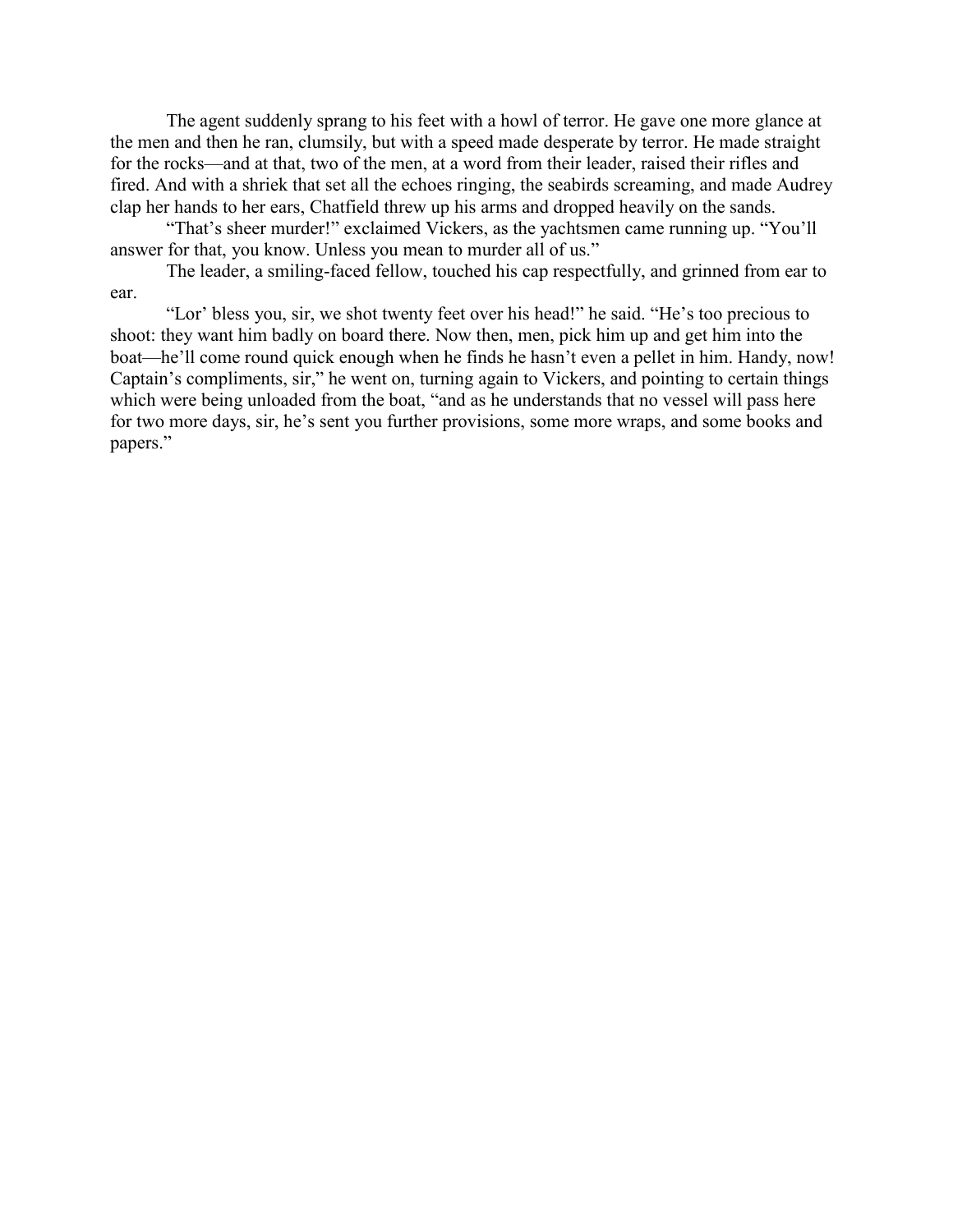#### XXIV The Torpedo-Boat Destroyer

Before Vickers and his companions had recovered from the surprise which this extraordinary cool message had given them, the men had bundled Chatfield across the beach and into the boat and were pulling quickly back to the *Pike*.

Audrey broke the silence with a ringing laugh.

"Captain Andrius is certainly the perfection of polite pirates," she exclaimed. "More food—more wraps—and books and papers! Was any marooned mariner ever one-half so well treated?"

"What's the fellow mean about no vessel passing here for two more days?" growled Copplestone, who was glaring angrily at the yacht. "What's he so meticulously correct for?"

"I should say that he's referring to some weekly or biweekly steamer which runs between Kirkwall and the mainland," replied Vickers. "Well—it's good to know that, anyhow. But wait until the *Pike*'s vamoosed again, and we'll make up such a column of smoke that it'll be seen for many a mile. In fact, I'll go and gather a lot of dried stuff now—you two can drag those boxes and things up the beach and see what our gaolers have been good enough to send us."

He went away up the cliffs, and Audrey and Copplestone, once more left alone, looked at each other and laughed.

"That's right," said Copplestone. "What I like about you is that you take things that way."

"Is it any use taking them any other way?" she asked. "Besides I've never been at all frightened nor particularly concerned. I've always felt that we were only put here so that we should be out of the way while our captors got safely away with their booty, and as regards my mother, I know her well enough to feel sure that she quickly sized things up, and that she'll have taken measures of her own. Don't be surprised if we're rescued through her means or if she has set somebody to work to catch the predatory *Pike*."

"Good!" said Copplestone. "But as regards the *Pike*, I wonder if you observed something during the few minutes she was here. I'm sure Vickers didn't—he was too busy, watching Chatfield."

"So was I," replied Audrey. "What was it?"

"I believe I'm unusually observant," answered Copplestone. "I seem to see things—all at once, don't you know. I saw that since we made her acquaintance—and were unceremoniously bundled off her—the *Pike* has got a new and quite different coat of paint. And I daresay she's changed her name, too. From all of which I argue that when they got rid of us here, the people who are working all this slipped quietly back to some cove or creek on the Scotch coast, did a stiff turn at repainting, and meant to be off to the other side of the world under new colours. And while this was going on, Andrius, or his co-villain, found time to examine those chests that Chatfield told us of, and when they found that Chatfield had done them, they came back here quick. Now they're off to make him reveal the whereabouts of the real chests."

"Won't they be rather running their necks into a noose?" suggested Audrey. "I'm dead certain that my mother will have raised a hue and cry after them."

"They're cute enough," said Copplestone. "Anyway, they'll run a good many risks for the sake of fifty thousand pounds. What they may do is to run into some very quiet inlet—there are hundreds on these northern coasts—and take Chatfield to his hiding place. Chatfield's like all scoundrels of his type—a horrible coward if a pistol's held to his head. Now they've got him, they'll force him to disgorge. Hang this compulsory inactivity!—my nerves are all a-tingle to get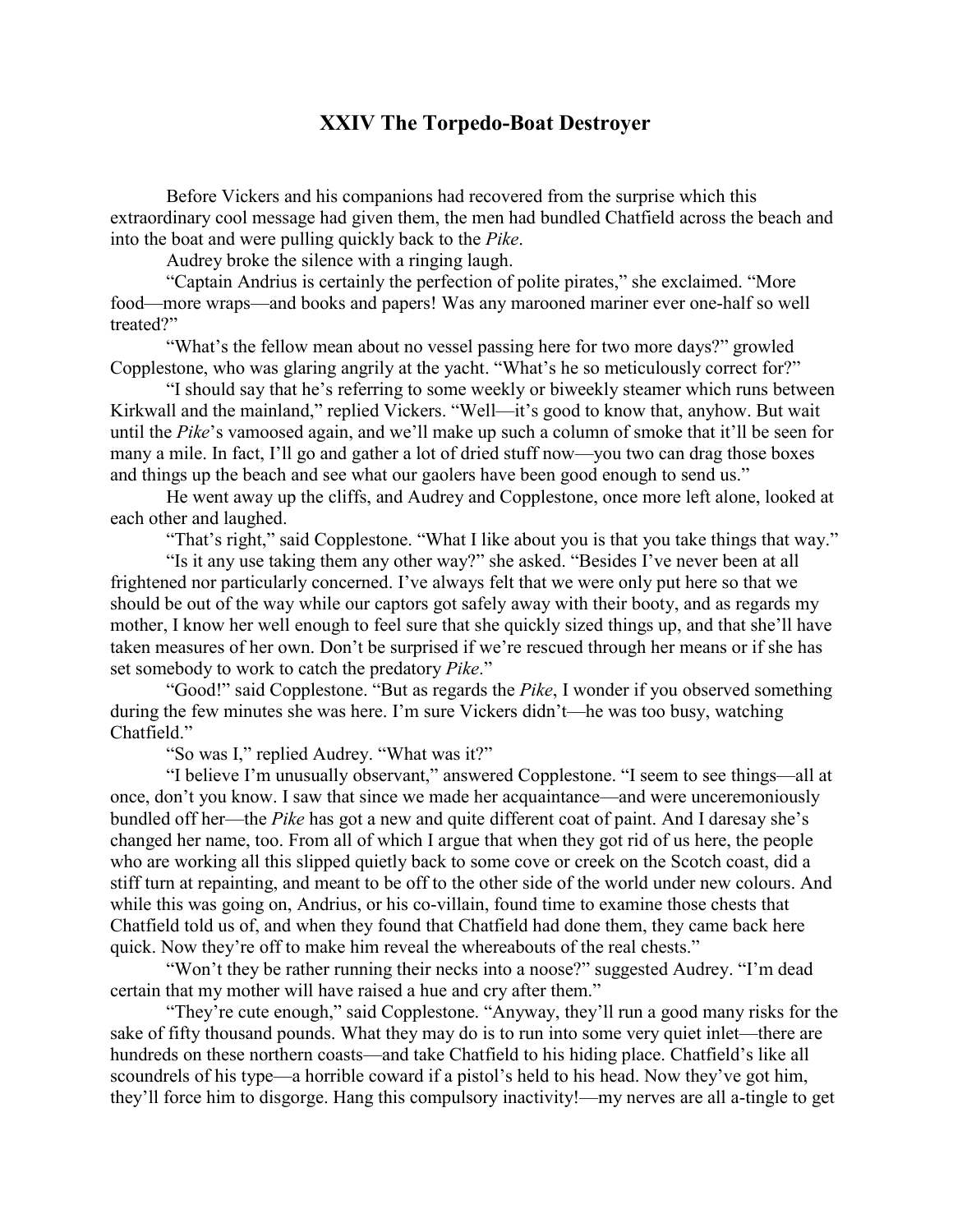going at things!"

"Let's occupy ourselves with the things our generous gaolers have been kind enough to send us, then," suggested Audrey. "We'd better carry them up to our shelter."

Copplestone went down to the things which the boat's crew had deposited on the beach—a couple of small packing cases, a bundle of wraps and cushions, and some books, magazines and newspapers. He picked up a paper with a cry which suggested a discovery of importance.

"Look at that!" he exclaimed. "Do you see? A *Scotsman*! Today's date! And here—*Aberdeen Free Press*—same date!"

"Well?" asked Audrey. "And what then?"

"What then?" demanded Copplestone. "Where are your powers of deduction? Why, that shows that the *Pike* was somewhere this morning where she could get the morning papers from Aberdeen and Edinburgh—therefore, she's been, as I suggested, somewhere on the Scotch coast all night. It's now noon—she's a fast sailer—I guess she's been within sixty miles of us ever since she left us."

"Isn't it more pertinent to speculate on where she'll be when we want to find her?" asked Audrey.

"More pertinent still to wonder when somebody will come to find us," answered Copplestone as he shouldered one of the cases. "However, there's a certain joy in uncertainty, so they say—we're tasting it."

The joys of uncertainty, however, were not to endure. They had scarcely completed the task of carrying up the newly-arrived stores to the shelter which they had made in an angle of the rocks when Vickers hailed them from a spur of the cliffs and waved his arms excitedly.

"I say, you two!" he shouted. "There's a craft coming—from the southwest. Come up! There!" he added, a few minutes later, when they arrived, breathless, at his side. "Out yonder—a mere black blot—but unmistakable! Do you know what that is, either of you? You don't? All right, I do—ought to, because I'm a RNVR man myself. That's a TBD, my friends!—torpedo-boat destroyer. What's more, far off as she is, my experienced eye and sure knowledge tell me exactly what she is. She's a class H boat built last year—oil fuel—turbines—runs up to thirty knots—and she's doing 'em, too, just now! Come on, Copplestone—more stuff on this fire!"

"I don't think we need be uneasy," said Copplestone. "Miss Greyle thinks that her mother will have raised a hue and cry after the *Pike*. This torpedo thing is probably looking round for us. She—what's that?"

The sudden sharp crack of a gun came across the calm surface of the sea, and the watchers turning from their fire towards the black object in the distance saw a cloud of white smoke drifting away from it.

"Hooray!" shouted Vickers. "She's seen our smoke pillar! Shove more on, just to let her know we understand. Saved!—this time, anyway."

Half an hour later, a spick and span and eminently youthful-looking naval lieutenant raised his cap to the three folk who stood eagerly awaiting his approach at the edge of the surf.

"Miss Greyle? Mr. Vickers? Mr. Copplestone?" he asked as he sprang from his boat and came up. "Right!—we're searching for you—had wireless messages this morning. Where's the pirate, or whatever he is?"

"Somewhere away to the southward," answered Vickers, pointing into the haze. "He was here two hours ago—but he's about as fast as they make 'em, and he's good reason to show a clean pair of heels. However, we've ample grounds for believing him to have gone due south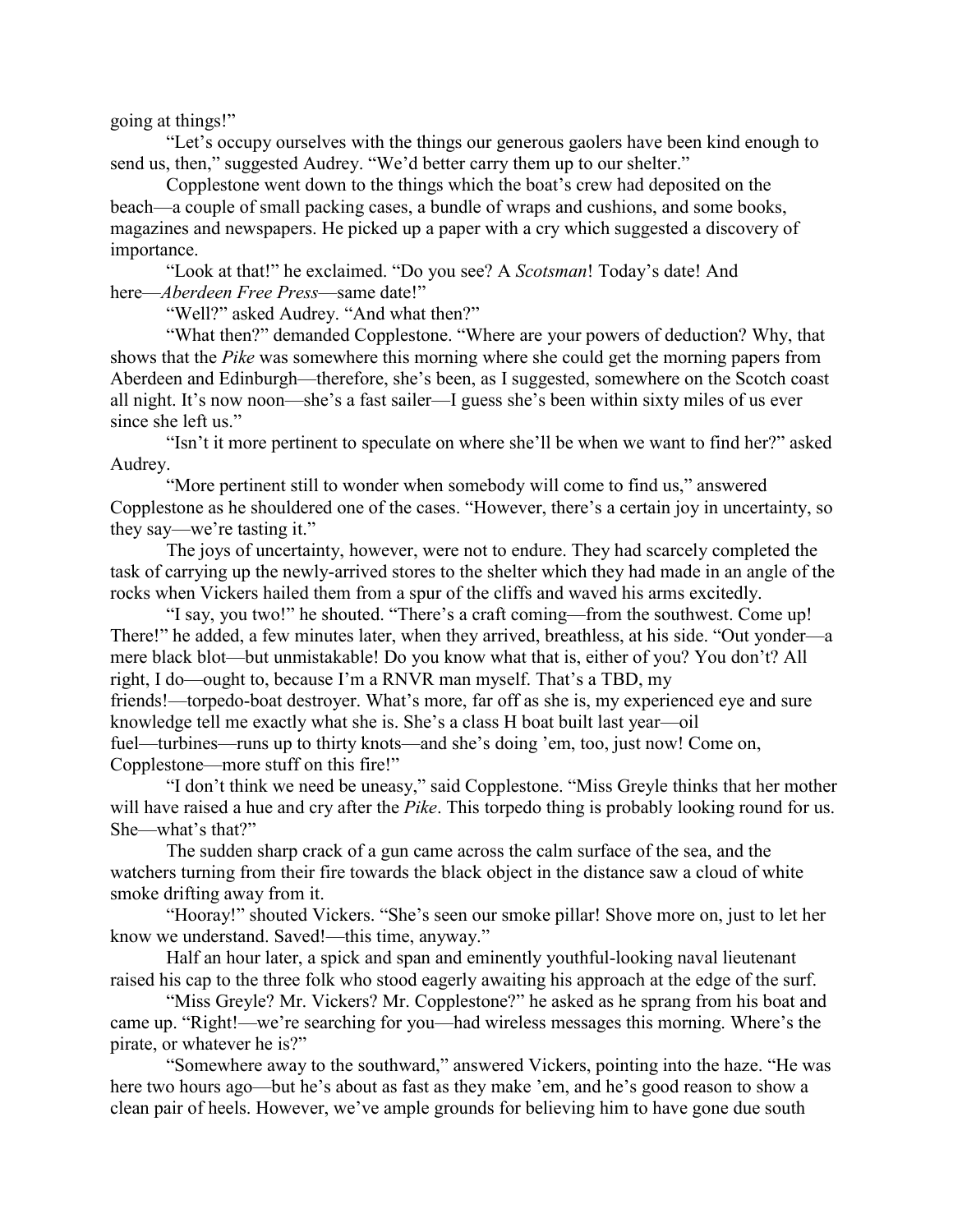again. Where are you from?"

"Got the message off Dunnett Head, and we'll run you to Thurso," replied the rescuer, motioning them to enter the boat. "Come on—our commander's got some word or other for you. What's all this been?" he went on, gazing at Audrey with youthful assurance as they moved away from the shore. "You don't mean to say you've actually been kidnapped?"

"Kidnapped and marooned," replied Vickers. "And I hope you'll catch our kidnapper—he's got a tremendous amount of property on him which belongs to this lady, and he'll make tracks for the other side of the Atlantic as soon as he gets hold of some more which he's gone to collect."

The lieutenant regarded Audrey with still more interest. "Oh, all right," he said confidently. "He'll not get away. I guess they've wirelessed all over the place—our message was from the Admiralty!"

"That's Sir Cresswell's doing," said Copplestone, turning to Audrey. "Your mother must have wired to him. I wonder what the message is?" he asked, facing the lieutenant. "Do you know?"

"Something about if you're found to tell you to get south as fast as possible," he answered. "And we've worked that out for you. You can get on by train from Thurso to Inverness, and from Inverness, of course, you'll get the southern express. Well put you off at Thurso by two o'clock—just time to give you such lunch as our table affords—bit rough, you know. So you've really been all night on that island?" he went on with unaffected curiosity. "What a lark!"

"You'd have had an opportunity of studying character if you'd been with us," replied Vickers. "We lost a fine specimen of humanity two hours ago."

"Tell about it aboard," said the lieutenant. "We'll be thankful—we've been round this end-of-everywhere coast for a month and we're tired. It's quite a Godsend to have a little adventure."

Copplestone had been right in surmising that Sir Cresswell Oliver had bestirred himself to find him and his companions. They were presently shown his message. They were to get to Norcaster as quickly as possible, and to wire their whereabouts as soon as they were found. If, as seemed likely, they were picked up on the north coast of Scotland, they were to ask at Inverness railway station for telegrams. And to Inverness after being landed at Thurso they betook themselves, while the torpedo-boat destroyer set off to nose round for the *Pike*, in case she came that way back from wherever she had gone to.

Copplestone came out of the stationmaster's office at Inverness with a couple of telegrams and read their contents over to his companions in the dining room to which they adjourned.

"This is from Mrs. Greyle," he said. "'All right and much relieved by wire from Thurso. Bring Audrey home as quick as possible.' That's good! And this—Great Scott! This is from Gilling! Listen!—'Just heard from Petherton of your rescue. Come straight and sharp Norcaster. Meet me at the Angel. Big things afoot. Spurge most anxious see you. Important news. Gilling.' So things have been going on," he concluded, turning the second telegram over to Vickers. "I suppose we'll have to travel all night?"

"Night express in an hour," replied Vickers. "We shall make Norcaster about five-thirty tomorrow morning."

"Then let us wire the time of our arrival to Gilling. I'm anxious to know what has brought him up there," said Copplestone. "And we'll wire to Mrs. Greyle, too," he added, turning to Audrey. "She'll know then that you're absolutely on the way."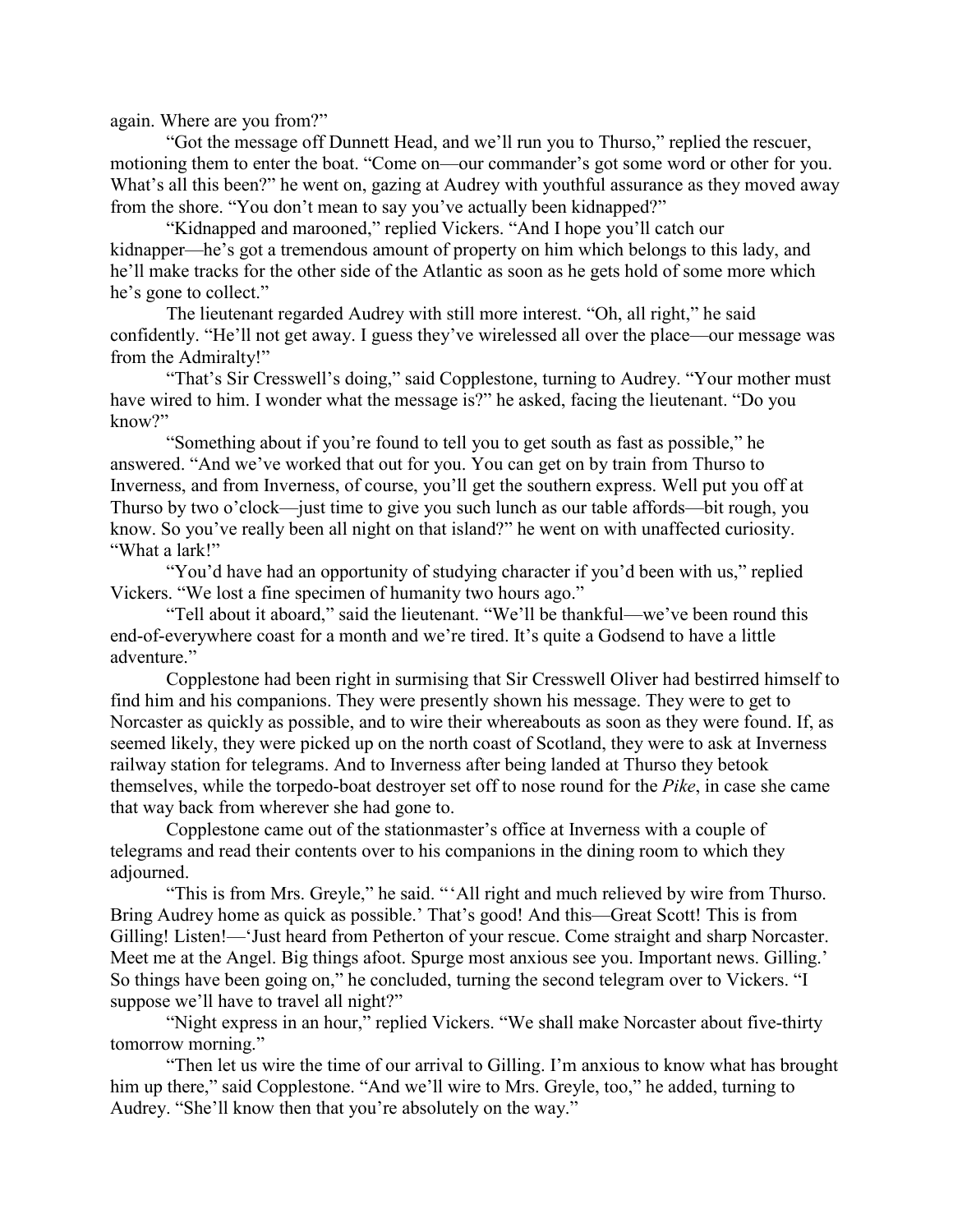"I wonder what we're on the way to?" remarked Vickers with a grim smile. "It strikes me that our recent alarms and excursions will have been as nothing to what awaits us at Norcaster."

What did await them on a cold, dismal morning at Norcaster was Gilling, stamping up and down a windswept platform. And Gilling seized on Copplestone almost before he could alight from the train.

"Come to the Angel straight off!" he said. "Mrs. Greyle's there awaiting her daughter. I've work for you and Vickers at once—that chap Spurge is somewhere about the Angel, too—been hanging round there since yesterday, heavy with news that he'll give to nobody but you."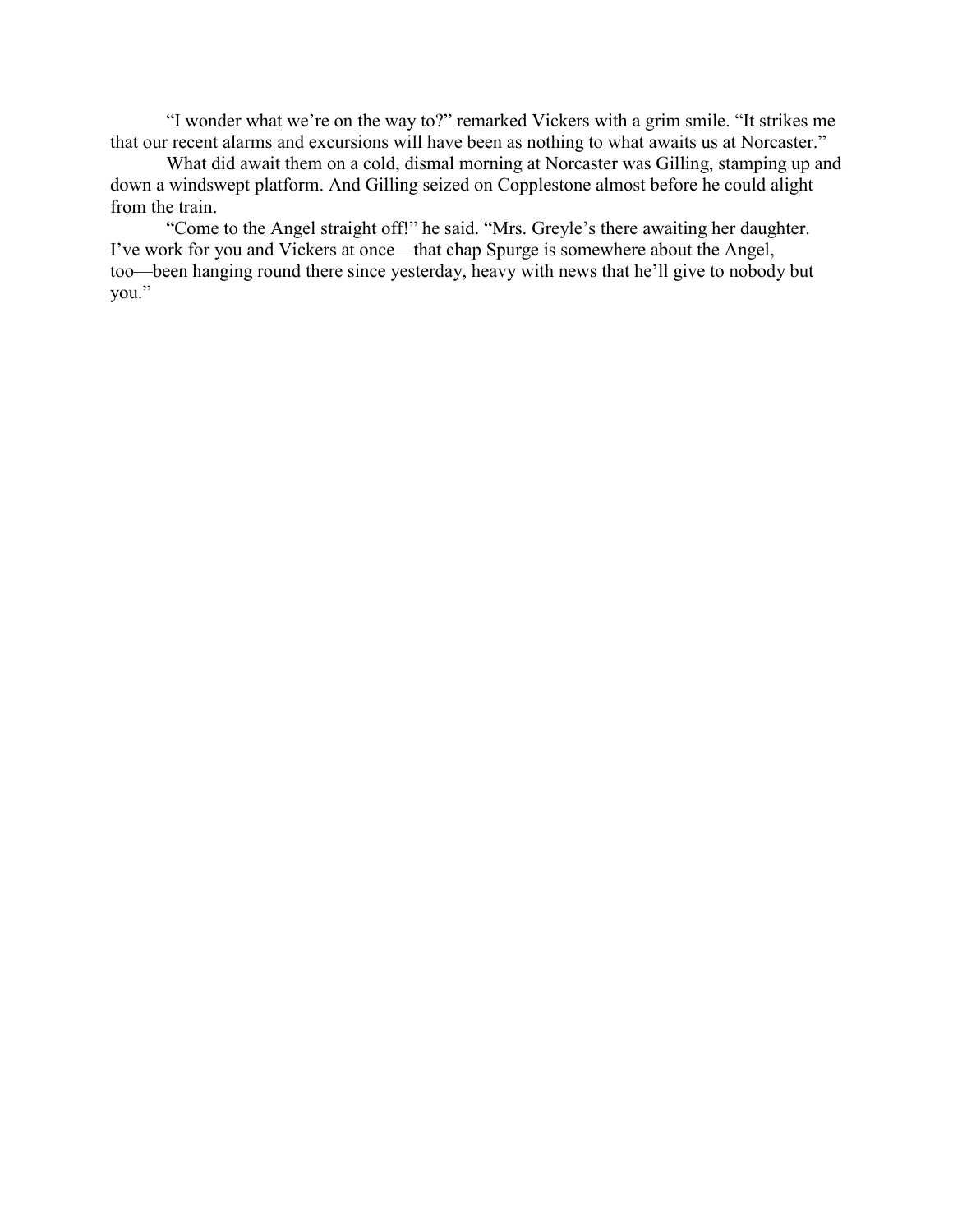# XXV The Squire

Such of the folk of the Angel hotel—a night porter, a waiter, a chambermaid—as were up and about that grey morning, wondered why the two old gentlemen who had arrived from London the day before should rise from their beds to hold a secret and mysterious conference with the three young ones who, with a charming if tired-looking young lady, drove up before the city clocks had struck six. But Sir Cresswell Oliver and Mr. Petherton knew that there was no time to be lost, and as soon as Audrey had been restored to and carried off by her mother to Mrs. Greyle's room, they summoned Vickers and Copplestone to a private parlour and demanded their latest news. Sir Cresswell listened eagerly, and in silence, until Copplestone described the return of the *Pike*; at that he broke his silence.

"That's precisely what I feared!" he exclaimed. "Of course, if she's been hurriedly repainted and renamed, she stands a fair chance of getting away. Our instructions to the patrol boats up there are to look for a certain vessel, the *Pike*—naturally they won't look for anything else. We must get the wireless to work at once."

"But there's this," said Copplestone. "They certainly fetched old Chatfield to make him hand over the gold! They won't go away without that! And he said that he'd hidden the gold somewhere near Scarhaven. Therefore, they'll have to come down this coast to get it."

"Not necessarily," replied Sir Cresswell, with a knowing shake of the head. "You may be sure they're alive to all the exigencies of the situation. They could do several things once they'd got Chatfield on board again. Some of them could land with him at some convenient port and make him take them to where he's hidden the money; they could recapture that and go off to some other port, to which the yacht had meanwhile been brought round. If we only knew where Chatfield had planted that money—"

"He said near Scarhaven, unmistakably," remarked Vickers.

"Near Scarhaven!" repeated Sir Cresswell, laughing dismally. "That's a wide term—a very wide one. Behind Scarhaven, as you all know, are hills and moors and valleys and ravines in which one could hide a Dreadnought! Well, that's all I can think of—getting into communication with patrol boats and coastguard stations all along the coast between here and Wick. And that mayn't be the least good. Somebody may have escorted Chatfield ashore after they left you yesterday, brought him hereabouts by rail or motorcar, and the yacht may have made a wide detour round the Shetlands and be now well on her way to the North Atlantic."

"But in that case—the money?" asked Copplestone.

"They would get hold of the money, take it clean away, and ship it from Liverpool, or Glasgow, or—anywhere," replied Sir Cresswell. "You may be sure they've plenty of resources at command, and that they'll work secretly. Of course, we must keep a look out round about here for any sign or reappearance of Chatfield, but, as I say, this country is so wild that he and his companions can easily elude observation, especially as they're sure to come by night. Still, we must do what we can, and at once. But first, there are one or two things I want to ask you young men—you said, Mr. Vickers, that Chatfield solemnly insisted to you that he did not know that the man who had posed as Marston Greyle was not Marston Greyle?"

"He did," replied Vickers, "and though Chatfield is an unmitigated old scoundrel, I believe him."

"You do!" exclaimed Gilling, who was listening eagerly. "Oh, come!"

"I do—as a professional man," answered Vickers, stoutly, and with an appealing glance at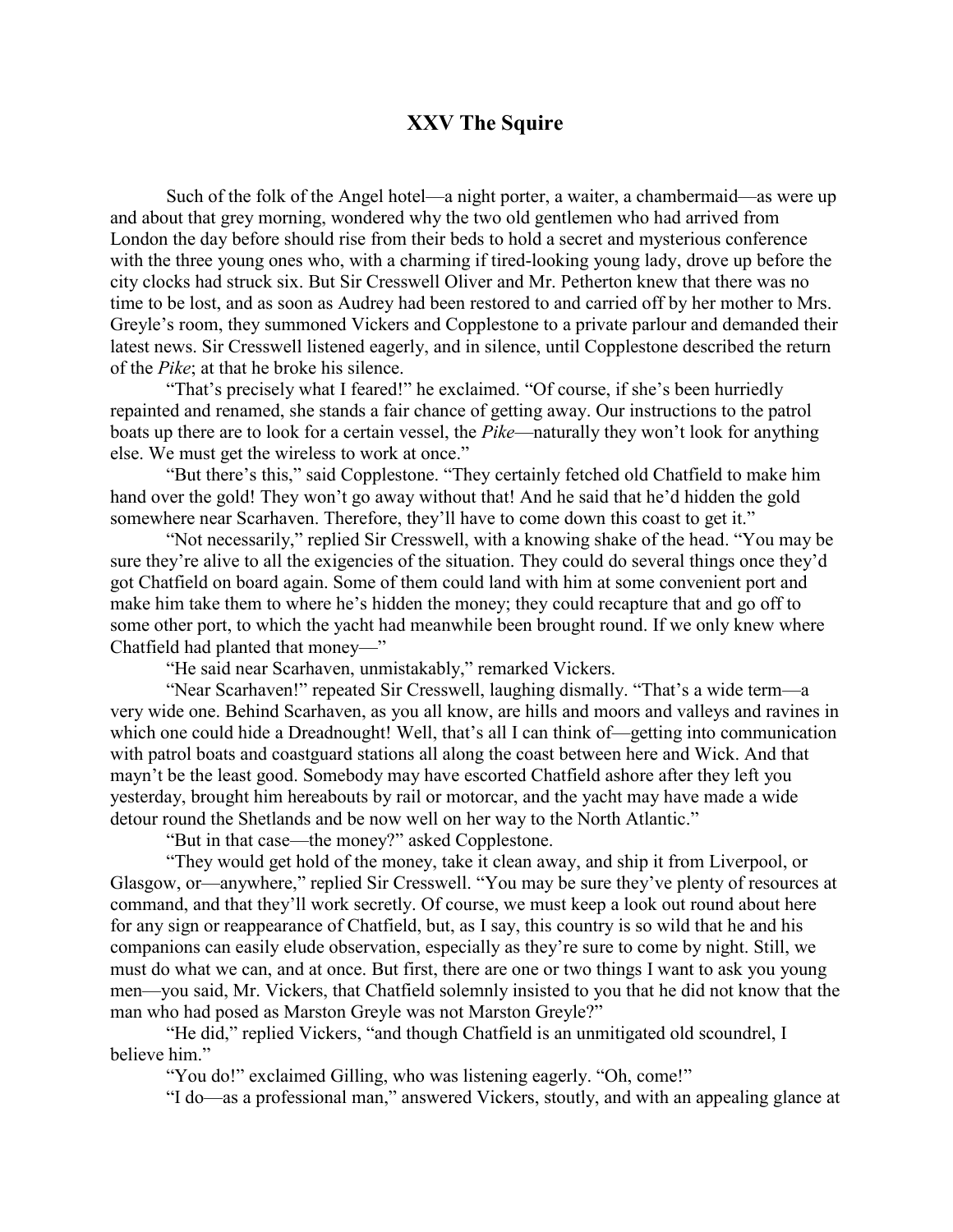his brother solicitor. "Mr. Petherton will tell you that we lawyers have a curious gift of intuition. With all Chatfield's badness, I do really believe that the old fellow does not know whether the man we'll call the Squire is Marston Greyle or not! He's doubtful—he's puzzled—but he doesn't know."

"Odd!" murmured Sir Cresswell, after a minute's silence. "Odd! Very, very odd! That shows that there's still some extraordinary mystery about this which we haven't even guessed at. Well, now, another question—you got the idea that someone else was aboard the yacht?"

"Someone other than Andrius—in authority—yes!" answered Vickers. "We certainly thought that."

"Did you think it was the man we know as the Squire?" asked Sir Cresswell.

"We had a notion that he might be there," replied Vickers, with a glance at Copplestone. "Especially after what happened to Chatfield. Of course, we never saw him, or heard his voice, or saw a sign of him. Still, we fancied—"

Sir Cresswell rose from his chair and motioned to Petherton.

"Well," he said, "I think you and I, Petherton, had better complete our toilets, and then give a look in at the authorities here and find out if anything has been received by wireless or from the coastguard stations about the yacht. In the meantime," he added, turning to Vickers and Copplestone, "Gilling can tell you what's been going on in your absence—you'll learn from it that our impression is that the Squire, as we call him, was on the *Pike* with you."

The two elder men went away, and Copplestone turned to Gilling.

"What have you got?" he asked eagerly. "Live news!"

"Might have been livelier and more satisfactory," answered Gilling, "if it hadn't been for the factor which none of us can help—luck! We tracked the Squire."

"You did?" exclaimed Copplestone. "Where?"

"When I said we I should have said Swallow," continued Gilling. "You remember that afternoon of our return from Bristol, Copplestone? It seems ages away now, though as a matter of time it's only four days ago!—Well, that afternoon Swallow, who had had two or three more keeping a sharp look out for the Squire, got a telephone message from one of 'em saying that he'd tracked his man to the Fragonard Club. I'd gone home to my chambers, to rest a bit after our adventures at Bristol and Falmouth, so Swallow had to act on his own initiative. He set off for the Fragonard Club, and outside it met his man. This particular man had been keeping a watch for days on that tobacconist's shop in Wardour Street. That afternoon he suddenly saw the Squire leave it, by a side door. He followed him to the Fragonard Club, watched him enter; then he himself turned into a neighbouring bar and telephoned to Swallow. The Squire was still in the Fragonard when Swallow got there: from that time he kept a watch. The Squire remained in the Club for an hour—"

"Which proves," interrupted Copplestone, "that he's a member, and that I ought to have followed up my attempt to get in there."

"Well, anyway," continued Gilling, "there he was, and thence he eventually emerged, with a kitbag. He got into a taxi, and Swallow heard him order its driver to go to King's Cross. Now Swallow was there alone—and he had just before that met his man scooting round to see if there was a rear exit from the Fragonard, and he hadn't returned. Swallow, of course, couldn't wait—every minute was precious. He followed the Squire to King's Cross, and heard him book for Northborough."

"Northborough!" exclaimed Copplestone, in surprise. "Not Norcaster? Ah, well, Northborough's a port, too, isn't it?"

"Northborough is as near to Scarhaven as Norcaster is, you know," said Gilling. "To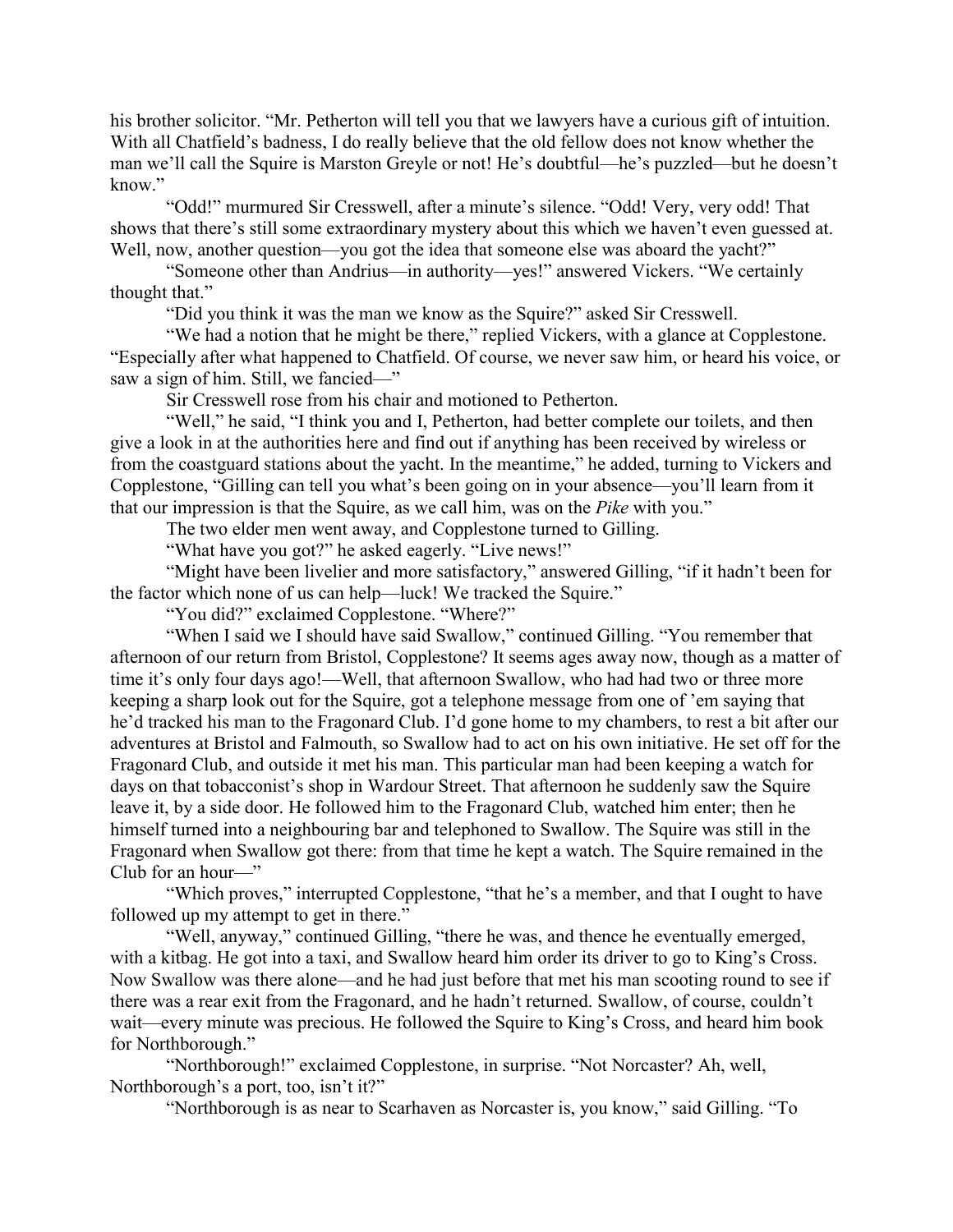Northborough he booked, anyhow. So did Swallow, who, now that he'd got him, was going to follow him to the North Pole, if need be. The train was just starting—Swallow had no time to communicate with me. Also, the train didn't stop until it reached Grantham. There he sent me a wire, saying he was on the track of his man. Well, they went on to Northborough, where they arrived late in the evening. There—what is it, Copplestone," he broke off, seeing signs of a desire to speak on Copplestone's part.

"You're talking of the very same afternoon and evening that I came down—four evenings ago," said Copplestone. "My train was the four o'clock—I got to Norcaster at ten—surely they didn't come on the same train!"

"I feel sure they did, but anyhow, these trains to the North are usually very long ones, and you were probably in a different part," replied Gilling. "Anyway, they got to Northborough soon after nine. Swallow followed his man on to the platform, out to some taxicabs, and heard him commission one of the chauffeurs to take him to Scarhaven. When they'd gone Swallow got hold of another taxi, and told its driver to take him to Scarhaven, too. Off they went—in a pitch-black night, I'm told—"

"We know that!" said Vickers with a glance at Copplestone. "We motored from Norcaster—just about the same time."

"Well," continued Gilling, "it was at any rate so dark that Swallow's driver, who appears to have been a very nervous chap, made very poor progress. Also he took one or two wrong turnings. Finally he ran his car into a guide post which stood where two roads forked—and there Swallow was landed, scarcely halfway to Scarhaven. They couldn't get the car to move, and it was some time before Swallow could persuade the landlord at the nearest inn to hire out a horse and trap to him. Altogether, it was near or just past midnight when he reached Scarhaven, and when he did get there, it was to see the lights of a steamer going out of the bay."

"The *Pike*, of course," muttered Copplestone.

"Of course—and some men on the quay told him," continued Gilling. "Well, that put Swallow in a fix. He was dead certain, of course, that his man was on that yacht. However, he didn't want to rouse suspicion, so he didn't ask any of those quayside men if they'd seen the Squire. Instead, remembering what I'd told him about Mrs. Greyle he asked for her house and was directed to it. He found Mrs. Greyle in a state of great anxiety. Her daughter had gone with you two to the yacht and had never returned; Mrs. Greyle, watching from her windows, had seen the yacht go out to sea. Swallow found her, of course, seriously alarmed as to what had happened. Of course, he told her what he had come down for and they consulted. Next morning—"

"Stop a bit," interrupted Vickers. "Didn't Mrs. Greyle get any message from the yacht about her daughter—Andrius said he'd sent one, anyway."

"A lie!" replied Gilling. "She got no message. The only consolation she had was that you and Copplestone were with Miss Greyle. Well, first thing next morning Swallow and Mrs. Greyle set every possible means to work. They went to the police—they wired to places up the coast and down the coast to keep a look out—and Swallow also wired full particulars to Sir Cresswell Oliver, with the result that Sir Cresswell went to the naval authorities and got them to set their craft up north to work. Having done all this, and finding that he could be of no more service at Scarhaven, Swallow returned to town to see me and to consult. Now, of course, we were in a position by then to approach that Fragonard Club—"

"Ah!" exclaimed Copplestone. "Just so!"

"The man, whoever he is, had been there an hour on the day Swallow and his man tracked him," continued Gilling. "Therefore, something must be known of him. Swallow and I, armed with certain credentials, went there. And—we could find out next to nothing. The hall porter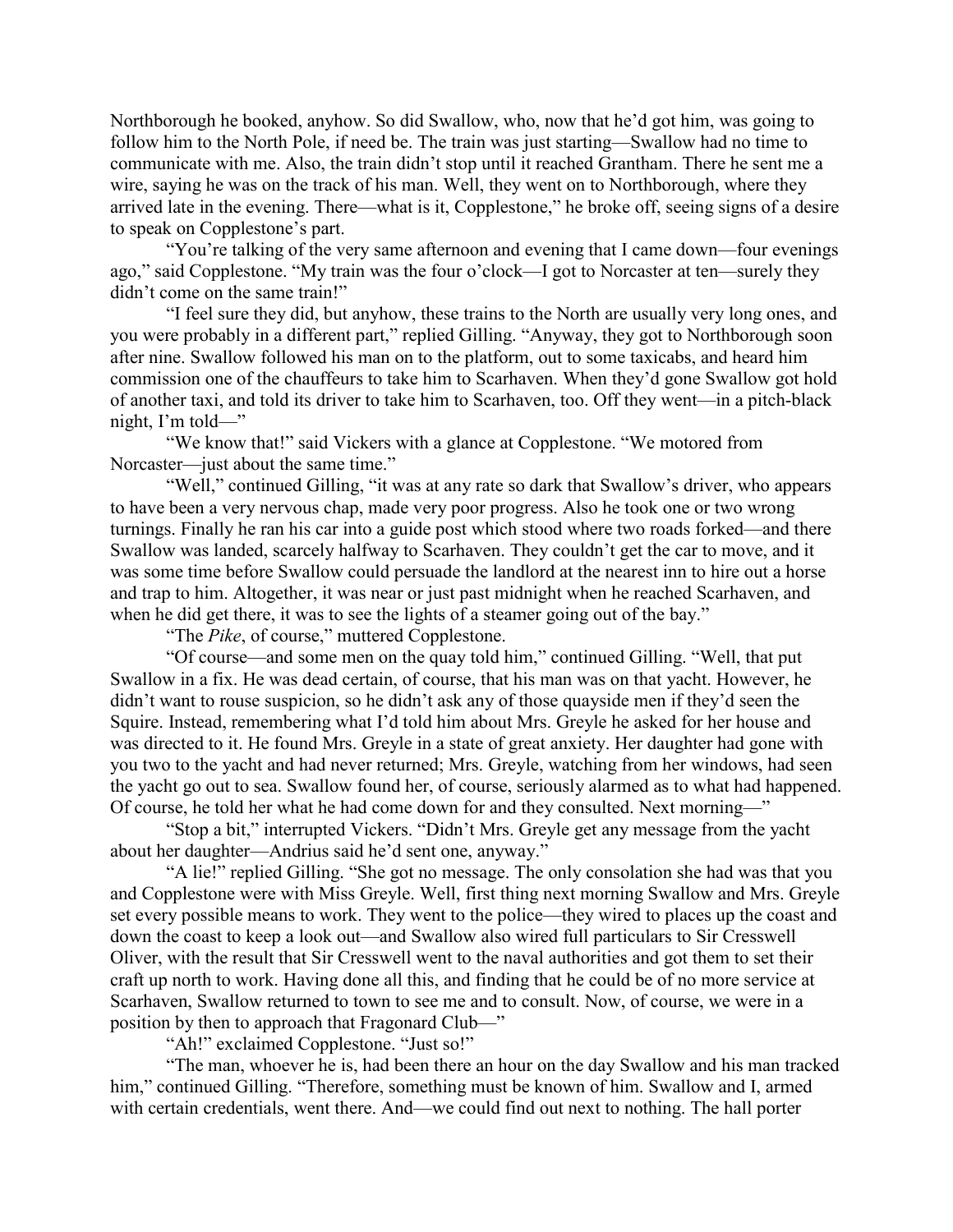there said he dimly remembered such a gentleman coming in and going upstairs, but he himself was new to his job, didn't know all the members—there are hundreds of 'em—and he took this man for a regular habitué. A waiter also had some sort of recollection of the man, and seeing him in conversation with another man whom he, the waiter, knew better, though he didn't know his name. Swallow is now moving everything to find that man—to find anybody who knows our man—and something will come of it, in the end—must do. In the meantime I came down here with Sir Cresswell and Mr. Petherton, to be on the spot. And, from your information, things will happen here! That hidden gold is the thing—they'll not leave that without an effort to get it. If we could only find out where that is and watch it—then our present object would be achieved."

"What is the present object?" asked Copplestone.

"Why," replied Gilling, "we've got warrants out against both Chatfield and the Squire for the murder of Bassett Oliver!—the police here have them in hand. Petherton's seen to that. And if they can only be laid hands on—What is it?" he asked turning to a sleepy-eyed waiter who, after a gentle tap at the door, put a shock head into the room. "Somebody want me?"

"That there man, sir—you know," said the waiter. "Here again, sir—stable yard, sir." Gilling jumped up and gave Copplestone a look.

"That's Spurge!" he muttered. "He said he'd be back at daybreak. Wait here—I'll fetch him."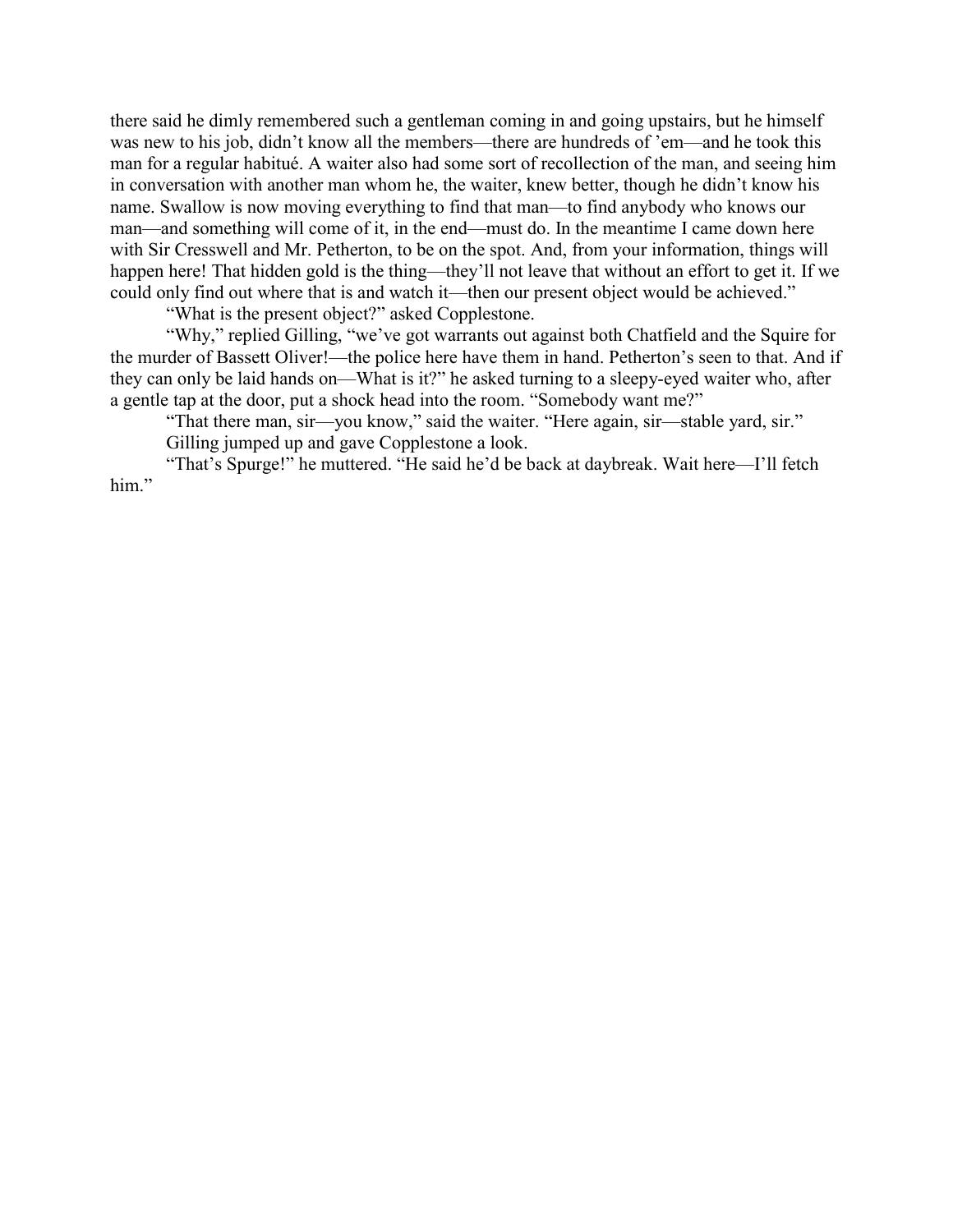## XXVI The Reaver's Glen

Zachary Spurge, presently ushered in by Gilling, who carefully closed the door behind himself and his companion, looked as if his recent lodging had been of an even rougher nature than that in which Copplestone had found him at their first meeting. The rough horseman's cloak in which he was buttoned to the edge of a red neckerchief and a stubbly chin was liberally ornamented with bits of straw, scraps of furze and other odds and ends picked up in woods and hedgerows. Spurge, indeed, bore unmistakable evidence of having slept out in wild places for some nights and his general atmosphere was little more respectable than that of a scarecrow. But he grinned cheerfully at Copplestone—and then frowned at Vickers.

"I didn't count for to meet no lawyers, gentlemen," he said, pausing on the outer boundaries of the parlour, "I ain't a-goin' to talk before 'em, neither!"

"He's a grudge against me—I've had to appear against him once or twice," whispered Vickers to Copplestone. "You'd better soothe him down—I want to know what he's got to tell."

"It's all right, Spurge," said Copplestone. "Come—Mr. Vickers is on our side this time; he's one of us. You can say anything you like before him—or Mr. Gilling either. We're all in it. Pull your chair up—here, alongside of me, and tell us what you've been doing."

"Well, of course, if you puts it that way, Mr. Copplestone," replied Spurge, coming to the table a little doubtfully. "Though I hadn't meant to tell nobody but you what I've got to tell. However, I can see that things is in such a pretty pass that this here ain't no one-man job—it's a job as'll want a lot o' men! And I daresay lawyers and suchlike is as useful men in that way as you can lay hands on—no offence to you, Mr. Vickers, only you see I've had experience o' your sort before. But if you are taking a hand in this here—well, all right. But now, gentlemen," he continued dropping into a chair at the table and laying his fur cap on its polished surface, "afore ever I says a word, d'ye think that I could be provided with a cup o' hot coffee, or tea, with a stiff dose o' rum in it? I'm that cold and starved—ah, if you'd been where I been this last twelve hours or so, you'd be perished."

The sleepy waiter was summoned to attend to Spurge's wants—until they were satisfied the poacher sat staring fixedly at his cap and occasionally shaking his head. But after a first hearty gulp of strongly fortified coffee the colour came back into his face, he sighed with relief, and signalled to the three watchful young men to draw their chairs close to his.

"Ah!" he said, setting down his cup. "And nobody never wanted aught more badly than I wanted that! And now then—the door being shut on us quite safe, ain't it, gentlemen?—no eavesdroppers?—well, this here it is. I don't know what you've been a-doing of these last few days, nor what may have happened to each and all—but I've news. Serious news—as I reckons it to be. Of—Chatfield!"

Copplestone kicked Vickers under the table and gave him a look.

"Chatfield again!" he murmured. "Well, go on, Spurge."

"There's a lot to go on with, too, guv'nor," said Spurge, after taking another evidently welcome drink. "And I'll try to put it all in order, as it were—same as if I was in a witness box," he added, with a sly glance at Vickers. "You remember that day of the inquest on the actor gentleman, guv'nor? Well, of course, when I went to give evidence at Scarhaven, at that there inquest, I never expected but what the police 'ud collar me at the end of it. However, I didn't mean that they should, if I could help it, so I watched things pretty close, intending to slip off when I saw a chance. Well, now, you'll bear in mind that there was a bit of a dustup when the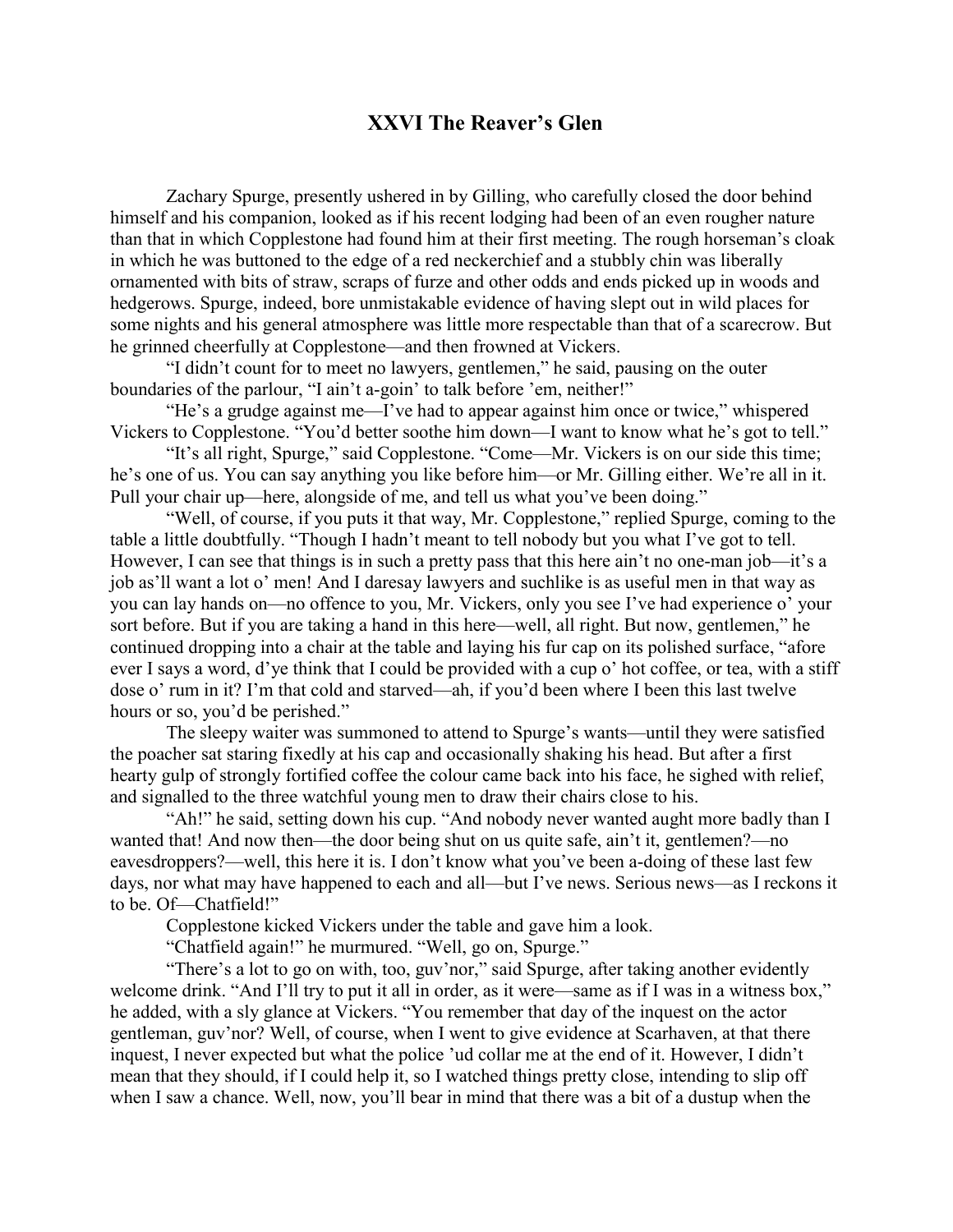thing was over—some on 'em cheering the Squire and some on 'em grousing about the verdict, and between one and t'other I popped out and off, and you yourself saw me making for the moors. Of course, me, knowing them moors back o' Scarhaven as I do, it was easy work to make myself scarce on 'em in ten minutes—not all the police north o' the Tees could ha' found me a quarter of an hour after I'd hooked it out o' that schoolroom! Well, but the thing then was—where to go next? 'Twasn't no good going to Hobkin's Hole again—now that them chaps knew I was in the neighbourhood they'd soon ha' smoked me out o' there. Once I thought of making for Norcaster here, and going into hiding down by the docks—I've one or two harbours o' refuge there. But I had reasons for wishing to stop in my own country—for a bit at any rate. And so, after reckoning things up, I made for a spot as Mr. Vickers there'll know by name of the Reaver's Glen."

"Good place, too, for hiding," remarked Vickers with a nod.

"Best place on this coast—seashore and inland," said Spurge. "And as you two London gentlemen doesn't know it, I'll tell you about it. If you was to go out o' Scarhaven harbour and turn north, you'd sail along our coast line up here to the mouth of Norcaster Bay and you'd think there was never an inlet between 'em. But there is. About halfway between Scarhaven and Norcaster there's a very narrow opening in the cliffs that you'd never notice unless you were close in shore, and inside that opening there's a cove that's big enough to take a thousand-ton vessel—aye, and half a dozen of 'em! It was a favourite place for smugglers in the old days, and they call it Darkman's Dene to this day in memory of a famous old smuggler that used it a good deal. Well, now, at the land end of that cove there's a narrow valley that runs up to the moorland and the hills, full o' rocks and crags and precipices and suchlike—something o' the same sort as Hobkin's Hole but a deal wilder, and that's known as the Reaver's Glen, because in other days the cattle lifters used to bring their stolen goods, cattle and sheep, down there where they could pen 'em in, as it were. There's piles o' places in that glen where a man can hide—I picked out one right at the top, at the edge of the moors, where there's the ruins of an old peel tower. I could get shelter in that old tower, and at the same time slip out of it if need be into one of fifty likely hiding places amongst the rocks. I got into touch with my cousin Jim Spurge—the one-eyed chap at the Admiral's Arms, Mr. Copplestone, that night—and I got in a supply of meat and drink, and there I was. And—as things turned out, Chatfield had got his eye on the very same spot!"

Spurge paused for a minute, and picking out a match from a stand which stood on the table, began to trace imaginary lines on the mahogany.

"This is how things is there," he said, inviting his companions' attention. "Here, like, is where this peel tower stands—that's a thick wood as comes close up to its walls—that there is a road as crosses the moors and the wood about, maybe, a hundred yards or so behind the tower on the land side. Now, there, one afternoon as I was in that there tower, a-reading of a newspaper that Jim had brought me the night before, I hears wheels on that moorland road, and I looked out through a convenient loophole, and who should I see but Peter Chatfield in that old pony trap of his. He was coming along from the direction of Scarhaven, and when he got abreast of the tower he pulled up, got out, left his pony to crop the grass and came strolling over in my direction. Of course, I wasn't afraid of him—there's so many ways in and out of that old peel as there is out of a rabbit warren—besides, I felt certain he was there on some job of his own. Well, he comes up to the edge of the glen, and he looks into it and round it, and up and down at the tower, and he wanders about the heaps of fallen masonry that there is there, and finally he puts thumbs in his armhole and went slowly back to his trap. 'But you'll be coming back, my old swindler!' says I to myself. 'You'll be back again I doubt not at all!' And back he did come—that very night. Oh, yes!"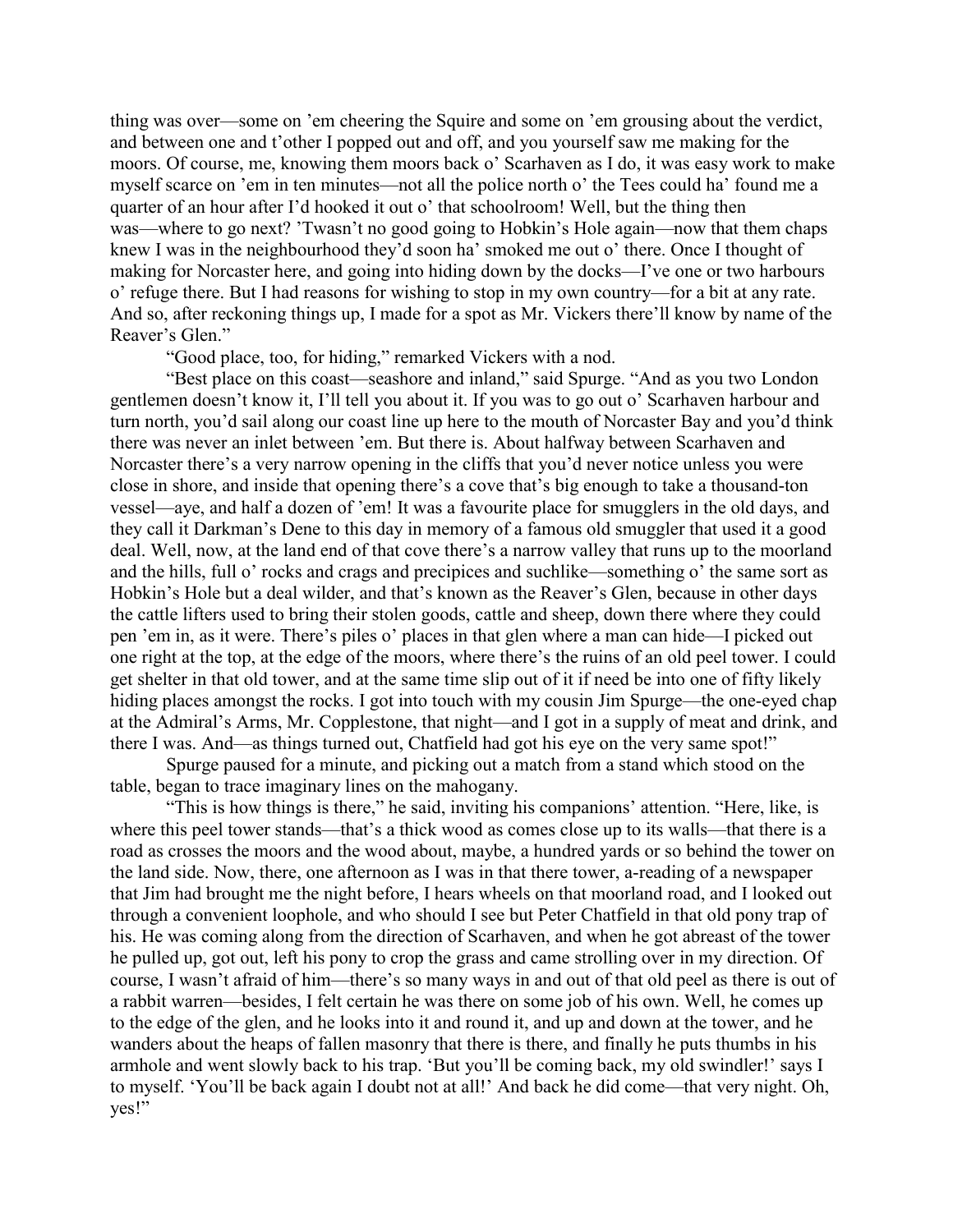"Alone?" asked Copplestone.

"A-lone!" replied Spurge. "It had got to be dark, and I was thinking of going to sleep, having nought else to do and not expecting cousin Jim that night, when I heard the sound of horses' feet and of wheels. So I cleared out of my hole to where I could see better. Of course, it was Chatfield—same old trap and pony—but this time he came from Norcaster way. Well, he gets out, just where he'd got out before, and he leads the pony and trap across the moor to close by the tower. I could tell by the way that trap went over the grass that there was some sort of a load in it and it wouldn't have surprised me, gentlemen, if the old reptile had brought a dead body out of it. After a bit, I hear him taking something out, something which he bumped down on the ground with a thump—I counted nine o' them thumps. And then after a bit I heard him begin a moving of some of the loose masonry what lies in such heaps at the foot o' the peel tower—dark though it was there was light enough in the sky for him to see to do that. But after he'd been at it some time, puffing and groaning and grunting, he evidently wanted to see better, and he suddenly flashed a light on things from one o' them electric torches. And then I see—me being not so many yards away from him—nine small white wood boxes, all clamped with metal bands, lying in a row on the grass, and I see, too, that Chatfield had been making a place for 'em amongst the stones. Yes—that was it—nine small white wood boxes—so small, considering, that I wondered what made 'em so heavy."

Copplestone favoured Vickers with another quiet kick. They were, without doubt, hearing the story of the hidden gold, and it was becoming exciting.

"Well," continued Spurge. "Into the place he'd cleared out them boxes went, and once they were all in he heaped the stones over 'em as natural as they were before, and he kicked a lot o' small loose stones round about and over the place where he'd been standing. And then the old sinner let out a great groan as if something troubled him, and he fetched a bottle out of his pocket and took a good pull at whatever was in it, after which, gentlemen, he wiped his forehead with his handkerchief and groaned again. He'd had his bit of light on all that time, but he doused it then, and after that he led the old pony away across the bit of moor to the road, and presently in he gets and drives slowly away towards Scarhaven. And so there was I, d'ye see, Mr. Copplestone, left, as it were, sold guardian of—what?"

The three young men exchanged glances with each other while Spurge refreshed himself with his fortified coffee, and their eyes asked similar questions.

"Ah!" observed Copplestone at last. "You don't know what, Spurge? You haven't examined one of those boxes?"

Spurge set his cup down and gave his questioner a knowing look.

"I'll tell you my line o' conduct, guv'nor," he said. "So certain sure have I been that something 'ud come o' this business of hiding them boxes and that something valuable is in 'em that I've taken partiklar care ever since Chatfield planted 'em there that night never to set foot within a dozen yards of 'em. Why? 'Cause I know he'll ha' left footprints of his own there, and them footprints may be useful. No, sir!—them boxes has been guarded careful ever since Chatfield placed 'em where he did. For—Chatfield's never been back!"

"Never back, eh?" said Copplestone, winking at the other two.

"Never been back—self nor spirit, substance nor shadow!—since that night," replied Spurge. "Unless, indeed, he's been back since four o'clock this morning, when I left there. However, if he's been 'twixt then and now, my cousin Jim Spurge, he was there. Jim's been helping me to watch. When I first came in here to see if I could hear anything about you—Jim having told me that some London gentlemen was up here again—I left him in charge. And there he is now. And now you know all I can tell you, gentlemen, and as I understand there's some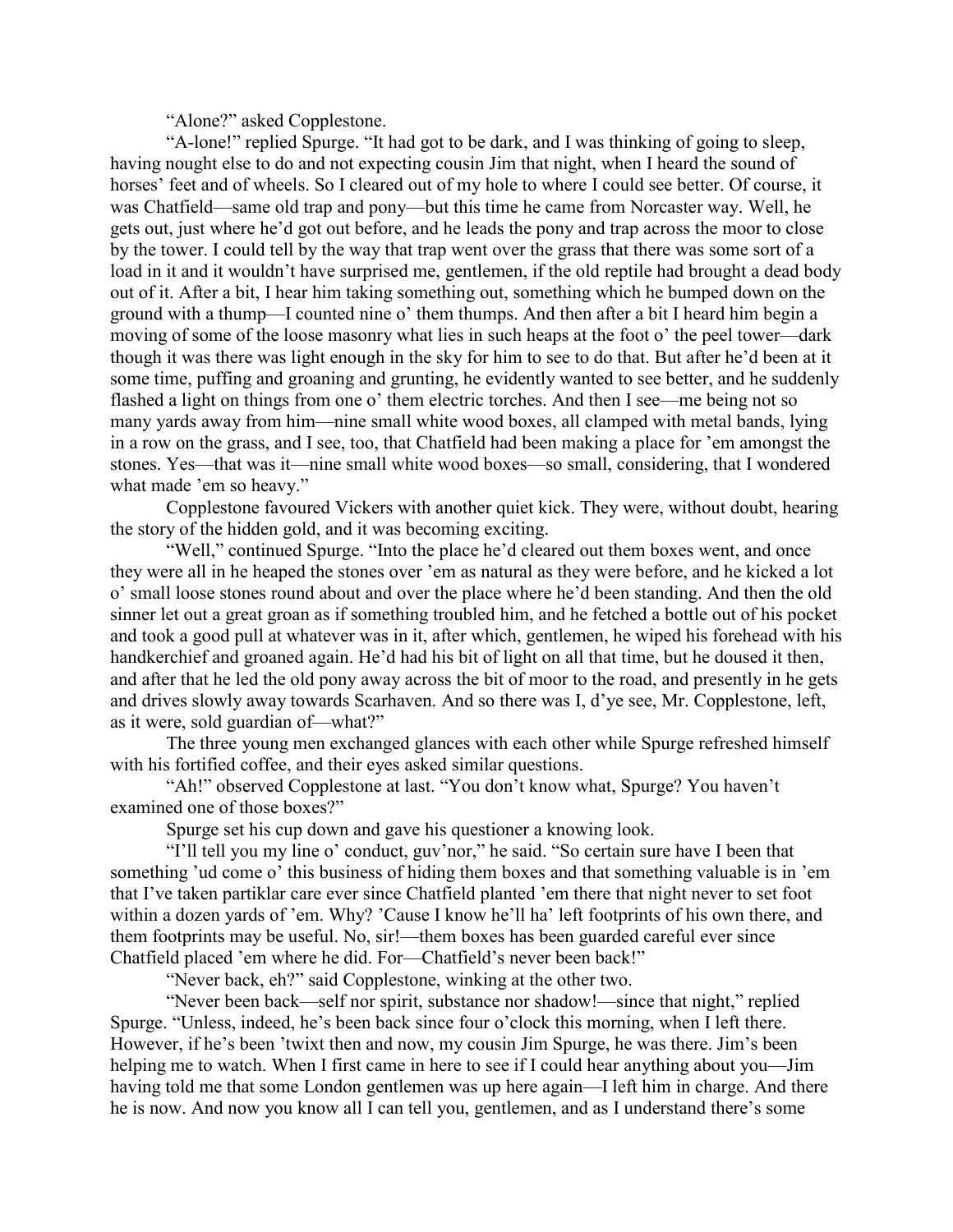mystery about Chatfield and that he's disappeared, happen you'll know how to put two and two together. And if I'm of any use—"

"Spurge," said Gilling. "How far is it to this Reaver's Glen—or, rather to that peel tower?"

"Matter of eight or nine miles, guv'nor, over the moors," replied Spurge.

"How did you come in then?" asked Gilling.

"Cousin Jim Spurge's bike—down in the stable yard, now," answered Spurge. "Did it comfortable in under the hour."

"I think we ought to go out there—some of us," said Gilling. "We ought—"

At that moment the door opened and Sir Cresswell Oliver came in, holding a bit of flimsy paper in his hand. He glanced at Spurge and then beckoned the three young men to join him.

"I've had a wireless message from the North Sea—and it puzzles me," he said. "One of our ships up there has had news of what is surely the *Pike* from a fishing vessel. She was seen late yesterday afternoon going due east—due east, mind you! If that was she—and I'm sure of it!—our quarry's escaping us."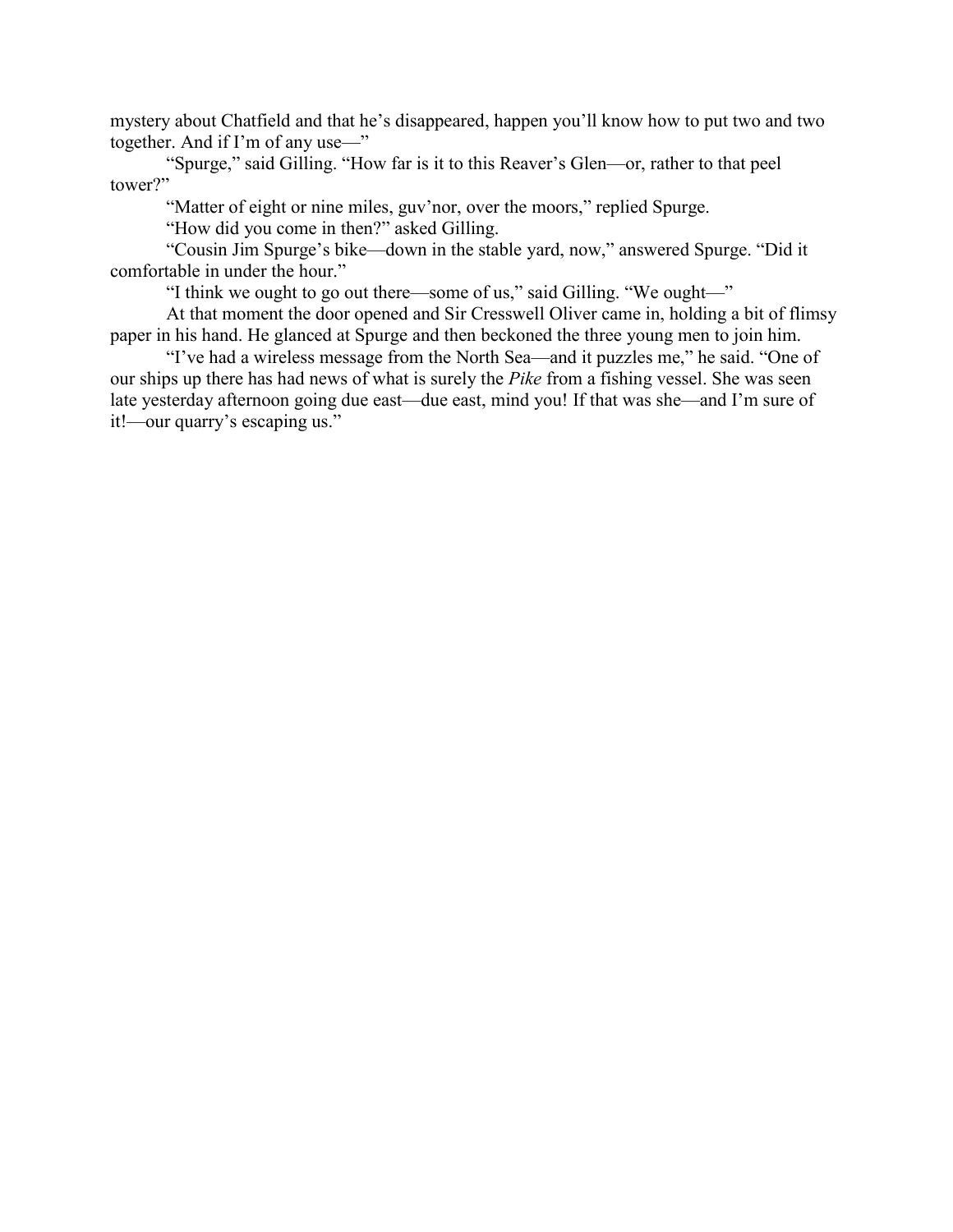### XXVII The Peel Tower

Gilling took the message from Sir Cresswell and thoughtfully read it over. Then he handed it back and motioned the old seaman to look at Spurge.

"I think you ought to know what this man has just told us, sir," he said. "We've got a story from him that exactly fits in with what Chatfield told Mr. Vickers when the *Pike* returned to carry him off yesterday. Chatfield, you'll remember, said that the gold he'd withdrawn from the bank is hidden somewhere—well, there's no doubt that this man Zachary Spurge knows where it is hidden. It's there now—and the presumption is, of course, that these people on the *Pike* will certainly come in to this coast—somehow!—to get it. So in that case—eh?"

"Gad!—that's valuable!" said Sir Cresswell, glancing again at Spurge, and with awakened interest. "Let me hear this story."

Copplestone epitomized Spurge's account, while the poacher listened admiringly, checking off the main points and adding a word or two where he considered the epitome lacking.

"Very smart of you, my man," remarked Sir Cresswell, nodding benevolently at Spurge when the story was over. "You're in a fair way to find yourself well rewarded. Now gentlemen!" he continued, sitting down at the table, and engaging the attention of the others, "I think we had better have a council of war. Petherton has just gone to speak to the police authorities about those warrants which have been taken out against Chatfield and the impostor, but we can go on in his absence. Now there seems to be no doubt that those chests which Spurge tells us of contain the gold which Chatfield procured from the bank, and concerning which he seems to have played his associates more tricks than one. However, his associates, whoever they are—and mind you, gentlemen, I believe there are more men than Chatfield and the Squire in all this!—have now got a tight grip on Chatfield, and they'll force him to show them where that gold is—they'll certainly not give up the chances of fifty thousand pounds without a stiff try to get it. So—I'm considering all the possibilities and probabilities—we may conclude that sooner or later—sooner, most likely—somebody will visit this old peel tower that Spurge talks of. But—who? For we're faced with this wireless message. I've no doubt the vessel here referred to is the *Pike*—no doubt at all. Now she was seen making due east, near this side of the Dogger Bank, late last night—so that it would look as if these men were making for Denmark, or Germany, rather than for this coast. But since receiving this message, I have thought that point out. The *Pike* is, I believe, a very fast vessel?"

"Very," answered Vickers. "She can do twenty-seven or eight knots an hour."

"Exactly," said Sir Cresswell. "Then in that case they may have put in at some Northern port, landed Chatfield and two or three men to keep an eye on him and to accompany him to this old tower, while the *Pike* herself has gone off till a more fitting opportunity arises of dodging in somewhere to pick up the chests which Chatfield and his party will in the meantime have removed. From what I have seen of it this is such a wild part of the coast that Chatfield and such a small gang as I am imagining, could easily come back here, keep themselves hidden and recover the chests without observation. So our plain duty is to now devise some plan for going to the Reaver's Glen and keeping a watch there until somebody comes. Eh?"

"There's another thing that's possible, sir," said Vickers, who had listened carefully to all that Sir Cresswell had said. "The *Pike* is fitted for wireless telegraphy."

"Yes?" said Sir Cresswell expectantly. "And you think—?"

"You suggested that there may be more people than Chatfield and the Squire in at this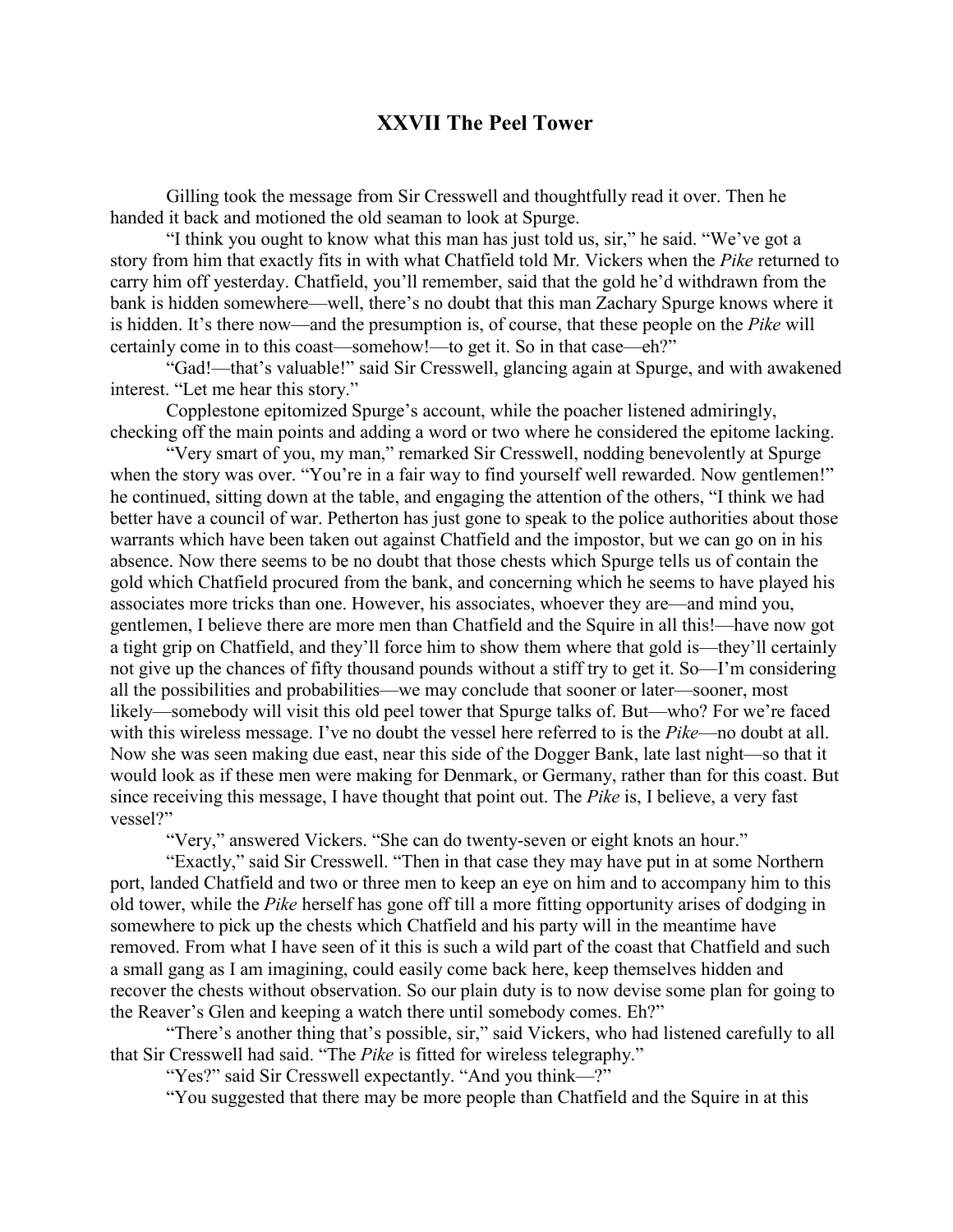business," continued Vickers. "Just so! We—Copplestone and myself—know very well that the skipper of the *Pike*, Andrius, is in it: that's undeniable. But there may be others—or one other, or two—on shore here. And as the *Pike* can communicate by wireless, those on board her may have sent a message to their shore confederates to remove those chests. So—"

"Capital suggestion!" said Sir Cresswell, who saw this point at once. "So we'd better lose no time in arranging our expedition out there. Spurge—you're the man who knows the spot best—what ought we to do about getting there—in force?"

Spurge, obviously flattered at being called upon to advise a great man, entered into the discussion with enthusiasm.

"Your honour mustn't go in force at all!" he said. "What's wanted, gentlemen, is—strategy! Now if you'll let me put it to you, me knowing the lie of the land, this is what had ought to be done. A small party ought to go—with me to lead. We'll follow the road that cuts across the moorland to a certain point; then we'll take a by-track that gets you to High Nick; there we'll take to a thick bit o' wood and coppice that runs right up to the peel tower. Nobody'll track us, nor see us from any point, going that way. Three or four of us—these here young gentlemen, now, and me—'ll be enough for the job—if armed. A revolver apiece your honour—that'll be plenty. And as for the rest—what you might call a reserve force—your honour said something just now about some warrants. Is the police to be in at it, then?"

"The police hold warrants for the two men we've been chiefly talking about," replied Sir Cresswell.

"Well let your honour come on a bit later with not more than three police plain-clothes fellows—as far as High Nick," said Spurge. "The police'll know where that is. Let 'em wait there—don't let 'em come further until I send back a message by my cousin Jim. You see, guv'nor," he added, turning to Copplestone, whom he seemed to regard as his own special associate, "we don't know how things may be. We might have to wait hours. As I view it, me having listened careful to what his honour the Admiral there says—best respects to your honour—them chaps'll never come a-nigh that place till it's night again, or at any rate, dusk, which'll be about seven o'clock this evening. But they may watch, during the day, and it 'ud be a foolish thing to have a lot of men about. A small force such as I can hide in that wood, and another in reserve at High Nick, which, guv'nor, is a deep hole in the hilltop—that's the ticket!"

"Spurge is right," said Sir Cresswell. "You youngsters go with him—get a motorcar—and I'll see about following you over to High Nick with the detectives. Now, what about being armed?"

"I've a supply of service revolvers at my office, down this very street," replied Vickers. "I'll go and get them. Here! Let's apportion our duties. I'll see to that. Gilling, you see about the car. Copplestone, you order some breakfast for us—sharp."

"And I'll go round to the police," said Sir Cresswell. "Now, be careful to take care of yourselves—you don't know what you've got to deal with, remember."

The group separated, and Copplestone went off to find the hotel people and order an immediate breakfast. And passing along a corridor on his way downstairs he encountered Mrs. Greyle, who came out of a room near by and started at sight of him.

"Audrey is asleep," she whispered, pointing to the door she had just left. "Thank you for taking care of her. Of course I was afraid—but that's all over now. And now the thing is—how are things?"

"Coming to a head, in my opinion," answered Copplestone. "But how or in what way, I don't know. Anyway, we know where that gold is—and they'll make an attempt on it—that's sure! So—we shall be there."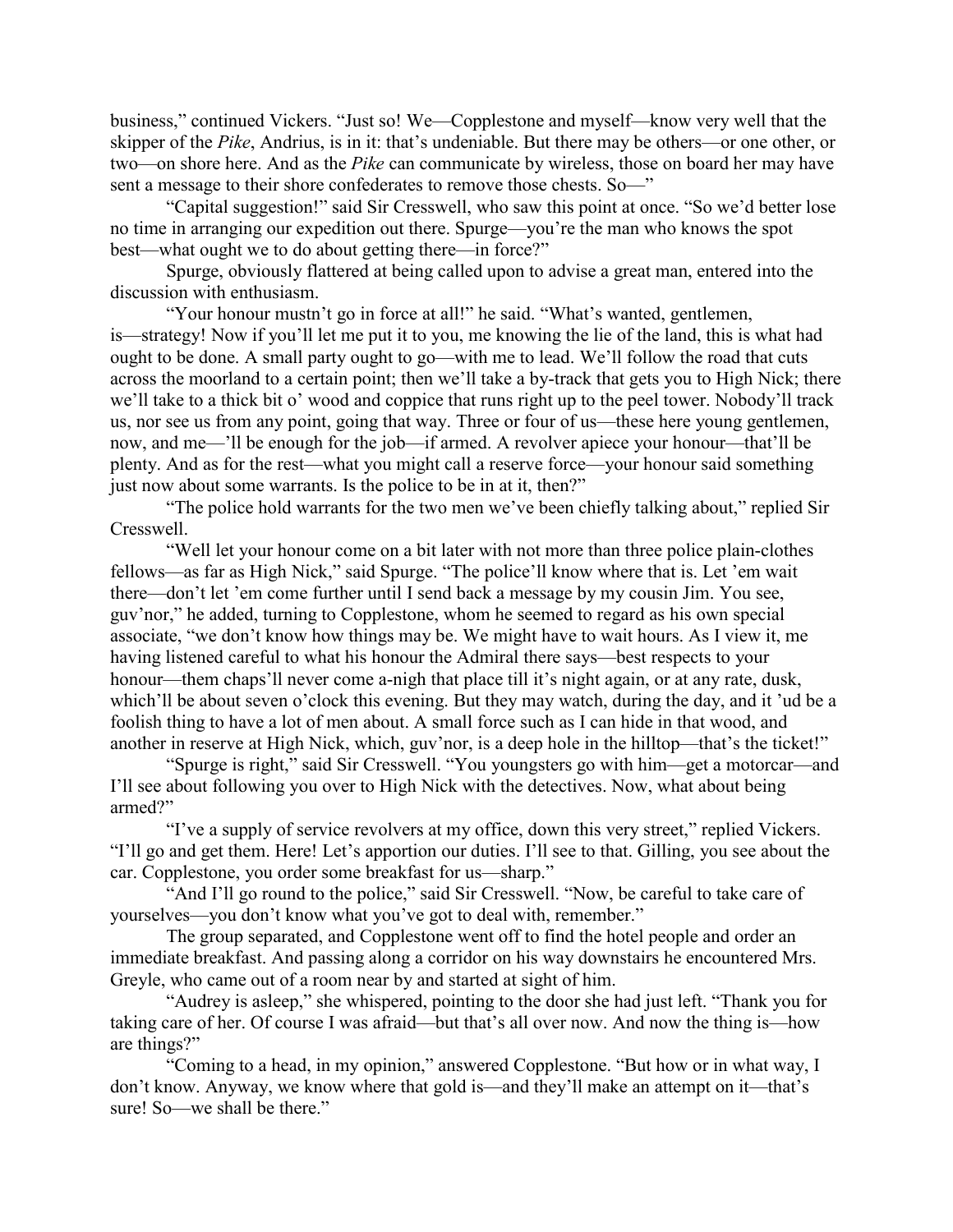"But what fools Peter Chatfield and his associates must be—from their own villainous standpoint—to have encumbered themselves with all that weight of gold!" exclaimed Mrs. Greyle. "The folly of it seems incredible when they could have taken it in some more easily portable form!"

"Ah!" laughed Copplestone. "But that just shows Chatfield's extraordinary deepness and craft! He no doubt persuaded his associates that it was better to have actual bullion where they were going, and tricked them into believing that he'd actually put it aboard the *Pike*! If it hadn't been that they examined the boxes which he put on the *Pike* and found they contained lead or bricks, the old scoundrel would have collared the real stuff for himself."

"Take care that he doesn't collar it yet," said Mrs. Greyle with a laugh as she went into her own room. "Chatfield is resourceful enough for—anything. And—take care of yourselves!"

That was the second admonition to be careful, and Copplestone thought of both, as, an hour later, he, Gilling, Vickers and Spurge sped along the desolate, windswept moorland on their way to the Reaver's Glen. It was a typically North Country autumnal morning, cold, raw, rainy; the tops of the neighbouring hills were capped with dark clouds; seabirds called dismally across the heather; the sea, seen in glimpses through vistas of fir and pine, looked angry and threatening.

"A fit morning for a do of this sort!" exclaimed Gilling suddenly. "Is it pretty bare and bleak at this tower of yours, Spurge?"

"You'll be warm enough, guv'nor, where I shall put you," answered Spurge. "One as has knocked about these woods and moors as much as I've had to knows as many places to hide his nose in as a fox does! I'll put you by that tower where you'll be snug enough, and warm enough, too—and where nobody'll see you neither. And here's High Nick and out we get."

Leaving the car in a deep cutting of the hills and instructing the driver to await the return of one or other of them at a wayside farmstead a mile back, the three adventurers followed Spurge into the wood which led to the top of the Reaver's Glen. The poacher guided them onward by narrow and winding tracks through the undergrowth for a good half mile; then he led them through thickets in which there was no paths at all; finally, after a gradual and cautious advance behind a high hedge of dense evergreen, he halted them at a corner of the wood and motioned them to look out through a loosely-laced network of branches.

"Here we are!" he whispered. "Tower—Reaver's Glen—sea in the distance. Lone spot, ain't it, gentlemen?"

Copplestone and Gilling, who had never seen this part of the coast before, looked out on the scene with lively interest. It was certainly a prospect of romance and of wild, almost savage beauty on which they gazed. Immediately in front of them, at a distance of twenty to thirty yards, stood the old peel tower, a solid square mass of grey stone, intact as to its base and its middle stories, ruinous and crumbling from thence to what was left of its battlements and the turret tower at one angle. The fallen stone lay in irregular heaps on the ground at its foot; all around it were clumps of furze and bramble. From the level plateau on which it stood the Glen fell away in horseshoe formation gradually narrowing and descending until it terminated in a thick covert of fir and pine that ran down to the land end of the cove of which Spurge had told them. And beyond that stretched the wide expanse of sea, with here and there a red-sailed fishing boat tossing restlessly on the white-capped waves, and over that and the land was a chill silence, broken only by the occasional cry of the seabirds and the bleating of the mountain sheep.

"A lone spot indeed!" said Gilling in a whisper. "Spurge, where is that stuff hidden?" "Other side of the tower—in an angle of the old courtyard," replied Spurge, "Can't see the spot from here."

"And where's that road you told us about?" asked Copplestone. "The moor road?"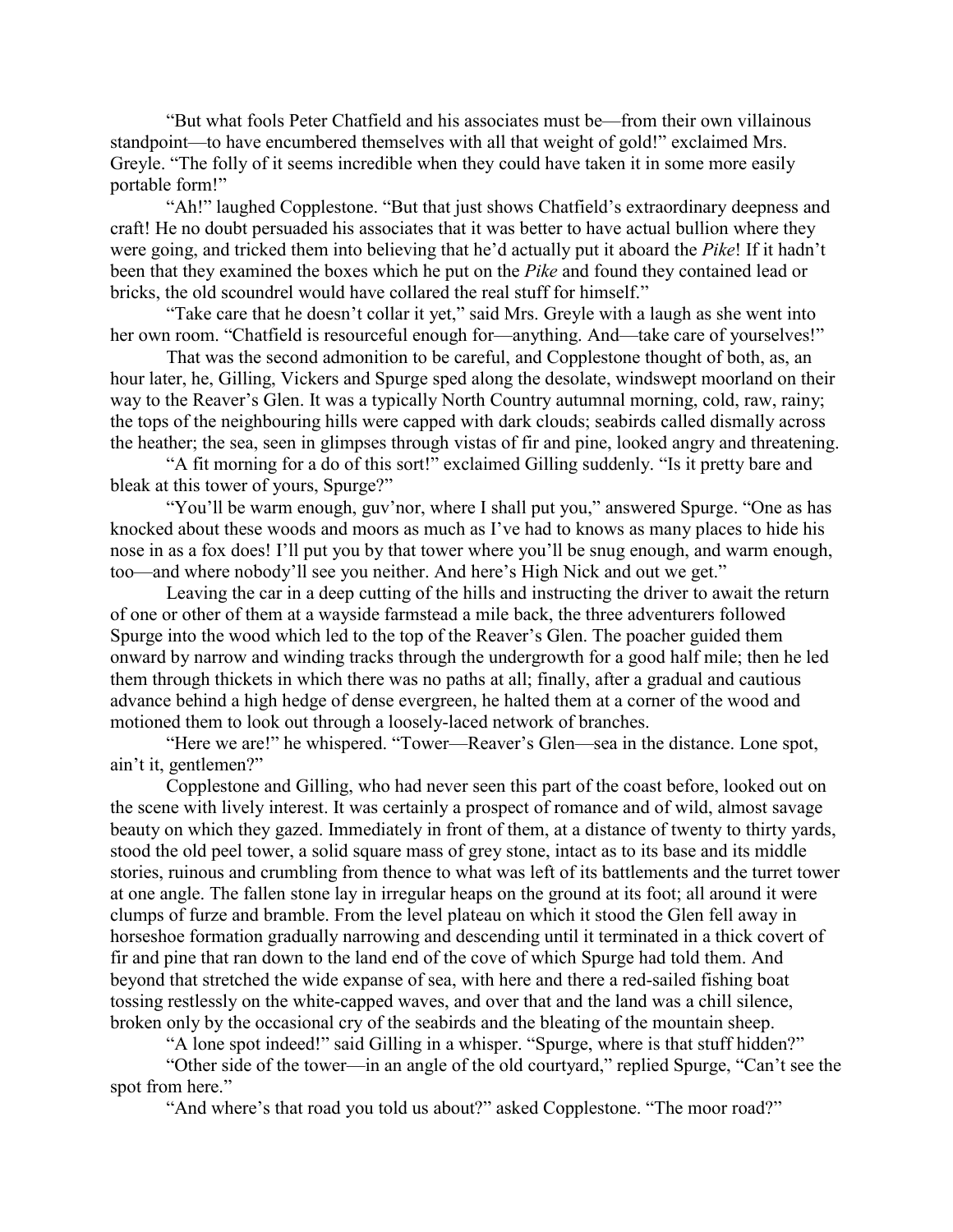"Top o' the bank yonder—beyond the tower," said Spurge. "Runs round yonder corner o' this wood and goes right round it to High Nick, where we've cut across from. Hush now, all of you, gentlemen—I'm going to signal Jim."

Screwing up his mobile face into a strange contortion, Spurge emitted from his puckered lips a queer cry—a cry as of some trapped animal—so shrill and realistic that his hearers started.

"What on earth's that represent?" asked Gilling. "It's bloodcurdling?"

"Hare, with a stoat's teeth in its neck," answered Spurge. "H'sh—I'll call him again." No answer came to the first nor to the second summons—after a third, equally

unproductive, Spurge looked at his companions with a scared face.

"That's a queer thing, guv'nors!" he muttered. "Can't believe as how our Jim 'ud ever desert a post. He promised me faithfully as how he'd stick here like grim death until I came back. I hope he ain't had a fit, nor aught o' that sort—he ain't a strong chap at the best o' times, and—"

"You'd better take a careful look round, Spurge," said Vickers. "Here—shall I come with you?"

But Spurge waved a hand to them to stay where they were. He himself crept along the back of the hedge until he came to a point opposite the nearest angle of the tower. And suddenly he gave a great cry—human enough this time!—and the three young men rushing forward found him standing by the body of a roughly-clad man in whom Copplestone recognized the one-eyed odd-job man of the Admiral's Arms.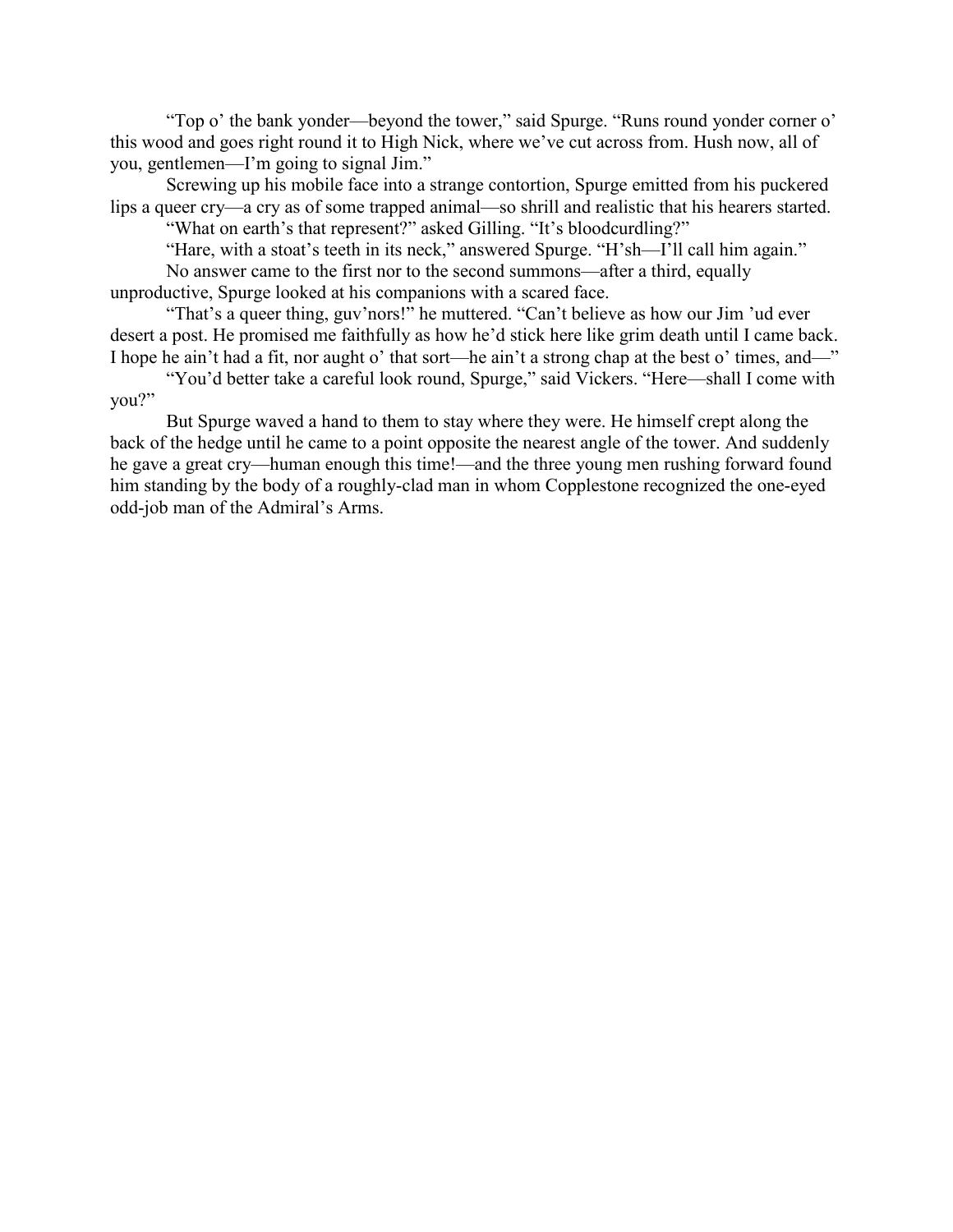# XXVIII The Footprints

The man was lying face downwards in the grass and weeds which clustered thickly at the foot of the hedgerow, and on the line of rough, weatherbeaten neck which showed between his fur cap and his turned-up collar there was a patch of dried blood. Very still and apparently lifeless he looked, but Vickers suddenly bent down, laid strong hands on him and turned him over.

"He's not dead!" he exclaimed. "Only unconscious from a crack on his skull. Gilling!—where's that brandy you brought?—hand me the flask."

Zachary Spurge watched in silence as Vickers and Gilling busied themselves in reviving the stricken man. Then he quickly pulled Copplestone's sleeve and motioned him away from the group.

"Guv'nor!" he muttered. "There's been foul play here—and all along of them nine boxes—that I'll warrant. Look you here, guv'nor—Jim's been dragged to where we found him—dragged through this here gap in the hedge and flung where he's lying. See—there's the plain marks, all through the grass and stuff. Come on, guv'nor—let's see where they lead."

The marks of a heavy, inanimate body having been dragged through the wet grass were evidence enough, and Copplestone and Spurge followed them to a corner of the old tower where they ceased. Spurge glanced round that corner and uttered a sharp exclamation.

"Just what I expected!" he said. "Leastways, what I expected as soon as I see Jim a-lying there. Guv'nor, the stuff's gone!"

He drew Copplestone after him and pointed to a corner of the weed-grown courtyard where a cavity had been made in the mass of fallen masonry and the stones taken from it lay about just as they had been displaced and thrown aside.

"That's where the nine boxes were," he continued. "Well, there ain't one of 'em there now! Naught but the hole where they was! Well—this must ha' been during the early morning—after I left Jim to go into Norcaster. And of course him as put the stuff there must be him as fetched it away—Chatfield. Let's see if there's footmarks about, guv'nor."

"Wait a bit," said Copplestone. "We must be careful about that. Move warily. We'd better do it systematically. There'd have to be some sort of a trap, a vehicle, to carry away those chests. Where's the nearest point of that road you spoke of?"

"Up there," replied Spurge, pointing to a flanking bank of heather. "But they—or him—wasn't forced to come that way, guv'nor. He—or them—could come up from that cove down yonder. It wouldn't surprise me if that there yacht—the *Pike*, you know—had turned on her tracks and come in here during the night. It's not more than a mile from this tower down to the shore, and—"

At that moment Vickers called to them, and they went back to find Jim Spurge slowly opening his eyes and looking round him with consciousness of his company. His one eye lightened a little as he caught sight of Zachary, and the poacher bent down to him.

"Jim, old man!" he said soothingly. "How are yer, Jim? Yer been hit by somebody. Who was it, Jim?"

"Give him a drop more brandy and lift him up a bit," counselled Gilling. "He's improving."

But it needed more than a mere drop of brandy, more than cousinly words of adjuration, to bring the wounded man back to a state of speech. And when at last he managed to make a feeble response, it was only to mutter some incoherent and disjointed sentences about and being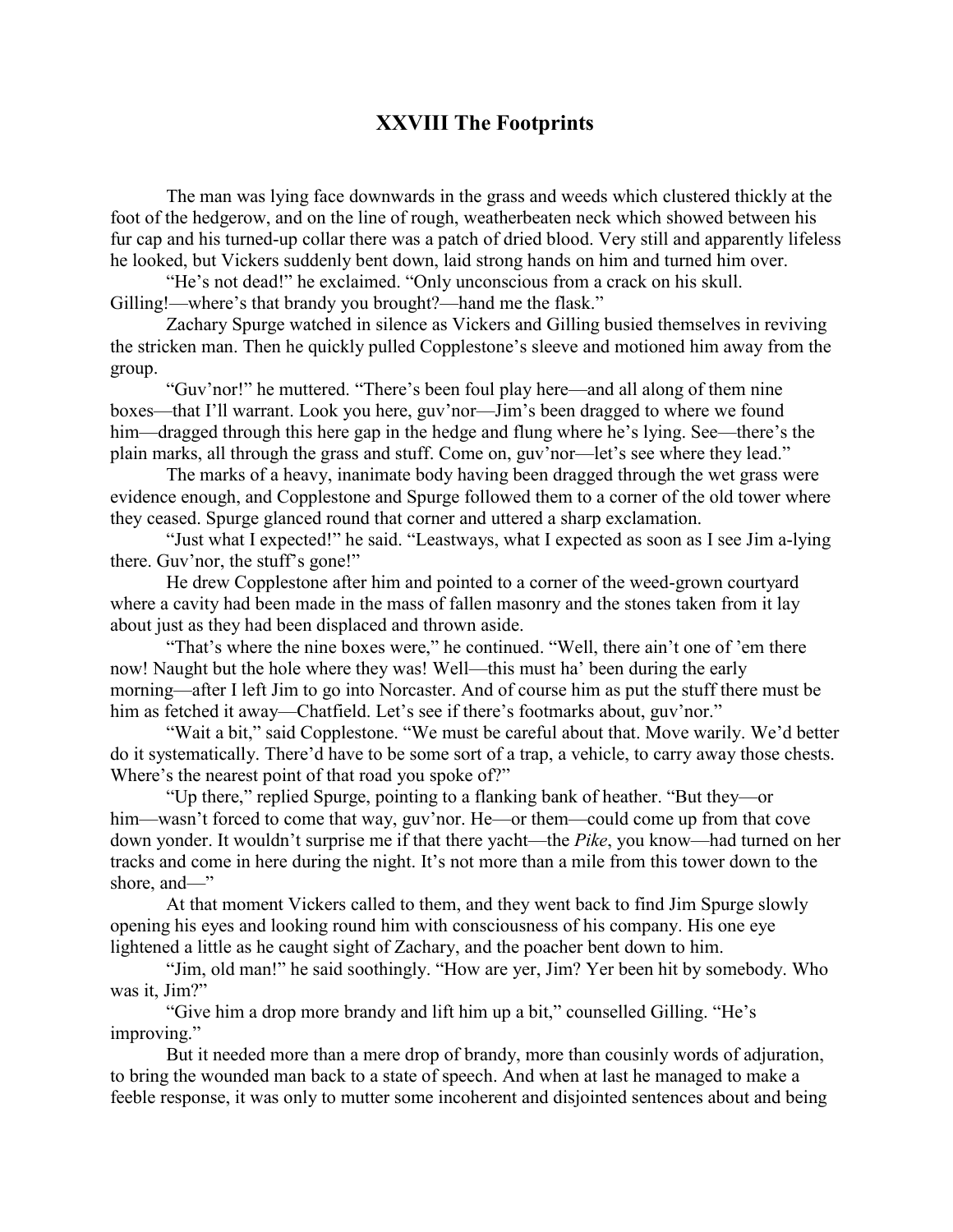struck down from behind—after which he again relapsed into semi-unconsciousness.

"That's it guv'nor," muttered Spurge, nudging Copplestone. "That's the ticket! Struck down from behind—that's what happened to him. Unawares, so to speak, I can reckon of it up—easy. They comes in the darkness—after I'd left him here. He hears of 'em, as he says, a-moving about. Then he no doubt starts moving about—watching 'em, as far as he can see. Then one of 'em gives him this crack on the skull—life preserver if you ask me—and down he goes! And then—they drag him in here and leaves him. Don't care whether he's a goner or not—not they! Well, an' what does it prove? That there's been more than one of 'em, guv'nor. And in my opinion, where they've come from is—down there!"

He pointed down the glen in the direction of the sea, and the three young men who were considerably exercised by this sudden turn of events and the disappearance of the chests, looked after his outstretched hand and then at each other.

"Well, we can't stand here doing nothing," said Gilling at last. "Look here, we'd better divide forces. This chap'll have to be removed and got to some hospital. Vickers!—I guess you're the quickest-footed of the lot—will you run back to High Nick and tell that chauffeur to bring his car round here? If Sir Cresswell and the police are there, tell them what's happened. Spurge—you go down the glen there, and see if you can see anything of any suspicious-looking craft in that bay you told us of. Copplestone, we can't do any more for this man just now—let's look round. This is a queer business," he went on when they had all departed, and he and Copplestone were walking towards the tower. "The gold's gone, of course?"

"No sign of it here, anyway," answered Copplestone, leading him into the ruinous courtyard and pointing to the cavity in the fallen masonry. "That's where it was placed by Chatfield, according to Zachary Spurge."

"And of course Chatfield's removed it during the night," remarked Gilling. "That message which Sir Cresswell read us must have been all wrong—the *Pike*'s come south and she's been somewhere about—maybe been in that cove at the end of the glen—though she'll have cleared out of it hours ago!" he concluded disappointedly. "We're too late!"

"That theory's not necessarily correct," replied Copplestone. "Sir Cresswell's message may have been quite right. For all we know the folks on the *Pike* had confederates on shore. Go carefully, Gilling—let's see if we can make out anything in the way of footprints."

The ground in the courtyard was grassless, a flooring of grit and loose stone, on which no impression could well be made by human foot. But Copplestone, carefully prospecting around and going a little way up the bank which lay between the tower and the moorland road, suddenly saw something in the black, peat-like earth which attracted his attention and he called to his companion.

"I say!" he exclaimed. "Look at this! There!—that's unmistakable enough. And fresh, too!"

Gilling bent down, looked, and stared at Copplestone with a question in his eyes. "By Gad!" he said. "A woman!"

"And one who wears good and shapely footwear, too," remarked Copplestone. "That's what you'd call a slender and elegant foot. Here it is again—going up the bank. Come on!"

There were more traces of this wearer of elegant footgear on the soft earth of the bank which ran between the moorland and the stone-strewn courtyard—more again on the edges of the road itself. There, too, were plain signs that a motorcar of some sort had recently been pulled up opposite the tower—Gilling pointed to the indentations made by the studded wheels and to droppings of oil and petrol on the gravelly soil.

"That's evident enough," he said. "Those chests have been fetched away during the night,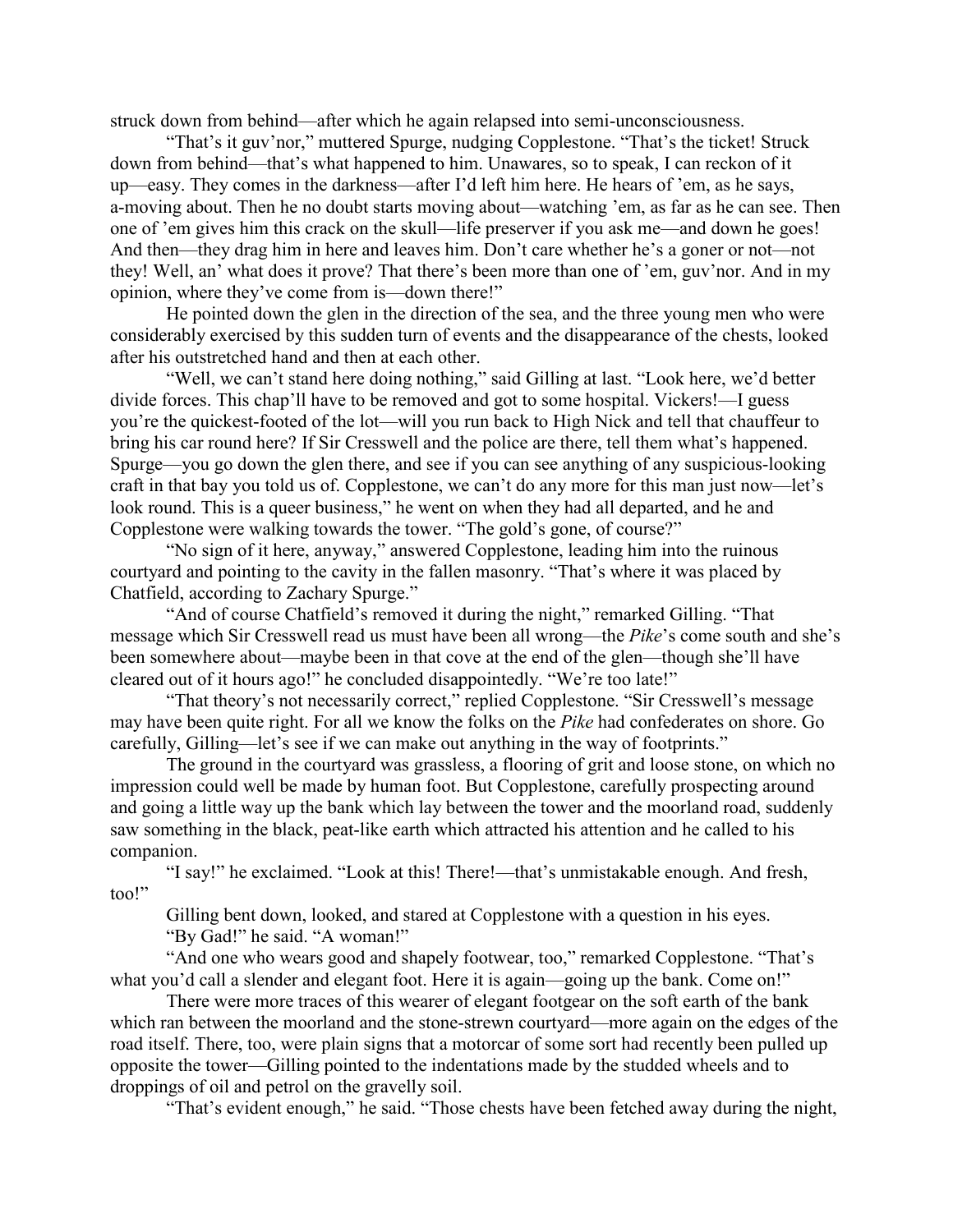by motor, and a woman's been in at it! Confederates, of course. Now then, the next thing is, which way did that motor go with its contents?"

They followed the tracks for a short distance along the road, until, coming to a place where it widened at a gateway leading into the wood, they saw that the car had there been backed and turned. Gilling carefully examined the marks.

"That car came from Norcaster and it's gone back to Norcaster," he affirmed presently. "Look here!—they came up the hill at the side of the wood—here they backed the car towards that gate, and then ran it backwards till they were abreast of the tower—then, when they'd loaded up with those chests they went straight off by the way they'd come. Look at the tracks—plain enough."

"Then we'd better get down towards Norcaster ourselves," said Copplestone. "Call Spurge back—he'll find nothing in that cove. This job has been done from land. And we ought to be on the track of these people—they've had several hours start already."

By this time Zachary Spurge had been recalled, Vickers had brought the car round from High Nick, and the injured man was carefully lifted into it and driven away. But at High Nick itself they met another car, hurrying up from Norcaster, and bringing Sir Cresswell Oliver and three other men who bore the unmistakable stamp of the police force. In one of them Copplestone recognized the inspector from Scarhaven.

The two cars met and stopped alongside each other, and Sir Cresswell, with one sharp glance at the rough bandage which Vickers had fastened round Jim Spurge's head, rapped out a question.

"Gone!" replied Gilling, with equal brusqueness. "Came in a motor, during the night, soon after Zachary Spurge left Jim. They hit him pretty hard over his head and left him unconscious. Of course they've carried off the boxes. Car appears to have gone to Norcaster. Hadn't you better turn?"

Sir Cresswell pointed to the Scarhaven police inspector.

"Here's news from Scarhaven," he said, bending forward to the other car, "The inspector's just brought it. The Squire—whoever he was—is dead. They found his body this morning, lying at the foot of a cliff near the Keep. Foul play?—that's what you don't know, eh, inspector?"

"Can't say at all, sir," answered the inspector. "He might have been thrown down, he might have fallen down—it's a bad place. Anyway, what the doctor said, just before I hurried in here to tell Mrs. Greyle, as the next relative that we know of, is that he'd been dead some days—the body, you see, was lying in a thicket at the foot of the cliff."

"Some days!" exclaimed Copplestone, with a look at Gilling. "Days?"

"Four or five days at least, sir," replied the inspector. "So the doctor thinks. The place is a cliff between the high road from Northborough and the house itself. There's a shortcut across the park to the house from that road. It looks as if—"

"Ah!" interrupted Gilling. "It's clear how that happened, then. He took that shortcut, when he came from Northborough that night! But—if he's dead, who's engineering all this? There's the fact, those chests of gold have been removed from that old tower since Zachary Spurge left his cousin in charge there early this morning. Everything looks as if they'd been carried to Norcaster. Therefore—"

"Turn this car round," commanded Sir Cresswell. "Of course, we must get back to Norcaster. But what's to be done there?"

The two cars went scurrying back to the old shipping town. When at last they had deposited the injured man at a neighbouring hospital and came to a stop near the Angel, Zachary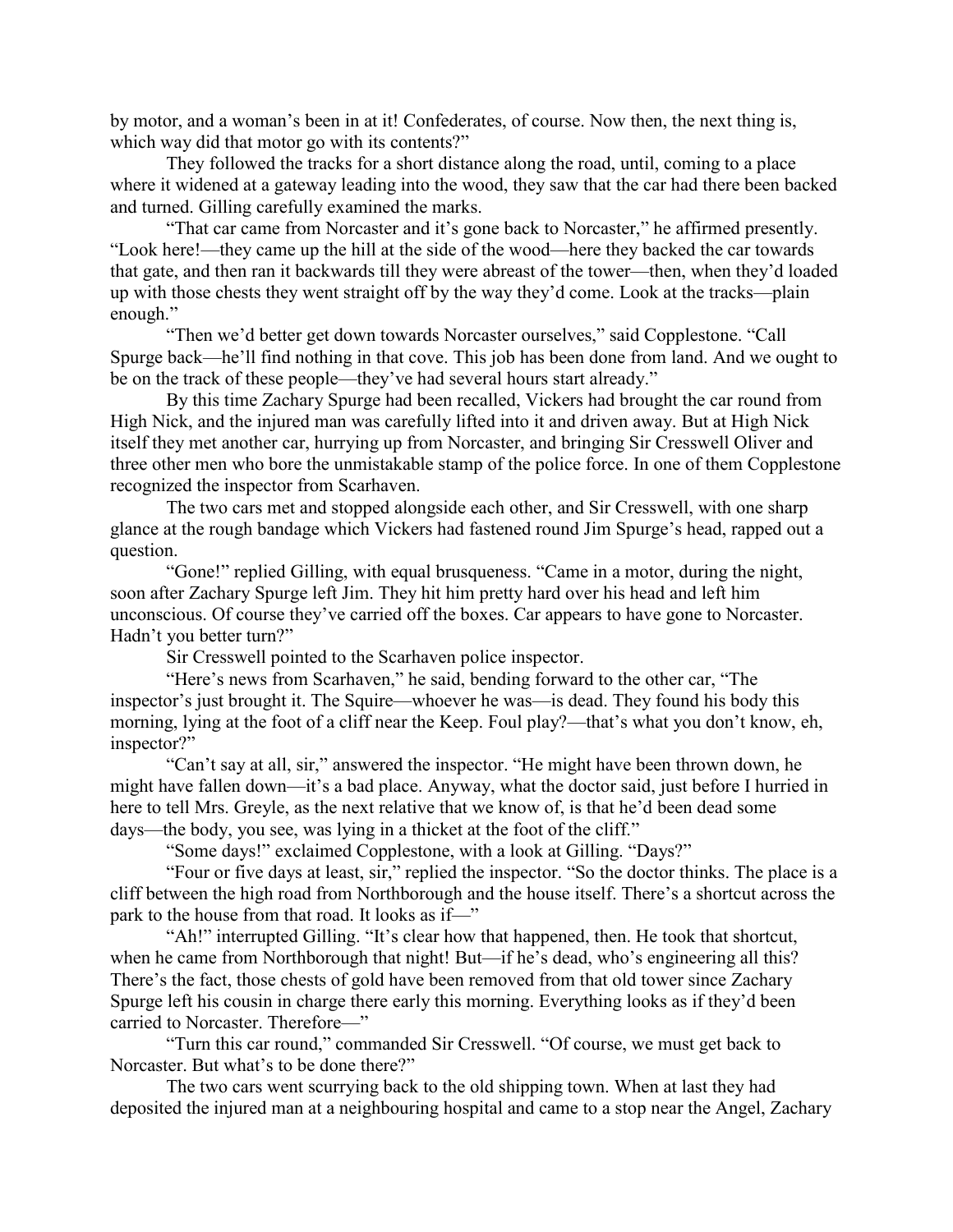Spurge pulled Copplestone's sleeve, and with a look full of significance, motioned him aside to a quiet place.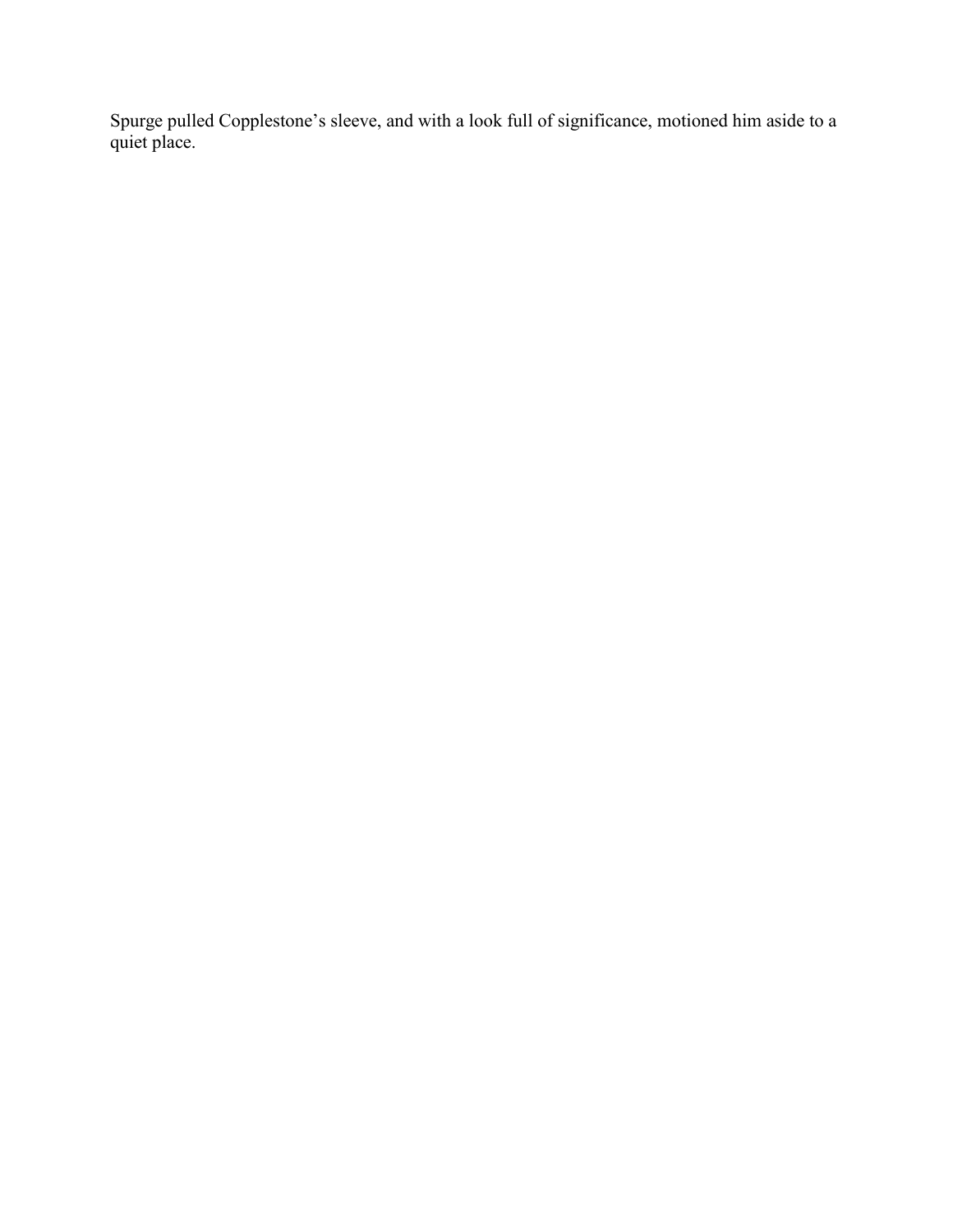# XXIX Scarvell's Cut

The quiet place was a narrow alley, which opening out of the Market Square in which the car had come to a halt, suddenly twisted away into a labyrinth of ancient buildings that lay between the centre of the town and the river. Not until Spurge had conducted Copplestone quite away from their late companions did he turn and speak; when he spoke his words were accompanied by a glance which suggested mystery as well as confidence.

"Guv'nor!" he said. "What's going to be done?"

"Have you pulled me down here to ask that?" exclaimed Copplestone, a little impatiently. "Good heavens, man, with all these complications arising—the gold gone, the Squire dead—why, there'll have to be a pretty deep consultation, of course. We'd better get back to it."

But Spurge shook his head.

"Not me, guv'nor!" he said resolutely. "I ain't no opinion o' consultations with lawyers and policemen—plain clothes or otherwise. They ain't no mortal good whatever, guv'nor, when it comes to horse sense! 'Cause why? 'Tain't their fault—it's the system. They can't do nothing, start nothing, suggest nothing!—they can only do things in the official, cut-and-dried, red-tape way, Guv'nor—you and me can do better."

"Well?" asked Copplestone.

"Listen!" continued Spurge. "There ain't no doubt that that gold was carried off early this morning—must ha' been between the time I left Jim and sunup, 'cause they'd want to do the job in darkness. Ain't no reasonable doubt, neither, that the motorcar what they used came here into Norcaster. Now, guv'nor, I ask you—where is it possible they'd make for? Not a railway station, 'cause them boxes 'ud be conspicuous and easy traced when inquiry was made. And yet they'd want to get 'em away—as soon as possible. Very well—what's the other way o' getting any stuff out o' Norcaster? What? Why—that!"

He jerked his thumb in the direction of a patch of grey water which shone dully at the end of the alley and while his thumb jerked his eye winked.

"The river!" he went on. "The river, guv'nor! Don't this here river, running into the free and bounding ocean six miles away, offer the best chance? What we want to do is to take a look round these here docks and quays and wharves—keeping our eyes open—and our ears as well. Come on with me, guv'nor—I know places all along this riverside where you could hide the Bank of England till it was wanted—so to speak."

"But the others?" suggested Copplestone. "Hadn't we better fetch them?"

"No!" retorted Spurge, assertively. "Two on us is enough. You trust to me, guv'nor—I'll find out something. I know these docks—and all that's alongside 'em. I'd do the job myself, now—but it'll be better to have somebody along of me, in case we want a message sending for help or anything of that nature. Come on—and if I don't find out before noon if there's any queer craft gone out o' this since morning—why, then, I ain't what I believe myself to be."

Copplestone, who had considerable faith in the poacher's shrewdness, allowed himself to be led into the lowest part of the town—low in more than one sense of the word. Norcaster itself, as regards its ancient and time-hallowed portions, its church, its castle, its official buildings and highly-respectable houses, stood on the top of a low hill; its docks and wharves and the mean streets which intersected them had been made on a stretch of marshland that lay between the foot of that hill and the river. And down there was the smell of tar and of merchandise, and narrow alleys full of seagoing men and raucous-voiced women, and queer nooks and corners, and ships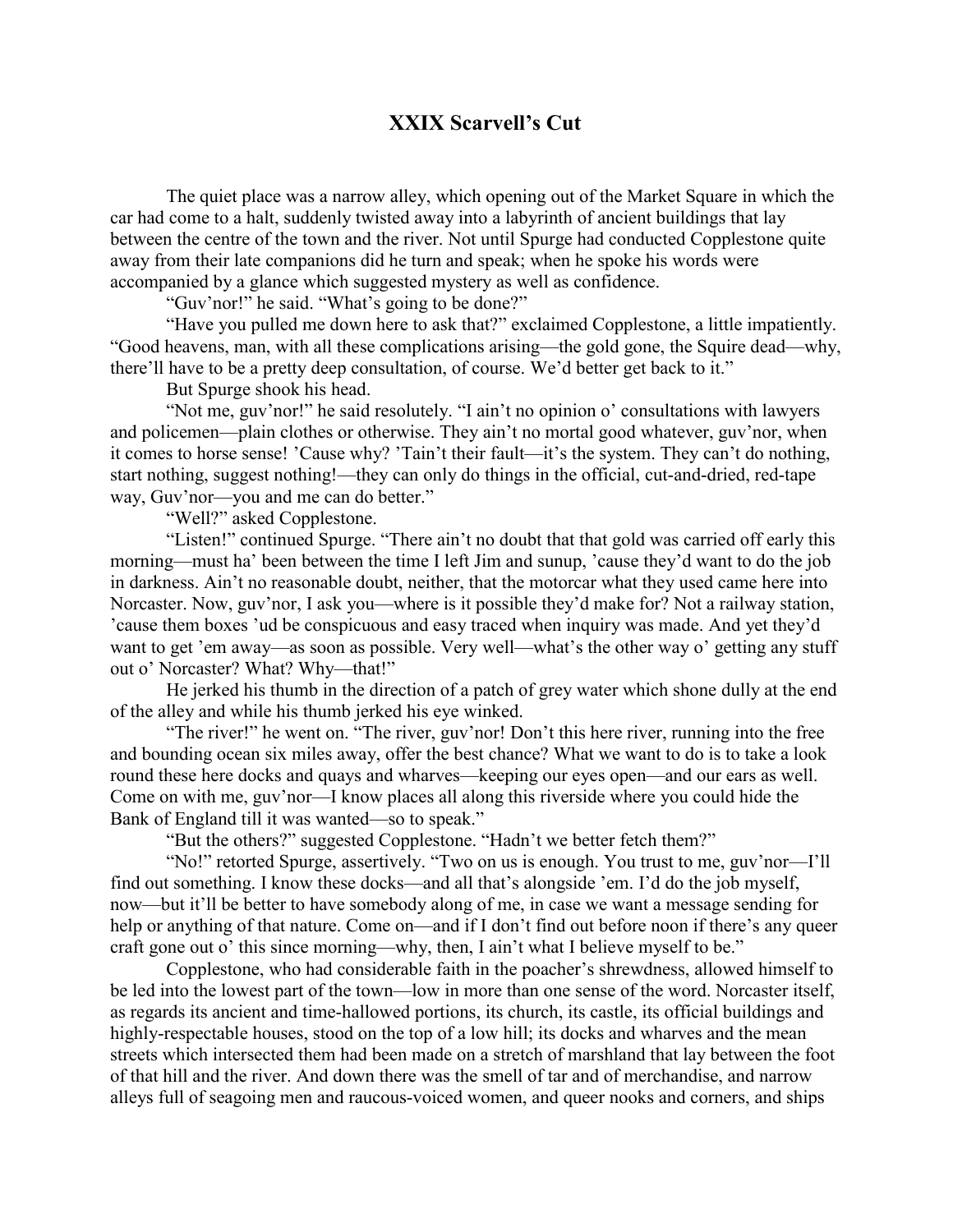being laden and ships being stripped of their cargoes and such noise and confusion and inextricable mingling and elbowing that Copplestone thought it was as likely to find a needle in a haystack as to make anything out relating to the quest they were engaged in.

But Zachary Spurge, leading him in and out of the throngs on the wharves, now taking a look into a dock, now inspecting a quay, now stopping to exchange a word or two with taciturn gentlemen who sucked their pipes at the corners of narrow streets, now going into shady-looking public houses by one door and coming out at another, seemed to be remarkably well satisfied with his doings and kept remarking to his companion that they would hear something yet. Nevertheless, by noon they had heard nothing, and Copplestone, who considered casual search of this sort utterly purposeless, announced that he was going to more savoury neighborhoods.

"Give it another turn, guv'nor," urged Spurge. "Have a bit o' faith in me, now! You see, guv'nor, I've an idea, a theory, as you might term it, of my very own, only time's too short to go into details, like. Trust me a bit longer, guv'nor—there's a spot or two down here that I'm fair keen on taking a look at—come on, guv'nor, once more!—this is Scarvell's Cut."

He drew his unwilling companion round a corner of the wharf which they were just then patrolling and showed him a narrow creek which, hemmed in by ancient buildings, some of them half-ruinous, sail lofts, and sheds full of odds and ends of merchandise, cut into the land at an irregular angle and was at that moment affording harbourage to a mass of small vessels, just then lying high and dry on the banks from which the tide had retreated. Along the side of this creek there was just as much crowding and confusion as on the wider quays; men were going in and out of the sheds and lofts; men were busy about the sides of the small craft. And again the feeling of uselessness came over Copplestone.

"What's the good of all this, Spurge!" he exclaimed testily. "You'll never—"

Spurge suddenly laid a grip on his companion's elbow and twisted him aside into a narrow entry between the sheds.

"That's the good!" he answered in an exulting voice. "Look there, guv'nor! Look at that North Sea tug—that one, lying out there! Whose face is, now a-peeping out o' that hatch? Come, now?"

Copplestone looked in the direction which Spurge indicated. There, lying moored to the wharf, at a point exactly opposite a tumble-down sail loft, was one of those strongly-built tugs which ply between the fishing fleets and the ports. It was an eminently business-looking craft, rakish for its class, and it bore marks of much recent sea usage. But Copplestone gave no more than a passing glance at it—what attracted and fascinated his eyes was the face of a man who had come up from her depths and was looking out of a hatchway on the top deck—looking expectantly at the sail loft. There was grime and oil on that face, and the neck which supported the unkempt head rose out of a rough jersey, but Copplestone recognized his man smartly enough. In spite of the attempt to look like a tug deckhand there was no mistaking the skipper of the *Pike*.

"Good heavens!" he muttered, as he stared across the crowded quay. "Andrius!"

"Right you are, guv'nor," whispered Spurge. "It's that very same, and no mistake! And now you'll perhaps see how I put things together, like. No doubt those folk as sent Sir Cresswell that message did see the *Pike* going east last evening—just so, but there wasn't no reason, considering what that chap and his lot had at stake why they shouldn't put him and one or two more, very likely, on one of the many tugs that's to be met with out there off the fishing grounds. What I conclude they did, guv'nor, was to charter one o' them tugs and run her in here. And I expect they've got the stuff on board her, now, and when the tide comes up, out they'll go, and be off into the free and open again, to pick the *Pike* up somewhere 'twixt here and the Dogger Bank.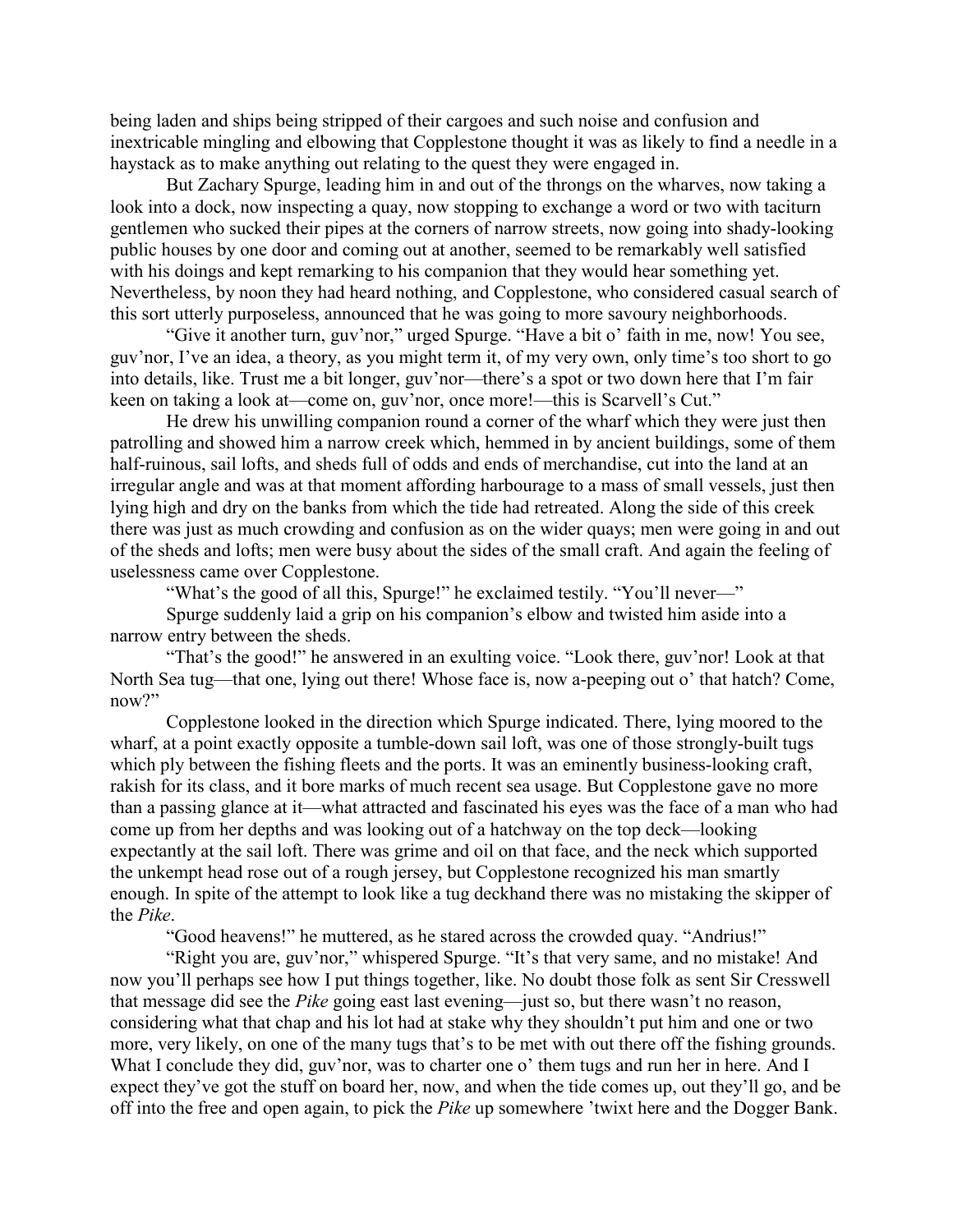Ah!—smart 'uns they are, no doubt. But—we've got 'em!"

"Not yet," said Copplestone. "What are we to do. Better go back and get help, eh?"

He was keenly watching Andrius, and as the skipper of the *Pike* suddenly moved, he drew Spurge further into the alley.

"He's coming out of that hatchway!" whispered Copplestone. "If he comes ashore he'll see us, and then—"

"No matter, guv'nor," said Spurge reassuringly. "They can't get out o' Scarvell's Cut into the river till the tide serves. Yes, that's Cap'n Andrius right enough—and he's coming ashore."

Andrius had by that time drawn himself out of the hatchway and now revealed himself in the jersey, the thick leg-wear, and short sea-boots of an oceangoing man. Copplestone's recollection of him as he showed himself on board the *Pike* was of a very smartly attired, rather dandified person—only some deep scheme, he knew, would have caused him to assume this disguise, and he watched him with interest as he rolled ashore and disappeared within the lower story of the sail loft. Spurge, too, watched with all his eyes, and he turned to Copplestone with a gleam of excitement.

"Guv'nor!" he said. "We've trapped 'em beautiful! I know that place—I've worked in there in my time. I know a way into it, from the back—we'll get in that way and see what's being done. 'Tain't worked no longer, that sail loft—it's all falling to pieces. But first—help!"

"How are we to get that?" asked Copplestone, eagerly.

"I'll go it," replied Spurge. "I know a man just aback of here that'll run up to the town with a message—chap that can be trusted, sure and faithful. 'Bide here five minutes, sir—I'll send a message to Mr. Vickers—this chap'll know him and'll find him. He can come down with the rest—and the police, too, if he likes. Keep your eyes skinned, guv'nor."

He twisted away like an eel into the crowd of workers and idlers, and left Copplestone at the entrance to the alley, watching. And he had not been so left more than a couple of minutes when a woman slipped past the mouth of the alley, swiftly, quietly, looking neither to right nor left, of whose veiled head and face he caught one glance. And in that glance he recognized her—Addie Chatfield!

But in the moment of that glance Copplestone also recognized something vastly more important. Here was the explanation of the mystery of the early-morning doings at the old tower. The footprints of a woman who wore fashionable and elegant boots? Addie Chatfield, of course! Was she not old Peter's daughter, a chip of the old block, even though a feminine chip? And did not he and Gilling know that she had been mixed up with Peter at the Bristol affair? Great Scott!—why, of course. Addie was an accomplice in all these things!

If Copplestone had the least shadow of doubt remaining in his mind as to this conclusion, it was utterly dissipated when, peering cautiously round the corner of his hiding place, he saw Addie disappear within the old sail loft into which Andrius had betaken himself. Of course, she had gone to join her fellow conspirators. He began to fume and fret, cursing himself for allowing Spurge to bring him down there alone—if only they had had Gilling and Vickers with them, armed as they were—

"All right, guv'nor!" Spurge suddenly whispered at his shoulder. "They'll be here in a quarter of an hour—I telephoned to 'em."

"Do you know what?" exclaimed Copplestone, excitedly. "Old Chatfield's daughter's gone in there, where Andrius went. Just now!"

"What—the playactress!" said Spurge. "You don't say, guv'nor? Ha!—that explains everything—that's the missing link! Ha! But we'll soon know what they're after, Mr. Copplestone. Follow me—quiet as a mouse."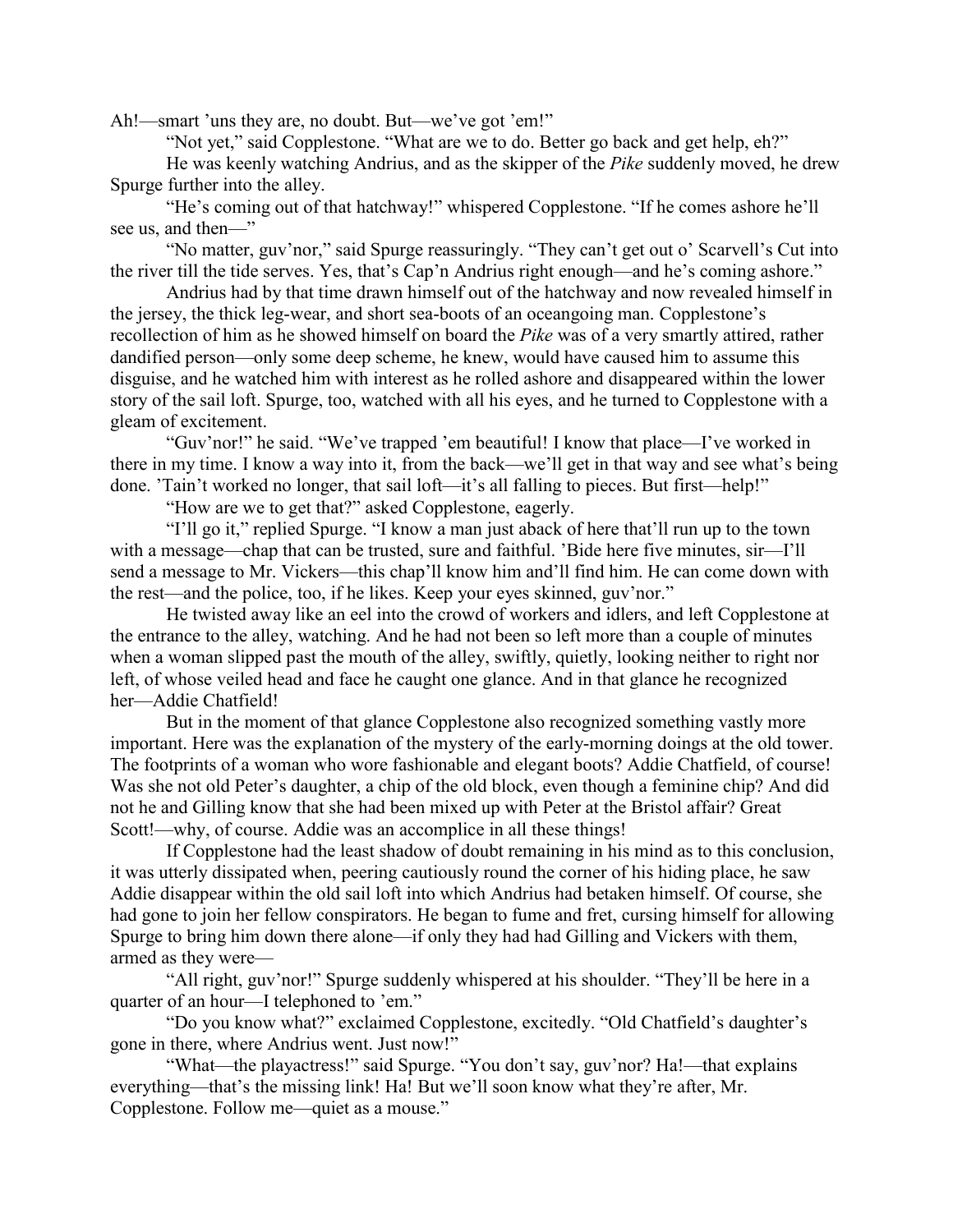Once more submitting to be led, Copplestone followed his queer guide along the alley.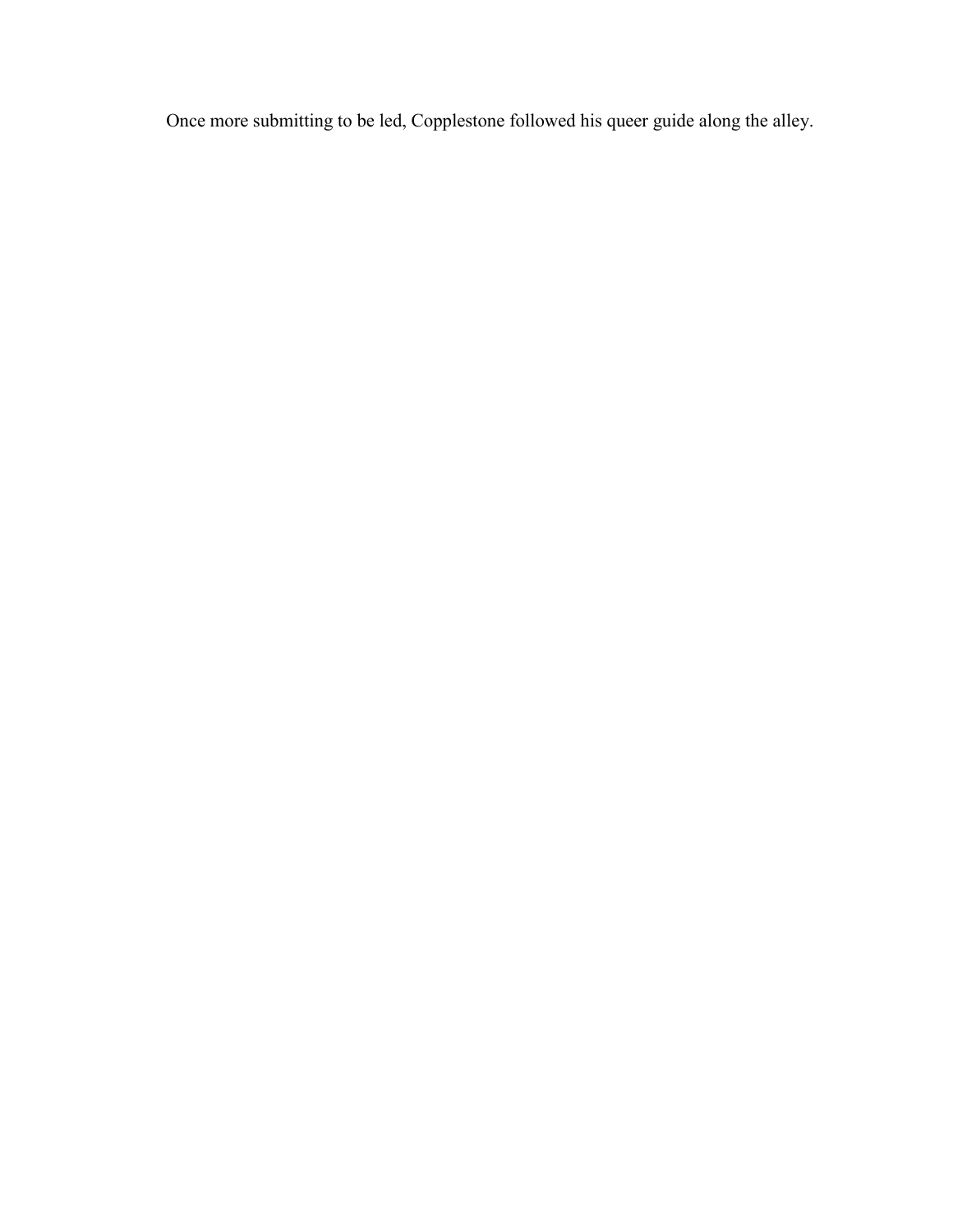# XXX The Greengrocer's Cart

Spurge led Copplestone a little way up the narrow alley from the mouth of which they had observed the recent proceedings, suddenly turned off into a still narrower passage, and emerged at the rear of an ancient building of wood and stones which looked as if a stout shove or a strong wind would bring it down in dust and ruin.

"Back o' that old sail loft what looks out on this cut," he whispered, glancing over his shoulder at Copplestone. "Now, guv'nor, we're going in here. As I said before, I've worked in this place—did a spell here when I was once lying low for a month or two. I know every inch of it, and if that lot are under this roof I know where they'll be."

"They'll show fight, you know," remarked Copplestone.

"Well, but ain't we got something to show fight with, too?" answered Spurge, with a knowing wink. "I've got my revolver handy, what Mr. Vickers give me, and I reckon you can handle yours. However, it ain't come to no revolver yet. What I want is to see and hear, guv'nor—follow me."

He had opened a ramshackle door in the rear of the premises as he spoke and he now beckoned his companion to follow him down a passage which evidently led to the front. There was no more than a dim light within, but Copplestone could see that the whole place was falling to pieces. And it was all wrapped in a dead silence. Away out on the quay was the rattle of chains, the creaking of a windlass, the voices of men and shrill laughter of women, but in there no sound existed. And Spurge suddenly stopped his stealthy creeping forward and looked at Copplestone suspiciously.

"Queer, ain't it?" he whispered. "I don't hear a voice, nor yet the ghost of one! You'd think that if they was in here they'd be talking. But we'll soon see."

Clambering up a pile of fallen timber which lay in the passage and beckoning Copplestone to follow his example, Spurge looked through a broken slat in the wooden partition into an open shed which fronted the Cut. The shed was empty. Folk were passing to and fro in front of it; the North Sea tug still lay at the wharf beyond; a man who was evidently its skipper sat on a tub on its deck placidly smoking his short pipe—but of Addie Chatfield or of Andrius there was no sign. And the silence in that crumbling, rat-haunted house was deeper than ever.

"Guv'nor!" muttered Spurge, "How long is it since you see—her?"

"Almost as soon as you'd gone," answered Copplestone.

"Ten minutes ago!" sighed Spurge. "Guv'nor—they've done us! They're off! I see it—she must ha' caught sight o' me, nosing round, and she came here and gave the others the office, and they bucked out at the back. The back, Guv'nor! And Lord bless you, at the back o' this shanty there's a perfect rabbit warren o' places—more by token, they call it the Warren. If they've got in there, why, all the police in Norcaster'll never find 'em—leastways, I mean, to speak truthful, not without a deal o' trouble."

"What about upstairs?" asked Copplestone.

"Upstairs, now?" said Spurge with a doubtful glance at the ramshackle stairway. "Lord, mister!—I don't believe nobody could get up them stairs! No—they've hooked it through the back here, into the Warren. And once in there—"

He ended with an eloquent gesture, and dismounting from his perch made his way along the passage to a door which opened into the shed. Thence he looked out on the quay, and along the crowded maze of Scarvell's Cut.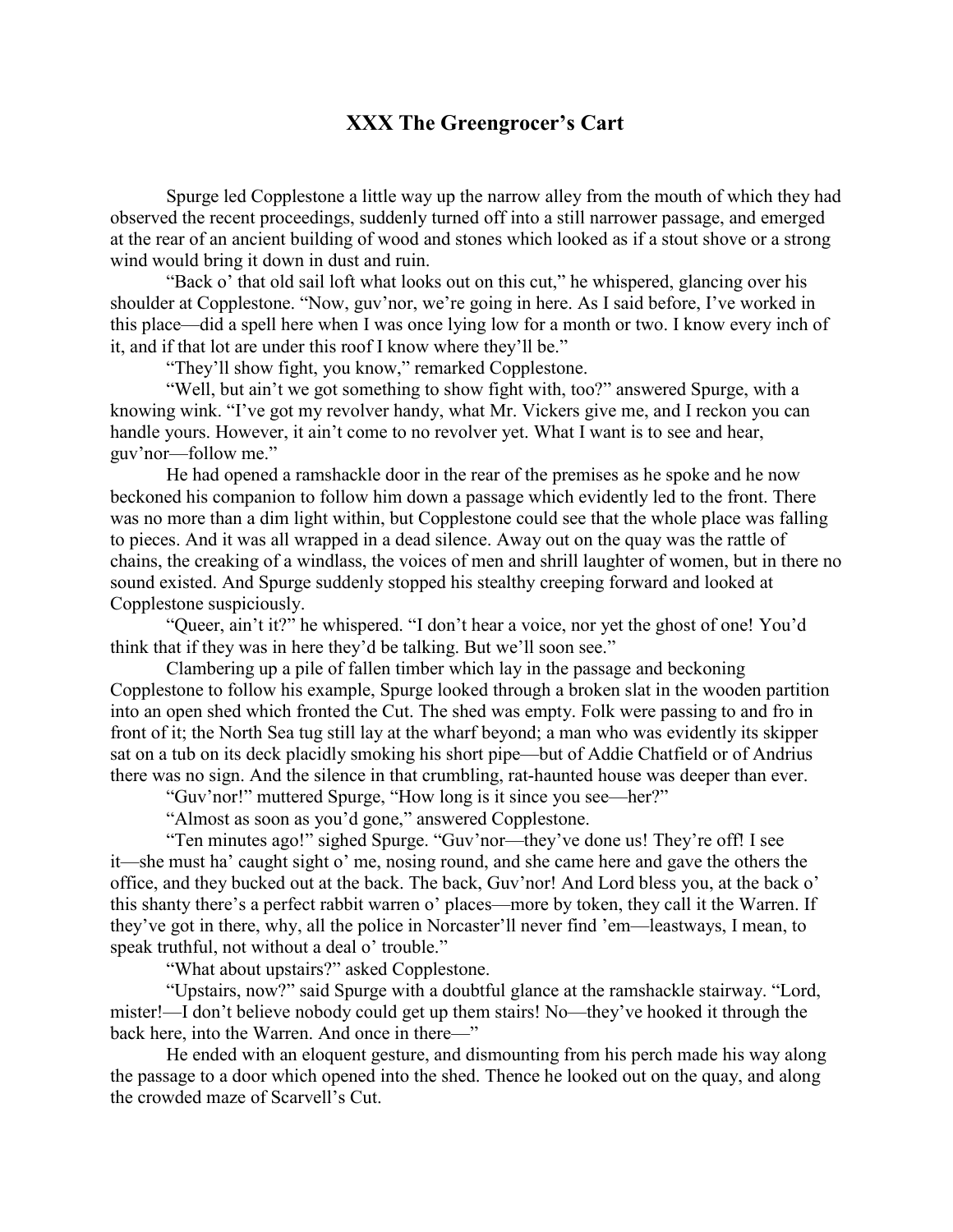"Here's some of 'em, anyway, guv'nor," he announced. "I see Mr. Vickers and t'other London gentleman, and the old Admiral, at all events. There they are—getting out of a motor at the end. But go to meet 'em, Mr. Copplestone, while I keep my eye on this here tug and its skipper."

Copplestone elbowed his way through the crowd until he met Sir Cresswell and his two companions. All three were eager and excited: Copplestone could only respond to their inquiries with a gloomy shake of the head.

"We seem to have the devil's own luck!" he growled dismally. "Spurge and I spotted Andrius by sheer accident. He was on a North Sea tug, or trawler, along the quay here. Then Spurge ran off to summon you. While he was away Miss Chatfield appeared—"

"Addie Chatfield!" exclaimed Vickers.

"Exactly. And that of course," continued Copplestone, glancing at Gilling, "that without doubt—in my opinion, anyway—explains those elegant footprints up at the tower. Addie Chatfield, I tell you! She passed me as I was hiding at the entrance to an alley down the Cut here, and she went into an old sail loft, outside which the tug I spoke of is moored, and into which Andrius had strolled a minute or two previously. But—neither she nor Andrius are there now. They've gone! And Spurge says that at the back of this quay there's a perfect rabbit warren of courts and alleys, and if—or, rather as they've escaped into that—eh?"

The detectives who had accompanied Sir Cresswell on the interrupted expedition to the old tower and who had now followed him and his companions in a second car and arrived in time to hear Copplestone's story, looked at each other.

"That's right enough—comparatively speaking," said one. "But if they're in the Warren we shall get 'em out. The first thing to do, gentlemen, is to take a look at that tug."

"Exactly!" exclaimed Sir Cresswell. "Just what I was thinking. Let us find out what its people have to say."

The man who smoked his pipe in placid contentment on the deck of the tug looked up in astonishment as the posse of eight crossed the plank which connected him with the quay. Nevertheless he preserved an undaunted front, kept his pipe in his tightly closed lips, and cocked a defiant eye at everybody.

"Skipper o' this craft?" asked the principal detective laconically. "Right? Where are you from, then, and when did you come in here?"

The skipper removed his pipe and spat over the rail. He put the pipe back, folded his arms and glared.

"And what the dickens may that be to do with you?" he inquired. "And who may you be to walk aboard my vessel without leave?"

"None of that, now!" said the detective. "Come on—we're police officers. There's something wrong round here. We've got warrants for two men that we believe to have been on your tug—one of 'em was seen here not so many minutes ago. You'd far better tell us what you know. If you don't tell now, you'll have to tell later. And—I expect you've been paid already. Come on—out with it!"

The skipper, whose gnarled countenance had undergone several changes during this address, smote one red fist on top of the other.

"Darned if I don't know as there was something on the crook in this here affair!" he said, almost cheerily. "Well, well—but I ain't got nothing to do with it. Warrants?—you say? Ah! And what might be the partiklar natur' o' them warrants?"

"Murder!" answered the detective. "That's one charge, anyhow—for one of 'em, at any rate. There's others."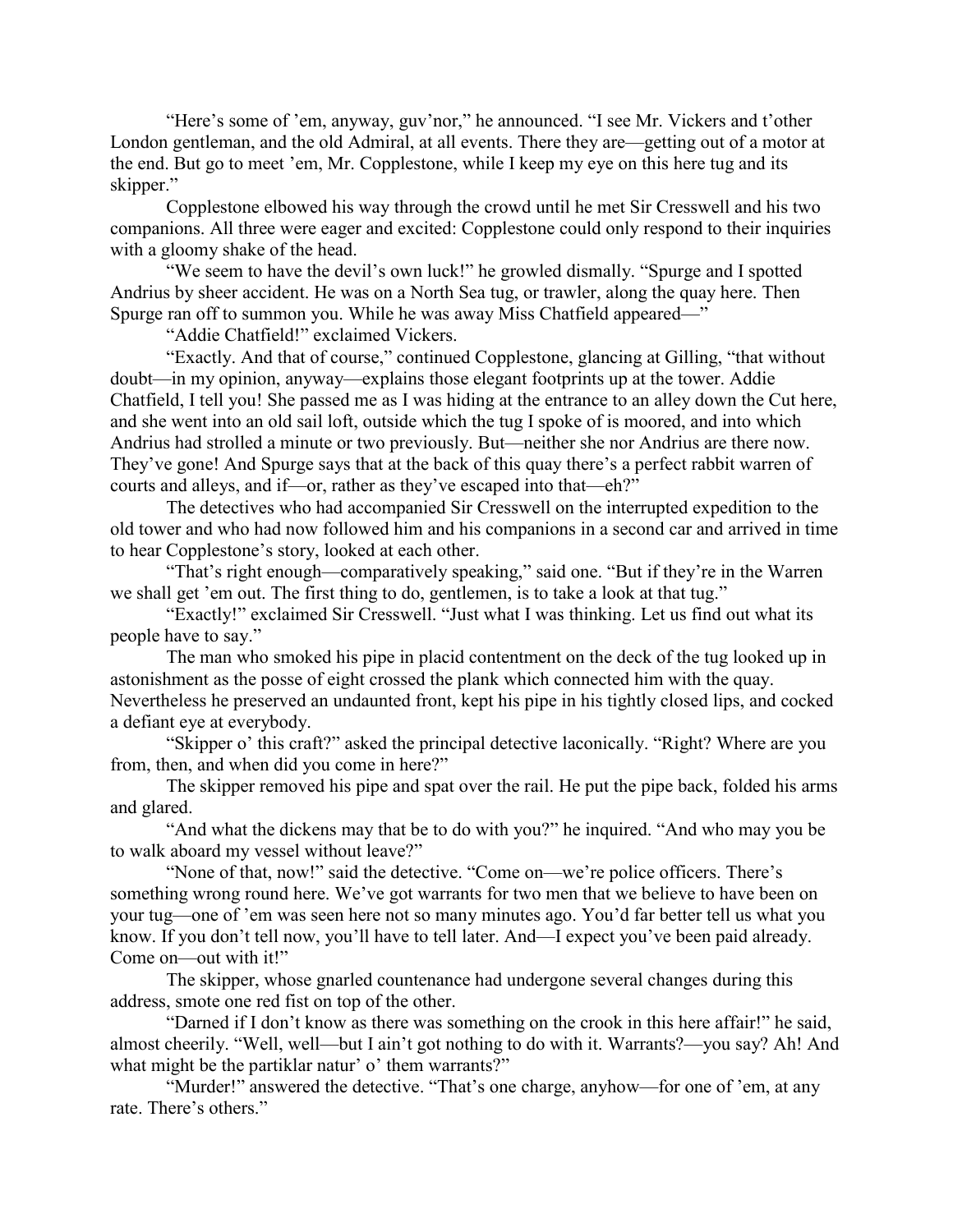"Murder's enough," responded the skipper. "Well, of course, nobody can tell a man to be a murderer by merely looking at his mug. Not at all!—nobody! However, this here is how it is. Last night it were—evening, to be c'rect—dark. I was on the edge o' the fleet, out there off the Dogger. A yacht comes up—smart 'un—very fast sailer—and hails me. Was I going into Norcaster or anywheres about? Being a Northborough tug, this, I wasn't. Would I go for a consideration—then and there? Whereupon I asked what consideration? Then we bargains. Eventual, we struck it at thirty pounds—cash down, which was paid, prompt. I was to take two men straight and slick into Norcaster, to this here very slip, Scarvell's Cut, to wait while they put a bit of a cargo on board, and then to run 'em back to the same spot where I took 'em up. Done! They come aboard—the yacht goes off east—I come careenin' west. That's all! That part of it anyway."

"And the men?" suggested the detective. "What sort were they, and where are they?"

"The men, now!" said the skipper. "Ah! Two on 'em—both done up in what you might call deep-sea style. But hadn't never done no deep sea nor yet any other sort o' sea work in their mortial days—hands as white and soft as a lady's. One, an old chap with a dial like a full moon on him—sly old chap, him! T'other a younger man, looked as if he'd something about him—dangerous chap to cross. Where are they? Darned if I know. What I knows, certain, is this—we gets in here about eight o'clock this morning, and makes fast here, and ever since then them two's been as it were on the fret and the fidge, allers lookin' out, so to speak, for summun as ain't come yet. The old chap, he went across into that there sailmaker's loft an hour ago, and t'other, he followed of him, recent. I ain't seen 'em since. Try there. And I say?"

"Well?" asked the detective.

"Shall I be wanted?" asked the skipper. "'Cause if not, I'm off and away as soon as the tide serves. Ain't no good me waitin' here for them chaps if you're goin' to take and hang 'em!"

"Got to catch 'em first," said the detective, with a glance at his two professional companions. "And while we're not doubting your word at all, we'll just take a look round your vessel—they might have slipped on board again, you see, while your back was turned."

But there was no sign of Peter Chatfield, nor of his daughter, nor of the captain of the *Pike* on that tug, nor anywhere in the sailmaker's loft and its purlieus. And presently the detectives looked at one another and their leader turned to Sir Cresswell.

"If these people—as seems certain—have escaped into this quarter of the town," he said, "there'll have to be a regular hunt for them! I've known a man who was badly wanted stow himself away here for weeks. If Chatfield has accomplices down here in the Warren, he can hide himself and whoever's with him for a long time—successfully. We'll have to get a lot of men to work"

"But I say!" exclaimed Gilling. "You don't mean to tell me that three people—one a woman—could get away through these courts and alleys, packed as they are, without being seen? Come now!"

The detectives smiled indulgently.

"You don't know these folks," said one of them, inclining his head towards a squalid street at the end of which they had all gathered. "But they know *us*. It's a point of honour with them never to tell the truth to a policeman or a detective. If they saw those three, they'd never admit it to us—until it's made worth their while."

"Get it made worth their while, then!" exclaimed Gilling, impatiently.

"All in due course, sir," said the official voice. "Leave it to us."

The amateur searchers after the iniquitous recognized the futility of their own endeavours in that moment, and went away to discuss matters amongst themselves, while the detectives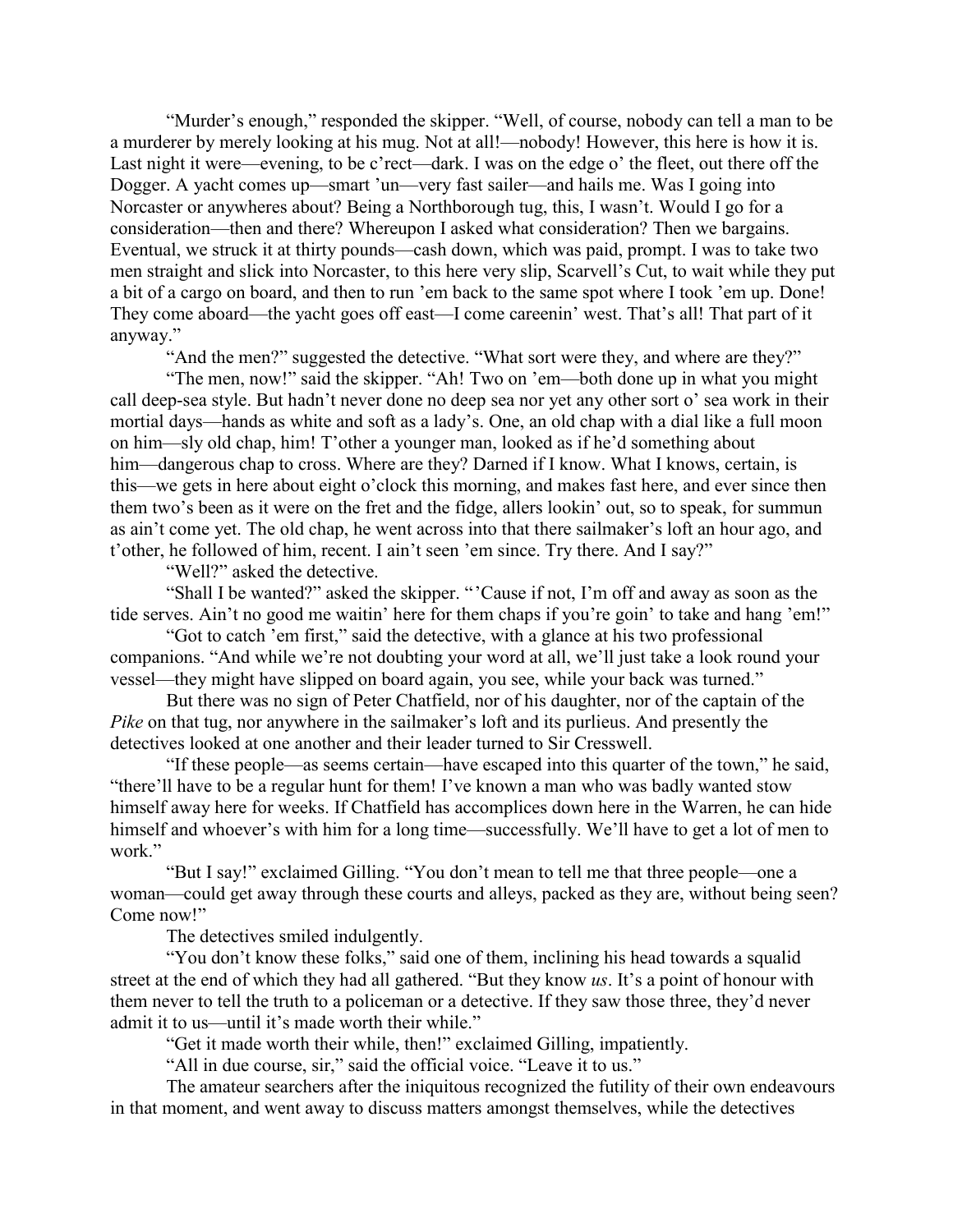proceeded leisurely, after their fashion, into the Warren as if they were out for a quiet constitutional in its salubrious byways. And Sir Cresswell Oliver remarked on the difficulty of knowing exactly what to do once you had red tape on one side and unusual craftiness on the other.

"You think there's no doubt that gold was removed this morning by Chatfield's daughter?" he said to Copplestone as they went back to the centre of the town together, Gilling and Vickers having turned aside elsewhere and Spurge gone to the hospital to ask for news of his cousin. "You think she was the woman whose footprints you saw up there at the Reaver's Glen?"

"Seeing that she's here in Norcaster and in touch with those two, what else can I think?" replied Copplestone. "It seems to me that they got in touch with her by wireless and that she removed the gold in readiness for her father and Andrius coming in here by that North Sea tug. If we could only find out where she's put those boxes, or where she got the car from in which she brought it down from the tower—"

"Vickers has already started some inquiries about cars," said Sir Cresswell. "She must have hired a car somewhere in the town. Certainly, if we could hear of that gold we should be in the way of getting on their track."

But they heard nothing of gold or of fugitives or of what the police and detectives were doing until the middle of the afternoon. And then Mr. Elkin, the manager of the bank from which Chatfield had withdrawn the estate and the private balance, came hurrying to the Angel and to Mrs. Greyle, his usually rubicund face pale with emotion, his hand waving a scrap of crumpled paper. Mrs. Greyle and Audrey were at that moment in consultation with Sir Cresswell Oliver and Copplestone—the bank manager burst in on them without ceremony.

"I say, I say!" he exclaimed excitedly. "Will you believe it!—the gold's come back! It's all safe—every penny. Bless me!—I scarcely know whether I'm dreaming or not. But—we've got it!"

"What's all this?" demanded Sir Cresswell. "You've got—that gold?"

"Less than an hour ago," replied the bank manager, dropping into a chair and slapping his hand on his knees in his excitement, "a man who turned out to be a greengrocer came with his cart to the bank and said he'd been sent with nine boxes for delivery to us. Asked who had sent him he replied that early this morning a lady whom he didn't know had asked him to put the boxes in his shed until she called for them—she brought them in a motorcar. This afternoon she called again at two o'clock, paid him for the storage and for what he was to do, and instructed him to put the boxes on his cart and bring them to us. Which," continued Mr. Elkin, gleefully rubbing his hands together, "he did! With—this! And that, my dear ladies and good gentlemen, is the most extraordinary document which, in all my forty years' experience of banking matters, I have ever seen!"

He laid a dirty, crumpled half-sheet of cheap notepaper on the table at which they were all sitting, and Copplestone, bending over it, read aloud what was there written.

"Mr. Elkin—Please place the contents of the nine cases sent herewith to the credit of the Greyle Estate."

#### "Peter Chatfield, Agent."

Amidst a chorus of exclamations Sir Cresswell asked a sharp question.

"Is that really Chatfield's signature?"

"Oh, undoubtedly!" replied Mr. Elkin. "Not a doubt of it. Of course, as soon as I saw it, I closely questioned the greengrocer. But he knew nothing. He said the lady was what he called wrapped up about her face—veiled, of course—on both her visits, and that as soon as she'd seen him set off with his load of boxes she disappeared. He lives, this greengrocer, on the edge of the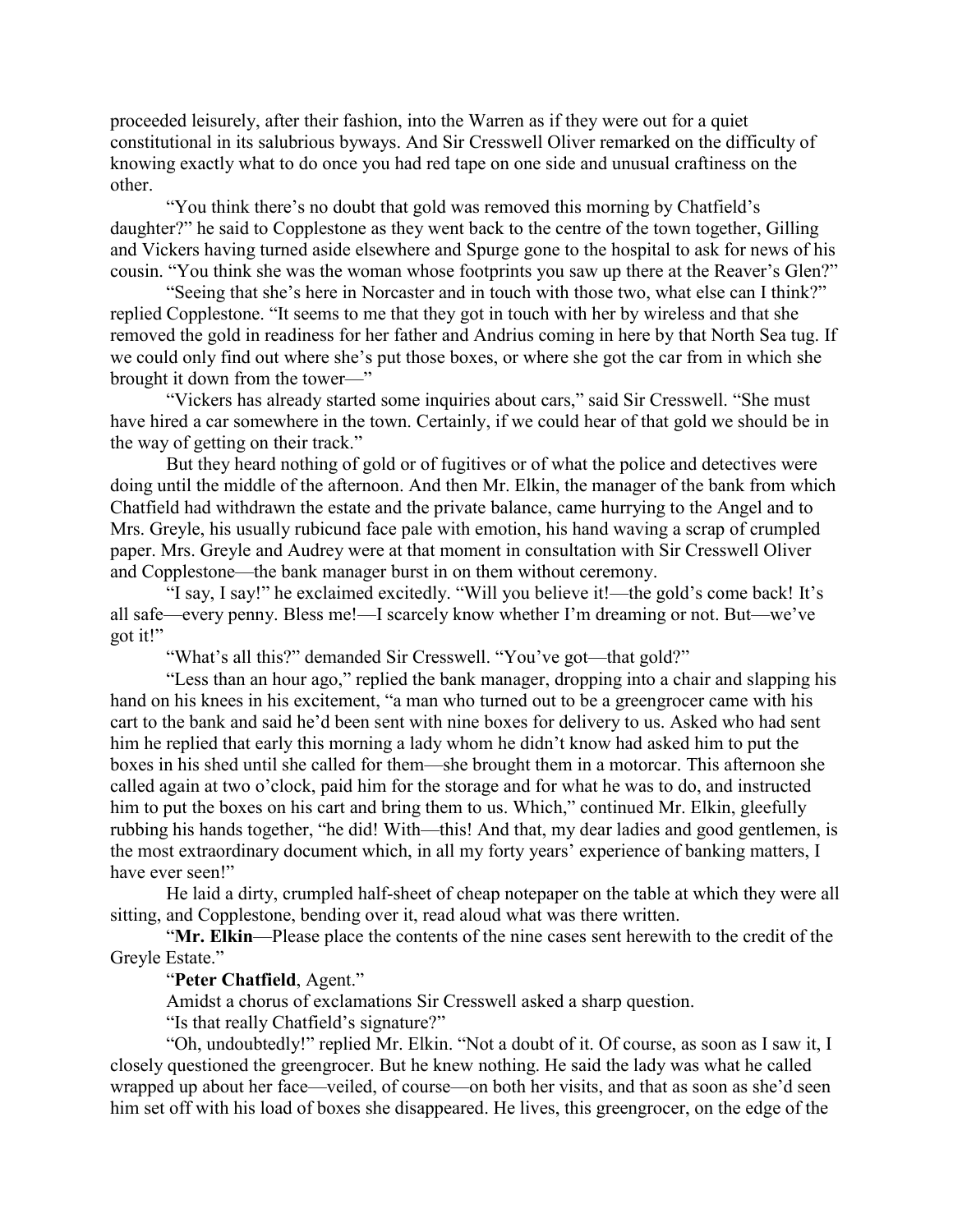town—I've got his address. But I'm sure he knows no more."

"And the cases have been examined?" asked Copplestone.

"Every one, my dear sir," answered the bank manager with a satisfied smirk. "Every penny is there! Glorious!"

"This is most extraordinary!" said Sir Cresswell. "What on earth does it all mean? If we could only trace that woman from the greengrocer's place—"

But nothing came of an attempt to carry out this proposal, and no news arrived from the police, and the evening had grown far advanced, and Mrs. Greyle and Audrey, with Sir Cresswell, Mr. Petherton and Vickers, Copplestone, and Gilling, were all in a private parlour together at a late hour, when the door suddenly opened and a woman entered, who threw back a heavy veil and revealed herself as Addie Chatfield.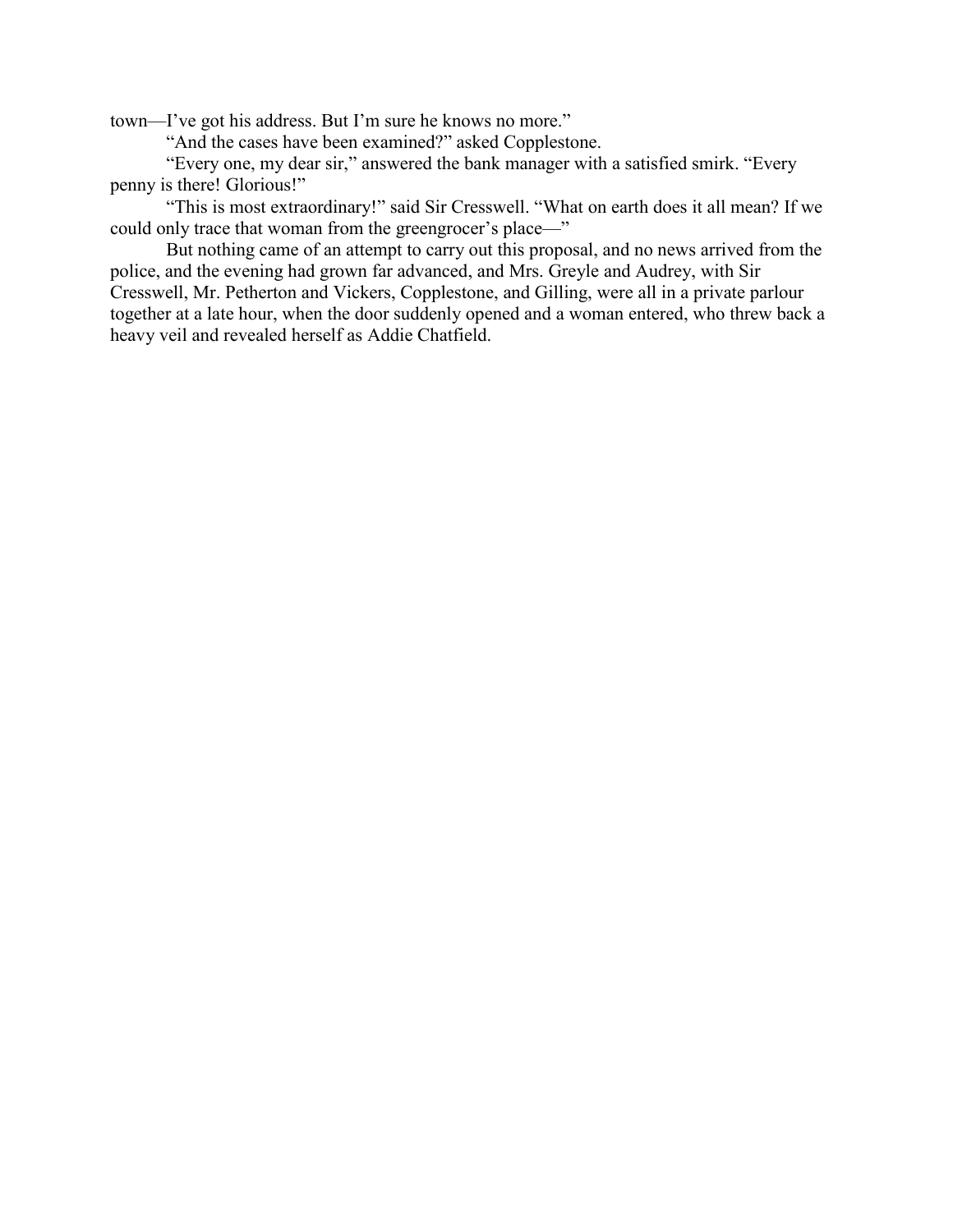### XXXI Ambassadress Extraordinary

If Copplestone had never seen Addie Chatfield before, if he had not known that she was an actress of some acknowledged ability, her entrance into that suddenly silent room would have convinced him that here was a woman whom nature had undoubtedly gifted with the dramatic instinct. Addie's presentation of herself to the small and select audience was eminently dramatic, without being theatrical. She filled the stage. It was as if the lights had suddenly gone down in the auditorium and up in the proscenium, as if a hush fell, as if every ear opened wide to catch a first accent. And Addie's first accents were soft and liquid—and accompanied by a smile which was calculated to soften the seven hearts which had begun to beat a little quicker at her coming. With the smile and the soft accent came a highly successful attempt at a shy and modest blush which mounted to her cheek as she moved towards the centre table and bowed to the startled and inquisitive eyes.

"I have come to ask—mercy!"

There was a faint sigh of surprise from somebody. Sir Cresswell Oliver, only realizing that a pretty woman, had entered the room, made haste to place a chair for her. But before Addie could respond to his old-fashioned bow, Mr. Petherton was on his legs.

"Er!—I take it that this is the young wom—the Miss Chatfield of whom we have had occasion to speak a good deal today," he said very stiffly. "I think, Sir Cresswell—eh?"

"Yes," said Sir Cresswell, glancing from the visitor to the old lawyer. "You think, Petherton—yes?"

"The situation is decidedly unpleasant," said Mr. Petherton, more icily than ever. "Mr. Vickers will agree with me that it is most unpleasant—and very unusual. The fact is—the police are now searching for this—er, young lady."

"But I am here!" exclaimed Addie. "Doesn't that show that I'm not afraid of the police. I came of my own free will—to explain. And—to ask you all to be merciful."

"To whom?" demanded Mr. Petherton.

"Well—to my father, if you want to know," replied Addie, with another softening glance. "Come now, all of you, what's the good of being so down on an old man who, after all hasn't got so very long to live? There are two of you here who are getting on, you know—it doesn't become old men to be so hard. Good doctrine, that, anyway—isn't it, Sir Cresswell?"

Sir Cresswell turned away, obviously disconcerted; when he looked round again, he avoided the eyes of the young men and glanced a little sheepishly at Mr. Petherton.

"It seems to me, Petherton," he said, "that we ought to hear what Miss Chatfield has to say. Evidently she comes to tell us—of her own free will—something. I should like to know what that something is. I think Mrs. Greyle would like to know, too."

"Decidedly!" exclaimed Mrs. Greyle, who was watching the central figure with great curiosity. "I should indeed, like to know—especially if Miss Chatfield proposes to tell us something about her father."

Mr. Petherton, who frowned very much and appeared to be greatly disturbed by these irregularities, twisted sharply round on the visitor.

"Where is your father?" he demanded.

"Where you can't find him!" retorted Addie, with a flash of the eye that lit up her whole face. "So's Andrius. They're off, my good sir!—both of 'em. Neither you nor the police can lay hands on 'em now. And you'll do no good by laying hands on me. Come now," she went on, "I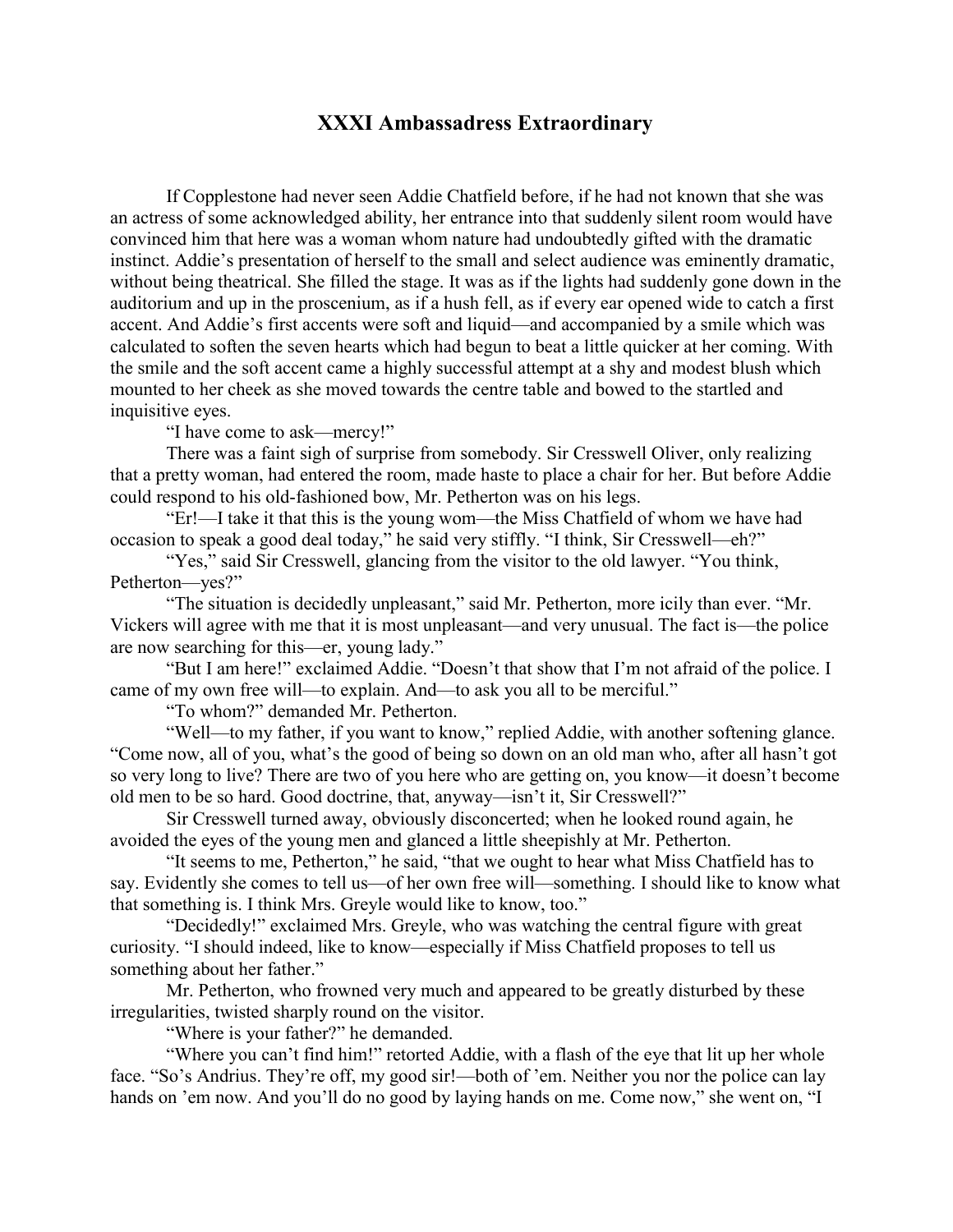said I'd come to ask for mercy. But I came for more. This game's all over! It's—up. The curtain's down—at least it's going down. Why don't you let me tell you all about it and then we can be friends?"

Mr. Petherton gazed at Addie for a moment as if she were some extraordinary specimen of a new race. Then he took off his glasses, waved them at Sir Cresswell and dropped into a chair with a snort.

"I wash my hands of the whole thing!" he exclaimed. "Do what you like—all of you. Irregular—most irregular!"

Vickers gave Addie a sly look.

"Don't incriminate yourself, Miss Chatfield," he said. "There's no need for you to tell anything against yourself, you know."

"Me!" exclaimed Addie. "Why, I've been playing good angel all day long—me incriminate myself, indeed! If Miss Greyle there only knew what I'd done for her!—look here," she continued, suddenly turning to Sir Cresswell. "I've come to tell all about it. And first of all—every penny of that money that my father drew from the bank has been restored this afternoon."

"We know that," said Sir Cresswell.

"Well, that was me!—I engineered that," continued Addie. "And second—the *Pike* will be back at Scarhaven during the night, to unload everything that was being carried away. My doing, again! Because, I'm no fool, and I know when a game's up."

"So—there was a game?" suggested Vickers.

Addie leaned forward from the chair which Sir Cresswell had given her at the end of the table and planting her elbows on the table edge began to check off her points on the tips of her slender fingers. She was well aware that she had the stage to herself by that time and she showed her consciousness of it.

"You have it," she answered. "There was a game—and perhaps I know more of it than anybody. I'll tell now. It began at Bristol. I was playing there. One morning my father fetched me out from rehearsal to tell me that he'd been down to Falmouth to meet the new Squire of Scarhaven, Marston Greyle, and that he found him so ill that they'd had to go to a doctor, who forbade Greyle to travel far at a time. They'd got to Bristol—there, Greyle was so much worse that my father didn't know what to do with him. He knew that I was in the town, so he came to me. I got Greyle a quiet room at my lodgings. A doctor saw him—he said he was very bad, but he didn't say that he was in immediate danger. However, he died that very night."

Addie paused for a moment, and Copplestone and Gilling exchanged glances. So far, this was all known to them—but what was coming?

"Now, I was alone with Greyle for awhile that evening," continued Addie. "It was while my father was getting some food downstairs. Greyle said to me that he knew he was dying, and he gave me a pocketbook in which he said all his papers were: he said I could give it to my father. I believe he became unconscious soon after that; anyway, he never mentioned that pocketbook to my father. Neither did I. But after Greyle was dead I examined its contents carefully. And when I was in London at the end of the week, I showed them to—my husband."

Addie again paused, and at least two of the men glanced at each other with a look of surprise. "Her—husband! Who the—"

"The fact is," she went on suddenly, "Captain Andrius is my husband. But nobody knew that—not even my own father. We've been married three years—I met him when I was crossing over to America once. We got married—we kept the marriage secret for reasons of our own. Well, he met me in London the Sunday after Greyle's death, and I showed him the papers which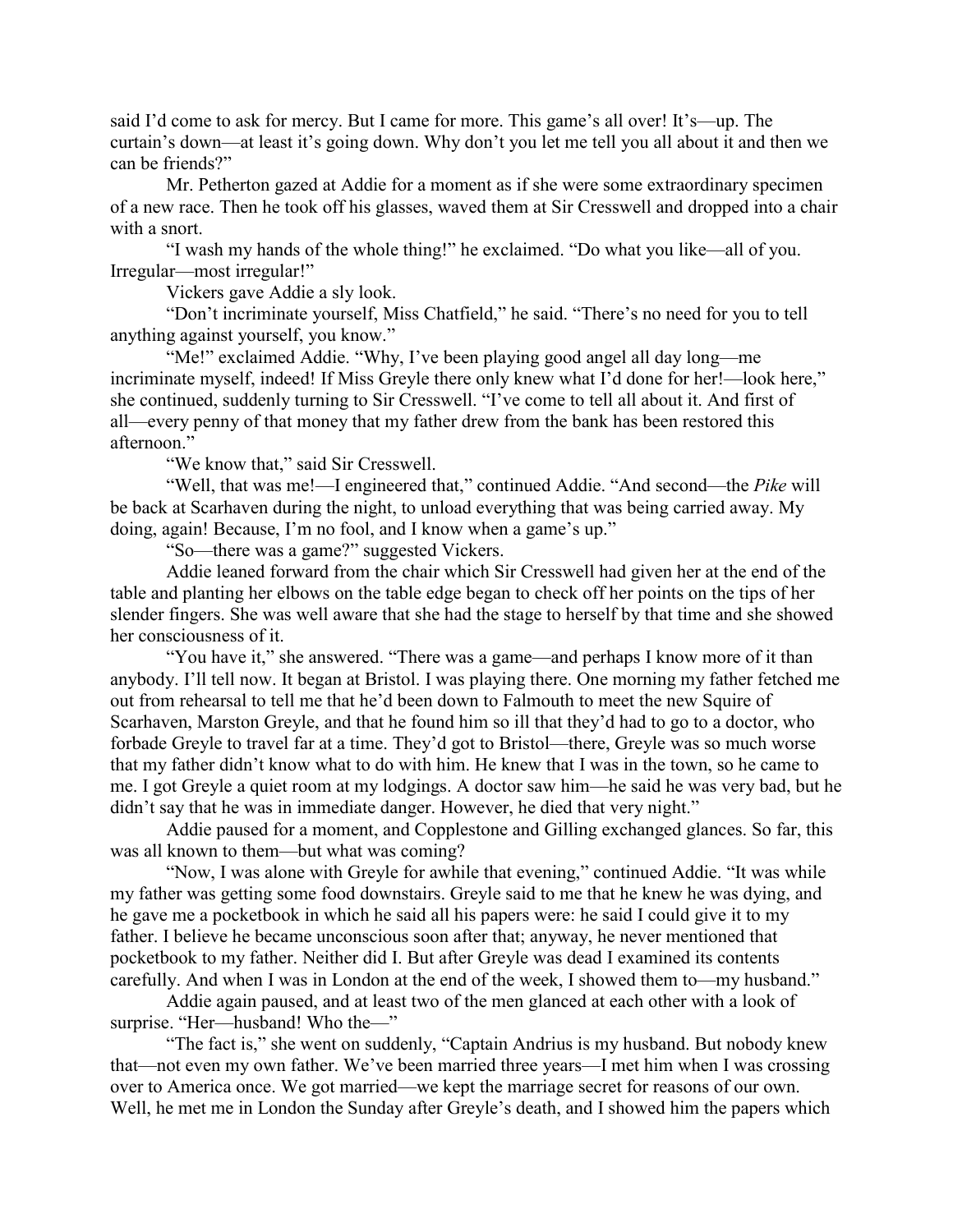were in Greyle's pocketbook. And—now this, of course, was where it was very wicked in me—and him—though we've tried to make up for it today, anyhow—we fixed up what I suppose you two gentlemen would call a conspiracy. My husband had a brother, an actor—not up to much, nor of much experience—who had been brought up in the States and who was then in town, doing nothing. We took him into confidence, coached him up in everything, furnished him with all the papers in the pocketbook, and resolved to pass him off as the real Marston Greyle."

Mr. Petherton stirred angrily in his chair and turned a protesting face on Sir Cresswell.

"Apart from being irregular," he exclaimed, "this is altogether outrageous! This woman is openly boasting of conspiracy and—"

"You're wrong!" said Addie. "I'm not boasting—I'm explaining. You ought to be obliged to me. And—"

"If Mrs. Andrius—to give the lady her real name—cares to unburden her secrets to us, I really don't see why we shouldn't listen to them, Mr. Petherton," observed Vickers. "It simplifies matters greatly."

"That's what I say," agreed Addie. "I'm done with all this and I want to clear things up, whatever comes of it. Well—I say we fixed that up with my brother-in-law."

"His name—his real name, if you please," inquired Vickers.

"Oh—ah!—well, his real name was Martin Andrius, but he'd another name for the stage," replied Addie. "We gave him the papers and arranged for him to go down to Scarhaven to my father. Now I want to assure you all, right here, that my father never did really know that Martin was an imposter. He began to suspect something at the end, but he didn't know for a fact. Martin went down to him at Scarhaven, just a week after the real Marston Greyle had died. He claimed to be Marston Greyle, he produced his papers. My father told about the Marston Greyle he'd buried. Martin pooh-poohed that—he said that that man must be a secretary of his, Mark Grey, who, after stealing some documents had left him in New York and slipped across here, no doubt meaning to pass himself off as the real man until he could get something substantial out of the estate, when he'd have vanished. I tell you my father accepted that story—why? Because he knew that if Miss Greyle there came into the estate, she and her mother would have bundled Peter Chatfield out of his stewardship quick."

"Proceed, if you please," said Sir Cresswell. "There are other details about which I am anxious to hear."

"Meaning about your own brother," remarked Addie. "I'm coming to that. Well, on his story and on his production of those papers—birth certificates, Greyle papers of their life in America and so on—everybody accepted Martin as the real man, and things seemed to go on smoothly till that Sunday when Bassett Oliver had the bad luck to go to Scarhaven. And now, Sir Cresswell, I'll tell you the plain and absolute truth about your brother's death! It's the absolute truth, mind—nobody knows it better than I do. On that Sunday I was at Scarhaven. I wanted to speak privately to Martin. I arranged to meet him in the grounds of the Keep during the afternoon. I did meet him there. We hadn't been talking many minutes when Bassett Oliver came in through the door in the wall, which one of us had carelessly left open. He didn't see us. But we saw him. And we were afraid! Why? Because Bassett Oliver knew both of us. He'd met Martin several times, in London and in New York—and, of course, he knew that Martin was no more Marston Greyle than he himself was. Well!—we both shrank behind some shrubs that we were standing amongst, and we gave each other one look, and Martin went white as death. But Bassett Oliver went on across the lawn, never seeing us, and he entered the turret tower and went up. Martin just said to me 'If Bassett Oliver sees me, there's an end to all this—what's to be done?' But before I could speak or think, we saw Bassett at the top of the tower, making his way round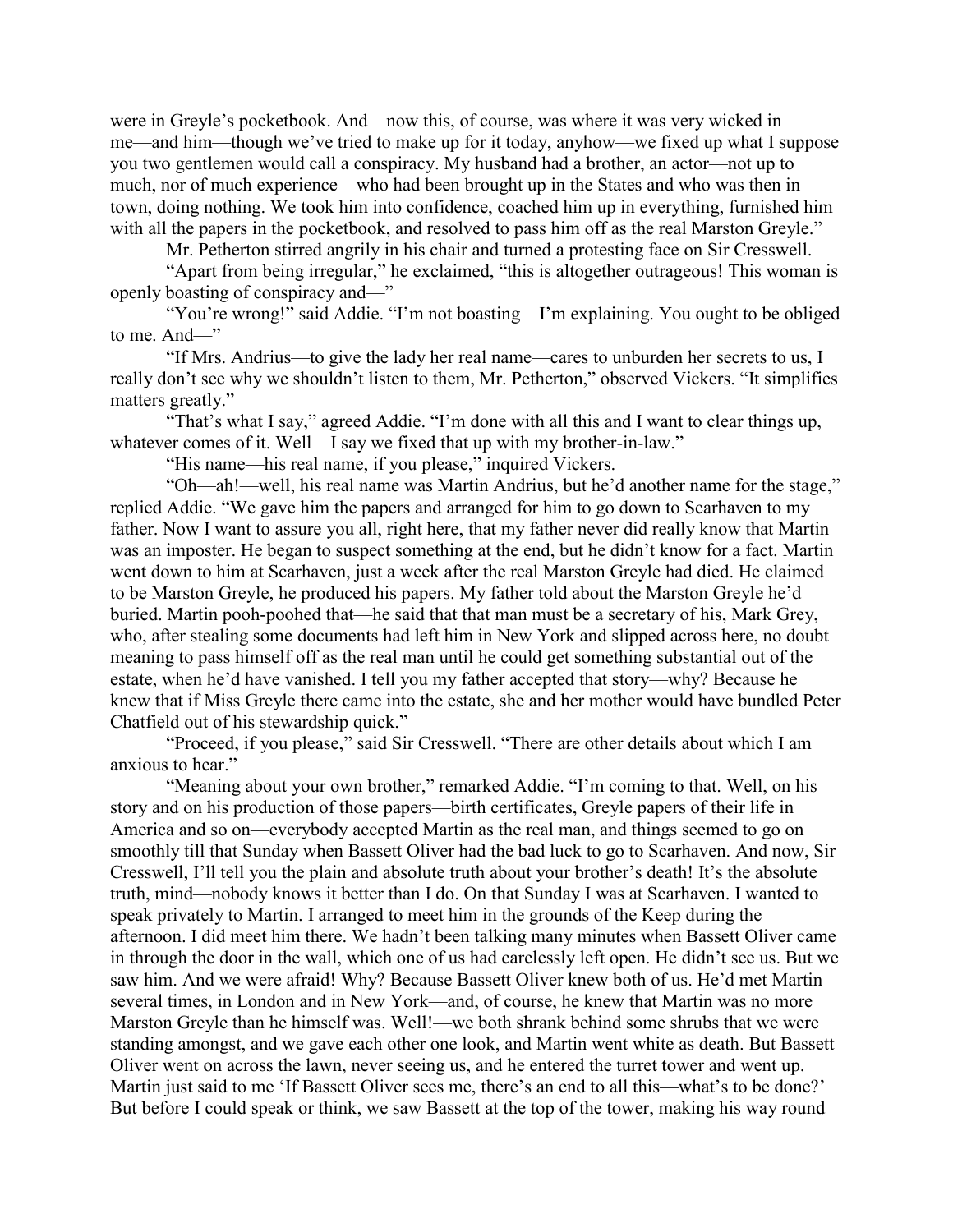the inside parapet. And suddenly—he disappeared!"

Addie's voice had become low and grave during the last few minutes and she kept her eyes on the table at the end. But she looked up readily enough when Sir Cresswell seized her arm and rapped out a question almost in her ear.

"Is that the truth—the real truth?"

"It's the absolute truth!" she answered, regarding him steadily. "I'm not altogether a good sort, nor a very bad sort, but I'm telling you the real truth in that. It was a sheer accident—he stepped off the parapet and fell. Martin went into the base of the tower and came back saying he was dead. We were both dazed—we separated. He went off to the house—I went to my father by a roundabout way. We decided to let things take their course. You all know a great deal of what happened. But—later—my husband and Martin began to take certain things into their own hands. They put me on one side. To this minute, I don't quite know how much my father got into their secrets or how little, but I do know that they determined to make what you might call a purse for themselves out of Scarhaven. Martin left certain powers in his brother's hands and went off to London. He was there, hidden, until Andrius got all ready for a flight on the *Pike*. Then he set off to Scarhaven, to join her. But he didn't join her, and none of us knew what had become of him until today, when we heard of what had been found at Scarhaven. That explained it—he had taken that shortcut from the Northborough road through the woods behind the Keep, and fallen over the cliff at the Hermit's steps. But that very night, you, Mr. Vickers, and Mr. Copplestone and Miss Greyle, nearly stopped everything, and if Andrius and Chatfield hadn't carried you off, the scheme would have come to nothing. Well—you know what happened after that—"

"But," interjected Vickers, quickly, "not your share in the last development."

"My share's been to see that the thing was up, and that if I wanted to save them all, I'd best put a stop to it," rejoined Addie, with a grim smile. "I tell you, I didn't know what they'd been up to until today. I was in England—never mind where—wondering what was going on. Yesterday I got a code message from my husband. When he fetched my father away from you, he forced him to tell where that gold was—then he wired to me—by wireless—full instructions to recover it during last night. I did—never you mind the exact means I took nor who it was that I got to help—I got it—and I took good care to put it where I knew it would be safe. Then this morning I went to meet the two of them at Scarvell's Cut. And I took the upper hand then! I got them away from that sail loft—safely. I made my husband give me a code message for the man in charge of the *Pike*, telling him to return at once to Scarhaven; I made my father write a note to Elkin at the bank, telling him to place the gold which I sent with it to the credit of the Greyle Estate. And when all that was done—I got them away—they're gone!"

Vickers, who had never taken his eyes off Addie during her lengthy explanation, gave her a whimsical smile.

"Safely?" he asked.

"I'll defy the police to find 'em, anyway," replied Addie with a quick response of lip and eye. "I don't do things by halves. I say—they're gone! But—I'm here. Come, now—I've made a clean breast of it all. The thing's over and done with. There's nothing to prevent Miss Greyle there coming into her rights—I can prove 'em—my father can prove them. So—is it any use doing what that old gentleman's just worrying to do? You can all see what he wants—he's dying to hand me over to the police."

Sir Cresswell Oliver rose, glanced at Audrey and her mother, received some telepathic communication from them, and assumed his old quarterdeck manner.

"Not tonight, I think, Petherton," he said authoritatively. "No—certainly not tonight!" Some months later, when Audrey Greyle had come into possession of Scarhaven, and had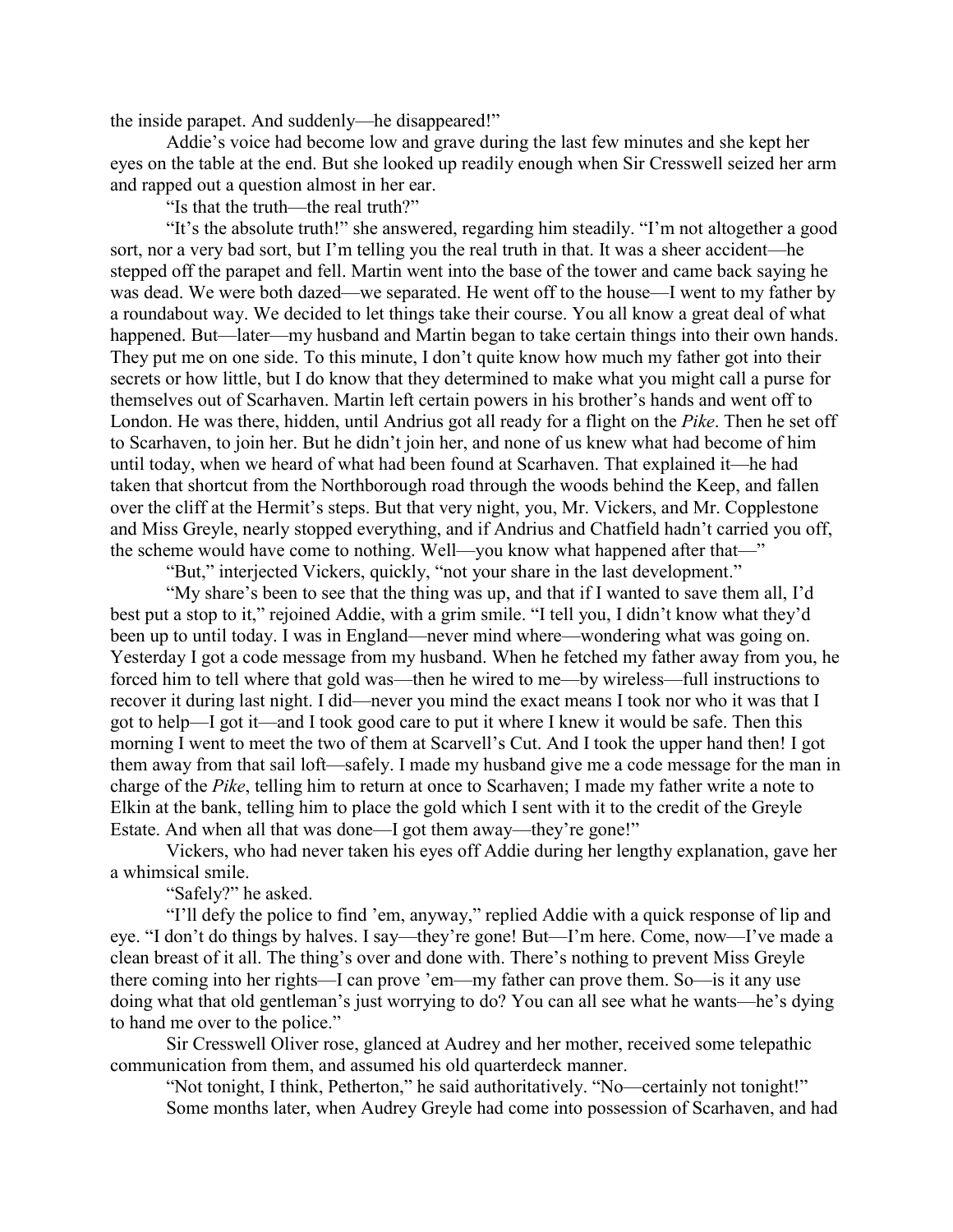married Copplestone in the little church behind her mother's cottage, she and her husband, to satisfy a mutual and long-cherished desire, visited a certain romantic and retired part of the country. And in the course of their wanderings they came across a very pretty village, and in it a charmingly situated retreat, which looked so attractive from the road along which they were walking that they halted and peered at it through its trimly-kept boundary hedge. And there, seated in the easiest of chairs on the smoothest of lawns, roses about him, a cigar in his mouth, the newspaper in his hand, a glass at his elbow, they saw Peter Chatfield. They looked at him for a long moment; then they looked at each other and smiled delightedly, as children might smile at a pleasure-giving picture, and they passed on in silence. But when that village lay behind them, Copplestone gave his wife a sly glance, and permitted himself to make an epigram.

"Chatfield!" he said musingly. "Chatfield!—sublimely ungrateful that he isn't in Dartmoor."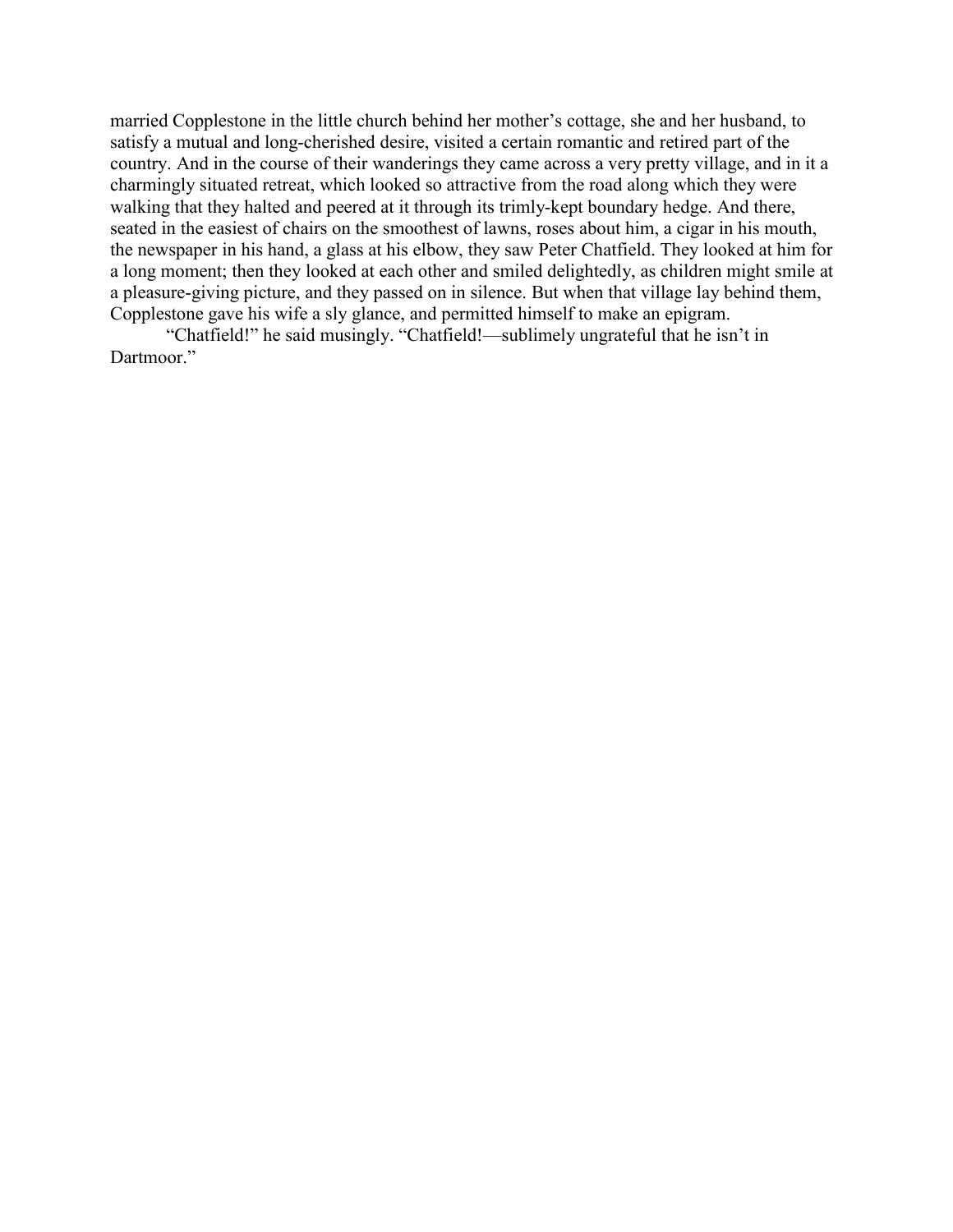

*Scarhaven Keep*

was published in 1922 by J. S. Fletcher. This ebook was produced for the Standard Ebooks project

by

Dave Halliday, and is based on a transcription produced in 2006 by Juliet Sutherland, Mary Meehan, and The Online Distributed Proofreading Team

for

Project Gutenberg and on digital scans available at the Internet Archive. The cover page is adapted from *Landscape with the Ruins of the Castle of Egmond*, a painting completed between 1650-1655 by

Jacob van Ruisdael.

The cover and title pages feature the

League Spartan and Sorts Mill Goudy

typefaces created in 2014 and 2009 by

The League of Moveable Type.

This edition was released on

May 17, 2019, 5:48 a.m.

and is based on

revision 98ef533.

The first edition of this ebook was released on

May 10, 2019, 11:35 p.m.

You can check for updates to this ebook, view its revision history, or download it for different

ereading systems at

standardebooks.org/ebooks/j-s-fletcher/scarhaven-keep.

The volunteer-driven Standard Ebooks project relies on readers like you to submit typos, corrections, and other improvements. Anyone can contribute at standardebooks.org.